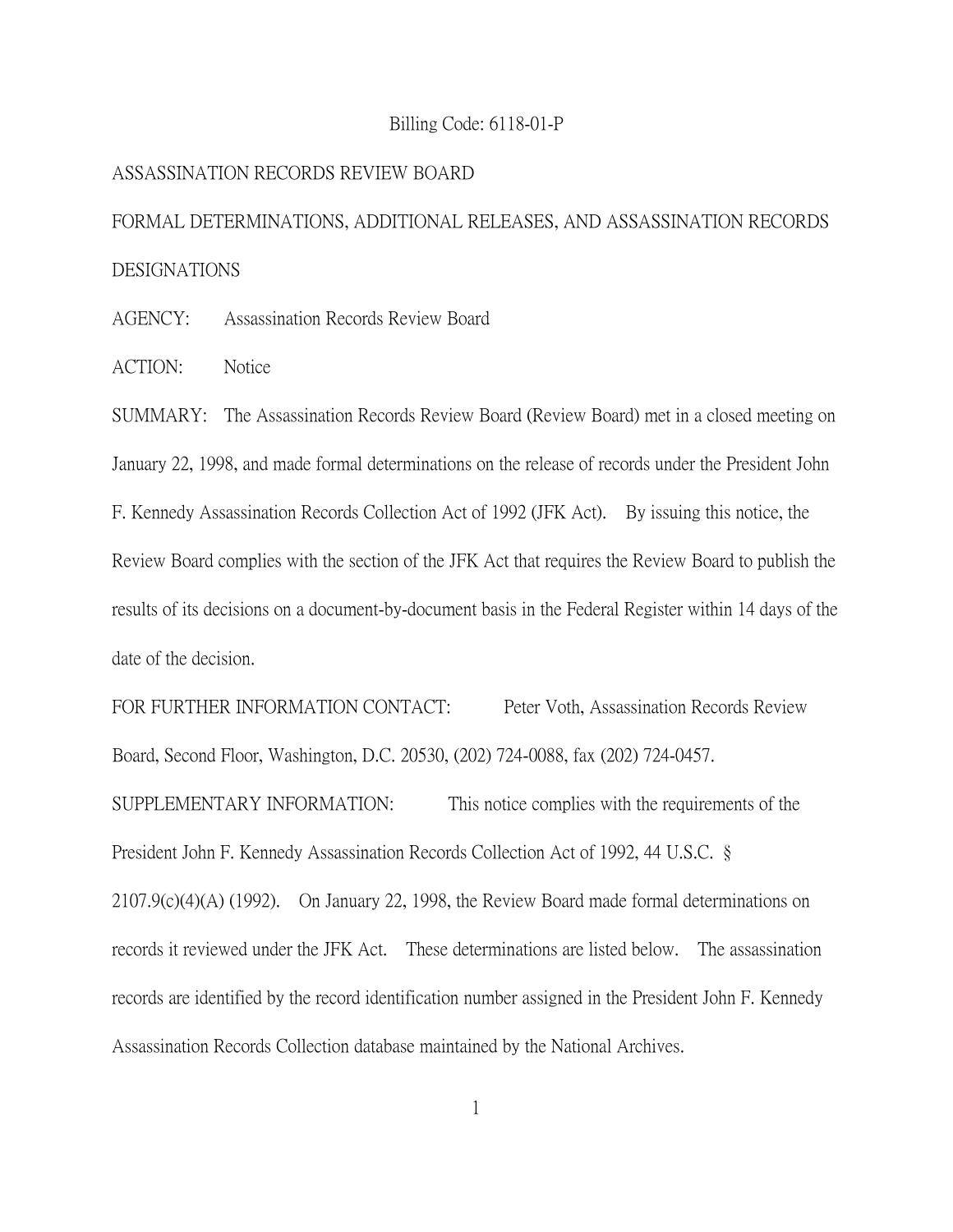## NOTICE OF FORMAL DETERMINATIONS:

For each document, the number of postponements sustained immediately follows the record identification number, followed, where appropriate, by the date the document is scheduled to be released or re-reviewed. CIA Documents: Postponed in Part 104-10050-10003; 6; 10/2017 104-10054-10059; 6; 10/2017 104-10054-10284; 6; 10/2017 104-10059-10270; 6; 10/2017 104-10066-10076; 7; 10/2017 104-10092-10193; 1; 10/2017 104-10092-10219; 1; 10/2017 104-10092-10263; 2; 10/2017 104-10092-10267; 1; 10/2017 104-10092-10340; 28; 10/2017 104-10092-10453; 2; 10/2017 104-10092-10456; 1; 10/2017 104-10093-10257; 1; 10/2017 104-10093-10266; 16; 10/2017 104-10093-10275; 1; 10/2017 104-10093-10278; 1; 10/2017 104-10093-10279; 1; 10/2017 104-10093-10281; 2; 10/2017 104-10093-10283; 4; 10/2017 104-10093-10299; 11; 10/2017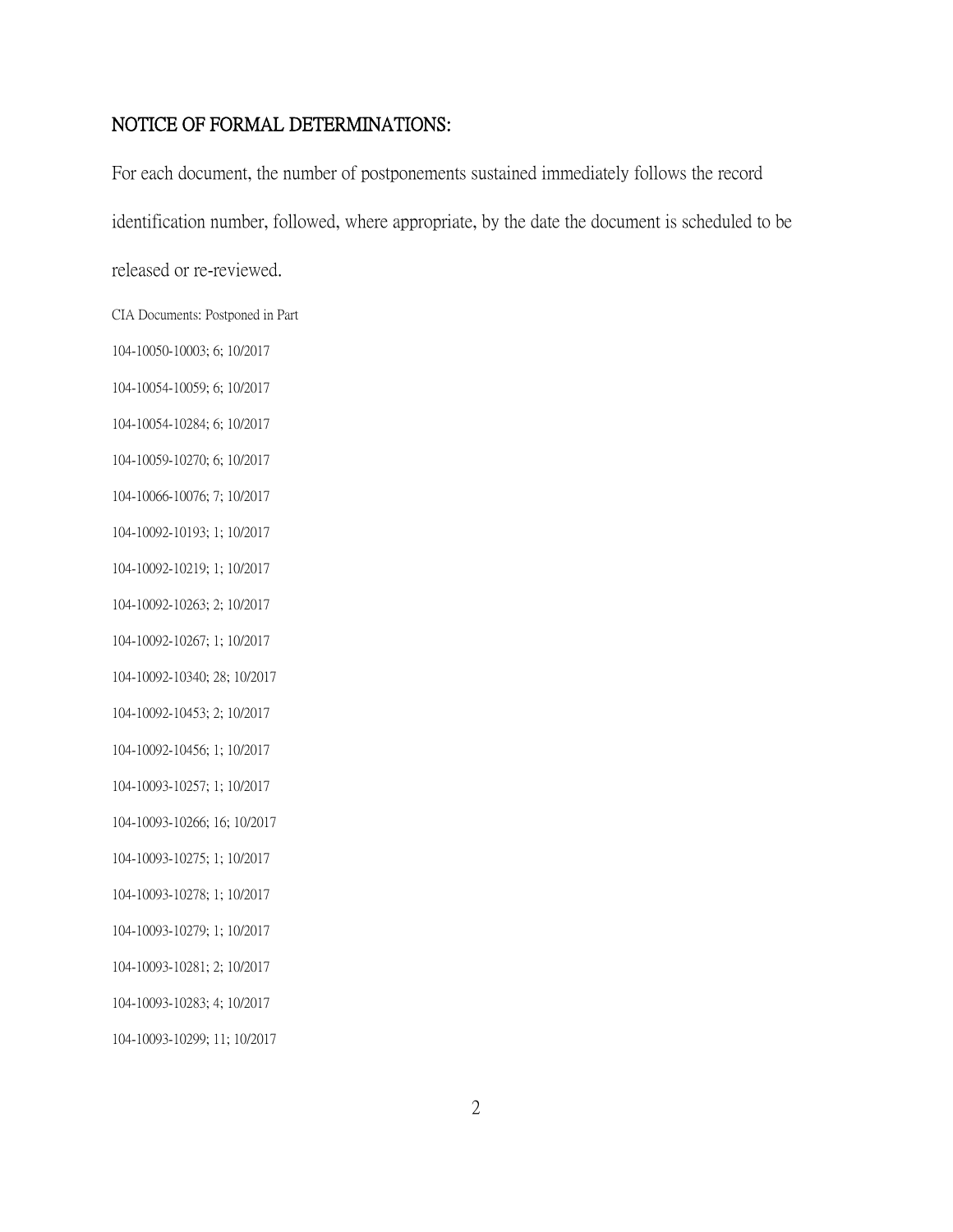104-10093-10300; 4; 10/2017 104-10093-10301; 1; 10/2017 104-10093-10303; 2; 10/2017 104-10093-10304; 1; 10/2017 104-10093-10310; 10; 10/2017 104-10093-10317; 1; 10/2017 104-10093-10326; 3; 10/2017 104-10093-10331; 3; 10/2017 104-10093-10333; 21; 10/2017 104-10093-10334; 1; 10/2017 104-10093-10341; 16; 10/2017 104-10093-10342; 2; 10/2017 104-10093-10344; 14; 10/2017 104-10093-10352; 1; 10/2017 104-10093-10353; 3; 10/2017 104-10093-10359; 1; 10/2017 104-10093-10370; 2; 10/2017 104-10093-10371; 2; 10/2017 104-10093-10377; 1; 10/2017 104-10097-10200; 1; 10/2017 104-10097-10201; 1; 10/2017 104-10097-10202; 4; 10/2017 104-10097-10203; 10; 10/2017 104-10097-10204; 1; 10/2017 104-10097-10211; 1; 10/2017 104-10097-10220; 2; 10/2017 104-10097-10232; 1; 10/2017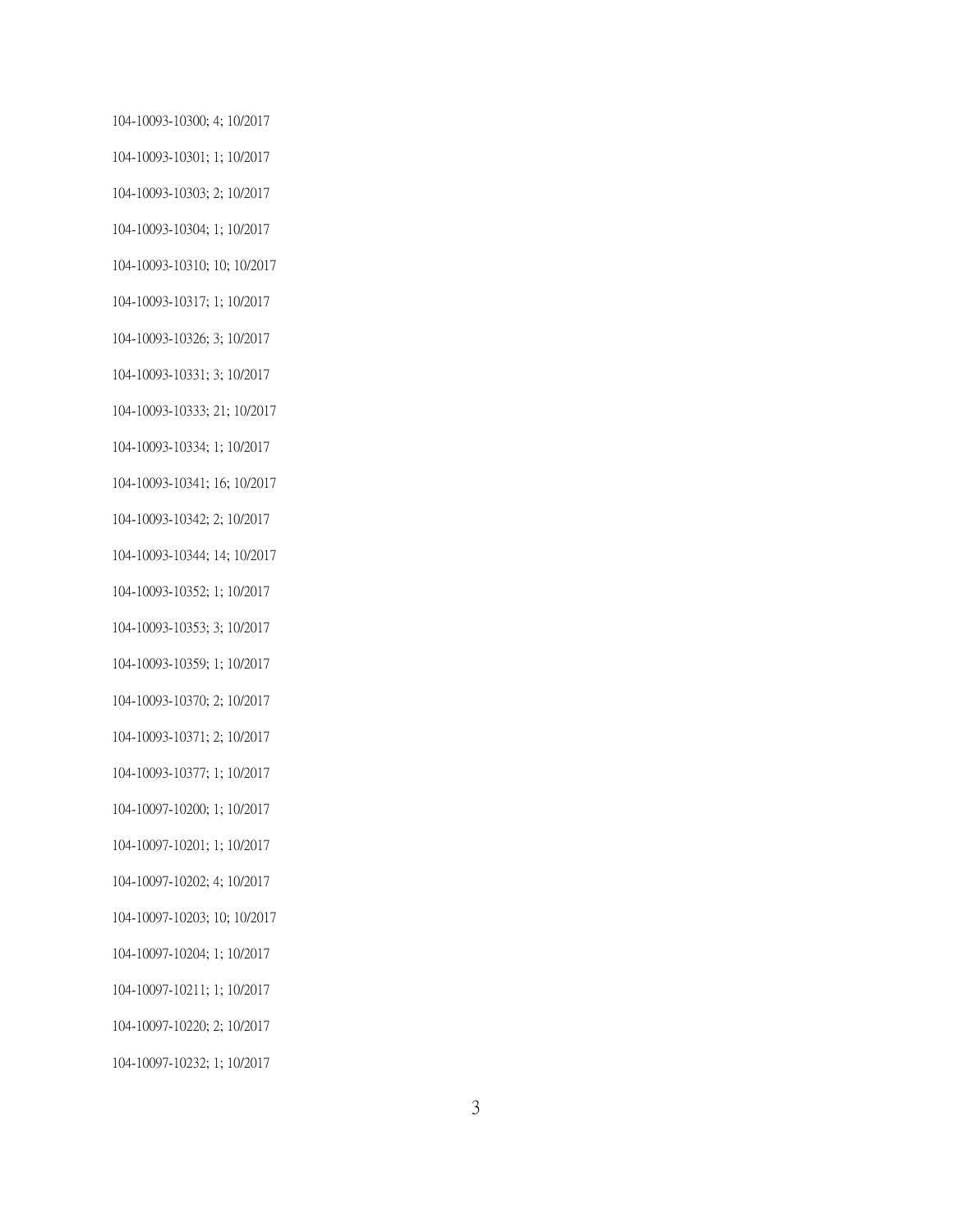104-10097-10234; 3; 10/2017 104-10097-10235; 3; 10/2017 104-10097-10240; 4; 10/2017 104-10097-10245; 9; 10/2017 104-10097-10248; 6; 10/2017 104-10097-10254; 4; 10/2017 104-10097-10255; 4; 10/2017 104-10097-10259; 1; 10/2017 104-10097-10260; 2; 10/2017 104-10097-10262; 7; 10/2017 104-10097-10265; 1; 10/2017 104-10097-10289; 1; 10/2017 104-10097-10290; 1; 10/2017 104-10097-10297; 6; 10/2017 104-10097-10299; 2; 10/2017 104-10097-10300; 10; 10/2017 104-10097-10301; 2; 10/2017 104-10097-10302; 11; 10/2017 104-10097-10306; 5; 10/2017 104-10097-10307; 6; 10/2017 104-10097-10316; 10; 10/2017 104-10097-10319; 1; 10/2017 104-10097-10320; 12; 10/2017 104-10097-10325; 2; 10/2017 104-10097-10326; 1; 10/2017 104-10097-10329; 11; 10/2017 104-10097-10330; 17; 10/2017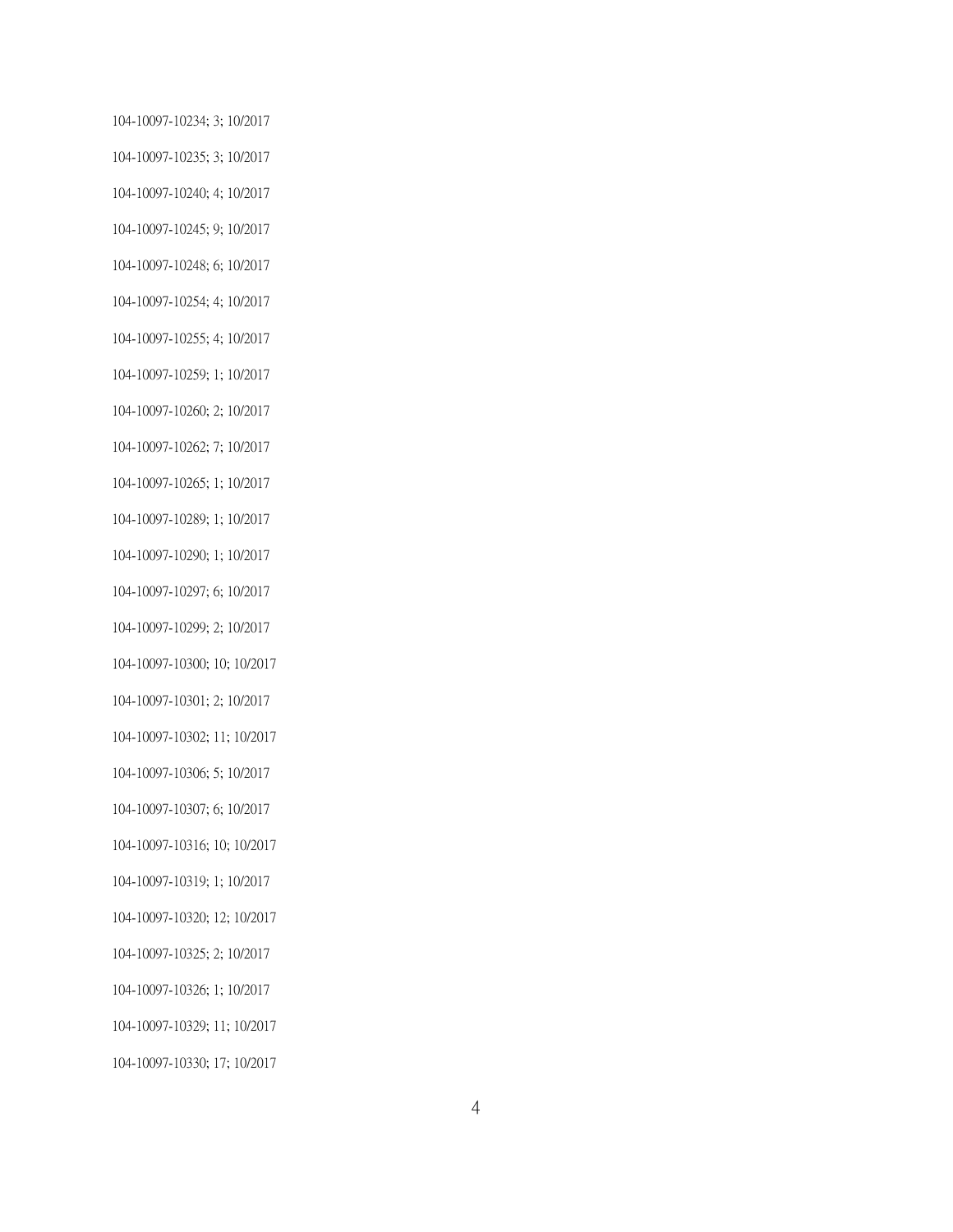104-10097-10334; 8; 10/2017 104-10097-10345; 1; 10/2017 104-10097-10360; 3; 10/2017 104-10097-10362; 1; 10/2017 104-10097-10363; 4; 10/2017 104-10097-10368; 19; 10/2017 104-10097-10401; 1; 10/2017 104-10097-10402; 1; 10/2017 104-10102-10053; 6; 10/2017 104-10106-10071; 2; 10/2017 104-10106-10077; 6; 10/2017 104-10106-10092; 2; 10/2017 104-10106-10126; 3; 10/2017 104-10106-10188; 9; 10/2017 104-10106-10190; 1; 10/2017 104-10106-10753; 1; 10/2017 104-10107-10028; 2; 10/2017 104-10107-10030; 3; 10/2017 104-10115-10090; 2; 10/2017 104-10119-10055; 3; 10/2017 104-10119-10056; 1; 10/2017 104-10119-10057; 1; 10/2017 104-10119-10059; 6; 10/2017 104-10119-10061; 3; 10/2017 104-10119-10068; 1; 10/2017 104-10119-10070; 1; 10/2017 104-10119-10071; 2; 10/2017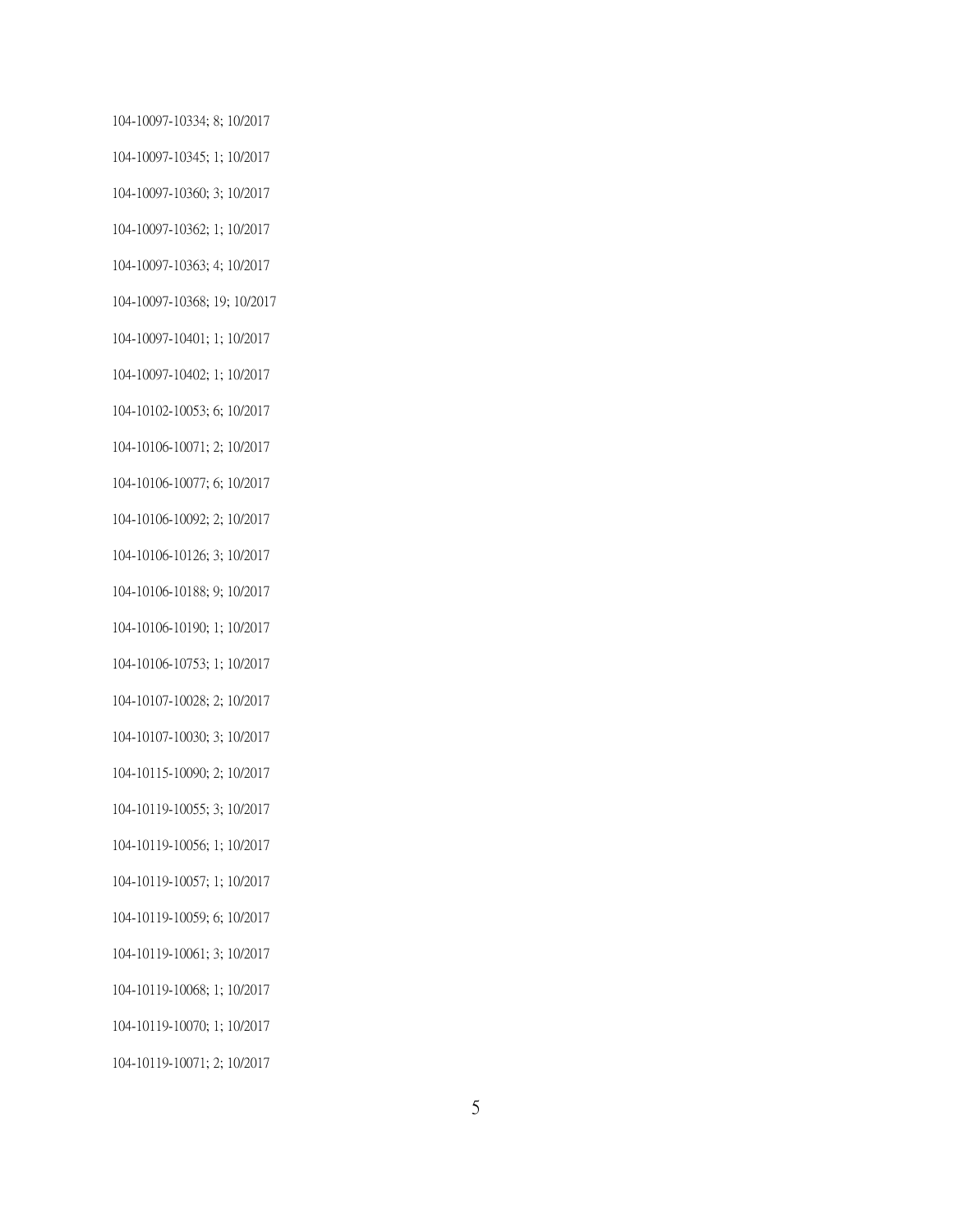104-10119-10085; 1; 10/2017 104-10119-10112; 14; 10/2017 104-10119-10114; 1; 10/2017 104-10119-10115; 2; 10/2017 104-10119-10125; 1; 10/2017 104-10119-10126; 5; 10/2017 104-10119-10128; 2; 10/2017 104-10119-10132; 1; 10/2017 104-10119-10133; 1; 10/2017 104-10119-10134; 2; 10/2017 104-10119-10142; 3; 10/2017 104-10119-10143; 6; 10/2017 104-10119-10169; 1; 10/2017 104-10119-10176; 1; 10/2017 104-10119-10182; 17; 10/2017 104-10119-10185; 12; 10/2017 104-10120-10078; 24; 10/2017 104-10120-10079; 20; 10/2017 104-10120-10341; 11; 10/2017 104-10120-10348; 2; 10/2017 104-10120-10350; 1; 10/2017 104-10120-10356; 4; 10/2017 104-10121-10060; 16; 10/2017 104-10121-10061; 4; 10/2017 104-10121-10062; 4; 10/2017 104-10121-10093; 1; 10/2017 104-10121-10097; 2; 10/2017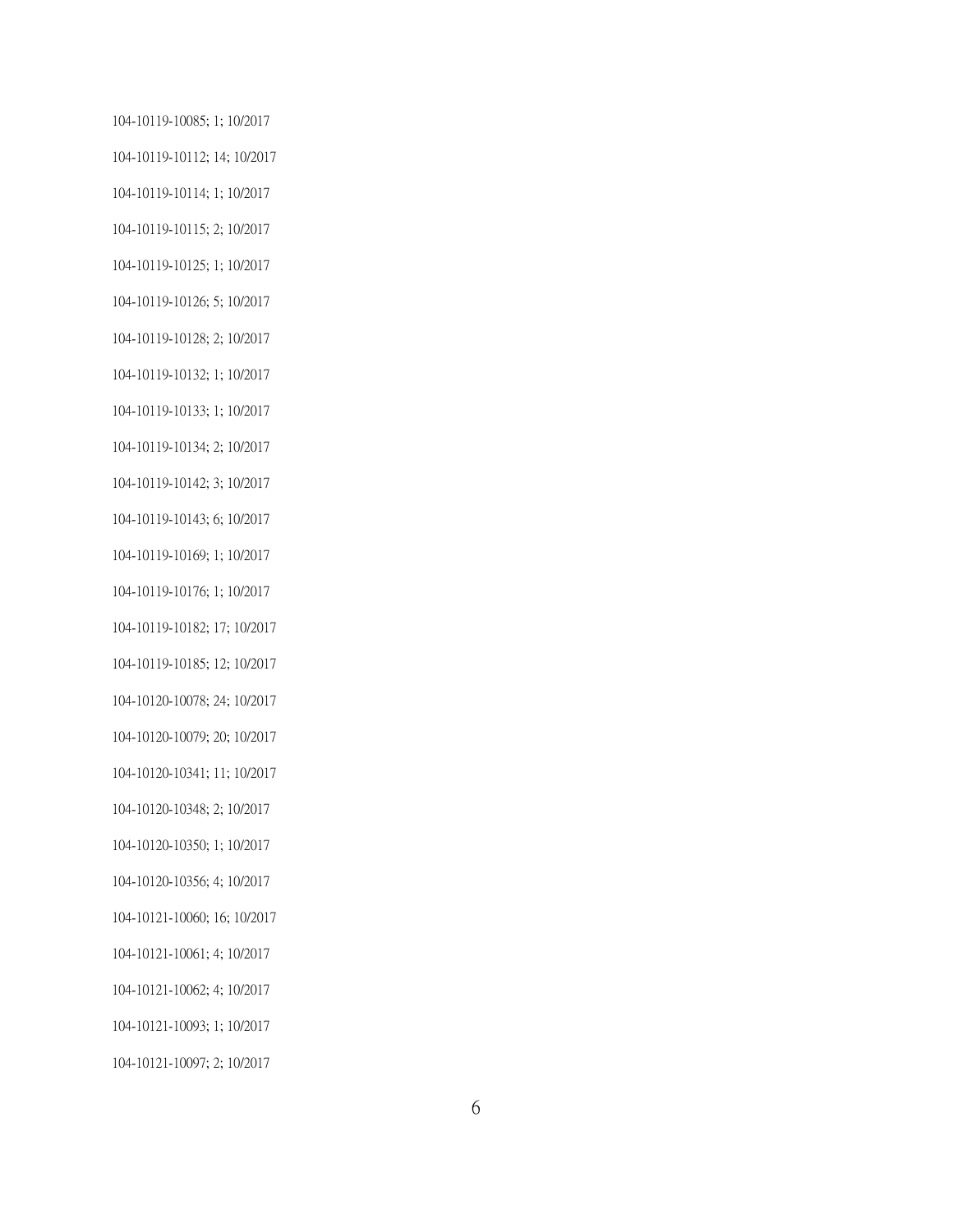104-10121-10101; 1; 10/2017 104-10121-10111; 1; 10/2017 104-10121-10120; 1; 10/2017 104-10121-10122; 1; 10/2017 104-10121-10124; 1; 10/2017 104-10121-10125; 1; 10/2017 104-10121-10129; 1; 10/2017 104-10121-10132; 18; 10/2017 104-10121-10140; 9; 10/2017 104-10121-10143; 1; 10/2017 104-10121-10147; 2; 10/2017 104-10121-10148; 1; 10/2017 104-10121-10155; 1; 10/2017 104-10121-10156; 1; 10/2017 104-10121-10157; 1; 10/2017 104-10121-10158; 1; 10/2017 104-10121-10160; 1; 10/2017 104-10121-10172; 3; 10/2017 104-10121-10174; 33; 10/2017 104-10121-10191; 17; 10/2017 104-10121-10202; 1; 10/2017 104-10121-10203; 1; 10/2017 104-10121-10207; 1; 10/2017 104-10121-10220; 3; 10/2017 104-10121-10223; 2; 10/2017 104-10121-10227; 3; 10/2017 104-10121-10228; 1; 10/2017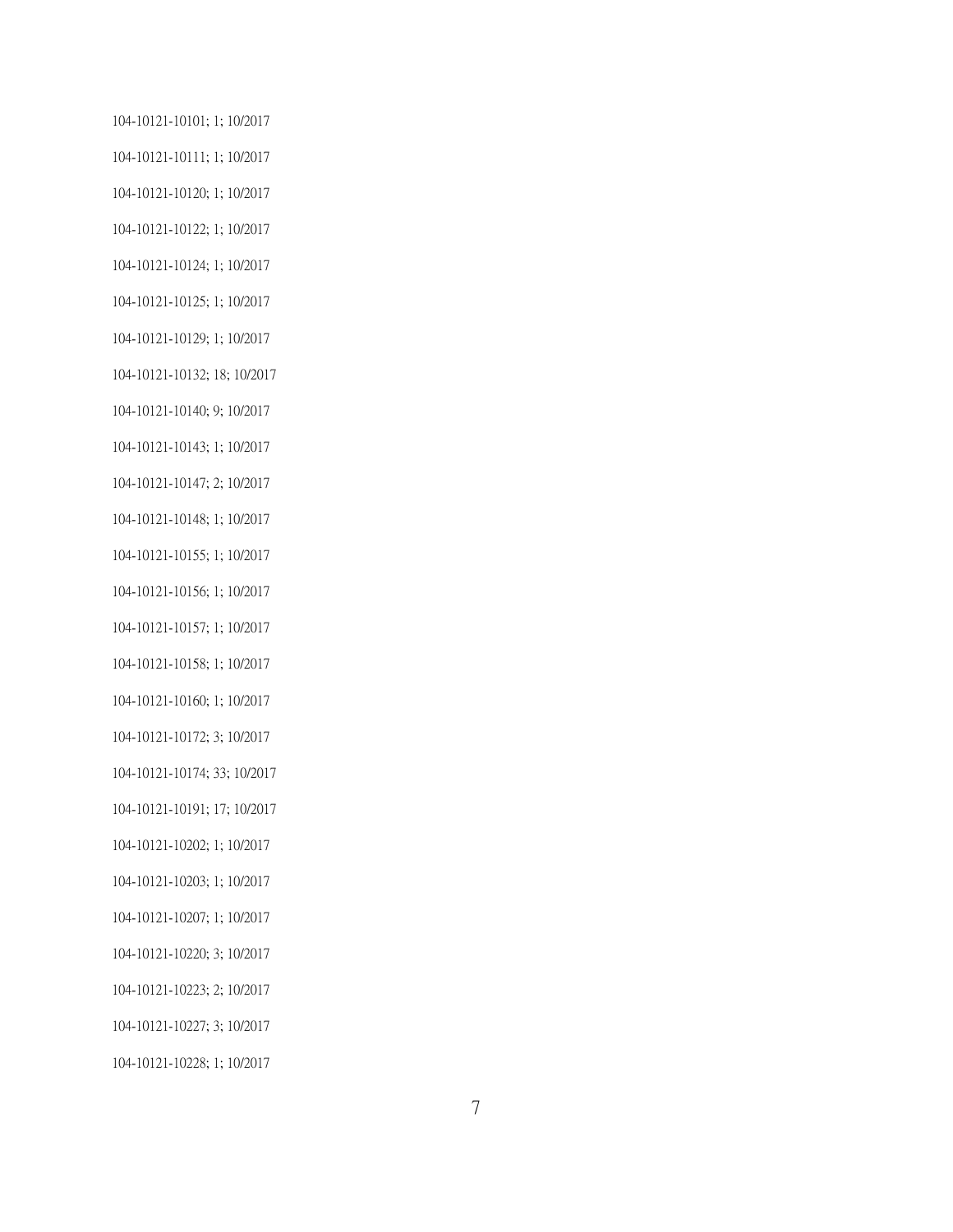104-10121-10236; 22; 10/2017 104-10121-10237; 12; 10/2017 104-10121-10239; 7; 10/2017 104-10121-10243; 1; 10/2017 104-10121-10246; 1; 10/2017 104-10121-10248; 1; 10/2017 104-10121-10253; 8; 10/2017 104-10121-10257; 5; 10/2017 104-10121-10258; 6; 10/2017 104-10121-10259; 3; 10/2017 104-10121-10273; 6; 10/2017 104-10121-10282; 2; 10/2017 104-10121-10285; 1; 10/2017 104-10121-10286; 1; 10/2017 104-10121-10287; 1; 10/2017 104-10121-10289; 1; 10/2017 104-10121-10299; 1; 10/2017 104-10121-10303; 2; 10/2017 104-10121-10306; 2; 10/2017 104-10121-10307; 1; 10/2017 104-10121-10309; 1; 10/2017 104-10121-10315; 1; 10/2017 104-10121-10319; 1; 10/2017 104-10121-10320; 5; 10/2017 104-10121-10321; 9; 10/2017 104-10121-10323; 2; 10/2017 104-10121-10330; 1; 10/2017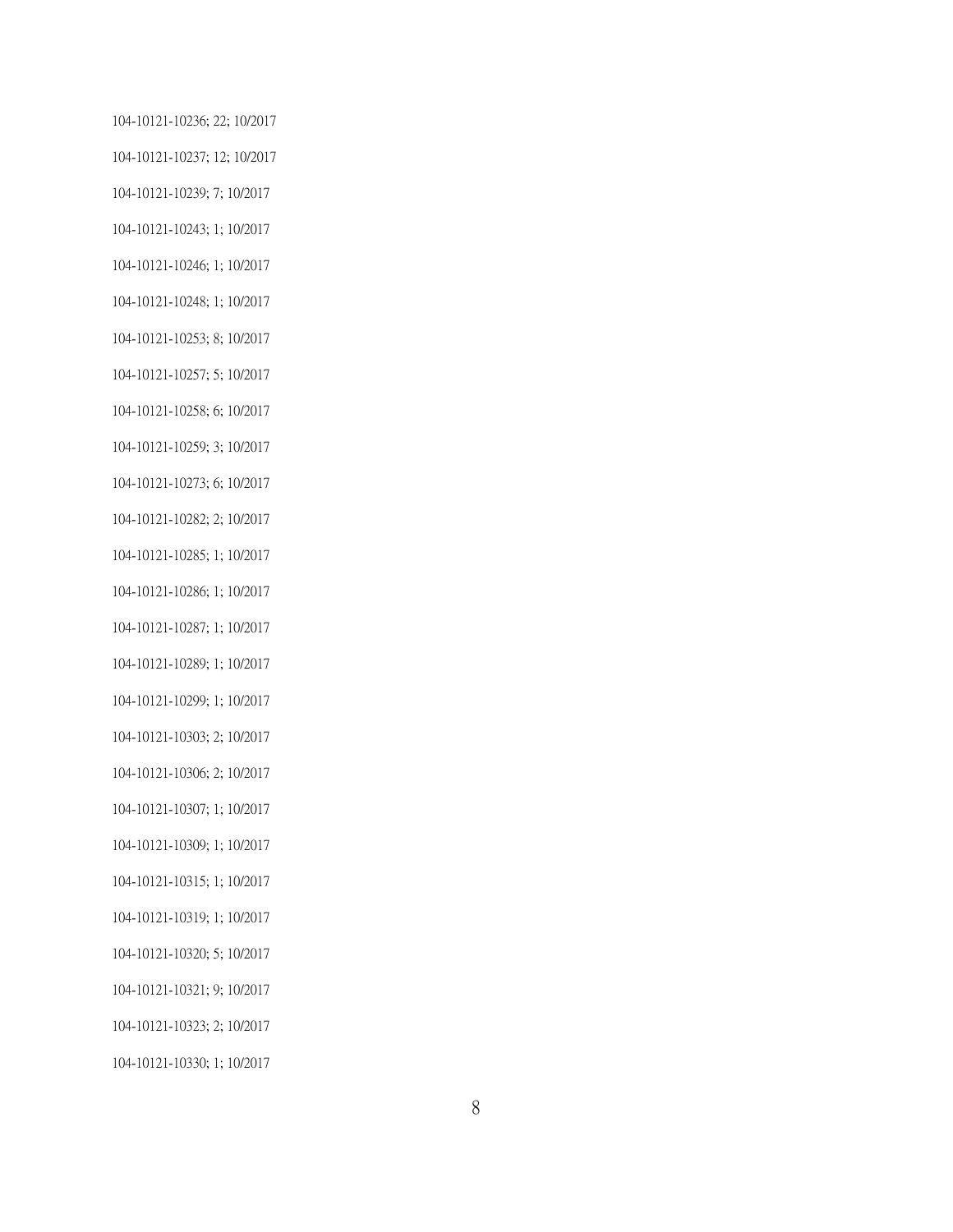104-10124-10332; 3; 10/2017 104-10124-10333; 1; 10/2017 104-10128-10151; 12; 10/2017 104-10129-10134; 2; 10/2017 104-10129-10138; 27; 10/2017 104-10129-10141; 3; 10/2017 104-10129-10143; 5; 10/2017 104-10129-10146; 3; 10/2017 104-10129-10148; 5; 10/2017 104-10129-10155; 4; 10/2017 104-10143-10056; 5; 10/2017 104-10143-10058; 2; 10/2017 104-10144-10022; 2; 10/2017 104-10146-10198; 15; 10/2017 104-10146-10204; 2; 10/2017 104-10150-10003; 2; 10/2017 104-10161-10091; 18; 10/2017 104-10162-10000; 19; 10/2017 104-10162-10001; 5; 10/2017 104-10162-10002; 1; 10/2017 104-10162-10003; 1; 10/2017 104-10162-10004; 3; 10/2017 104-10162-10005; 5; 10/2017 104-10162-10006; 6; 10/2017 104-10162-10007; 3; 10/2017 104-10162-10008; 14; 10/2017 104-10162-10009; 3; 10/2017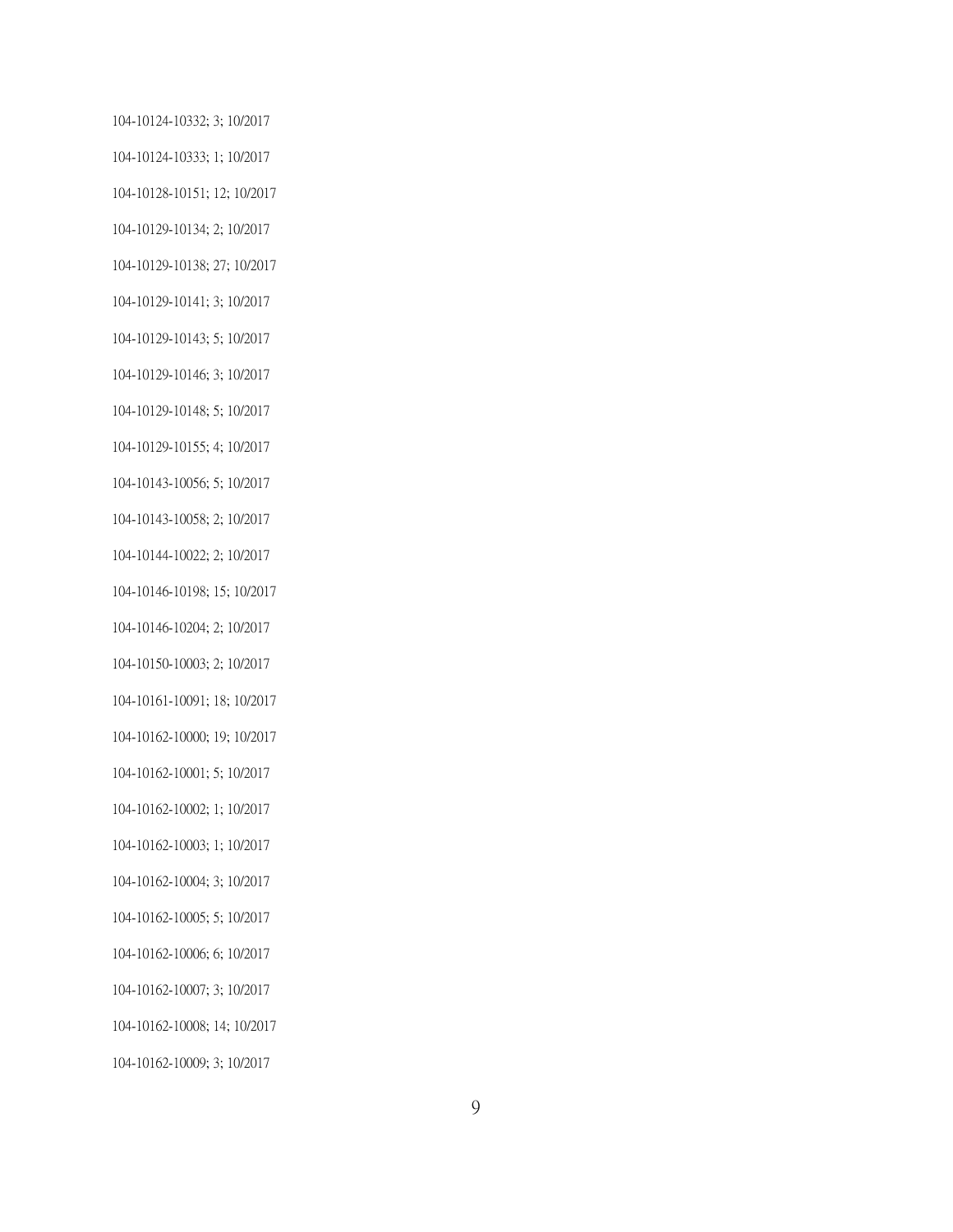104-10162-10010; 5; 10/2017 104-10162-10011; 1; 10/2017 104-10162-10012; 2; 10/2017 104-10162-10013; 3; 10/2017 104-10162-10014; 11; 10/2017 104-10162-10015; 5; 10/2017 104-10162-10016; 4; 10/2017 104-10162-10017; 6; 10/2017 104-10162-10018; 4; 10/2017 104-10162-10019; 5; 10/2017 104-10162-10020; 4; 10/2017 104-10162-10021; 3; 10/2017 104-10162-10024; 1; 05/2001 104-10162-10025; 2; 10/2017 104-10162-10026; 2; 10/2017 104-10162-10027; 1; 10/2017 104-10162-10028; 2; 10/2017 104-10162-10029; 6; 10/2017 104-10162-10030; 1; 10/2017 104-10162-10031; 14; 10/2017 104-10162-10032; 3; 10/2017 104-10162-10033; 3; 10/2017 104-10162-10034; 2; 10/2017 104-10162-10035; 4; 10/2017 104-10162-10037; 3; 10/2017 104-10162-10038; 4; 10/2017 104-10162-10039; 4; 10/2017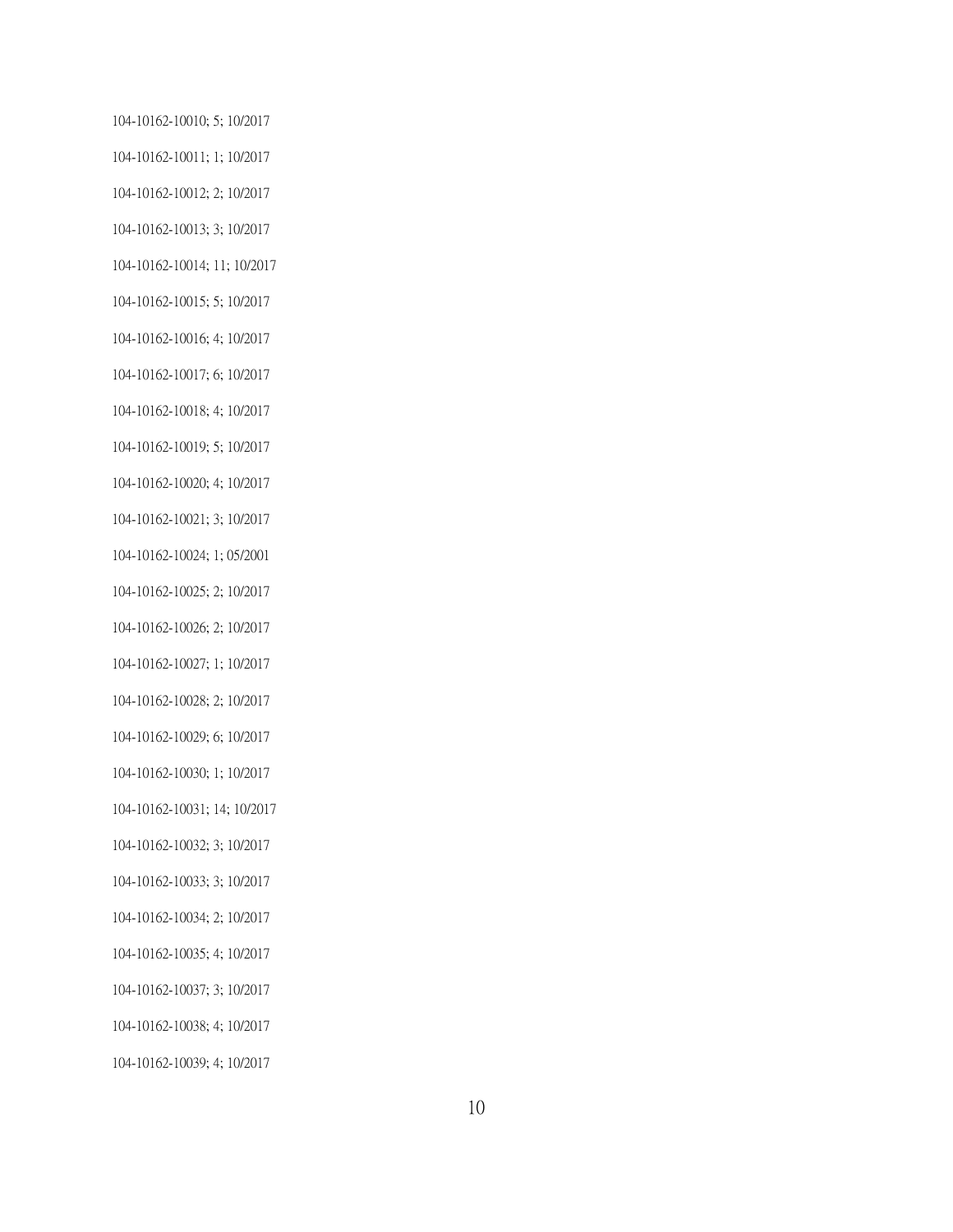104-10162-10040; 6; 10/2017 104-10162-10041; 1; 10/2017 104-10162-10042; 4; 10/2017 104-10162-10043; 3; 10/2017 104-10162-10044; 11; 10/2017 104-10162-10045; 1; 10/2017 104-10162-10046; 3; 10/2017 104-10162-10047; 9; 10/2017 104-10162-10048; 1; 10/2017 104-10162-10049; 3; 10/2017 104-10162-10050; 3; 10/2017 104-10162-10051; 9; 10/2017 104-10162-10052; 2; 10/2017 104-10162-10053; 2; 10/2017 104-10162-10054; 8; 10/2017 104-10162-10055; 1; 10/2017 104-10162-10056; 3; 10/2017 104-10162-10057; 2; 10/2017 104-10162-10058; 10; 10/2017 104-10162-10059; 3; 10/2017 104-10162-10060; 3; 10/2017 104-10162-10061; 1; 10/2017 104-10162-10062; 1; 10/2017 104-10162-10063; 3; 10/2017 104-10162-10064; 1; 10/2017 104-10162-10065; 3; 10/2017 104-10162-10066; 5; 10/2017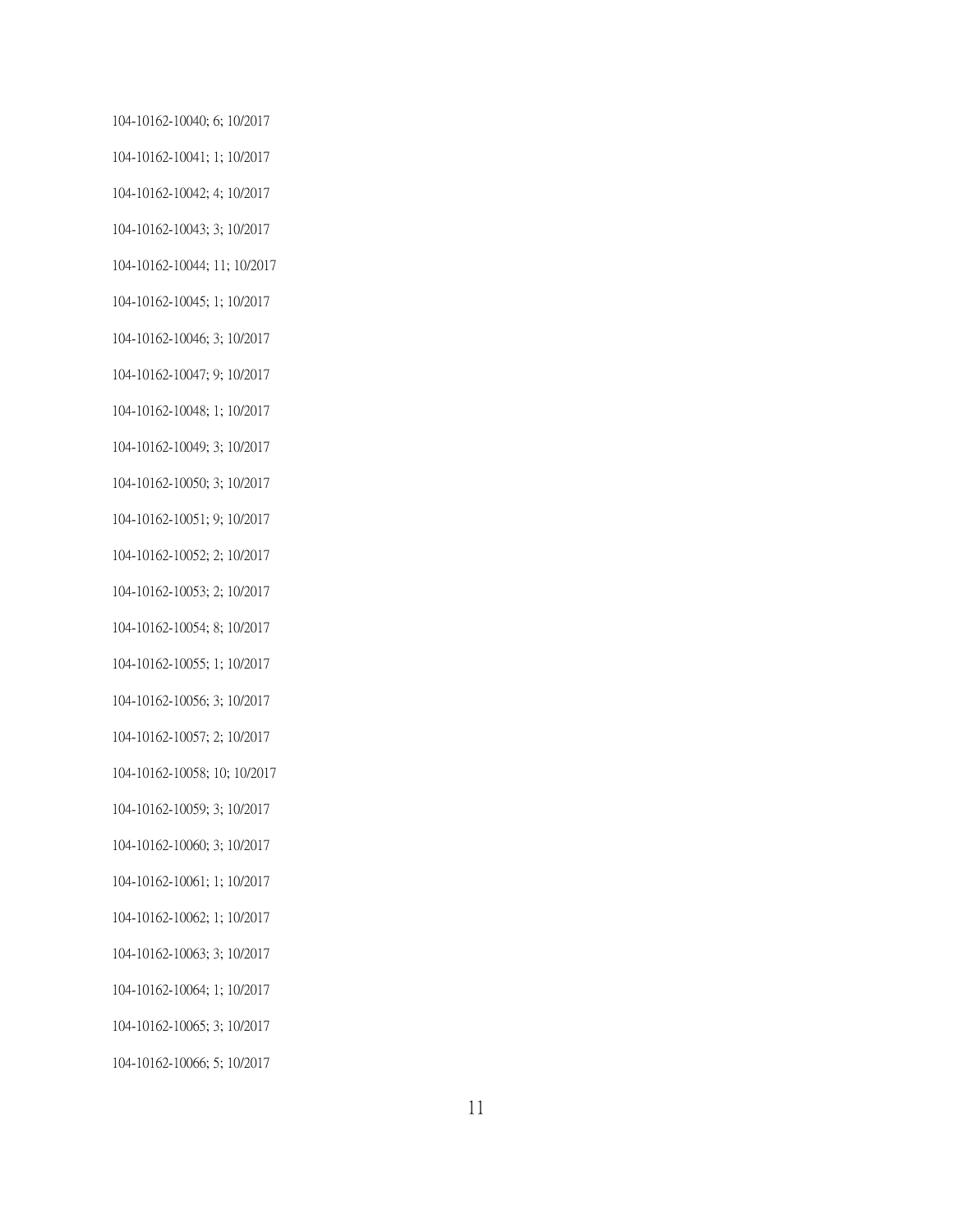104-10162-10067; 6; 10/2017 104-10162-10068; 2; 10/2017 104-10162-10069; 1; 10/2017 104-10162-10070; 6; 10/2017 104-10162-10071; 1; 10/2017 104-10162-10072; 2; 10/2017 104-10162-10073; 1; 10/2017 104-10162-10074; 12; 10/2017 104-10162-10075; 2; 10/2017 104-10162-10076; 2; 10/2017 104-10162-10077; 1; 10/2017 104-10162-10078; 1; 10/2017 104-10162-10079; 1; 10/2017 104-10162-10080; 2; 10/2017 104-10162-10081; 3; 10/2017 104-10162-10082; 4; 10/2017 104-10162-10083; 2; 10/2017 104-10162-10084; 1; 10/2017 104-10162-10085; 2; 10/2017 104-10162-10086; 5; 10/2017 104-10162-10154; 1; 10/2017 104-10162-10155; 2; 10/2017 104-10162-10156; 4; 10/2017 104-10162-10157; 1; 10/2017 104-10162-10158; 4; 10/2017 104-10162-10159; 2; 10/2017 104-10162-10160; 2; 10/2017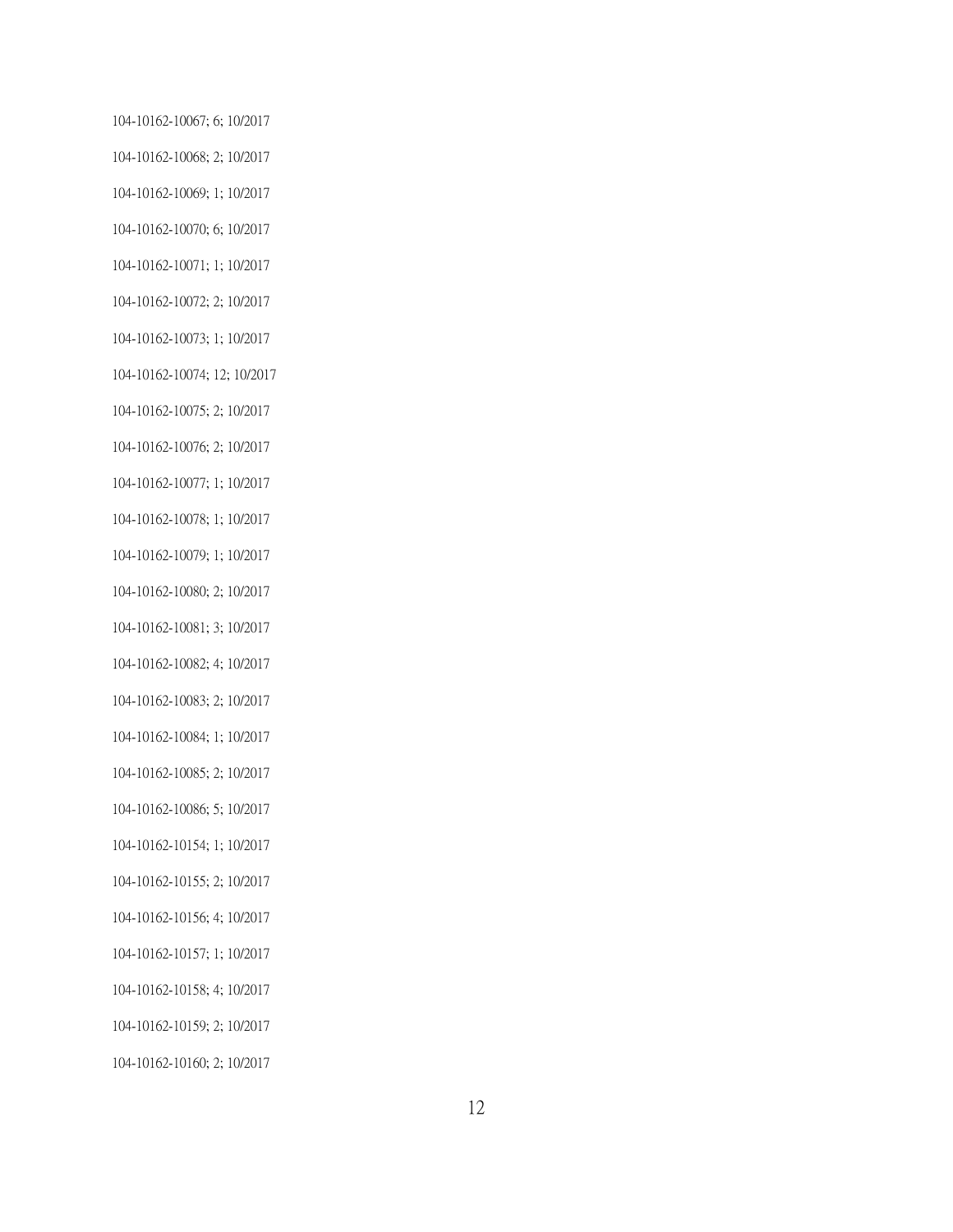104-10162-10161; 2; 10/2017 104-10162-10162; 2; 10/2017 104-10162-10163; 1; 10/2017 104-10162-10164; 1; 10/2017 104-10162-10165; 1; 10/2017 104-10162-10166; 1; 10/2017 104-10162-10168; 1; 10/2017 104-10162-10169; 1; 10/2017 104-10162-10171; 1; 10/2017 104-10162-10172; 2; 10/2017 104-10162-10173; 1; 10/2017 104-10162-10174; 2; 10/2017 104-10162-10175; 5; 10/2017 104-10162-10176; 9; 10/2017 104-10162-10177; 1; 10/2017 104-10162-10178; 3; 10/2017 104-10162-10179; 5; 10/2017 104-10162-10180; 4; 10/2017 104-10162-10181; 3; 10/2017 104-10162-10182; 5; 10/2017 104-10162-10183; 1; 10/2017 104-10162-10184; 5; 10/2017 104-10162-10185; 5; 10/2017 104-10162-10187; 1; 10/2017 104-10162-10188; 6; 10/2017 104-10162-10189; 1; 10/2017 104-10162-10190; 2; 10/2017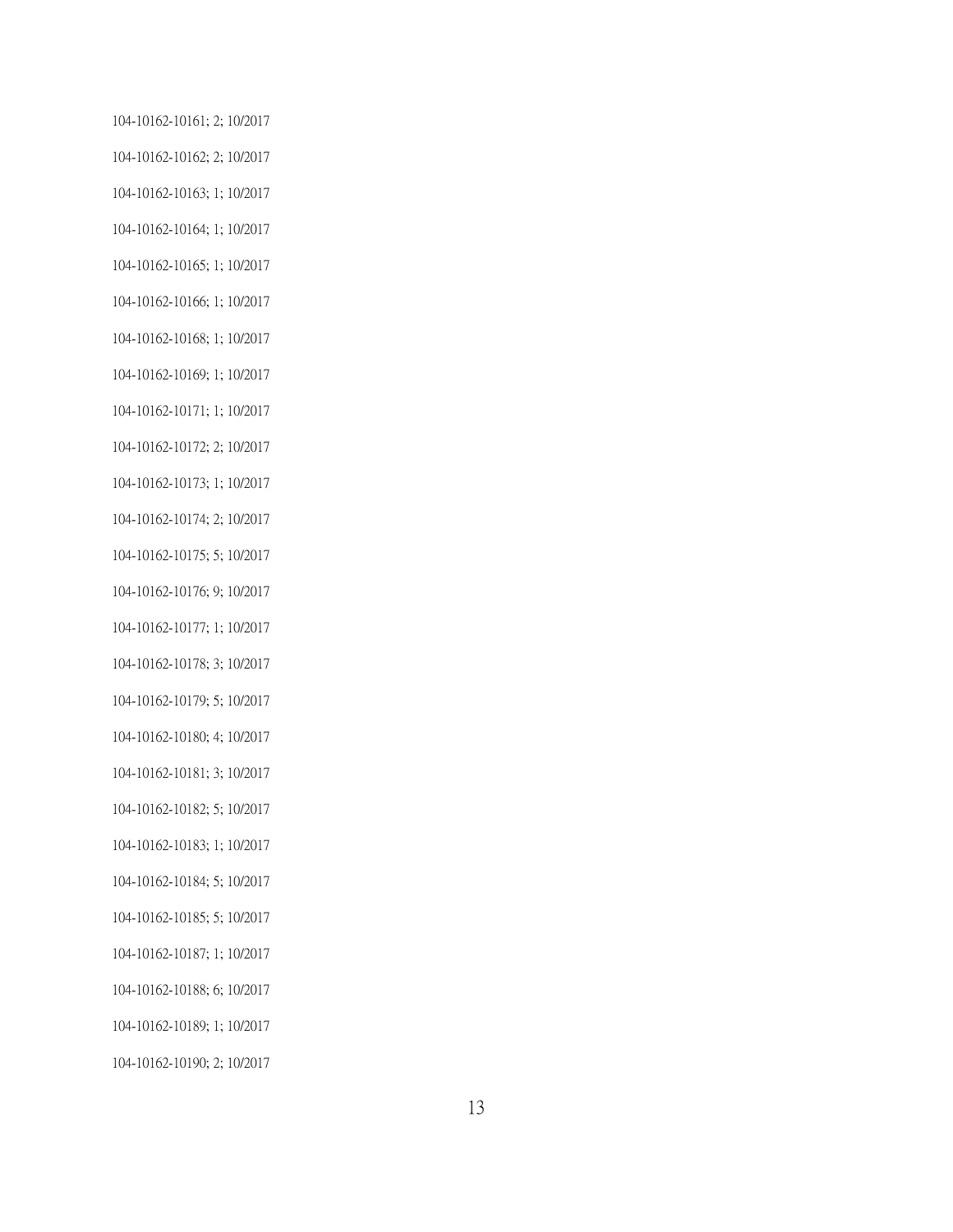104-10162-10191; 1; 10/2017 104-10162-10192; 2; 10/2017 104-10162-10193; 1; 10/2017 104-10162-10194; 4; 10/2017 104-10162-10195; 3; 10/2017 104-10162-10196; 1; 10/2017 104-10162-10197; 2; 10/2017 104-10162-10199; 1; 10/2017 104-10162-10200; 2; 10/2017 104-10162-10201; 1; 10/2017 104-10162-10202; 5; 10/2017 104-10162-10203; 1; 10/2017 104-10162-10205; 1; 10/2017 104-10162-10208; 1; 10/2017 104-10162-10209; 3; 10/2017 104-10162-10211; 2; 10/2017 104-10162-10214; 1; 10/2017 104-10162-10220; 3; 10/2017 104-10162-10221; 1; 10/2017 104-10162-10222; 1; 10/2017 104-10162-10223; 1; 10/2017 104-10162-10224; 1; 10/2017 104-10162-10225; 1; 10/2017 104-10162-10226; 1; 10/2017 104-10162-10227; 1; 10/2017 104-10162-10229; 7; 10/2017 104-10162-10230; 1; 10/2017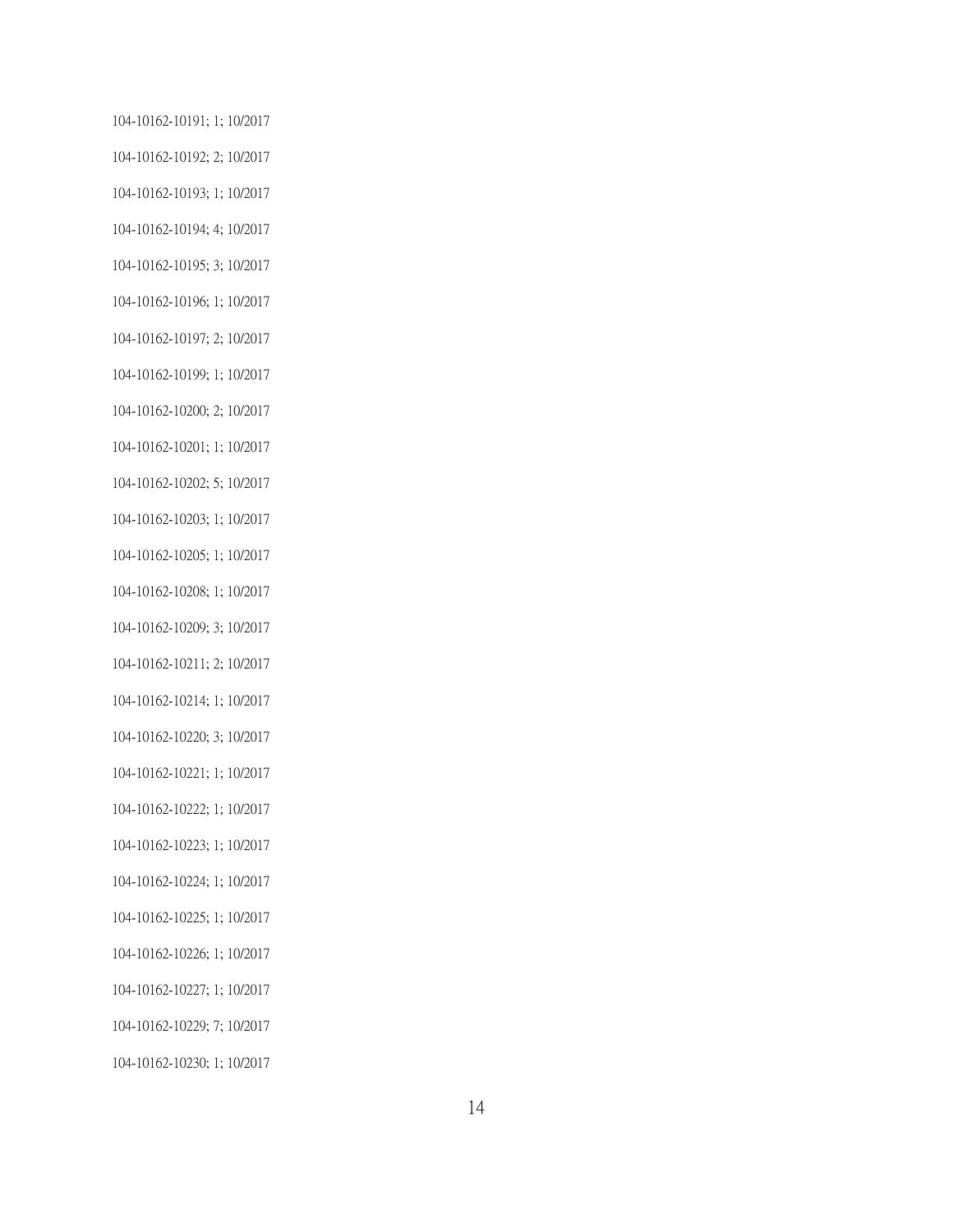104-10162-10231; 3; 10/2017 104-10162-10232; 3; 10/2017 104-10162-10233; 17; 10/2017 104-10162-10234; 3; 10/2017 104-10162-10235; 1; 10/2017 104-10162-10236; 3; 10/2017 104-10162-10237; 1; 10/2017 104-10162-10238; 1; 10/2017 104-10162-10239; 1; 10/2017 104-10163-10003; 5; 10/2017 104-10163-10004; 2; 10/2017 104-10163-10006; 10; 10/2017 104-10163-10007; 3; 10/2017 104-10163-10011; 33; 10/2017 104-10163-10012; 42; 10/2017 104-10163-10015; 23; 10/2017 104-10163-10023; 1; 10/2017 104-10163-10027; 7; 10/2017 104-10163-10030; 3; 10/2017 104-10163-10031; 3; 10/2017 104-10163-10034; 1; 10/2017 104-10163-10035; 1; 10/2017 104-10163-10036; 1; 10/2017 104-10163-10037; 1; 10/2017 104-10163-10038; 1; 10/2017 104-10163-10039; 1; 10/2017 104-10163-10040; 1; 10/2017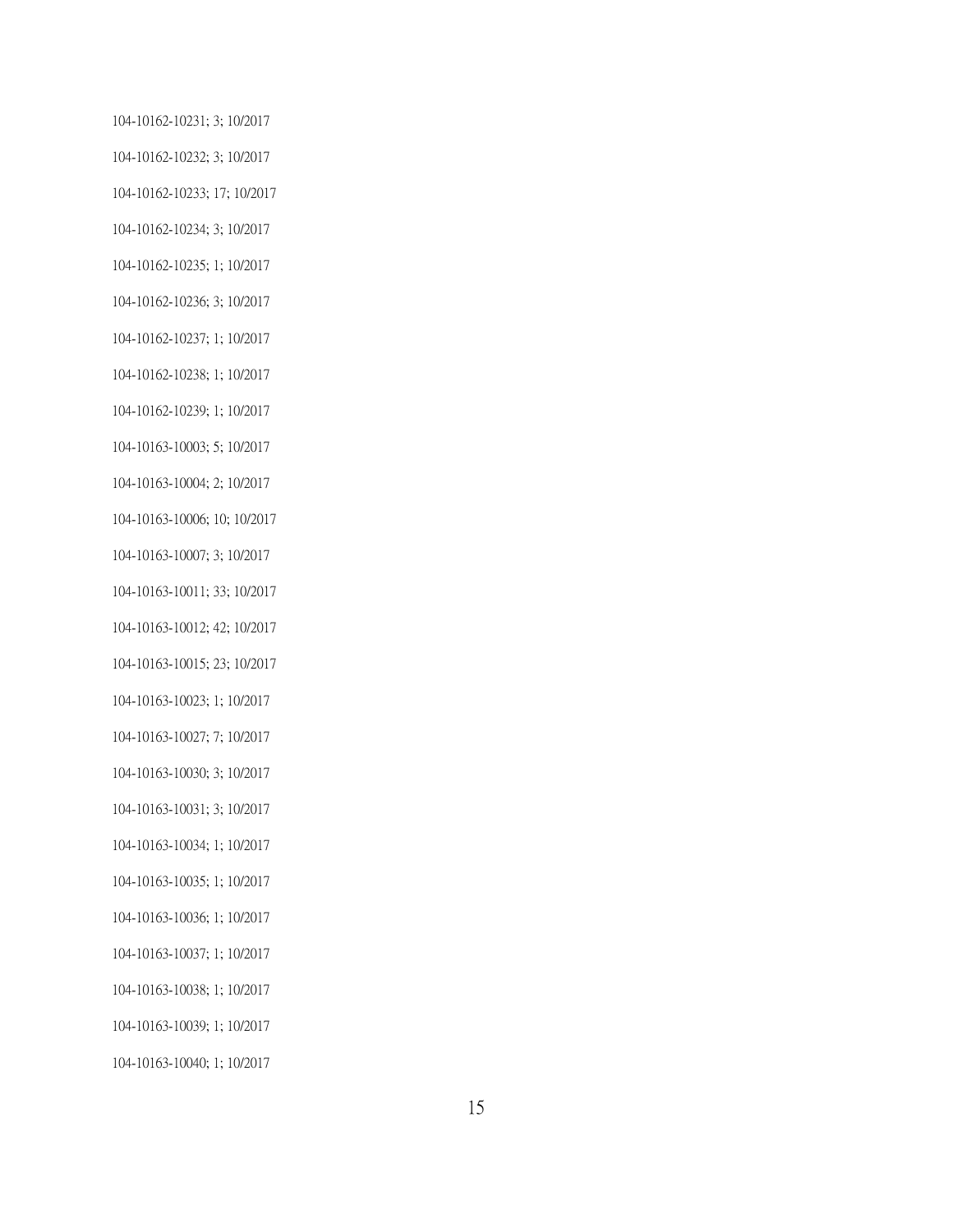104-10163-10042; 7; 10/2017 104-10163-10043; 2; 10/2017 104-10163-10044; 1; 10/2017 104-10163-10045; 1; 10/2017 104-10163-10046; 1; 10/2017 104-10163-10047; 1; 10/2017 104-10163-10048; 1; 10/2017 104-10163-10049; 2; 10/2017 104-10163-10050; 2; 10/2017 104-10163-10051; 1; 10/2017 104-10163-10052; 2; 10/2017 104-10163-10053; 3; 10/2017 104-10163-10054; 1; 10/2017 104-10163-10055; 1; 10/2017 104-10163-10056; 2; 10/2017 104-10163-10057; 1; 10/2017 104-10163-10058; 1; 10/2017 104-10163-10059; 1; 10/2017 104-10163-10060; 2; 10/2017 104-10163-10061; 1; 10/2017 104-10163-10062; 2; 10/2017 104-10163-10063; 1; 10/2017 104-10163-10064; 6; 10/2017 104-10163-10065; 3; 10/2017 104-10163-10066; 1; 10/2017 104-10163-10067; 5; 10/2017 104-10163-10068; 3; 10/2017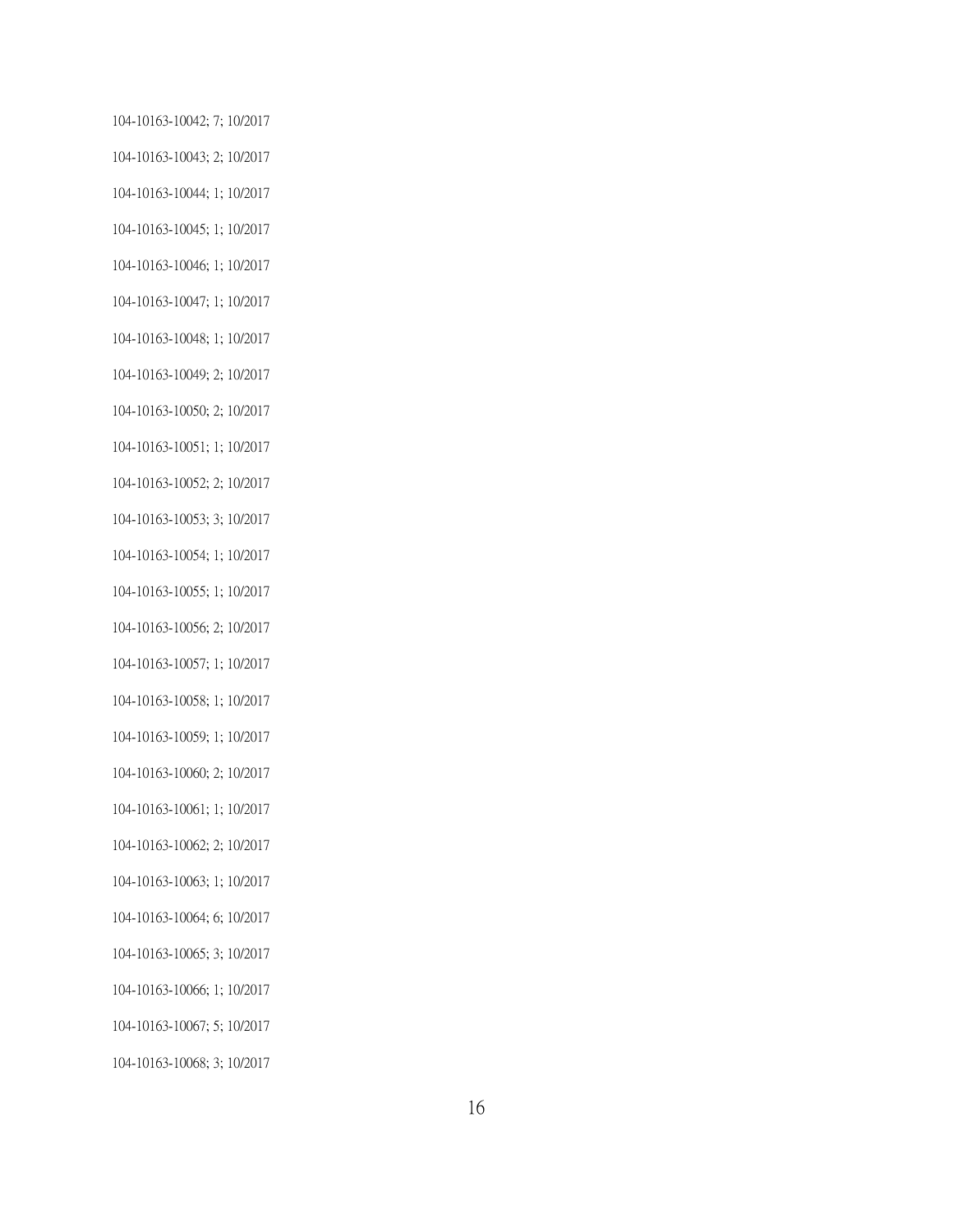104-10163-10069; 2; 10/2017 104-10163-10070; 1; 10/2017 104-10163-10071; 1; 10/2017 104-10163-10072; 1; 10/2017 104-10163-10073; 1; 10/2017 104-10163-10074; 1; 10/2017 104-10163-10075; 2; 10/2017 104-10163-10076; 1; 10/2017 104-10163-10077; 1; 10/2017 104-10163-10078; 1; 10/2017 104-10163-10079; 1; 10/2017 104-10163-10081; 1; 10/2017 104-10163-10082; 2; 10/2017 104-10163-10083; 1; 10/2017 104-10163-10091; 1; 10/2017 104-10163-10092; 1; 10/2017 104-10163-10093; 1; 10/2017 104-10163-10094; 1; 10/2017 104-10163-10096; 1; 10/2017 104-10163-10097; 3; 10/2017 104-10163-10100; 3; 10/2017 104-10163-10101; 1; 10/2017 104-10163-10102; 1; 10/2017 104-10163-10105; 2; 10/2017 104-10163-10106; 3; 10/2017 104-10163-10107; 2; 10/2017 104-10163-10108; 2; 10/2017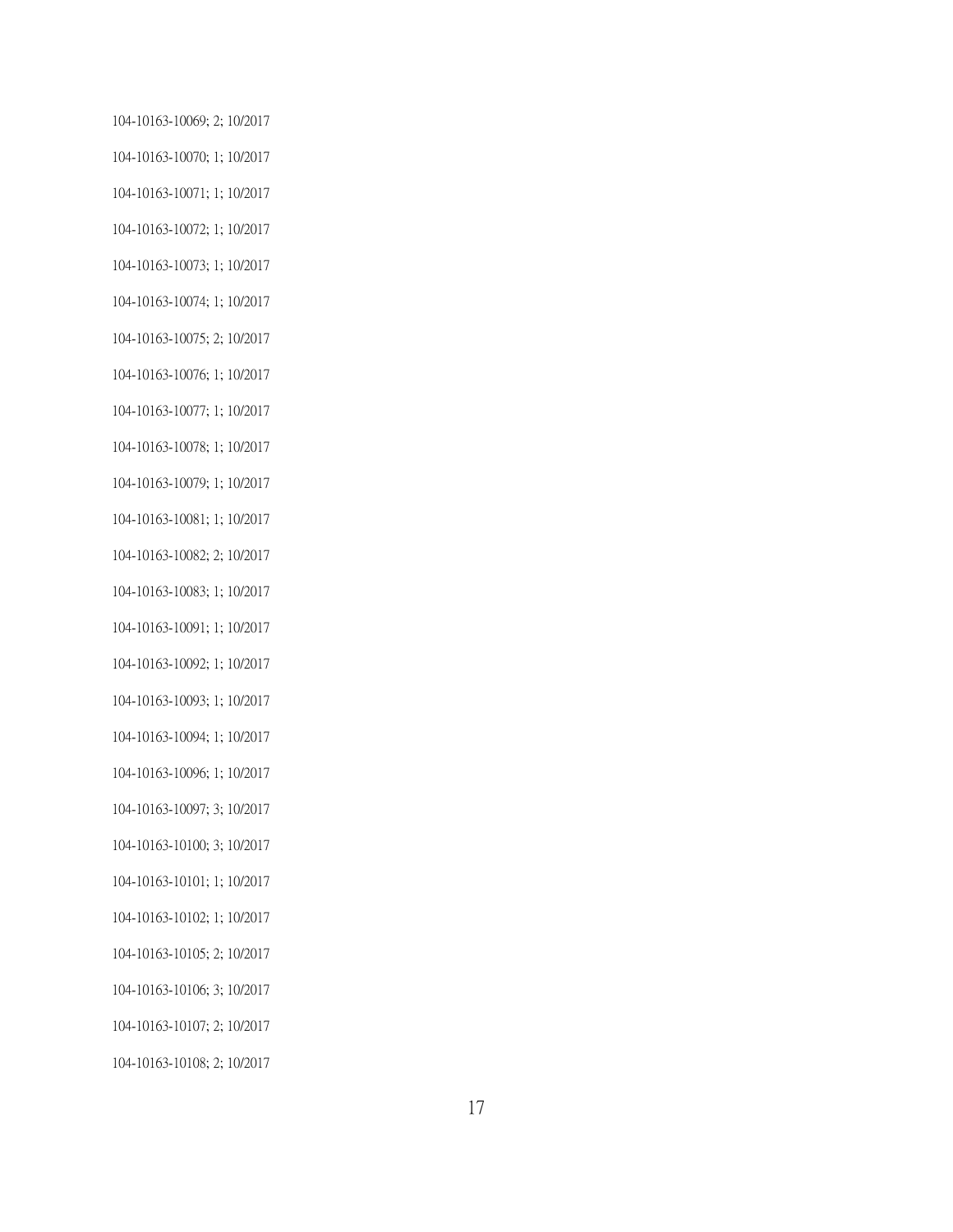104-10163-10109; 3; 10/2017 104-10163-10110; 1; 10/2017 104-10163-10111; 2; 10/2017 104-10163-10112; 4; 10/2017 104-10163-10113; 1; 10/2017 104-10163-10114; 4; 10/2017 104-10163-10115; 1; 10/2017 104-10163-10116; 1; 10/2017 104-10163-10117; 1; 10/2017 104-10163-10118; 3; 10/2017 104-10163-10120; 2; 10/2017 104-10163-10121; 1; 10/2017 104-10163-10124; 1; 10/2017 104-10163-10125; 1; 10/2017 104-10163-10126; 2; 10/2017 104-10163-10127; 1; 10/2017 104-10163-10128; 7; 10/2017 104-10163-10129; 5; 10/2017 104-10163-10131; 3; 10/2017 104-10163-10134; 1; 10/2017 104-10163-10136; 3; 10/2017 104-10163-10137; 1; 10/2017 104-10163-10138; 2; 10/2017 104-10163-10143; 1; 10/2017 104-10163-10145; 5; 10/2017 104-10163-10146; 3; 10/2017 104-10163-10147; 2; 10/2017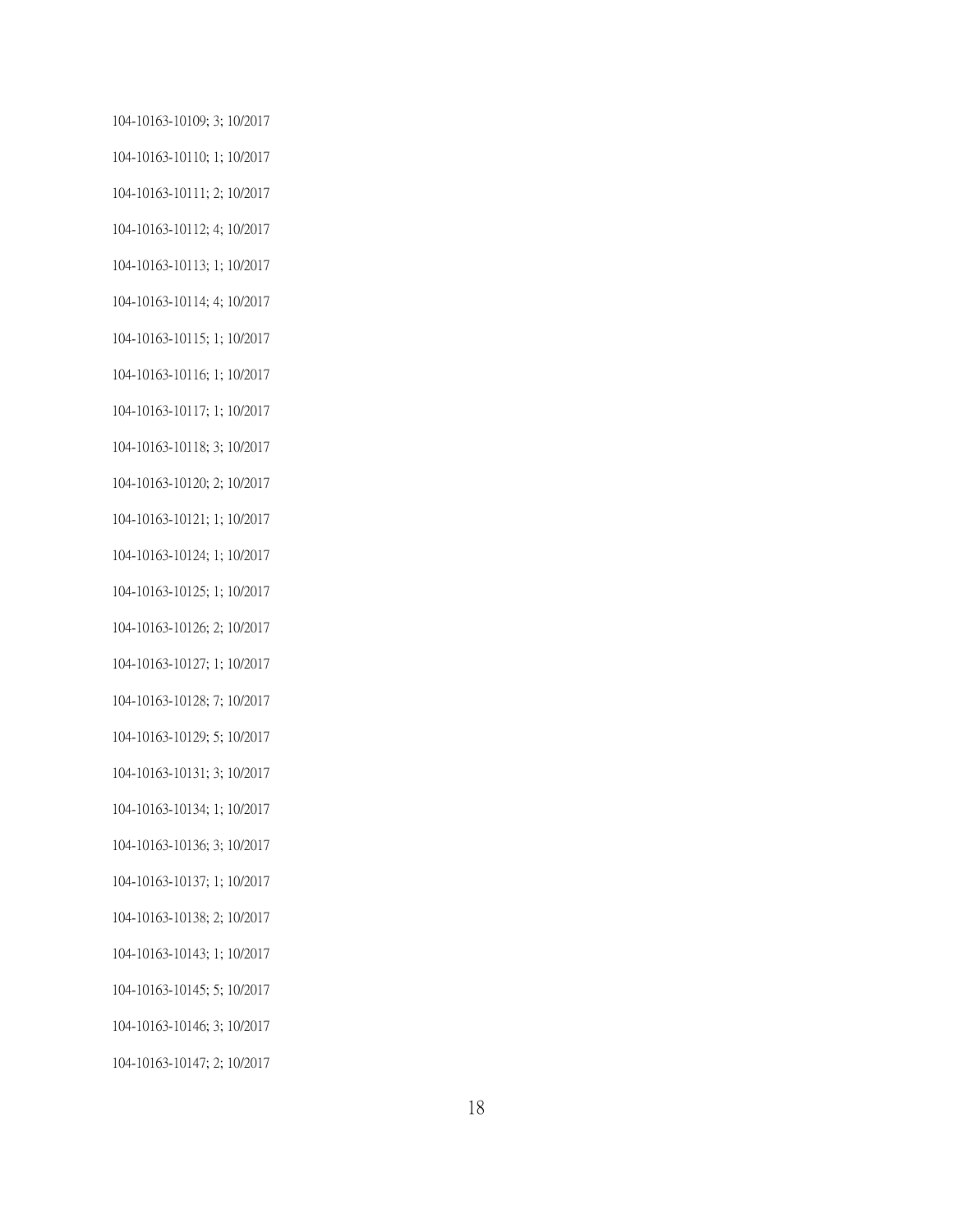104-10163-10148; 1; 10/2017 104-10163-10149; 1; 10/2017 104-10163-10150; 1; 10/2017 104-10163-10151; 1; 10/2017 104-10163-10152; 1; 10/2017 104-10163-10153; 1; 10/2017 104-10163-10154; 1; 10/2017 104-10163-10155; 1; 10/2017 104-10163-10156; 1; 10/2017 104-10163-10157; 1; 10/2017 104-10163-10158; 1; 10/2017 104-10163-10159; 1; 10/2017 104-10163-10160; 5; 10/2017 104-10163-10161; 1; 10/2017 104-10163-10162; 5; 10/2017 104-10163-10163; 2; 10/2017 104-10163-10164; 6; 10/2017 104-10163-10165; 4; 10/2017 104-10163-10166; 1; 10/2017 104-10163-10167; 11; 10/2017 104-10163-10168; 1; 10/2017 104-10163-10169; 4; 10/2017 104-10163-10170; 8; 10/2017 104-10163-10171; 1; 10/2017 104-10163-10172; 1; 10/2017 104-10163-10175; 8; 10/2017 104-10163-10181; 3; 10/2017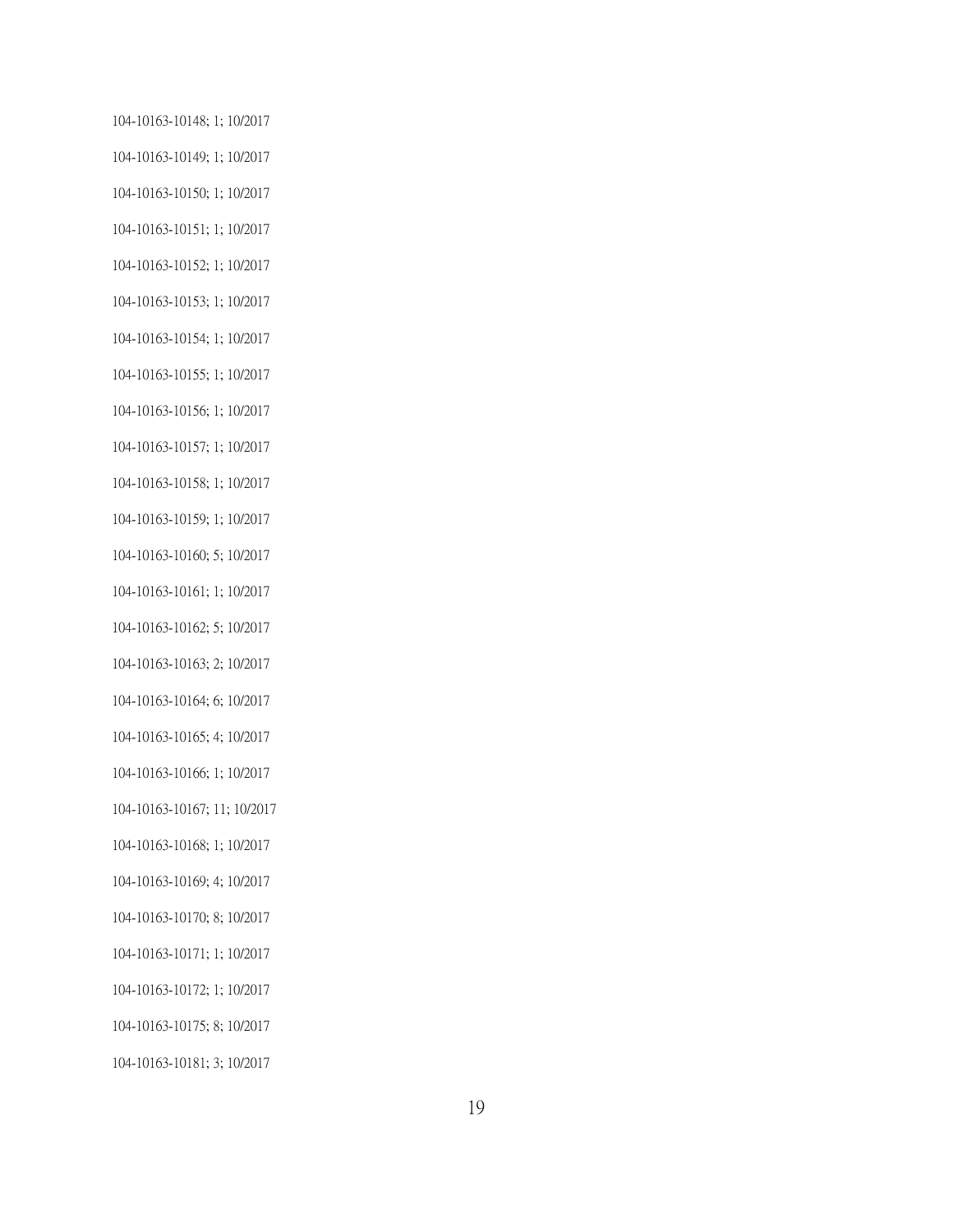104-10164-10012; 1; 10/2017 104-10164-10013; 2; 10/2017 104-10164-10019; 1; 10/2017 104-10164-10021; 4; 10/2017 104-10164-10022; 7; 10/2017 104-10164-10023; 1; 10/2017 104-10164-10025; 3; 10/2017 104-10164-10026; 2; 10/2017 104-10164-10028; 1; 10/2017 104-10164-10032; 1; 10/2017 104-10164-10033; 5; 10/2017 104-10164-10034; 5; 10/2017 104-10164-10035; 3; 10/2017 104-10164-10036; 9; 10/2017 104-10164-10043; 3; 10/2017 104-10164-10045; 2; 10/2017 104-10164-10046; 3; 10/2017 104-10164-10049; 1; 10/2017 104-10164-10051; 4; 10/2017 104-10164-10052; 1; 10/2017 104-10164-10057; 3; 10/2017 104-10164-10059; 1; 10/2017 104-10164-10067; 1; 10/2017 104-10164-10068; 9; 10/2017 104-10164-10069; 1; 10/2017 104-10164-10070; 9; 10/2017 104-10164-10071; 4; 10/2017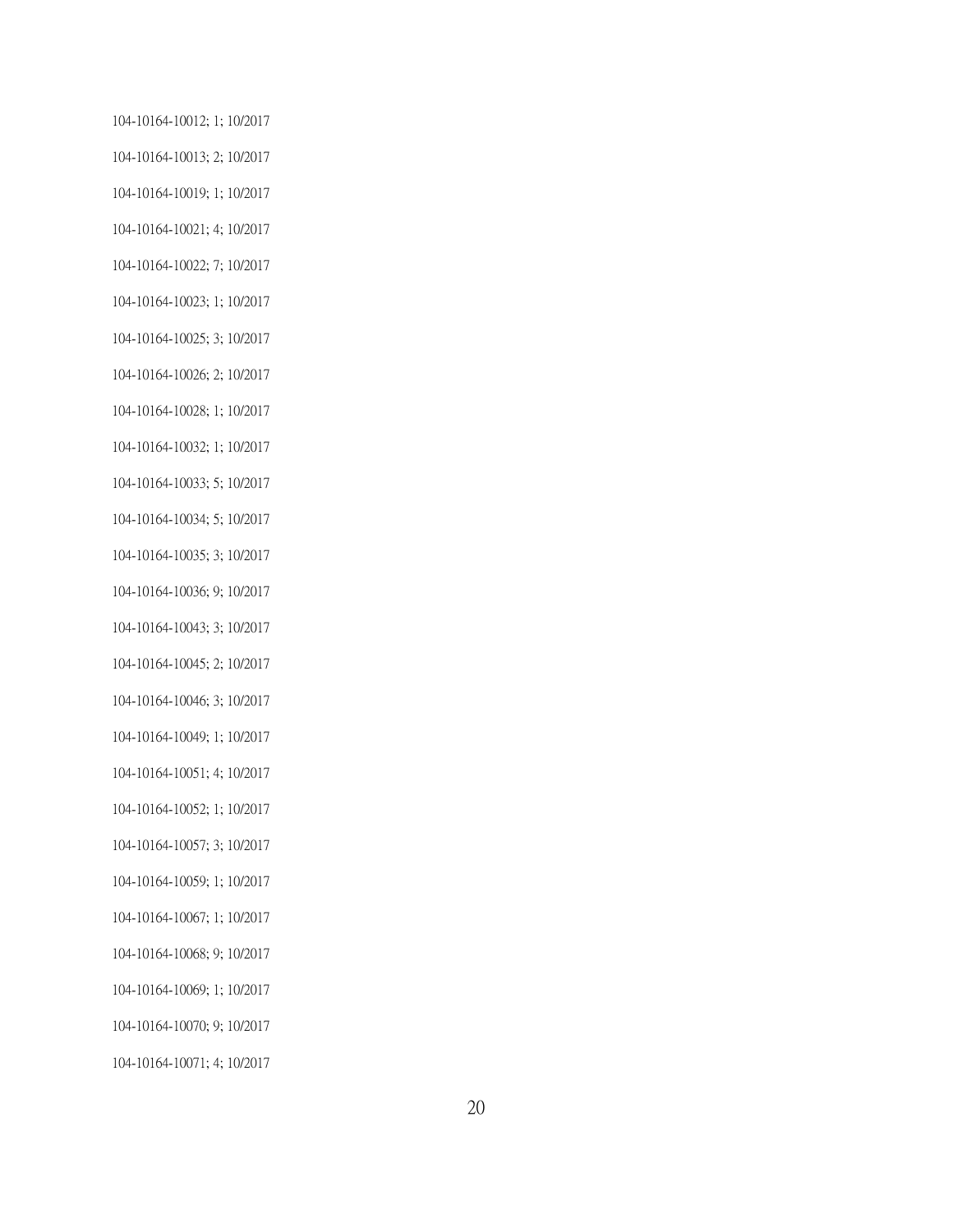104-10164-10072; 6; 10/2017 104-10164-10073; 3; 10/2017 104-10164-10074; 3; 10/2017 104-10164-10075; 16; 10/2017 104-10164-10076; 5; 10/2017 104-10164-10077; 14; 10/2017 104-10164-10079; 1; 10/2017 104-10164-10080; 3; 10/2017 104-10164-10082; 2; 10/2017 104-10164-10084; 2; 10/2017 104-10164-10085; 2; 10/2017 104-10164-10086; 1; 10/2017 104-10164-10087; 6; 10/2017 104-10164-10088; 19; 10/2017 104-10164-10089; 1; 10/2017 104-10164-10090; 4; 10/2017 104-10164-10091; 2; 10/2017 104-10164-10092; 1; 10/2017 104-10164-10093; 3; 10/2017 104-10164-10094; 2; 10/2017 104-10164-10095; 1; 10/2017 104-10164-10096; 1; 10/2017 104-10164-10114; 2; 10/2017 104-10165-10001; 2; 10/2017 104-10165-10002; 2; 10/2017 104-10165-10003; 4; 10/2017 104-10165-10004; 1; 10/2017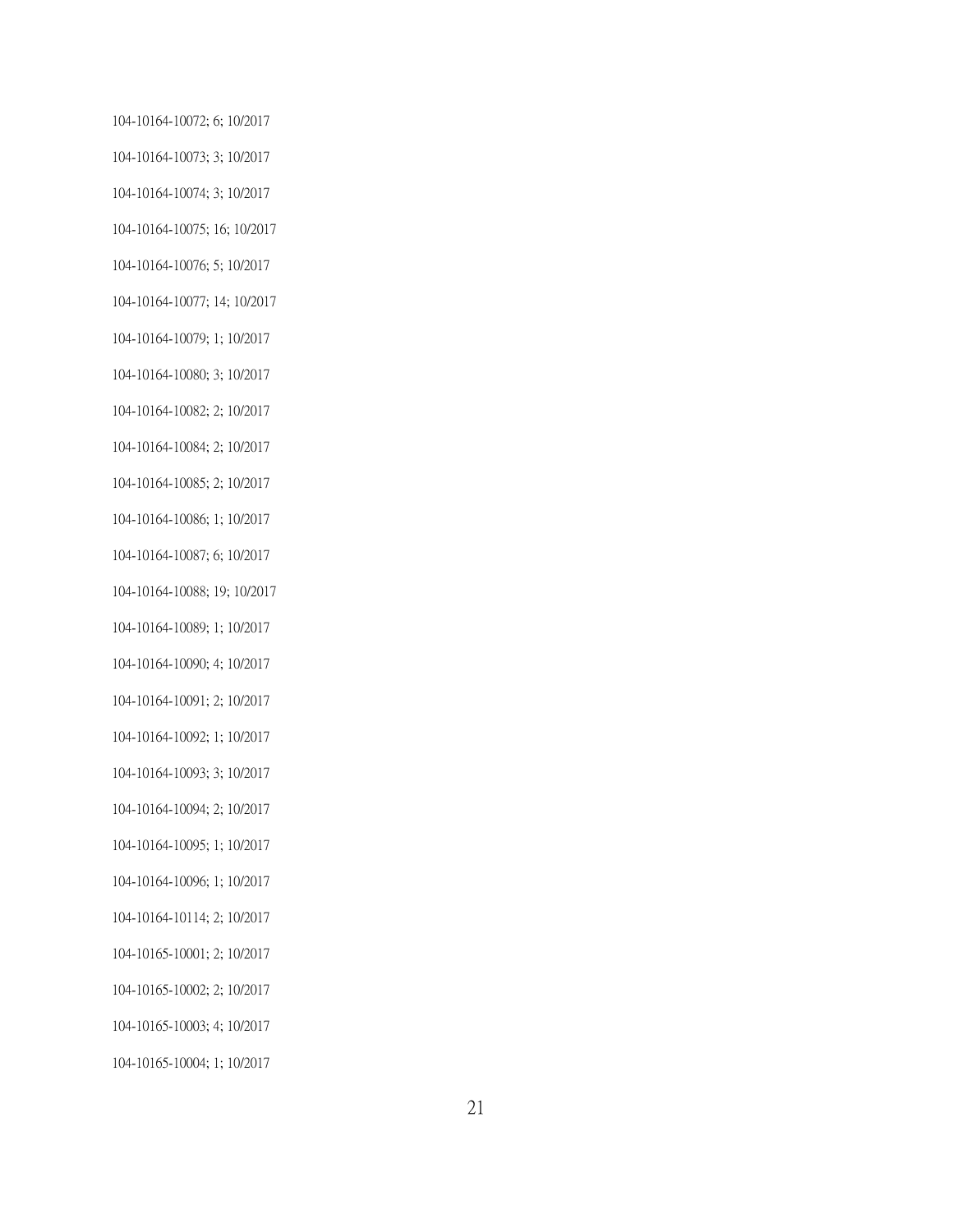104-10165-10005; 2; 10/2017 104-10165-10006; 2; 10/2017 104-10165-10008; 1; 10/2017 104-10165-10009; 1; 10/2017 104-10165-10010; 2; 10/2017 104-10165-10011; 8; 10/2017 104-10165-10012; 10; 10/2017 104-10165-10013; 8; 10/2017 104-10165-10014; 5; 10/2017 104-10165-10015; 1; 10/2017 104-10165-10016; 3; 10/2017 104-10165-10017; 1; 10/2017 104-10165-10021; 1; 10/2017 104-10165-10026; 3; 10/2017 104-10165-10027; 2; 10/2017 104-10165-10028; 1; 10/2017 104-10165-10029; 1; 10/2017 104-10165-10030; 2; 10/2017 104-10165-10031; 4; 10/2017 104-10165-10032; 1; 10/2017 104-10165-10034; 1; 10/2017 104-10165-10035; 2; 10/2017 104-10165-10036; 1; 10/2017 104-10165-10037; 1; 10/2017 104-10165-10038; 2; 10/2017 104-10165-10039; 1; 10/2017 104-10165-10040; 1; 10/2017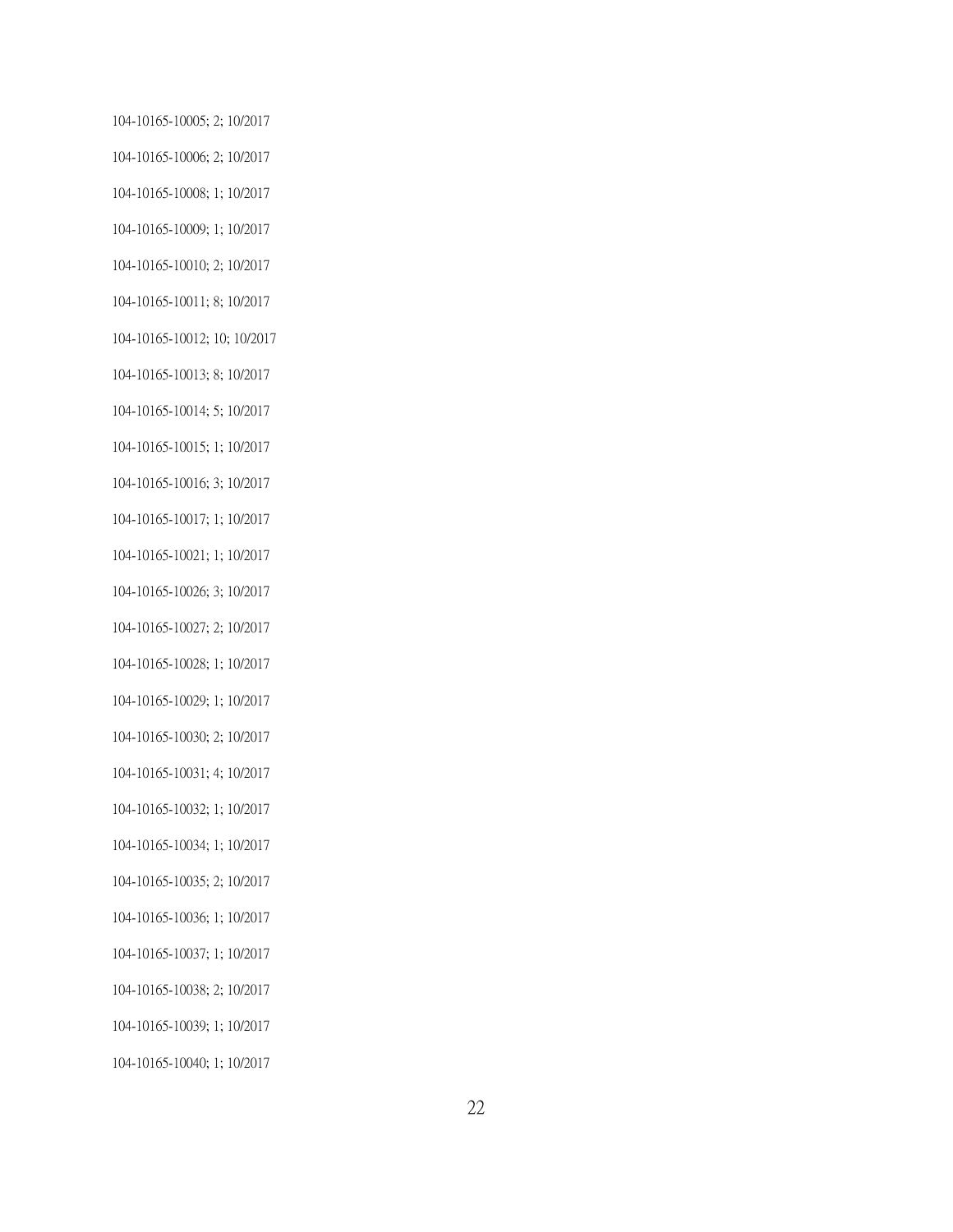104-10165-10041; 2; 10/2017 104-10165-10044; 3; 10/2017 104-10165-10045; 1; 10/2017 104-10165-10046; 1; 10/2017 104-10165-10049; 1; 10/2017 104-10165-10050; 8; 10/2017 104-10165-10051; 2; 10/2017 104-10165-10052; 1; 10/2017 104-10165-10053; 1; 10/2017 104-10165-10054; 1; 10/2017 104-10165-10055; 2; 10/2017 104-10165-10056; 2; 10/2017 104-10165-10057; 1; 10/2017 104-10165-10058; 4; 10/2017 104-10165-10059; 2; 10/2017 104-10165-10060; 3; 10/2017 104-10165-10061; 3; 10/2017 104-10165-10062; 2; 10/2017 104-10165-10063; 2; 10/2017 104-10165-10064; 1; 10/2017 104-10165-10066; 1; 10/2017 104-10165-10067; 1; 10/2017 104-10165-10068; 1; 10/2017 104-10165-10069; 1; 10/2017 104-10165-10070; 3; 10/2017 104-10165-10071; 5; 10/2017 104-10165-10072; 1; 10/2017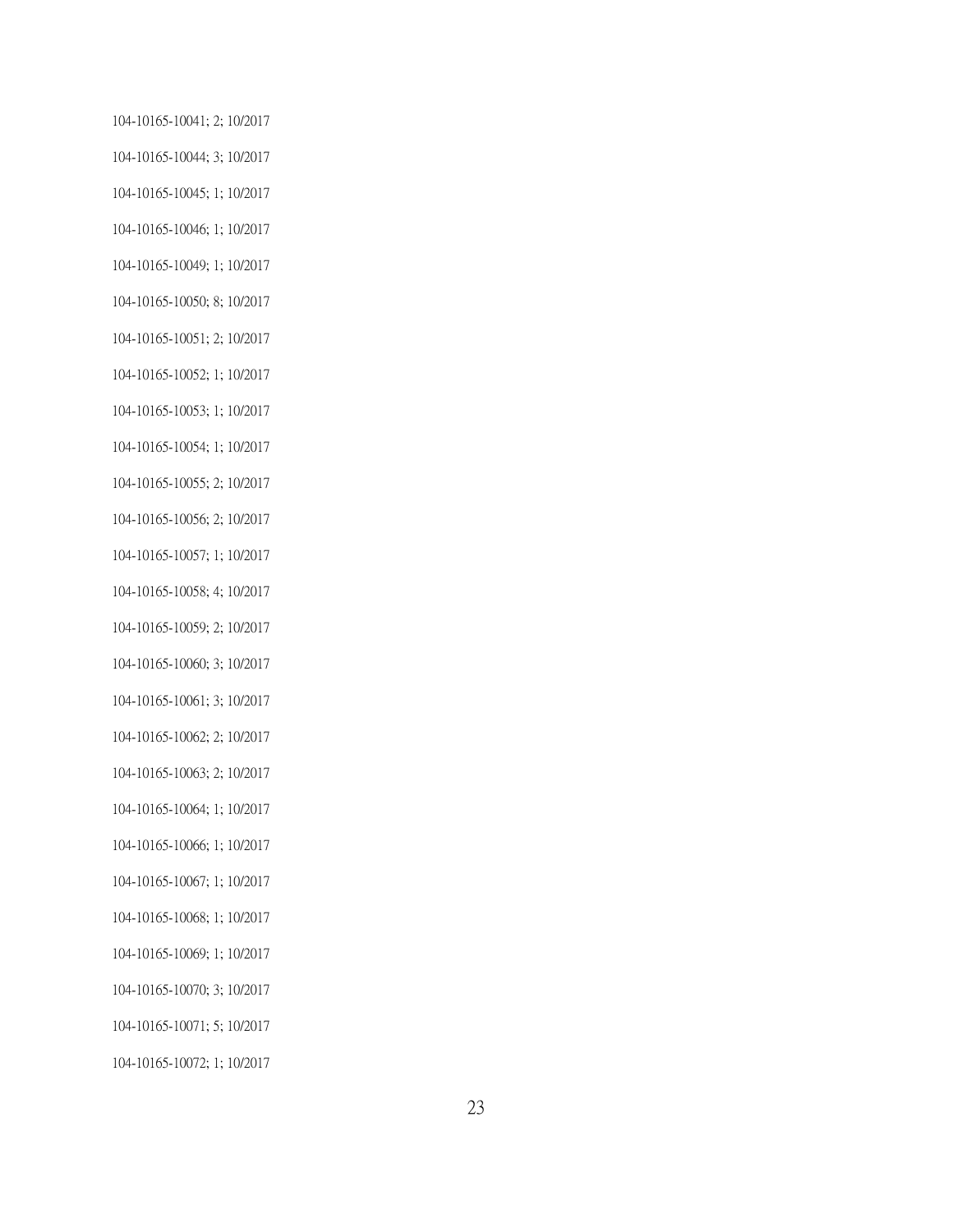104-10165-10073; 4; 10/2017 104-10165-10074; 2; 10/2017 104-10165-10088; 3; 10/2017 104-10165-10089; 5; 10/2017 104-10165-10090; 10; 10/2017 104-10165-10091; 3; 10/2017 104-10165-10095; 2; 10/2017 104-10165-10096; 1; 10/2017 104-10165-10097; 3; 10/2017 104-10165-10099; 4; 10/2017 104-10165-10100; 1; 10/2017 104-10165-10101; 3; 10/2017 104-10165-10102; 1; 10/2017 104-10165-10103; 3; 10/2017 104-10165-10105; 1; 10/2017 104-10165-10107; 1; 10/2017 104-10165-10109; 2; 10/2017 104-10165-10110; 5; 10/2017 104-10165-10111; 1; 10/2017 104-10165-10112; 2; 10/2017 104-10165-10113; 1; 10/2017 104-10165-10114; 2; 10/2017 104-10165-10115; 2; 10/2017 104-10165-10116; 1; 10/2017 104-10165-10117; 6; 10/2017 104-10165-10118; 1; 10/2017 104-10165-10122; 1; 10/2017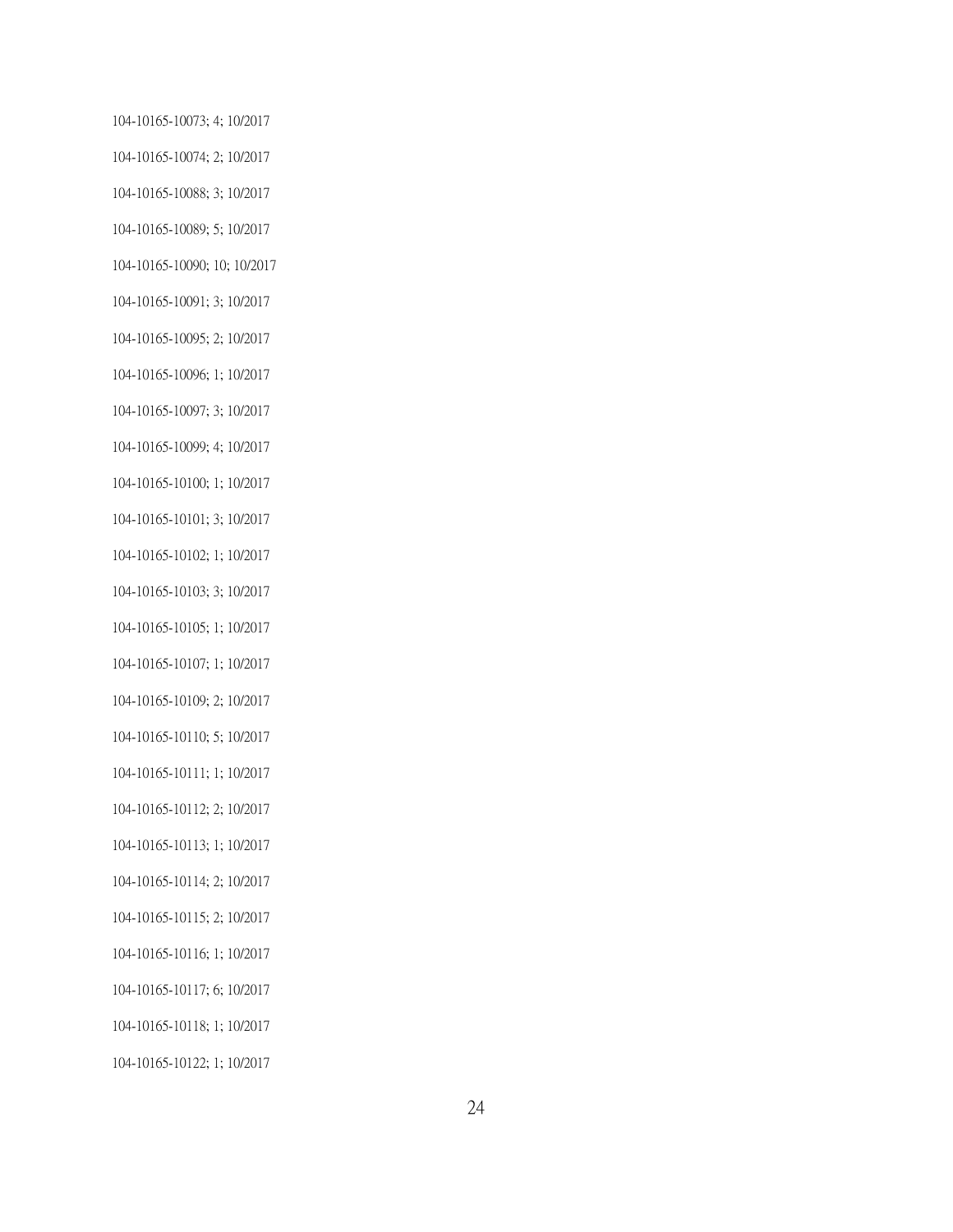104-10165-10129; 2; 10/2017 104-10165-10131; 2; 10/2017 104-10165-10135; 1; 10/2017 104-10165-10136; 2; 10/2017 104-10165-10138; 3; 10/2017 104-10165-10142; 2; 10/2017 104-10165-10145; 1; 10/2017 104-10165-10146; 6; 10/2017 104-10165-10147; 1; 10/2017 104-10165-10148; 4; 10/2017 104-10165-10149; 2; 10/2017 104-10165-10150; 6; 10/2017 104-10165-10151; 3; 10/2017 104-10165-10152; 8; 10/2017 104-10165-10153; 2; 10/2017 104-10165-10154; 6; 10/2017 104-10165-10155; 1; 10/2017 104-10165-10156; 5; 10/2017 104-10165-10157; 5; 10/2017 104-10165-10158; 1; 10/2017 104-10165-10159; 2; 10/2017 104-10165-10160; 2; 10/2017 104-10165-10161; 6; 10/2017 104-10165-10162; 4; 10/2017 104-10165-10163; 2; 10/2017 104-10165-10164; 3; 10/2017 104-10165-10165; 1; 10/2017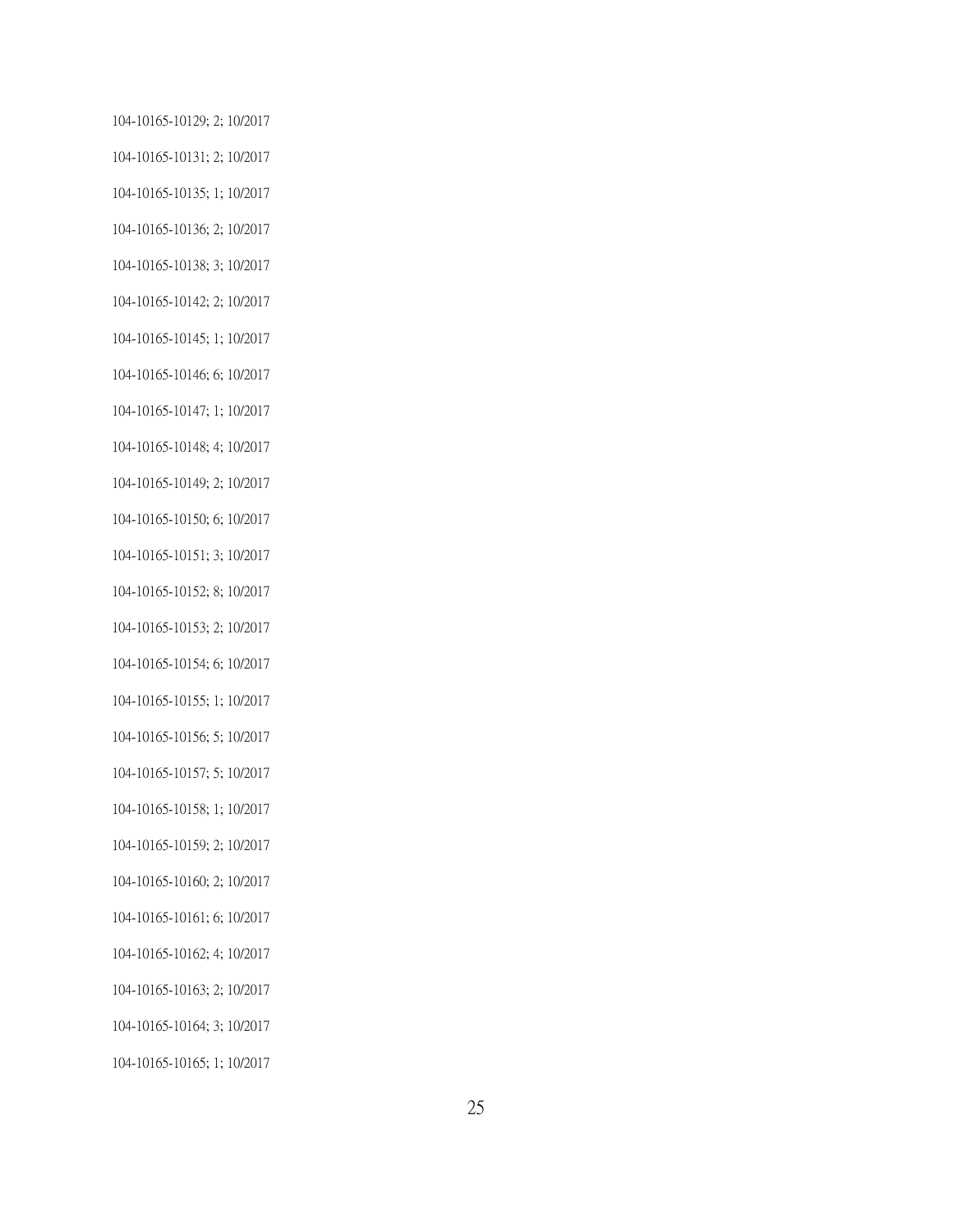104-10165-10166; 1; 10/2017 104-10165-10167; 3; 10/2017 104-10165-10168; 4; 10/2017 104-10165-10169; 7; 10/2017 104-10165-10171; 2; 10/2017 104-10165-10172; 1; 10/2017 104-10165-10174; 17; 10/2017 104-10165-10175; 17; 10/2017 104-10165-10177; 1; 10/2017 104-10166-10005; 1; 10/2017 104-10166-10007; 1; 10/2017 104-10166-10009; 1; 10/2017 104-10166-10011; 4; 10/2017 104-10166-10013; 6; 10/2017 104-10166-10016; 1; 10/2017 104-10166-10021; 3; 10/2017 104-10166-10022; 11; 10/2017 104-10166-10023; 8; 10/2017 104-10166-10024; 3; 10/2017 104-10166-10025; 6; 10/2017 104-10166-10026; 3; 10/2017 104-10166-10027; 7; 10/2017 104-10166-10028; 1; 10/2017 104-10166-10029; 2; 10/2017 104-10166-10030; 2; 10/2017 104-10166-10031; 4; 10/2017 104-10166-10032; 5; 10/2017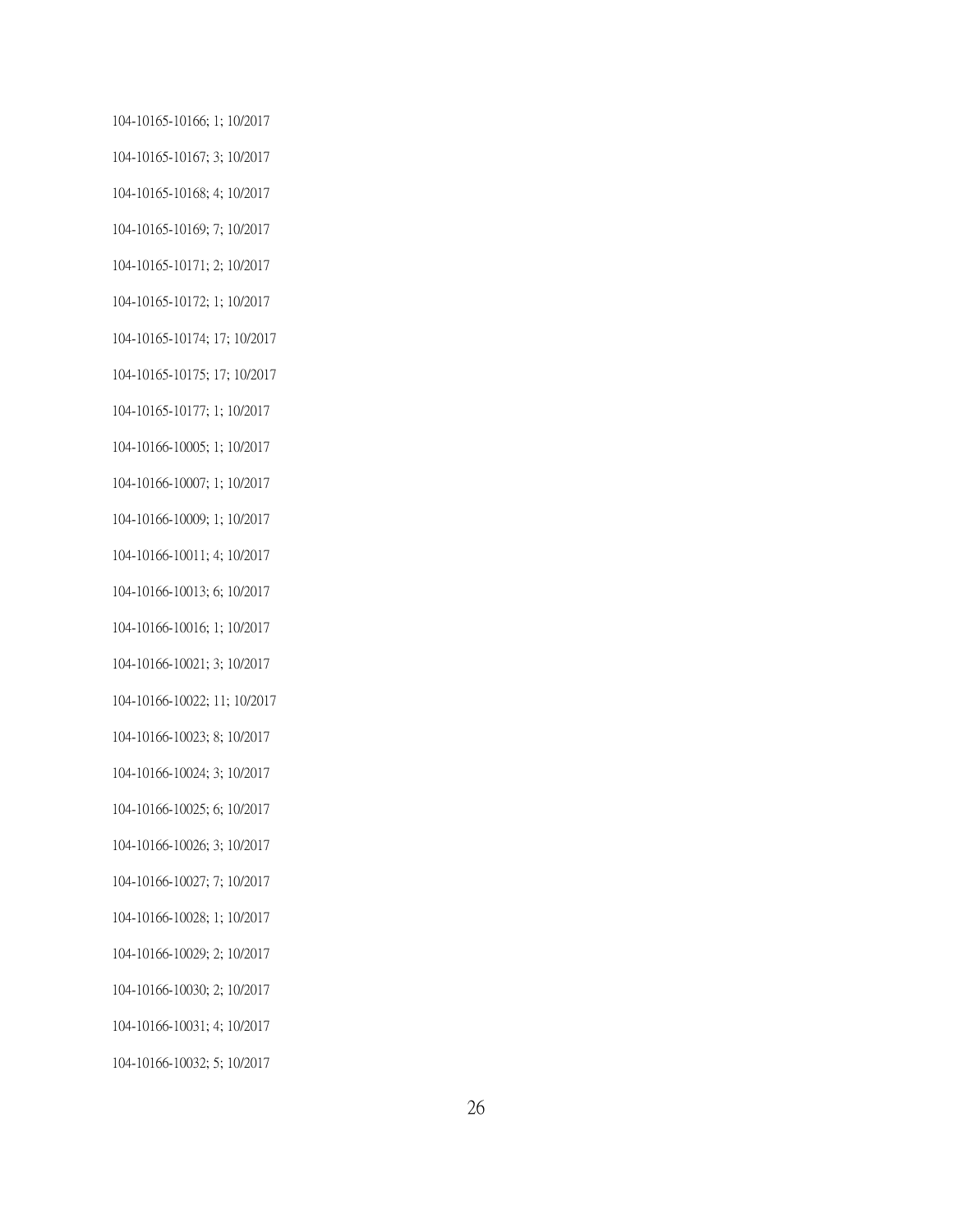104-10166-10033; 1; 10/2017 104-10166-10034; 1; 10/2017 104-10166-10035; 1; 10/2017 104-10166-10036; 1; 10/2017 104-10166-10037; 4; 10/2017 104-10166-10038; 1; 10/2017 104-10166-10039; 4; 10/2017 104-10166-10041; 2; 10/2017 104-10166-10042; 6; 10/2017 104-10166-10043; 2; 10/2017 104-10166-10044; 2; 10/2017 104-10166-10045; 1; 10/2017 104-10166-10046; 5; 10/2017 104-10166-10047; 2; 10/2017 104-10166-10067; 1; 10/2017 104-10166-10068; 1; 10/2017 104-10166-10073; 1; 10/2017 104-10166-10074; 2; 10/2017 104-10166-10075; 1; 10/2017 104-10166-10078; 1; 10/2017 104-10166-10079; 2; 10/2017 104-10166-10080; 1; 10/2017 104-10166-10081; 1; 10/2017 104-10166-10082; 1; 10/2017 104-10166-10083; 1; 10/2017 104-10166-10085; 1; 10/2017 104-10166-10086; 1; 10/2017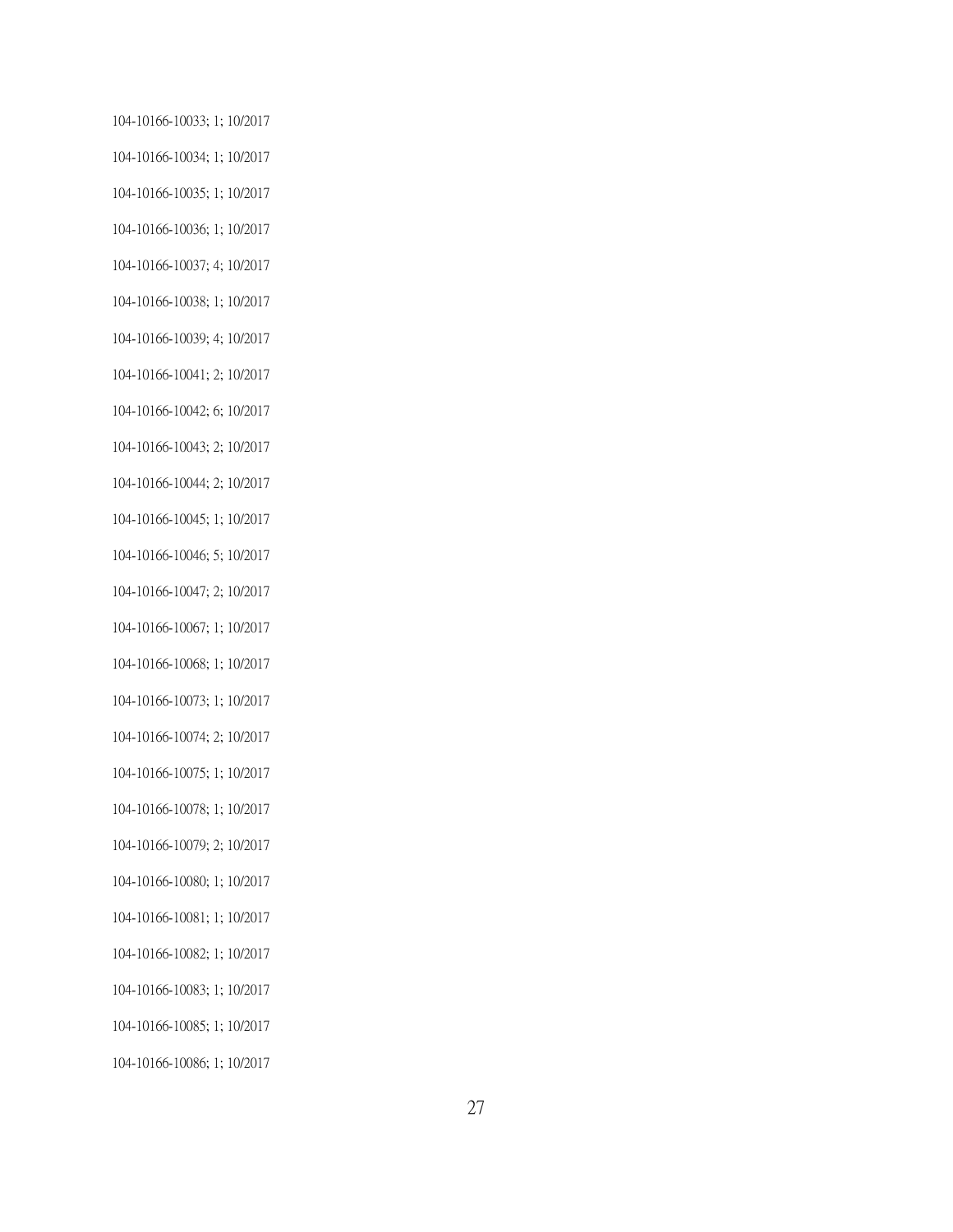104-10166-10116; 3; 10/2017 104-10166-10119; 1; 10/2017 104-10166-10122; 2; 10/2017 104-10166-10123; 7; 10/2017 104-10166-10124; 2; 10/2017 104-10166-10126; 1; 10/2017 104-10166-10128; 19; 10/2017 104-10166-10129; 2; 10/2017 104-10166-10130; 1; 10/2017 104-10166-10131; 1; 10/2017 104-10166-10132; 2; 10/2017 104-10166-10134; 1; 10/2017 FBI Documents: Open in Full 124-10081-10359; 0; None 124-10118-10022; 0; None 124-10118-10023; 0; None 124-10142-10418; 0; None 124-10268-10387; 0; None 124-10270-10007; 0; None 124-10272-10371; 0; None 124-10274-10295; 0; None FBI Documents: Postponed in Part 124-10179-10129; 24; 10/2017 124-10197-10000; 4; 10/2017 124-10197-10001; 1; 10/2017 124-10197-10003; 1; 10/2017 124-10197-10008; 4; 10/2017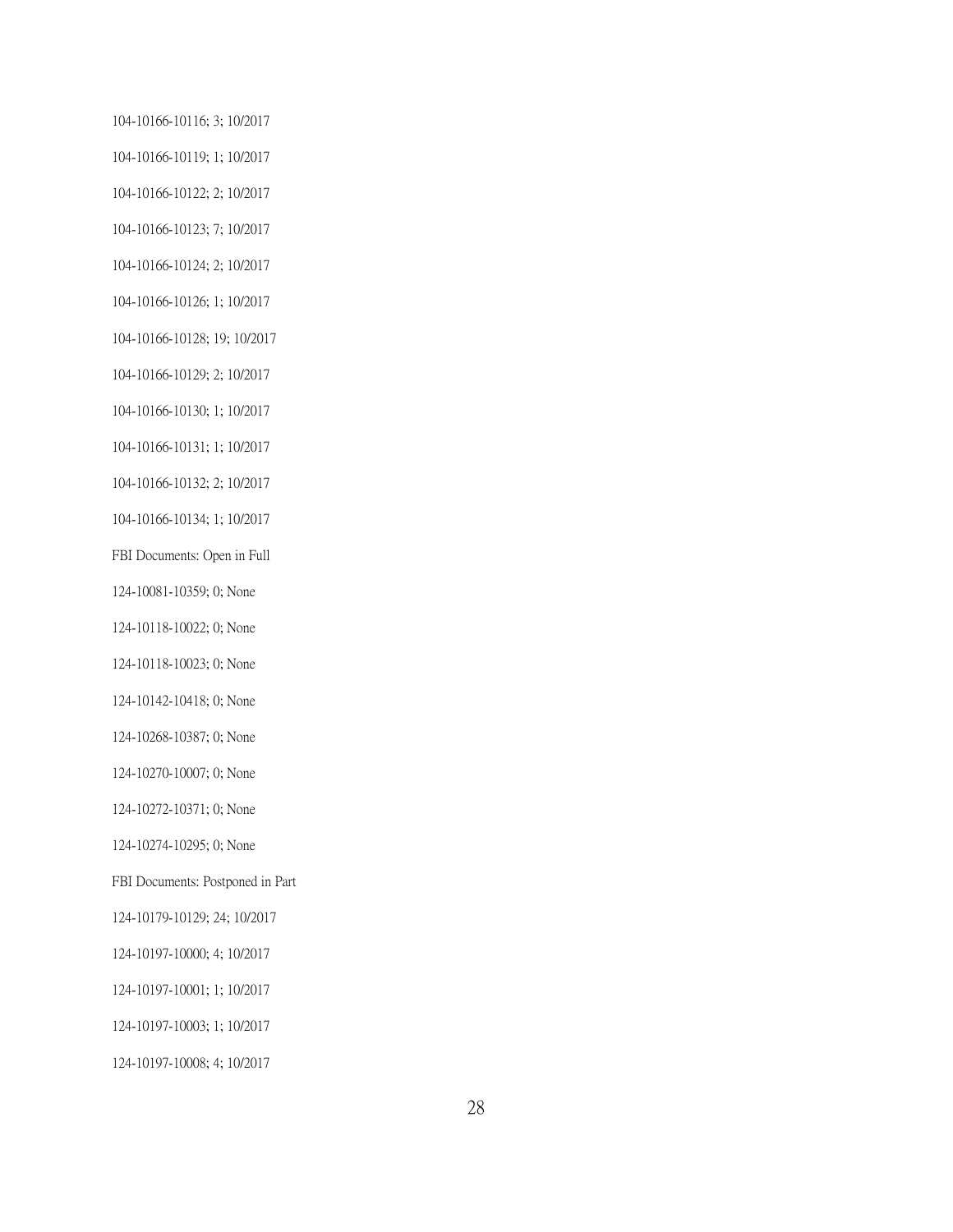124-10197-10009; 7; 10/2017 124-10197-10010; 2; 10/2017 124-10197-10016; 1; 10/2017 124-10197-10017; 2; 10/2017 124-10197-10019; 1; 10/2017 124-10197-10026; 1; 10/2017 124-10197-10030; 3; 10/2017 124-10197-10042; 4; 10/2017 124-10197-10044; 1; 10/2017 124-10197-10046; 1; 10/2017 124-10197-10056; 1; 10/2017 124-10197-10058; 1; 10/2017 124-10197-10082; 1; 10/2017 124-10197-10086; 1; 10/2017 124-10197-10359; 9; 10/2017 124-10197-10360; 4; 10/2017 124-10197-10364; 9; 10/2017 124-10200-10428; 2; 10/2017 124-10200-10431; 24; 10/2017 124-10200-10435; 1; 10/2017 124-10200-10436; 6; 10/2017 124-10200-10439; 6; 10/2017 124-10200-10442; 1; 10/2017 124-10200-10443; 12; 10/2017 124-10200-10444; 1; 10/2017 124-10200-10445; 7; 10/2017 124-10200-10446; 6; 10/2017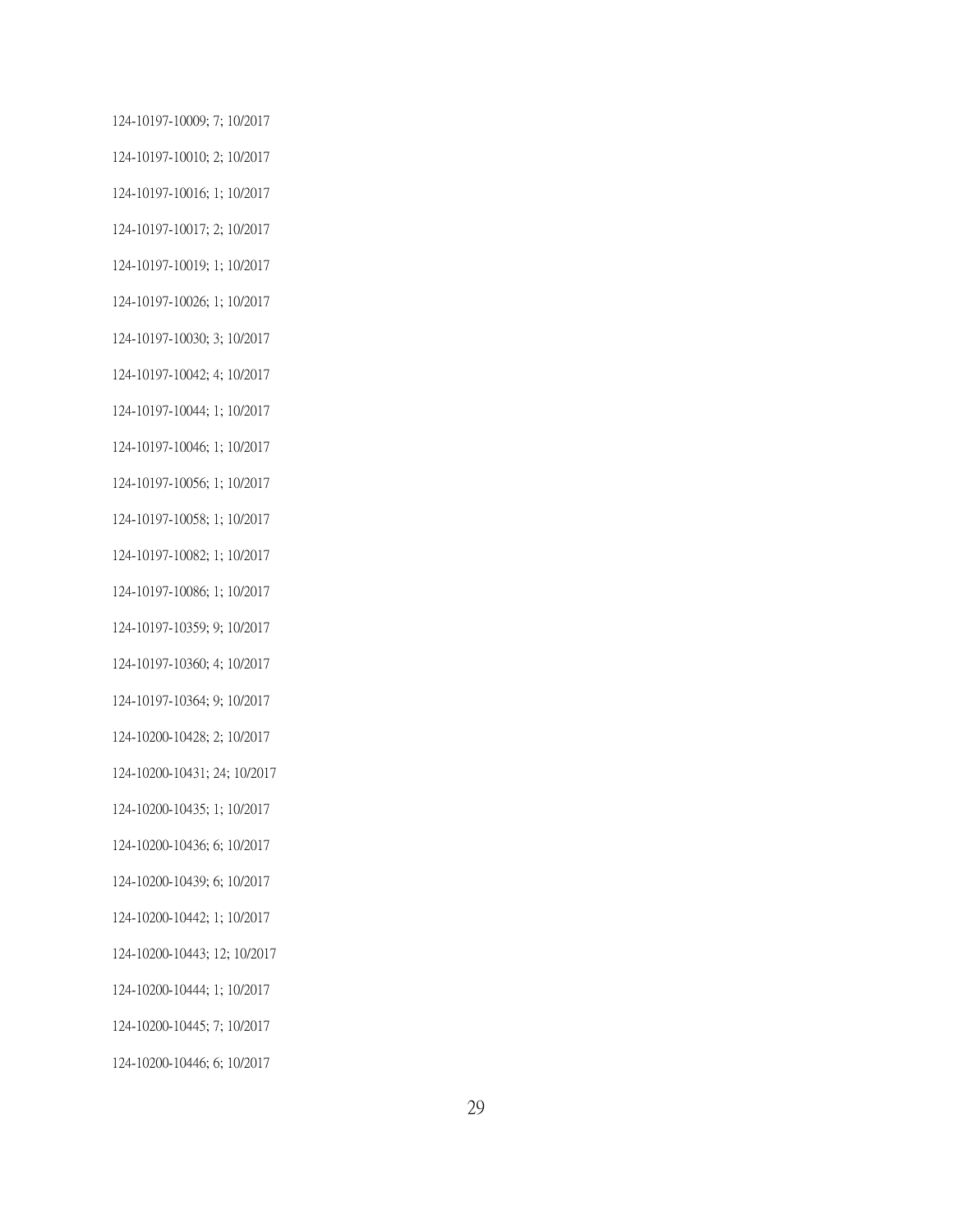124-10200-10447; 8; 10/2017 124-10200-10449; 15; 10/2017 124-10200-10450; 7; 10/2017 124-10200-10455; 2; 10/2017 124-10200-10456; 5; 10/2017 124-10200-10457; 1; 10/2017 124-10200-10468; 2; 10/2017 124-10200-10469; 2; 10/2017 124-10200-10470; 4; 10/2017 124-10200-10471; 3; 10/2017 124-10200-10474; 2; 10/2017 124-10200-10475; 2; 10/2017 124-10200-10476; 1; 10/2017 124-10200-10477; 1; 10/2017 124-10200-10478; 4; 10/2017 124-10200-10480; 2; 10/2017 124-10200-10483; 2; 10/2017 124-10200-10484; 2; 10/2017 124-10200-10485; 2; 10/2017 124-10201-10415; 12; 10/2017 124-10201-10416; 20; 10/2017 124-10201-10417; 4; 10/2017 124-10204-10341; 1; 10/2017 124-10204-10349; 10; 10/2017 124-10204-10353; 2; 10/2017 124-10204-10362; 3; 10/2017

124-10204-10363; 3; 10/2017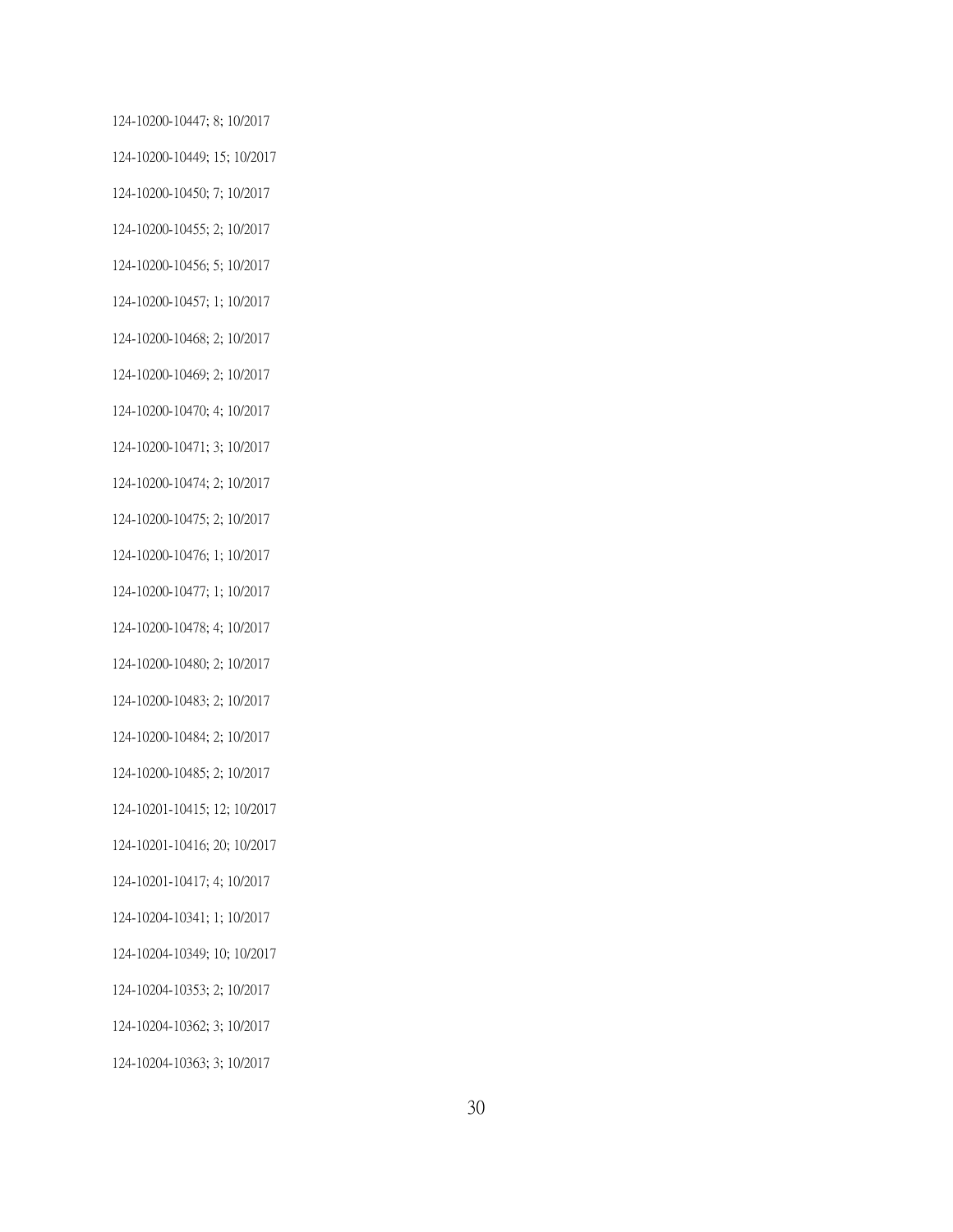124-10204-10366; 13; 10/2017 124-10204-10368; 1; 10/2017 124-10204-10370; 91; 10/2017 124-10204-10386; 1; 10/2017 124-10204-10390; 2; 10/2017 124-10204-10391; 1; 10/2017 124-10204-10396; 3; 10/2017 124-10204-10403; 1; 10/2017 124-10204-10404; 2; 10/2017 124-10204-10412; 2; 10/2017 124-10204-10415; 1; 10/2017 124-10204-10417; 87; 10/2017 124-10204-10421; 1; 10/2017 124-10204-10425; 5; 10/2017 124-10204-10426; 18; 10/2017 124-10204-10429; 3; 10/2017 124-10204-10431; 3; 10/2017 124-10204-10432; 10; 10/2017 124-10204-10433; 4; 10/2017 124-10204-10434; 29; 10/2017 124-10205-10450; 17; 10/2017 124-10206-10406; 13; 10/2017 124-10206-10408; 102; 10/2017 124-10206-10413; 2; 10/2017 124-10206-10414; 7; 10/2017 124-10206-10415; 21; 10/2017 124-10206-10416; 8; 10/2017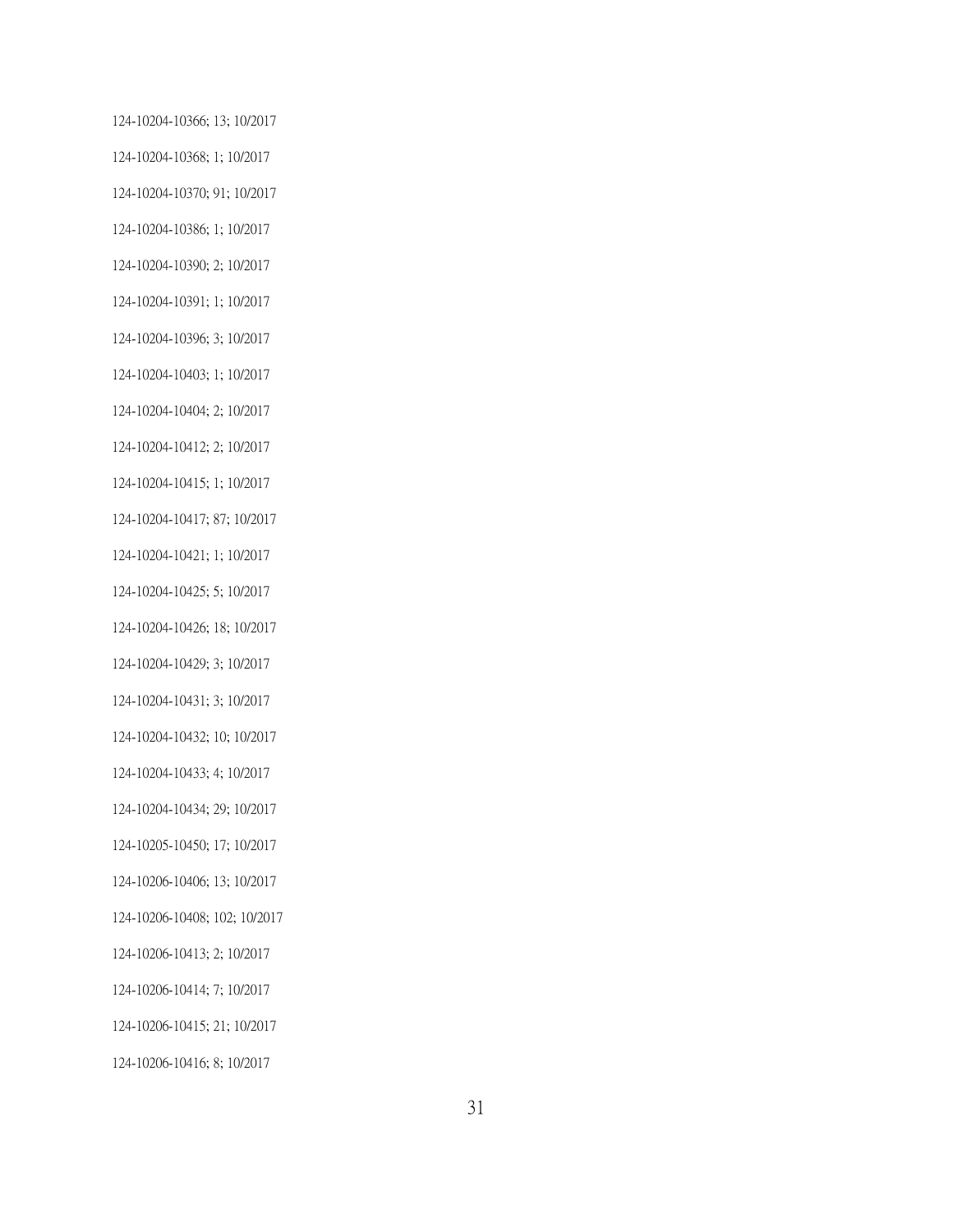124-10206-10455; 1; 10/2017 124-10206-10458; 207; 10/2017 124-10208-10403; 12; 10/2017 124-10208-10404; 2; 10/2017 124-10208-10405; 3; 10/2017 124-10208-10406; 1; 10/2017 124-10208-10407; 14; 10/2017 124-10208-10408; 14; 10/2017 124-10208-10410; 1; 10/2017 124-10208-10412; 3; 10/2017 124-10208-10413; 24; 10/2017 124-10208-10414; 9; 10/2017 124-10208-10415; 8; 10/2017 124-10208-10418; 4; 10/2017 124-10208-10419; 2; 10/2017 124-10208-10421; 7; 10/2017 124-10208-10422; 2; 10/2017 124-10209-10469; 9; 10/2017 124-10209-10475; 1; 10/2017 124-10209-10476; 1; 10/2017 124-10211-10246; 70; 10/2017 124-10211-10247; 8; 10/2017 124-10211-10290; 1; 10/2017 124-10211-10300; 21; 10/2017 124-10211-10305; 2; 10/2017 124-10211-10308; 20; 10/2017 124-10211-10423; 1; 10/2017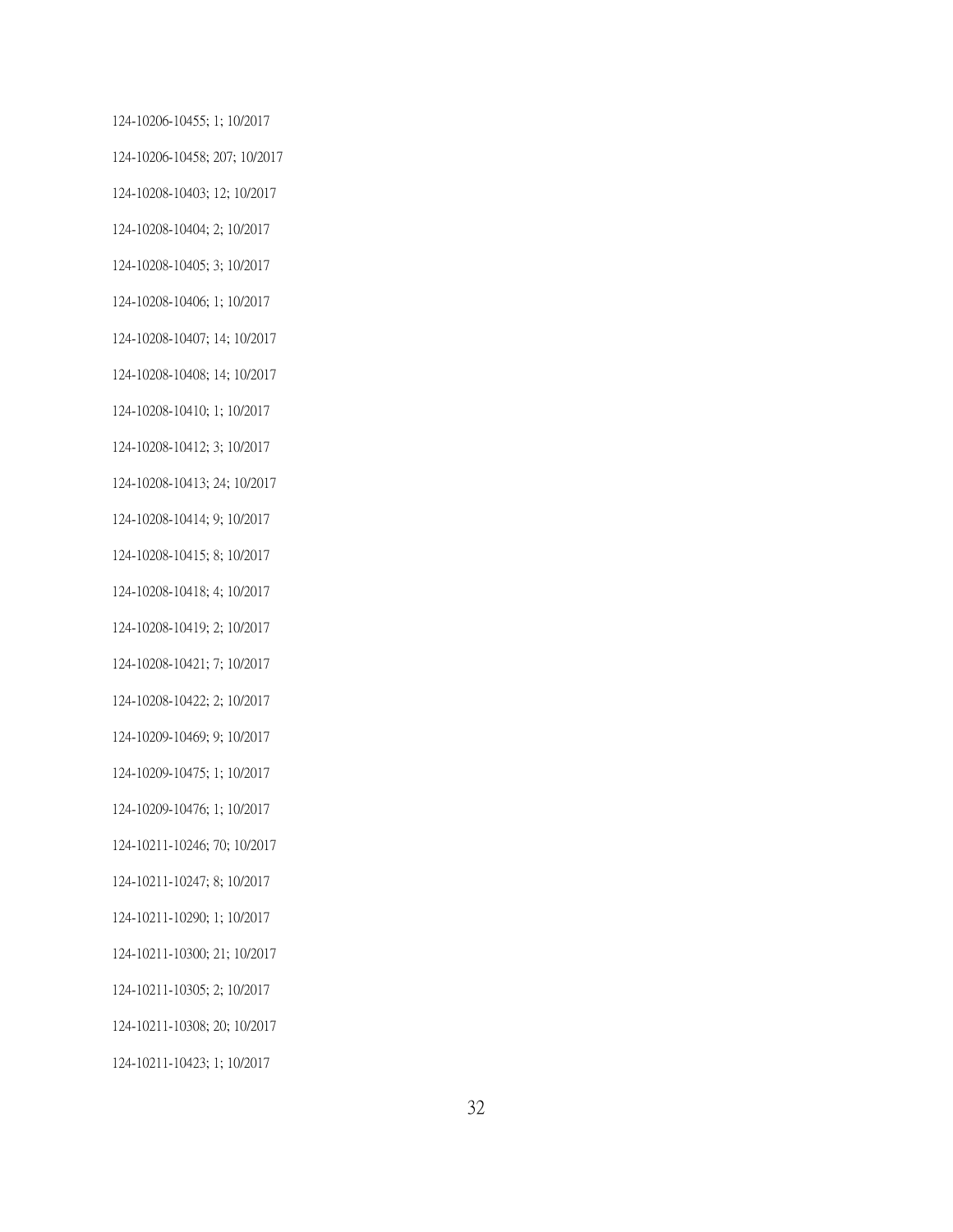124-10211-10431; 8; 10/2017 124-10211-10454; 68; 10/2017 124-10212-10393; 19; 10/2017 124-10212-10402; 8; 10/2017 124-10212-10403; 24; 10/2017 124-10212-10410; 6; 10/2017 124-10212-10428; 2; 10/2017 124-10212-10429; 2; 10/2017 124-10212-10430; 5; 10/2017 124-10212-10431; 15; 10/2017 124-10212-10432; 9; 10/2017 124-10212-10433; 6; 10/2017 124-10212-10434; 5; 10/2017 124-10213-10429; 3; 10/2017 124-10213-10435; 2; 10/2017 124-10213-10436; 4; 10/2017 124-10213-10438; 1; 10/2017 124-10213-10439; 1; 10/2017 124-10213-10440; 1; 10/2017 124-10213-10444; 3; 10/2017 124-10213-10445; 2; 10/2017 124-10213-10447; 86; 10/2017 124-10213-10458; 7; 10/2017 124-10213-10461; 1; 10/2017 124-10213-10464; 20; 10/2017 124-10213-10465; 4; 10/2017 124-10213-10479; 2; 10/2017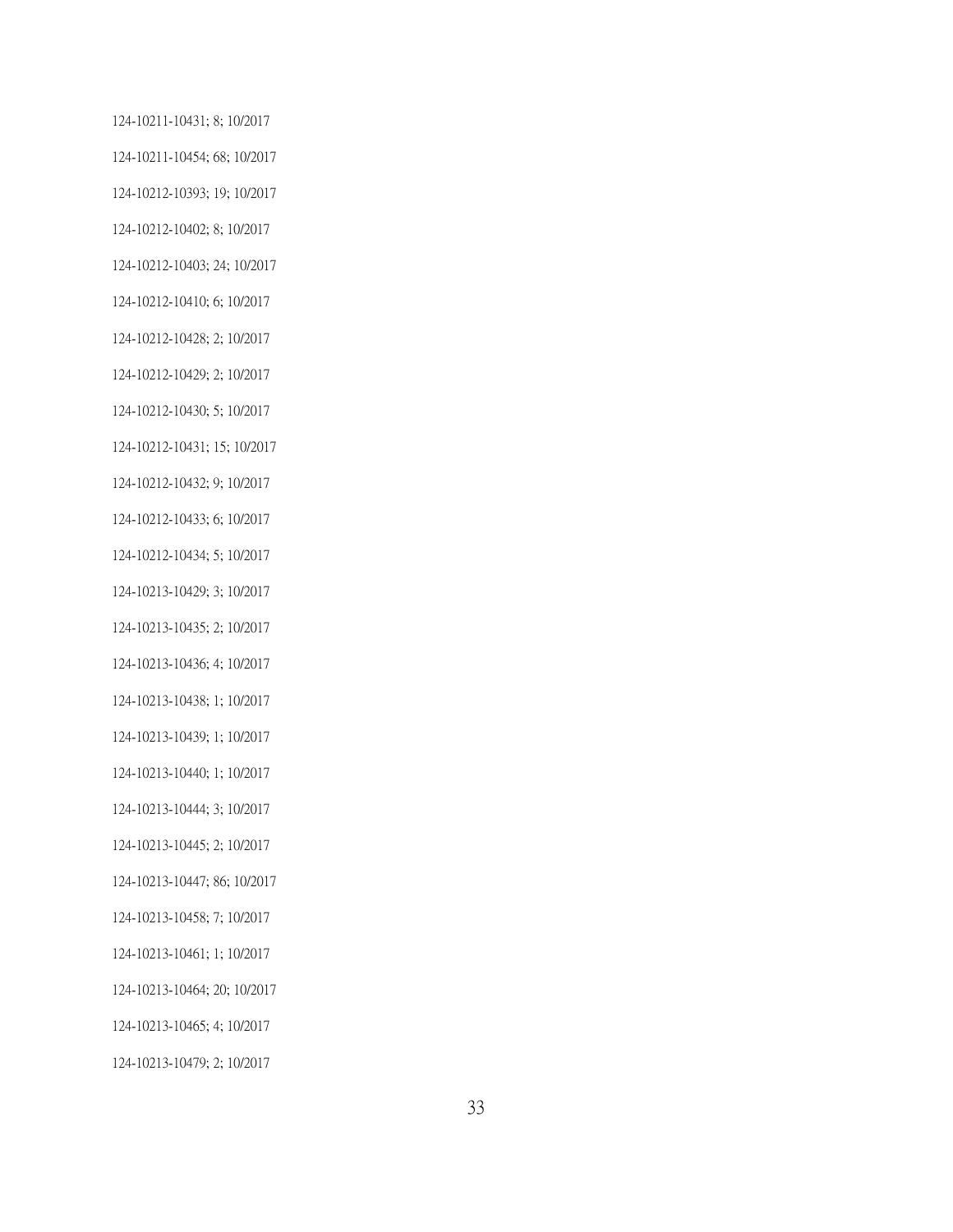124-10213-10484; 10; 10/2017 124-10213-10485; 1; 10/2017 124-10213-10487; 10; 10/2017 124-10213-10488; 19; 10/2017 124-10213-10492; 5; 10/2017 124-10213-10494; 3; 10/2017 124-10213-10497; 7; 10/2017 124-10213-10498; 7; 10/2017 124-10214-10029; 2; 10/2017 124-10214-10031; 10; 10/2017 124-10215-10225; 4; 10/2017 124-10215-10230; 1; 10/2017 124-10215-10235; 12; 10/2017 124-10215-10236; 2; 10/2017 124-10215-10238; 1; 10/2017 124-10215-10251; 2; 10/2017 124-10215-10254; 26; 10/2017 124-10215-10260; 9; 10/2017 124-10215-10276; 12; 10/2017 124-10215-10284; 1; 10/2017 124-10215-10287; 1; 10/2017 124-10215-10288; 2; 10/2017 124-10215-10299; 25; 10/2017 124-10215-10300; 2; 10/2017 124-10215-10307; 3; 10/2017 124-10215-10316; 4; 10/2017 124-10216-10235; 120; 10/2017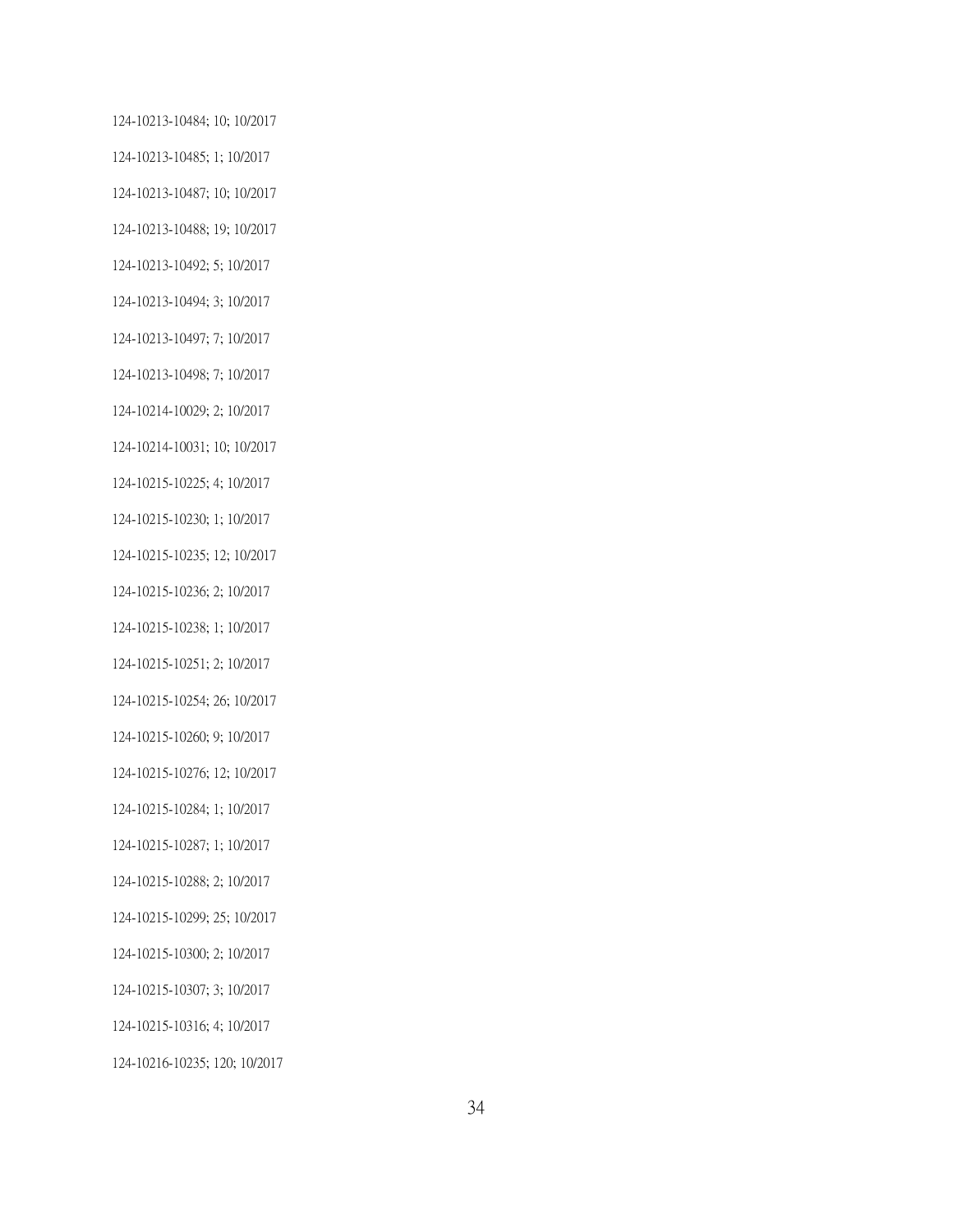124-10216-10236; 4; 10/2017 124-10216-10237; 13; 10/2017 124-10216-10238; 8; 10/2017 124-10216-10239; 8; 10/2017 124-10216-10240; 7; 10/2017 124-10216-10241; 12; 10/2017 124-10216-10396; 5; 10/2017 124-10216-10400; 17; 10/2017 124-10216-10406; 1; 10/2017 124-10216-10407; 7; 10/2017 124-10216-10408; 9; 10/2017 124-10216-10411; 14; 10/2017 124-10216-10422; 4; 10/2017 124-10216-10428; 2; 10/2017 124-10216-10429; 2; 10/2017 124-10216-10430; 1; 10/2017 124-10216-10431; 1; 10/2017 124-10216-10432; 4; 10/2017 124-10216-10434; 2; 10/2017 124-10216-10435; 2; 10/2017 124-10216-10436; 2; 10/2017 124-10216-10437; 2; 10/2017 124-10216-10438; 1; 10/2017 124-10216-10439; 2; 10/2017 124-10216-10440; 4; 10/2017 124-10216-10443; 4; 10/2017 124-10216-10444; 2; 10/2017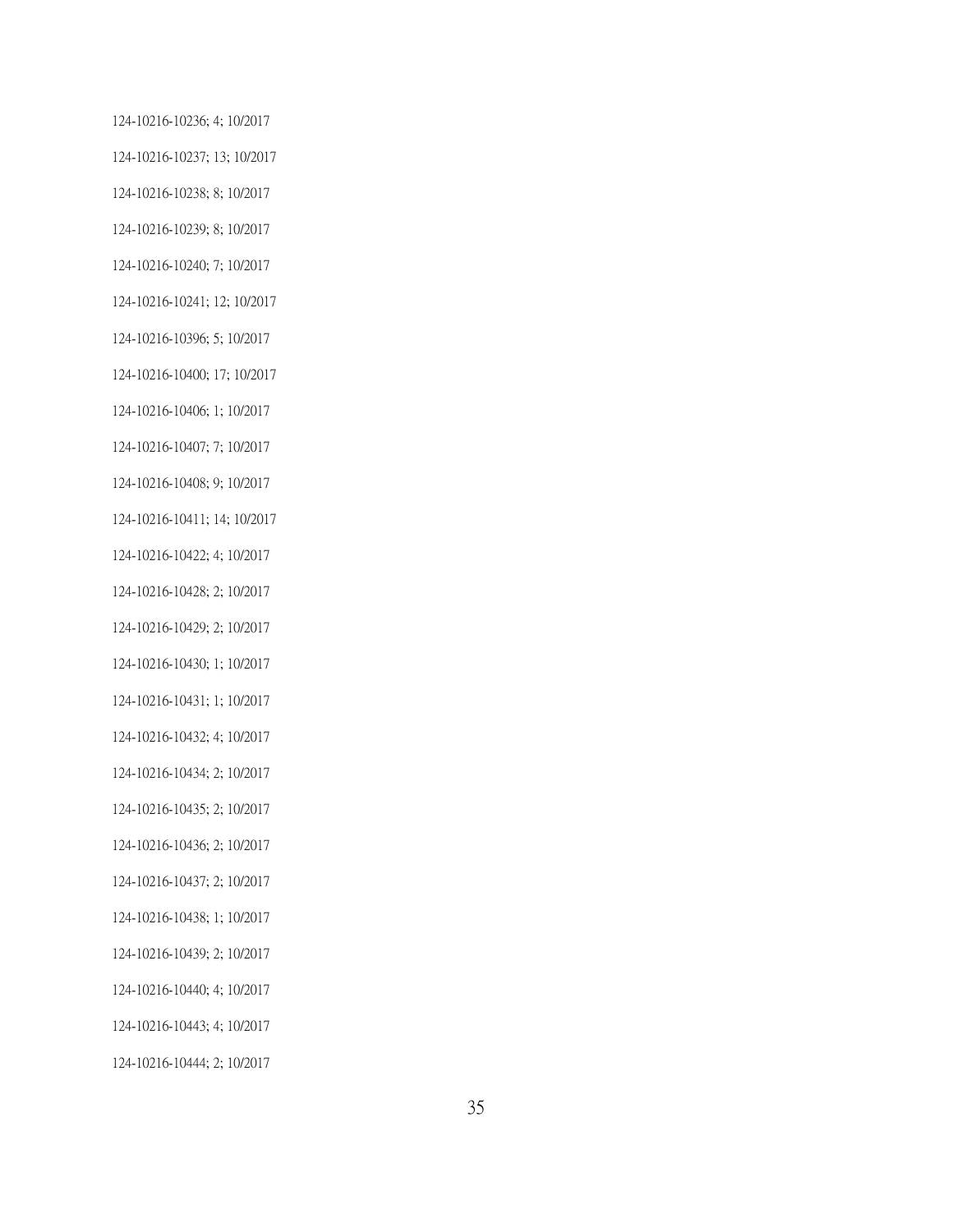124-10216-10445; 2; 10/2017 124-10216-10446; 2; 10/2017 124-10216-10448; 2; 10/2017 124-10216-10449; 3; 10/2017 124-10216-10451; 2; 10/2017 124-10216-10452; 1; 10/2017 124-10216-10454; 2; 10/2017 124-10216-10455; 1; 10/2017 124-10216-10459; 3; 10/2017 124-10216-10461; 3; 10/2017 124-10216-10463; 2; 10/2017 124-10216-10465; 2; 10/2017 124-10216-10466; 1; 10/2017 124-10216-10467; 3; 10/2017 124-10216-10469; 4; 10/2017 124-10216-10470; 2; 10/2017 124-10216-10471; 13; 10/2017 124-10216-10472; 4; 10/2017 124-10216-10474; 26; 10/2017 124-10216-10475; 2; 10/2017 124-10216-10476; 1; 10/2017 124-10216-10477; 2; 10/2017 124-10216-10478; 2; 10/2017 124-10216-10479; 1; 10/2017 124-10216-10480; 2; 10/2017 124-10216-10481; 2; 10/2017

124-10216-10482; 2; 10/2017

36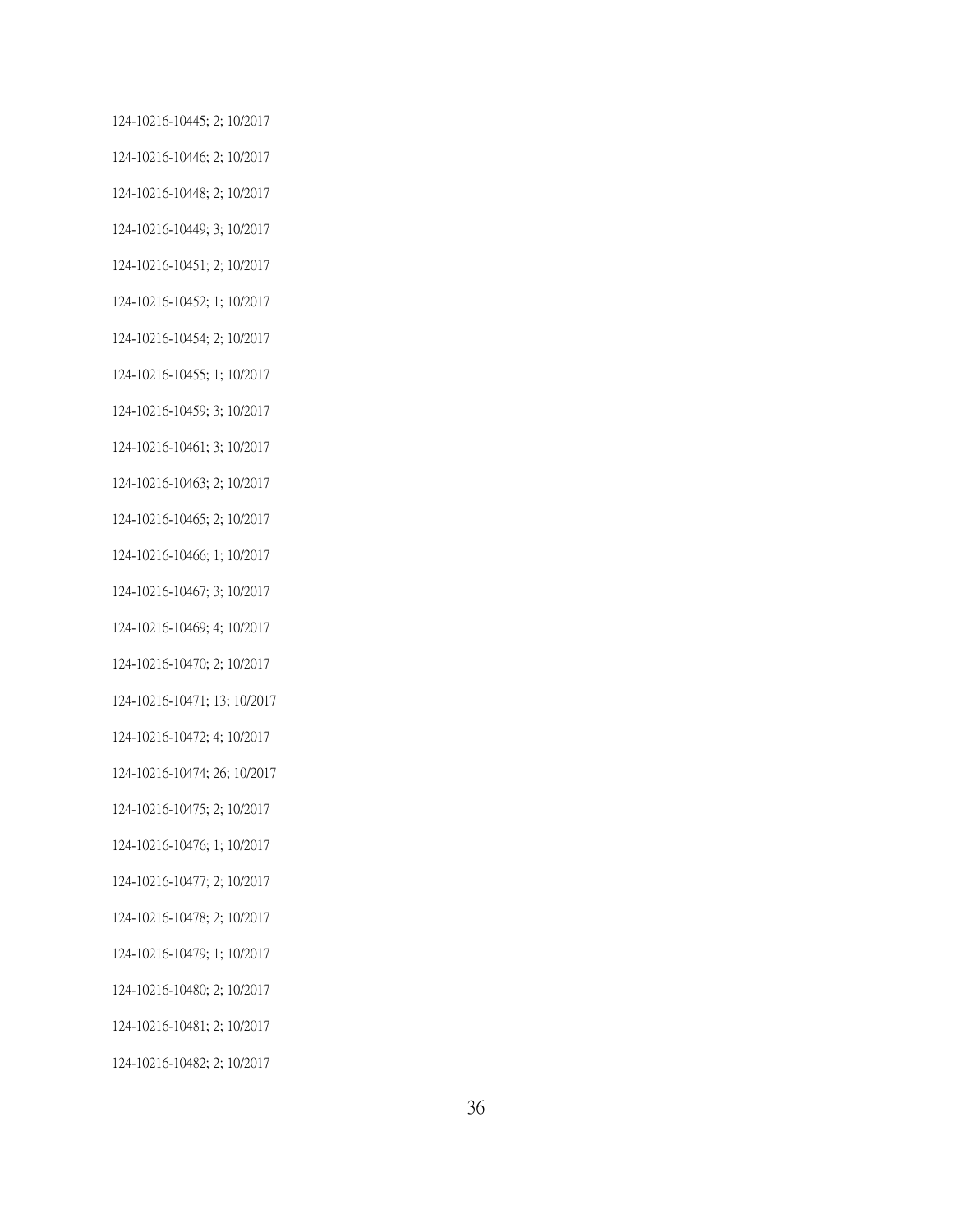124-10216-10483; 2; 10/2017 124-10216-10484; 2; 10/2017 124-10216-10485; 4; 10/2017 124-10216-10486; 2; 10/2017 124-10216-10487; 2; 10/2017 124-10216-10488; 2; 10/2017 124-10216-10490; 2; 10/2017 124-10216-10491; 2; 10/2017 124-10216-10493; 4; 10/2017 124-10216-10494; 2; 10/2017 124-10216-10495; 2; 10/2017 124-10216-10496; 2; 10/2017 124-10217-10095; 12; 10/2017 124-10217-10096; 6; 10/2017 124-10217-10097; 6; 10/2017 124-10217-10098; 6; 10/2017 124-10217-10099; 11; 10/2017 124-10217-10100; 4; 10/2017 124-10217-10102; 11; 10/2017 124-10217-10103; 9; 10/2017 124-10217-10105; 9; 10/2017 124-10217-10107; 9; 10/2017 124-10217-10109; 4; 10/2017 124-10217-10110; 2; 10/2017 124-10217-10114; 4; 10/2017 124-10217-10116; 1; 10/2017 124-10217-10118; 13; 10/2017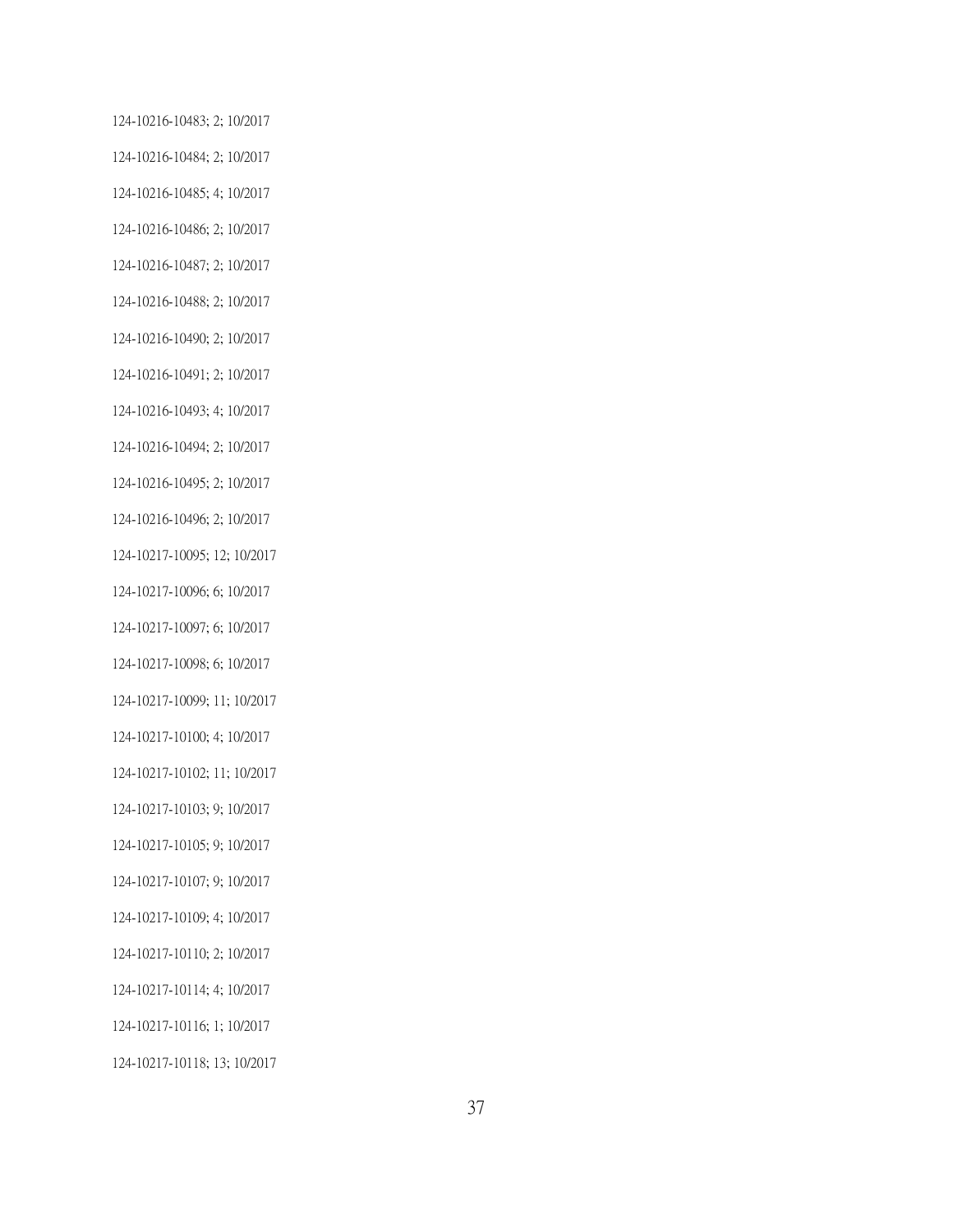124-10217-10120; 62; 10/2017 124-10217-10122; 9; 10/2017 124-10217-10133; 2; 10/2017 124-10217-10137; 3; 10/2017 124-10217-10140; 14; 10/2017 124-10217-10143; 3; 10/2017 124-10217-10150; 5; 10/2017 124-10217-10152; 1; 10/2017 124-10217-10153; 18; 10/2017 124-10217-10162; 2; 10/2017 124-10217-10170; 3; 10/2017 124-10217-10173; 11; 10/2017 124-10217-10174; 34; 10/2017 124-10217-10175; 4; 10/2017 124-10217-10176; 5; 10/2017 124-10217-10177; 8; 10/2017 124-10217-10182; 12; 10/2017 124-10217-10185; 13; 10/2017 124-10217-10190; 15; 10/2017 124-10217-10195; 10; 10/2017 124-10217-10263; 11; 10/2017 124-10219-10213; 1; 10/2017 124-10219-10214; 2; 10/2017 124-10219-10216; 1; 10/2017 124-10219-10218; 9; 10/2017 124-10219-10220; 9; 10/2017 124-10219-10222; 6; 10/2017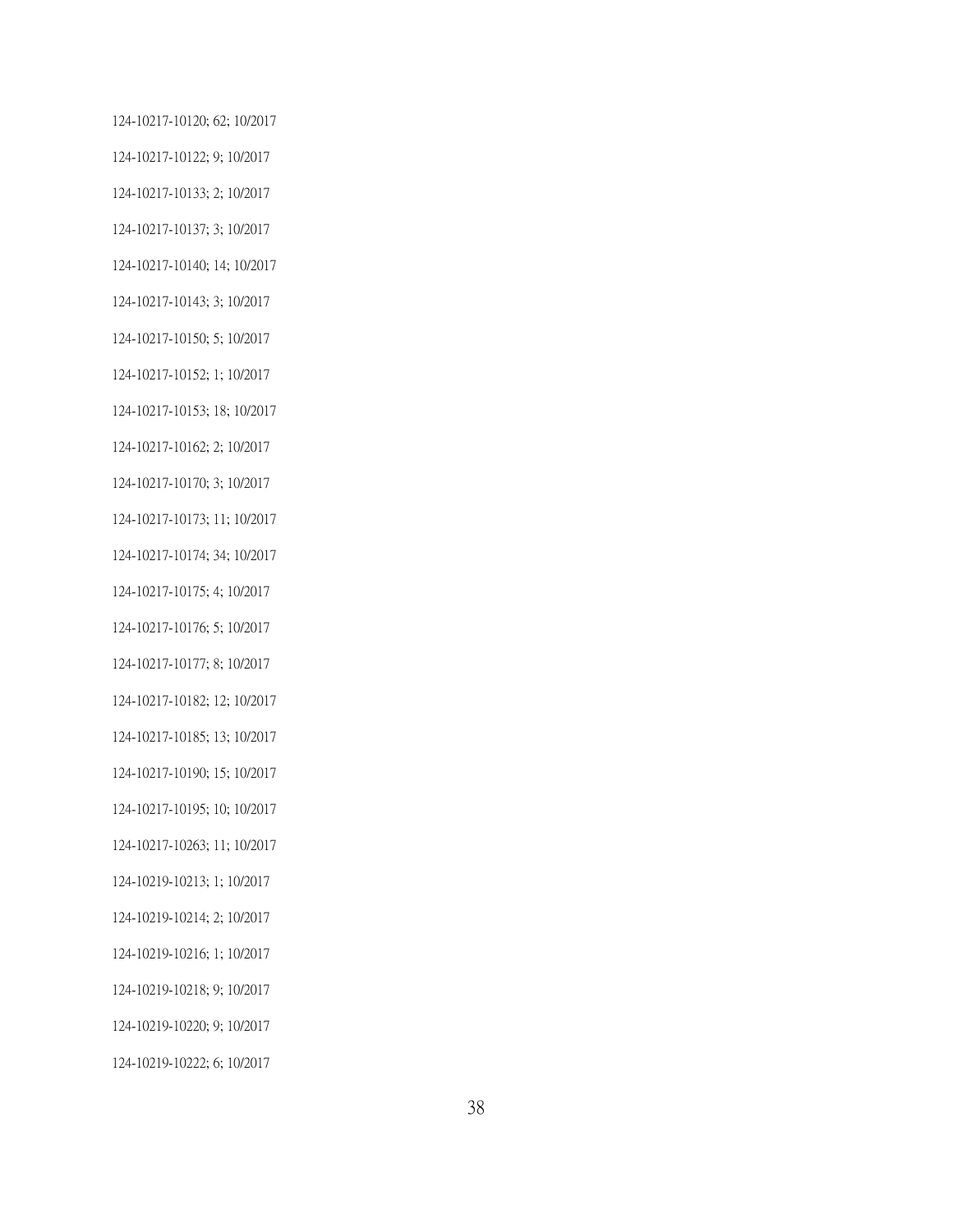124-10219-10229; 3; 10/2017 124-10219-10234; 6; 10/2017 124-10219-10237; 13; 10/2017 124-10219-10240; 5; 10/2017 124-10219-10241; 2; 10/2017 124-10219-10242; 6; 10/2017 124-10219-10243; 2; 10/2017 124-10219-10244; 11; 10/2017 124-10219-10245; 25; 10/2017 124-10219-10250; 7; 10/2017 124-10219-10251; 3; 10/2017 124-10219-10252; 7; 10/2017 124-10219-10253; 1; 10/2017 124-10219-10254; 1; 10/2017 124-10219-10255; 8; 10/2017 124-10220-10070; 5; 10/2017 124-10220-10075; 2; 10/2017 124-10220-10103; 4; 10/2017 124-10220-10110; 3; 10/2017 124-10220-10115; 2; 10/2017 124-10220-10205; 1; 10/2017 124-10220-10225; 1; 10/2017 124-10220-10291; 16; 10/2017 124-10220-10296; 15; 10/2017 124-10220-10299; 1; 10/2017 124-10220-10301; 9; 10/2017 124-10220-10303; 1; 10/2017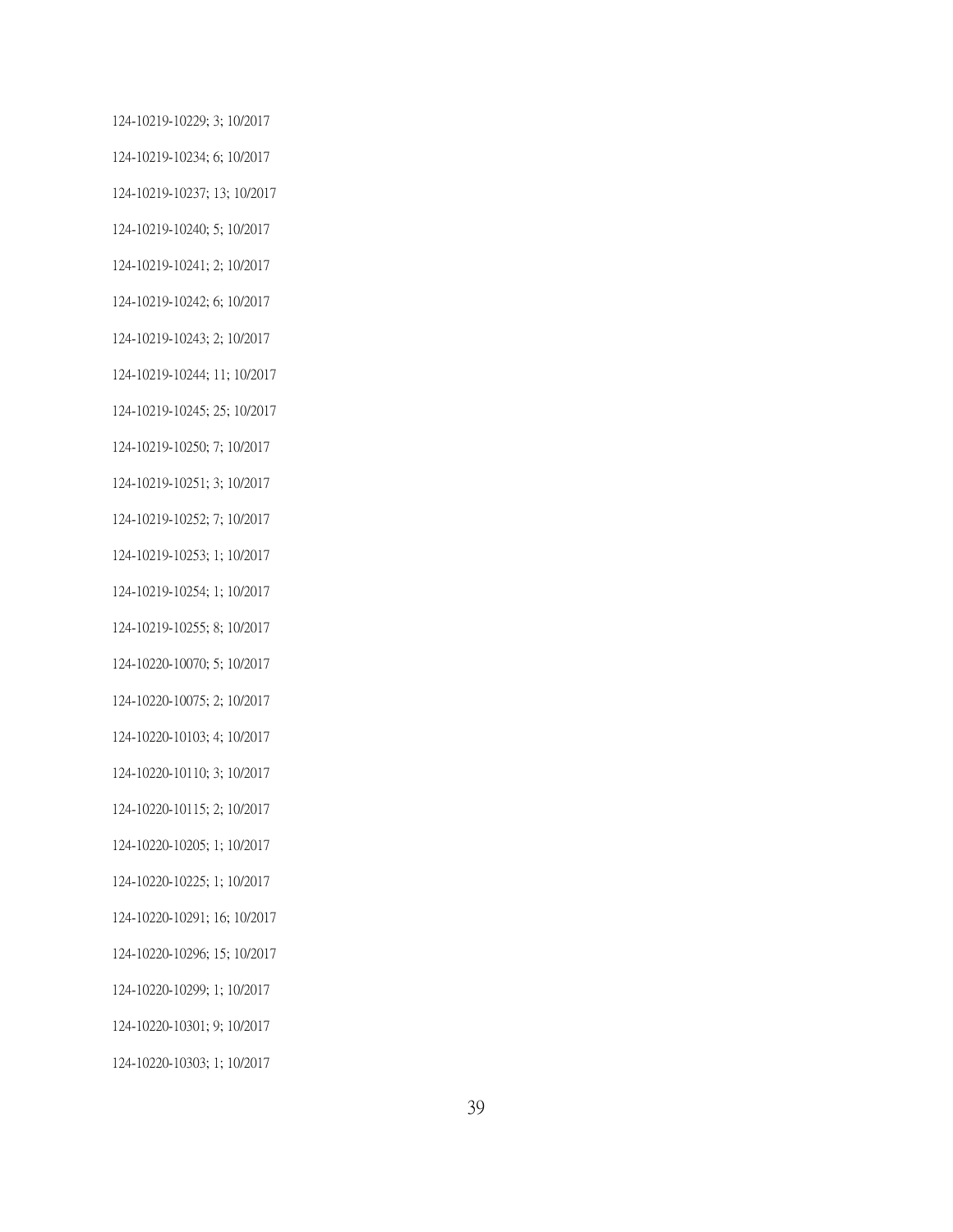124-10220-10444; 28; 10/2017 124-10220-10491; 104; 10/2017 124-10220-10495; 13; 10/2017 124-10221-10065; 12; 10/2017 124-10221-10066; 12; 10/2017 124-10221-10071; 5; 10/2017 124-10221-10072; 12; 10/2017 124-10221-10076; 3; 10/2017 124-10221-10078; 8; 10/2017 124-10222-10041; 1; 10/2017 124-10222-10046; 1; 10/2017 124-10222-10048; 17; 10/2017 124-10222-10052; 4; 10/2017 124-10222-10053; 2; 10/2017 124-10222-10055; 3; 10/2017 124-10222-10087; 1; 10/2017 124-10222-10093; 3; 10/2017 124-10222-10108; 1; 10/2017 124-10222-10476; 1; 10/2017 124-10223-10319; 8; 10/2017 124-10223-10323; 1; 10/2017 124-10223-10330; 6; 10/2017 124-10223-10339; 2; 10/2017 124-10223-10340; 11; 10/2017 124-10223-10344; 4; 10/2017 124-10223-10348; 4; 10/2017 124-10223-10349; 5; 10/2017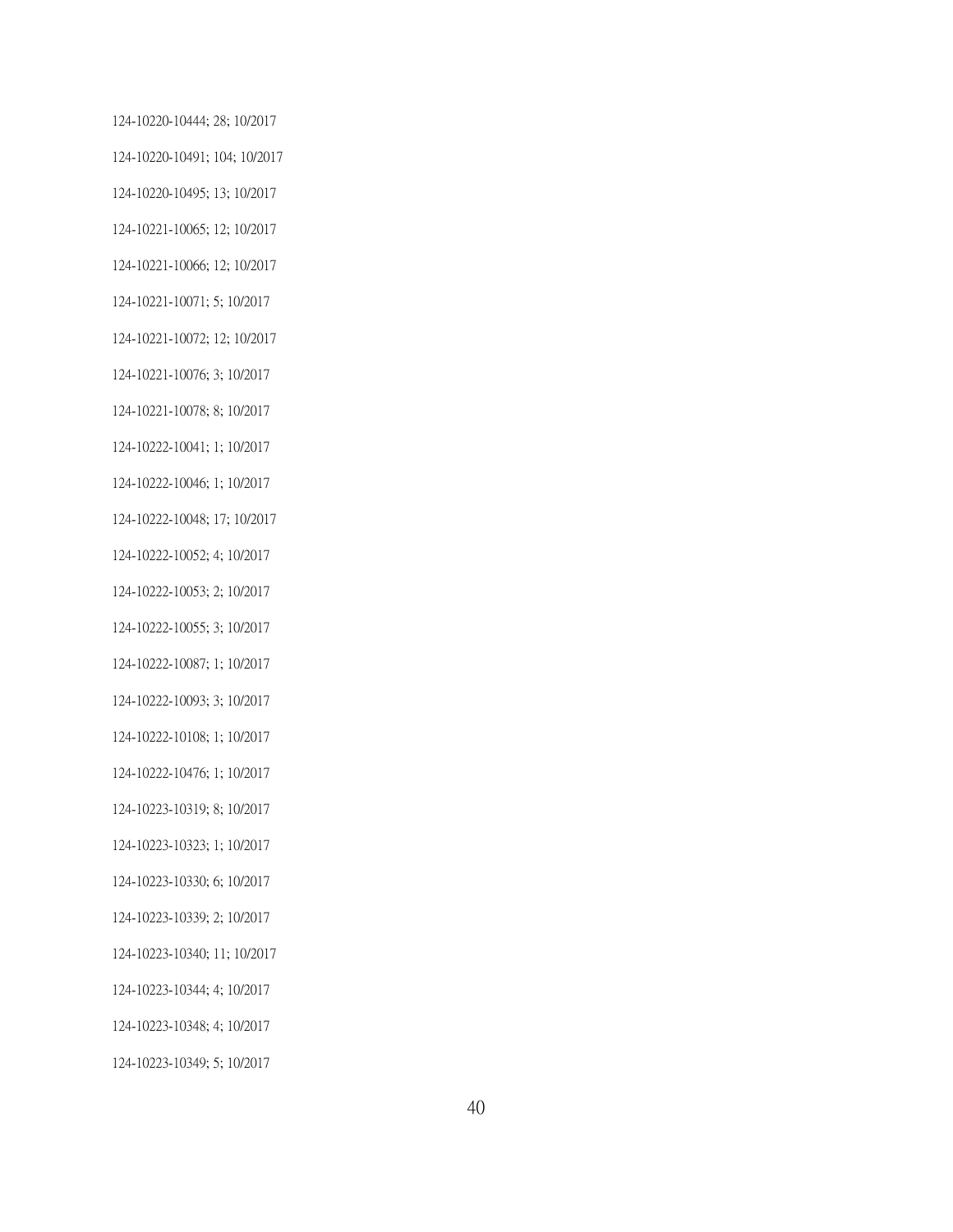124-10223-10351; 2; 10/2017 124-10223-10353; 2; 10/2017 124-10223-10354; 4; 10/2017 124-10223-10362; 13; 10/2017 124-10223-10363; 1; 10/2017 124-10223-10365; 4; 10/2017 124-10223-10366; 1; 10/2017 124-10223-10367; 1; 10/2017 124-10223-10373; 1; 10/2017 124-10223-10374; 2; 10/2017 124-10223-10375; 1; 10/2017 124-10223-10382; 1; 10/2017 124-10223-10386; 5; 10/2017 124-10223-10397; 5; 10/2017 124-10223-10412; 1; 10/2017 124-10223-10414; 6; 10/2017 124-10223-10429; 2; 10/2017 124-10223-10430; 1; 10/2017 124-10223-10431; 10; 10/2017 124-10223-10433; 1; 10/2017 124-10223-10436; 4; 10/2017 124-10223-10439; 1; 10/2017 124-10223-10443; 1; 10/2017 124-10223-10444; 21; 10/2017 124-10223-10445; 14; 10/2017 124-10223-10446; 3; 10/2017

124-10223-10447; 1; 10/2017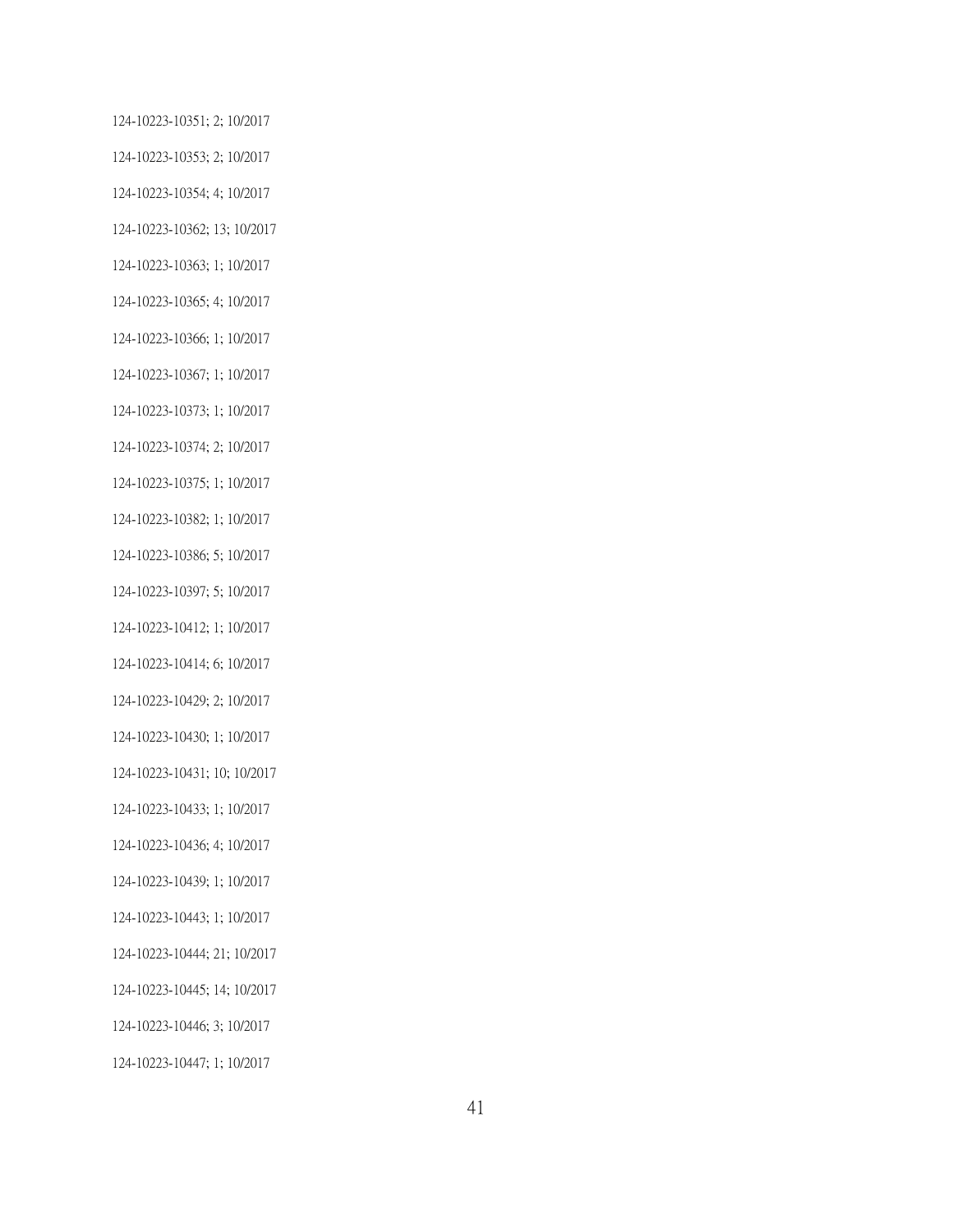124-10223-10448; 4; 10/2017 124-10223-10449; 3; 10/2017 124-10223-10451; 3; 10/2017 124-10223-10456; 4; 10/2017 124-10223-10458; 13; 10/2017 124-10223-10459; 1; 10/2017 124-10223-10460; 2; 10/2017 124-10223-10461; 6; 10/2017 124-10223-10466; 5; 10/2017 124-10223-10469; 11; 10/2017 124-10224-10030; 6; 10/2017 124-10224-10031; 23; 10/2017 124-10226-10141; 1; 10/2017 124-10226-10148; 5; 10/2017 124-10226-10149; 2; 10/2017 124-10226-10151; 2; 10/2017 124-10226-10156; 42; 10/2017 124-10226-10157; 5; 10/2017 124-10226-10159; 8; 10/2017 124-10226-10161; 12; 10/2017 124-10226-10164; 17; 10/2017 124-10226-10166; 5; 10/2017 124-10226-10167; 5; 10/2017 124-10226-10173; 4; 10/2017 124-10226-10174; 3; 10/2017 124-10226-10175; 7; 10/2017 124-10226-10176; 2; 10/2017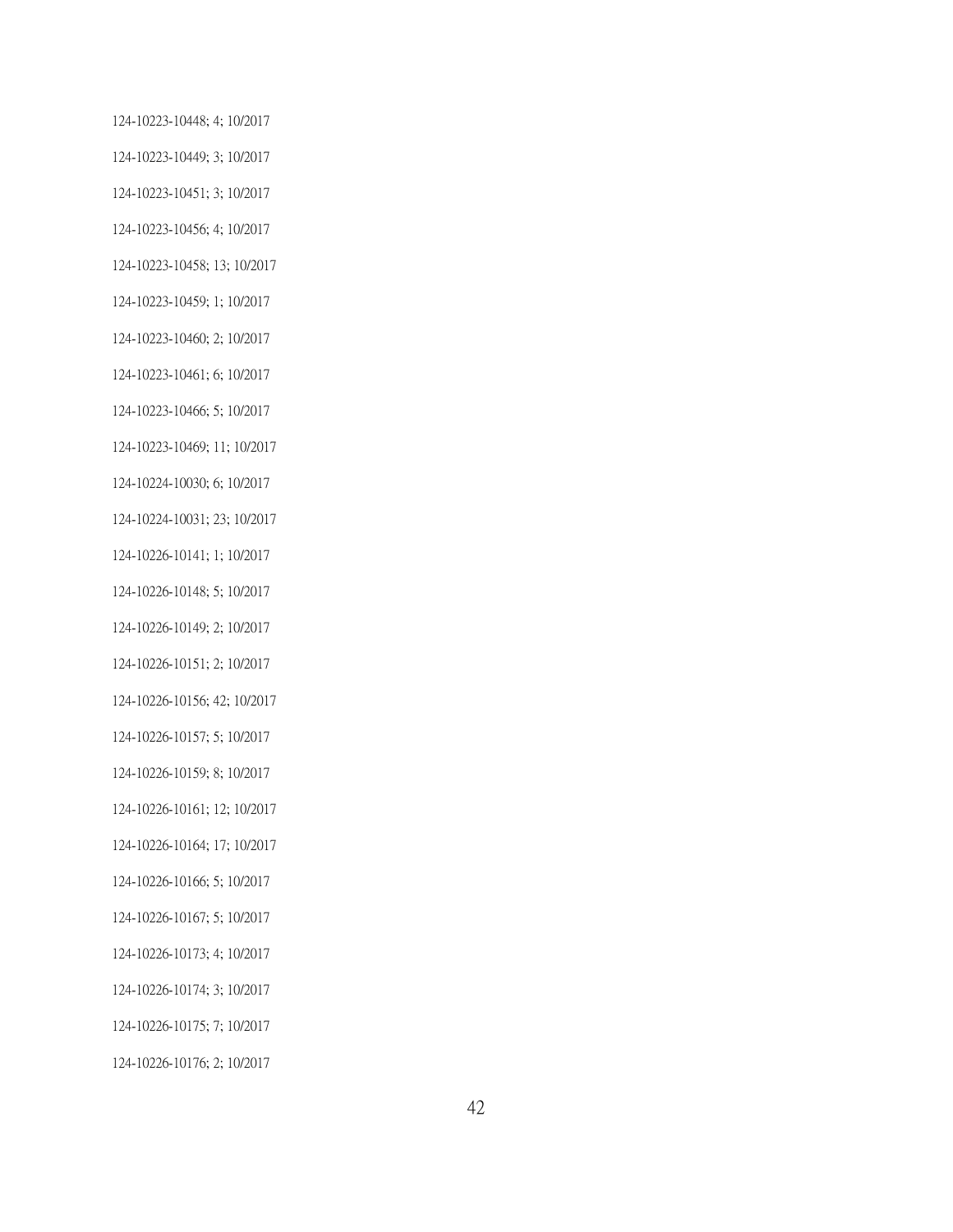124-10226-10181; 2; 10/2017 124-10226-10182; 1; 10/2017 124-10226-10184; 10; 10/2017 124-10226-10185; 7; 10/2017 124-10226-10186; 12; 10/2017 124-10226-10187; 7; 10/2017 124-10226-10188; 3; 10/2017 124-10226-10189; 1; 10/2017 124-10226-10190; 2; 10/2017 124-10226-10191; 6; 10/2017 124-10226-10192; 3; 10/2017 124-10250-10233; 18; 10/2017 124-10251-10249; 18; 10/2017 124-10277-10288; 4; 10/2017 124-10277-10289; 4; 10/2017 124-10277-10291; 2; 10/2017 124-10277-10293; 10; 10/2017 124-10277-10294; 1; 10/2017 124-10277-10297; 10; 10/2017 124-10277-10298; 12; 10/2017 124-10277-10299; 10; 10/2017 124-10277-10300; 3; 10/2017 124-10277-10302; 18; 10/2017 124-10277-10303; 5; 10/2017 124-10277-10304; 9; 10/2017 124-10277-10305; 5; 10/2017 124-10278-10081; 3; 10/2017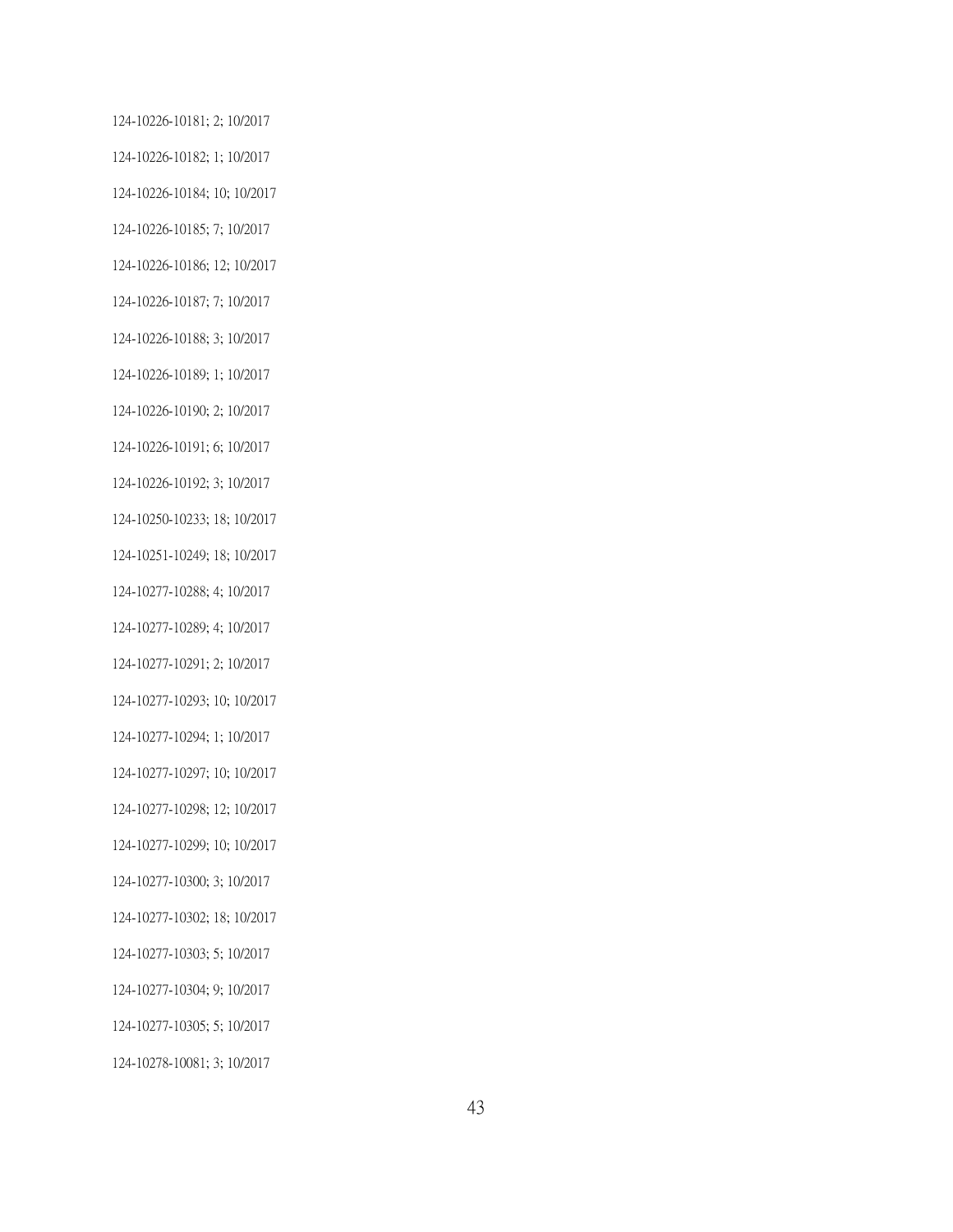124-10278-10086; 8; 10/2017 124-10278-10094; 3; 10/2017 124-10278-10097; 1; 10/2017 124-10278-10105; 11; 10/2017 124-10278-10118; 1; 10/2017 124-10278-10120; 3; 10/2017 124-10278-10124; 2; 10/2017 124-10278-10126; 1; 10/2017 124-10278-10128; 65; 10/2017 124-10278-10218; 1; 10/2017 124-10278-10221; 5; 10/2017 124-10278-10229; 6; 10/2017 124-10278-10231; 12; 10/2017 124-10278-10253; 2; 10/2017 124-10278-10264; 4; 10/2017 124-10278-10271; 15; 10/2017 124-10278-10282; 1; 10/2017 124-10278-10284; 7; 10/2017 124-10278-10285; 2; 10/2017 124-10278-10312; 3; 10/2017 124-10278-10319; 3; 10/2017 124-10278-10321; 3; 10/2017 124-10278-10322; 4; 10/2017 124-10278-10324; 1; 10/2017 124-10278-10326; 14; 10/2017 124-10278-10328; 6; 10/2017 124-10278-10331; 5; 10/2017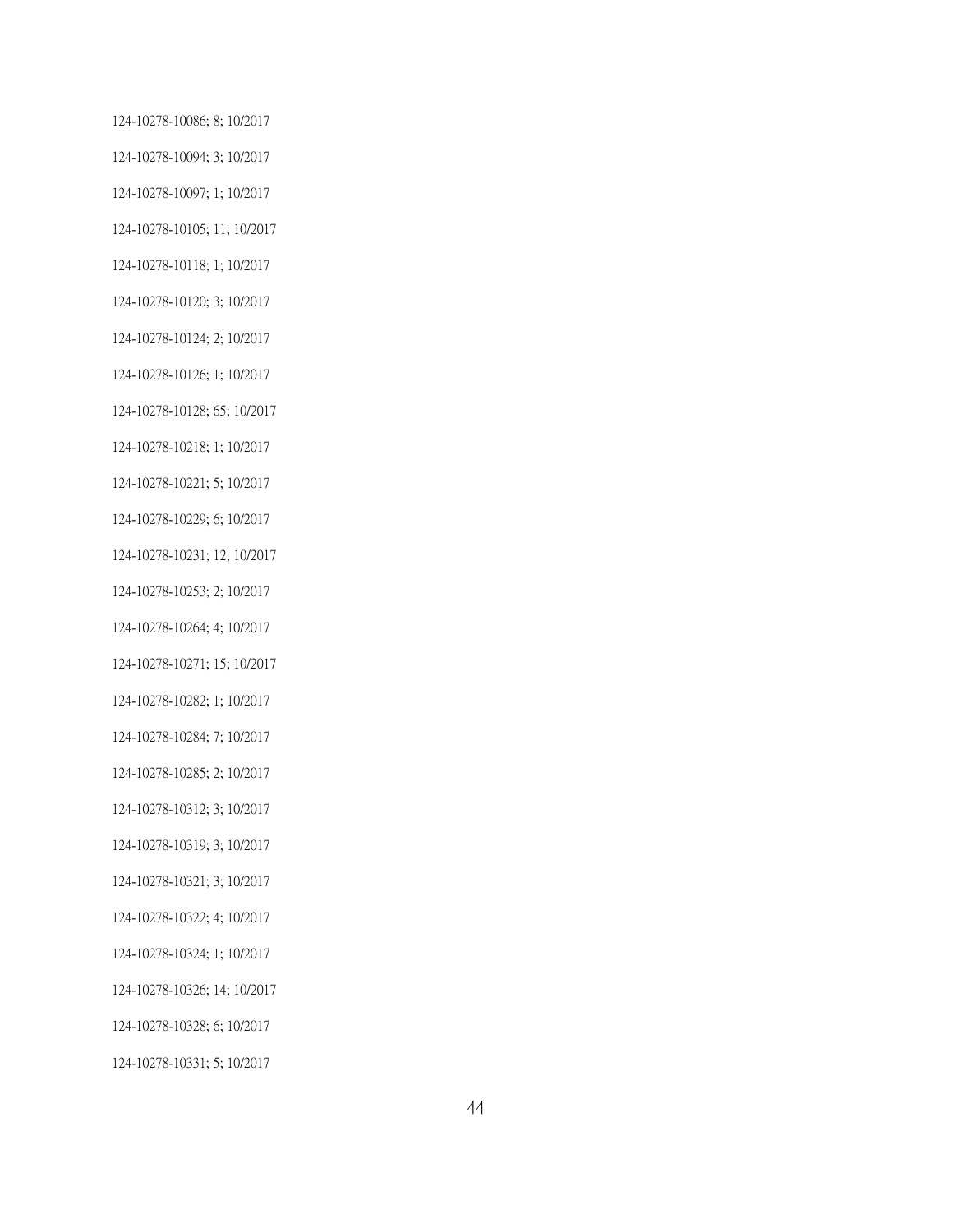124-10278-10340; 209; 10/2017 124-10278-10347; 14; 10/2017 124-10278-10356; 2; 10/2017 124-10278-10365; 59; 10/2017 124-10278-10370; 1; 10/2017 124-10278-10376; 1; 10/2017 124-10278-10377; 4; 10/2017 124-10279-10119; 4; 10/2017 124-10279-10144; 9; 10/2017 124-10280-10119; 2; 10/2017 124-10280-10127; 18; 10/2017 124-10282-10001; 1; 10/2017 124-10282-10002; 1; 10/2017 124-10282-10003; 4; 10/2017 124-10282-10005; 2; 10/2017 124-10282-10007; 2; 10/2017 124-10282-10008; 4; 10/2017 124-10282-10010; 2; 10/2017 124-10282-10011; 3; 10/2017 124-10282-10013; 2; 10/2017 124-10282-10014; 1; 10/2017 124-10282-10015; 3; 10/2017 124-10282-10016; 2; 10/2017 124-10282-10019; 3; 10/2017 124-10282-10021; 3; 10/2017 124-10282-10027; 2; 10/2017 124-10282-10029; 3; 10/2017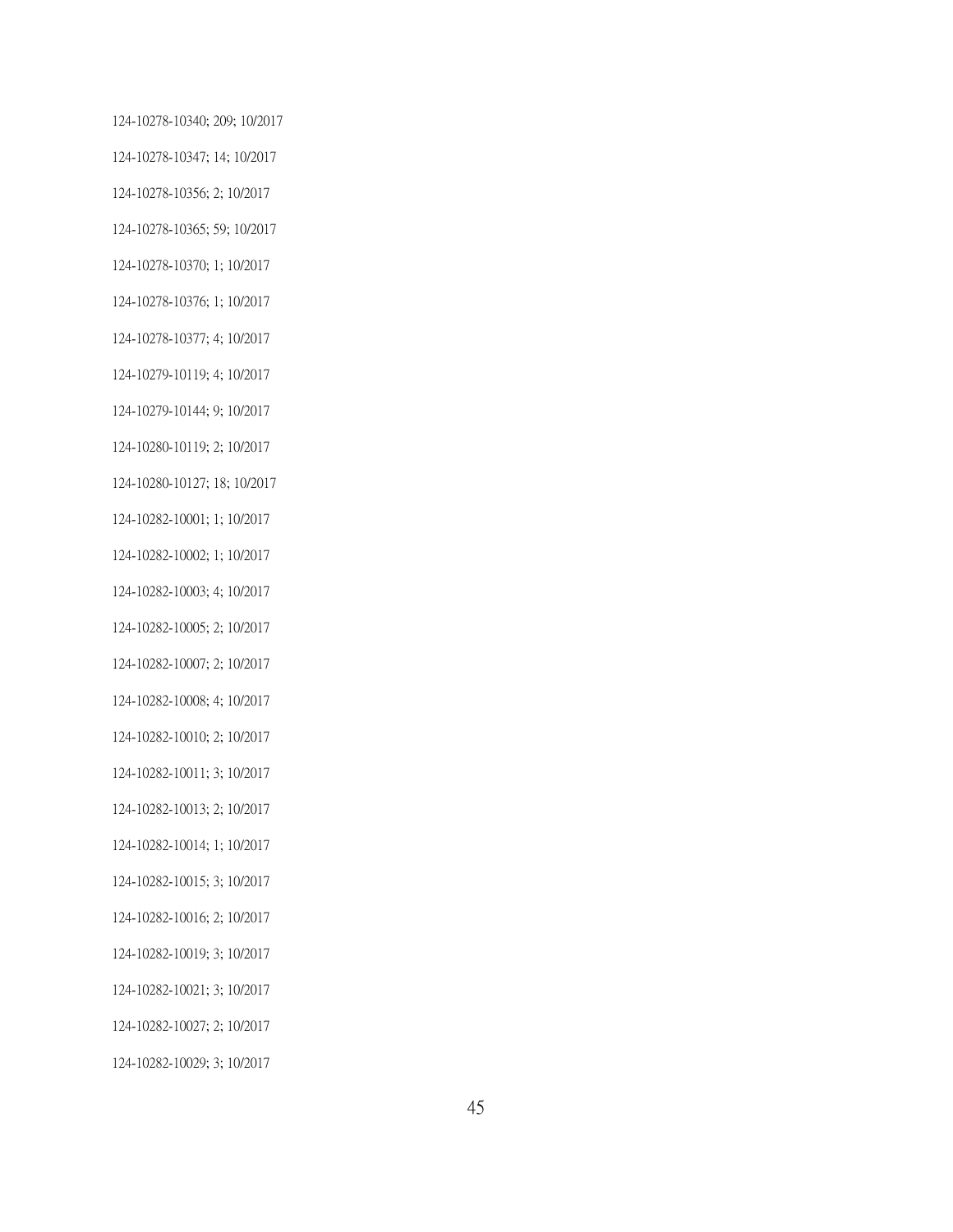124-10282-10030; 12; 10/2017 124-10282-10031; 1; 10/2017 124-10282-10032; 3; 10/2017 124-10282-10033; 2; 10/2017 124-10282-10035; 4; 10/2017 124-10282-10036; 2; 10/2017 124-10282-10037; 5; 10/2017 124-10282-10038; 26; 10/2017 124-10282-10040; 2; 10/2017 124-10282-10041; 1; 10/2017 124-10282-10042; 2; 10/2017 124-10282-10043; 2; 10/2017 124-10282-10044; 2; 10/2017 124-10282-10045; 2; 10/2017 124-10282-10046; 1; 10/2017 124-10282-10047; 2; 10/2017 124-10282-10048; 2; 10/2017 124-10282-10049; 2; 10/2017 124-10282-10050; 4; 10/2017 124-10282-10051; 2; 10/2017 124-10282-10052; 4; 10/2017 124-10282-10054; 2; 10/2017 124-10282-10055; 2; 10/2017 124-10282-10056; 2; 10/2017 124-10282-10058; 4; 10/2017 124-10282-10059; 2; 10/2017

124-10282-10060; 2; 10/2017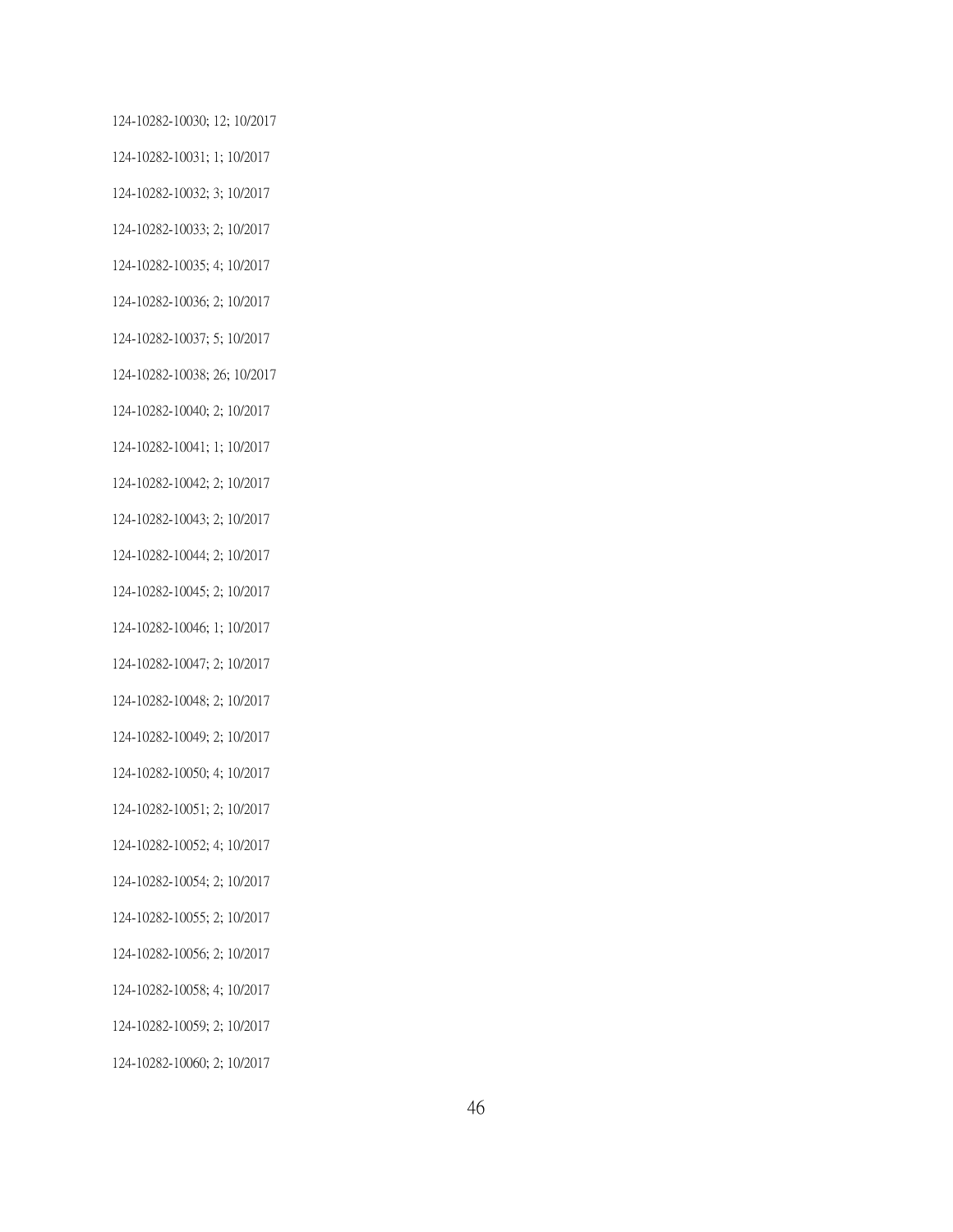124-10282-10061; 2; 10/2017 124-10282-10064; 1; 10/2017 124-10282-10066; 2; 10/2017 124-10282-10067; 2; 10/2017 124-10282-10068; 3; 10/2017 124-10282-10072; 1; 10/2017 124-10282-10074; 1; 10/2017 124-10282-10076; 2; 10/2017 124-10282-10078; 1; 10/2017 124-10282-10080; 1; 10/2017 124-10282-10085; 1; 10/2017 124-10282-10161; 1; 10/2017 124-10282-10165; 31; 10/2017 124-10282-10166; 25; 10/2017 124-10282-10167; 34; 10/2017 124-10282-10168; 79; 10/2017 124-10282-10170; 45; 10/2017 124-10282-10174; 10; 10/2017 124-10282-10175; 2; 10/2017 124-10282-10179; 3; 10/2017 124-10282-10188; 4; 10/2017 124-10282-10191; 55; 10/2017 124-10282-10192; 1; 10/2017 124-10282-10194; 3; 10/2017 124-10282-10195; 1; 10/2017 124-10282-10197; 18; 10/2017 124-10282-10205; 41; 10/2017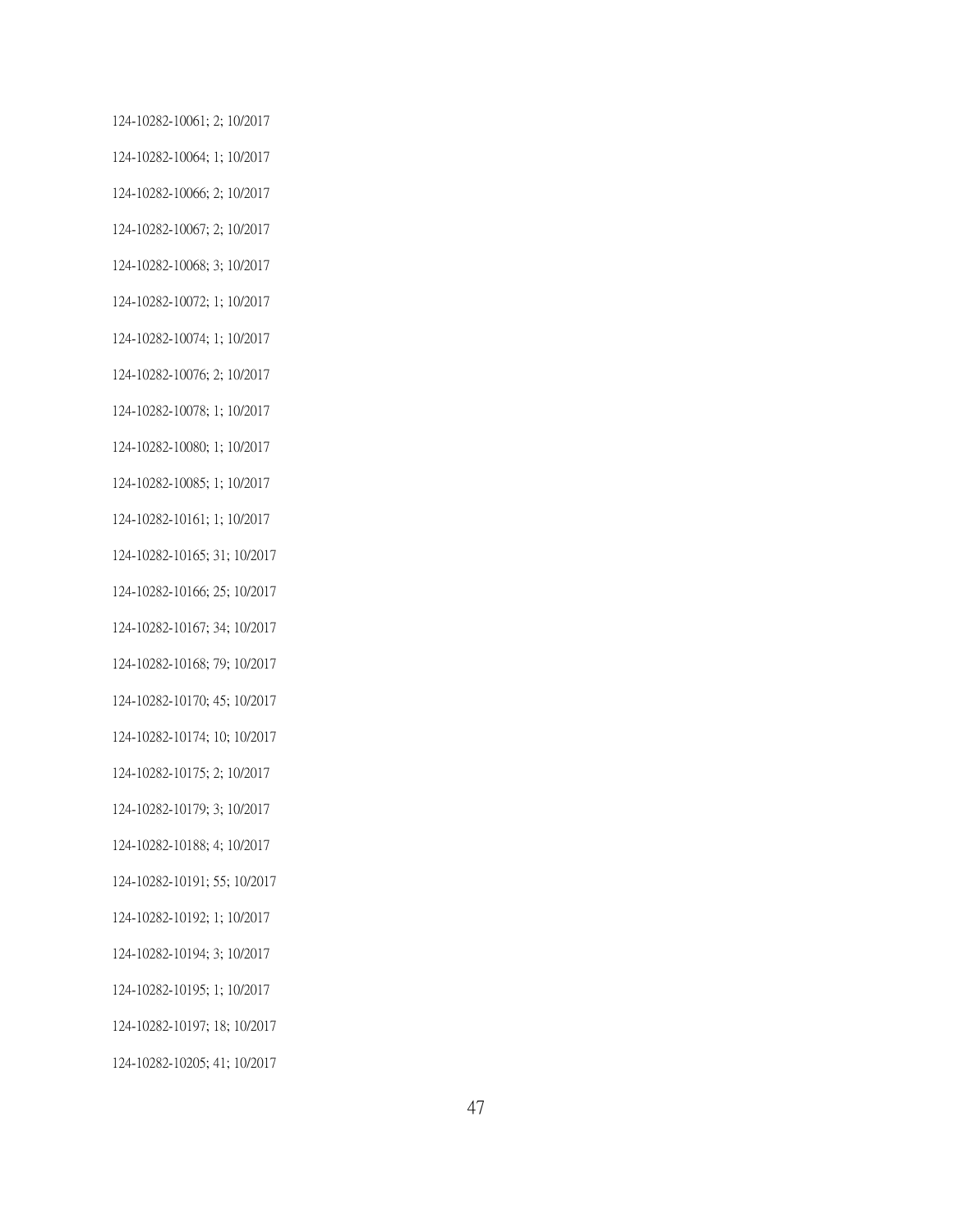124-10282-10206; 2; 10/2017 124-10282-10209; 29; 10/2017 124-10282-10212; 1; 10/2017 124-10282-10213; 1; 10/2017 124-10282-10214; 37; 10/2017 124-10282-10215; 9; 10/2017 124-10282-10216; 23; 10/2017 124-10282-10219; 29; 10/2017 124-10282-10220; 2; 10/2017 124-10282-10221; 8; 10/2017 124-10282-10222; 1; 10/2017 124-10282-10223; 15; 10/2017 124-10282-10224; 6; 10/2017 124-10282-10227; 12; 10/2017 124-10283-10009; 3; 10/2017 124-10283-10044; 8; 10/2017 124-10283-10054; 4; 10/2017 124-10283-10057; 18; 10/2017 124-10283-10061; 5; 10/2017 124-10283-10062; 303; 10/2017 124-10283-10064; 7; 10/2017 124-10283-10065; 7; 10/2017 124-10283-10066; 3; 10/2017 124-10283-10069; 24; 10/2017 124-10283-10081; 4; 10/2017 124-10283-10084; 8; 10/2017

124-10283-10088; 45; 10/2017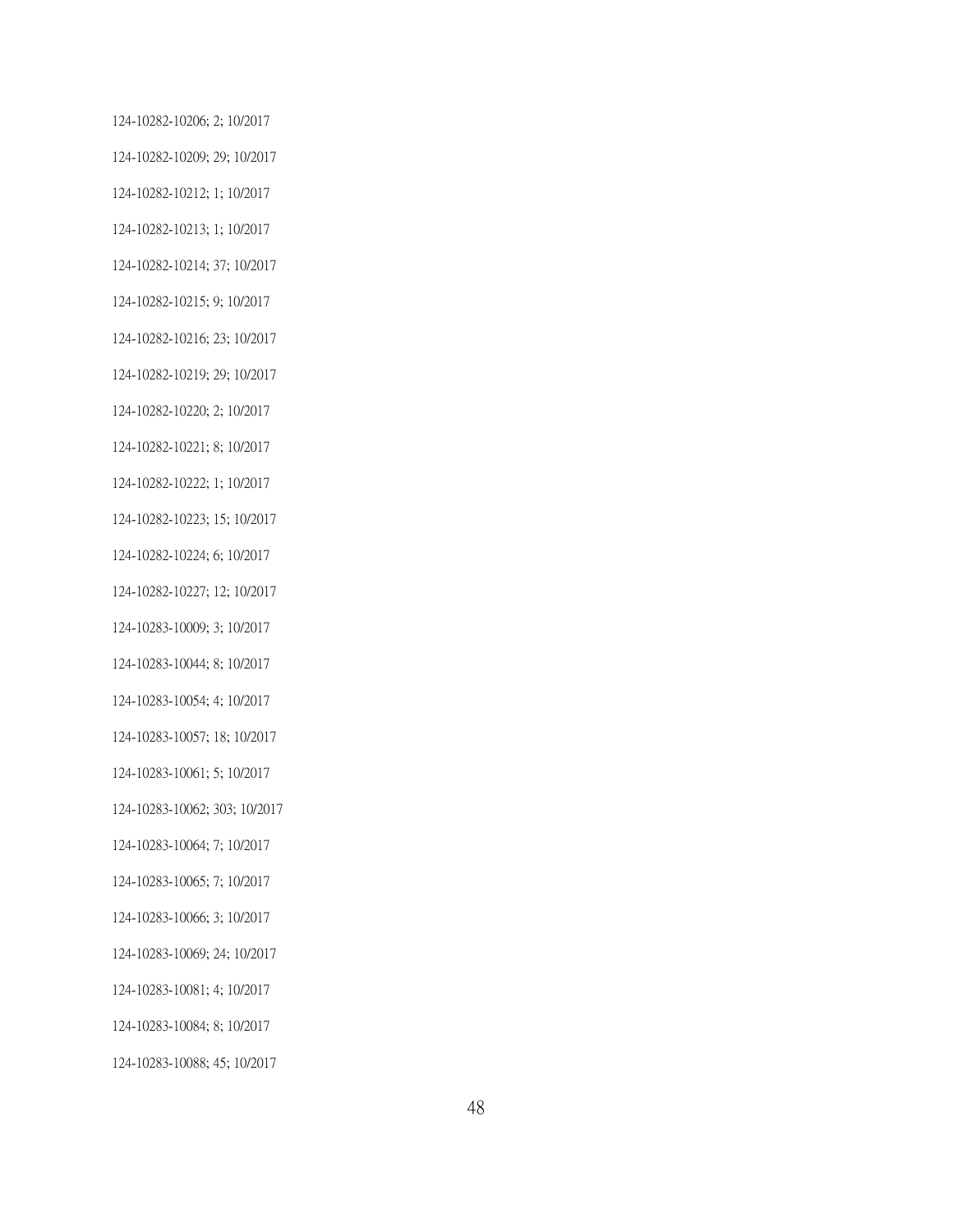124-10283-10093; 2; 10/2017 124-10283-10095; 6; 10/2017 124-10283-10096; 38; 10/2017 124-10283-10137; 1; 10/2017 124-10283-10138; 1; 10/2017 124-10283-10139; 5; 10/2017 124-10283-10141; 6; 10/2017 124-10283-10142; 8; 10/2017 124-10283-10144; 6; 10/2017 124-10283-10145; 10; 10/2017 124-10283-10146; 1; 10/2017 124-10283-10147; 3; 10/2017 124-10283-10148; 77; 10/2017 124-10283-10149; 3; 10/2017 124-10283-10150; 9; 10/2017 124-10283-10151; 3; 10/2017 124-10283-10153; 1; 10/2017 124-10283-10156; 1; 10/2017 124-10283-10157; 108; 10/2017 124-10283-10158; 3; 10/2017 124-10283-10159; 2; 10/2017 124-10283-10160; 1; 10/2017 124-10283-10164; 109; 10/2017 124-10283-10166; 1; 10/2017 124-10283-10167; 1; 10/2017 124-10283-10171; 1; 10/2017 124-10283-10173; 11; 10/2017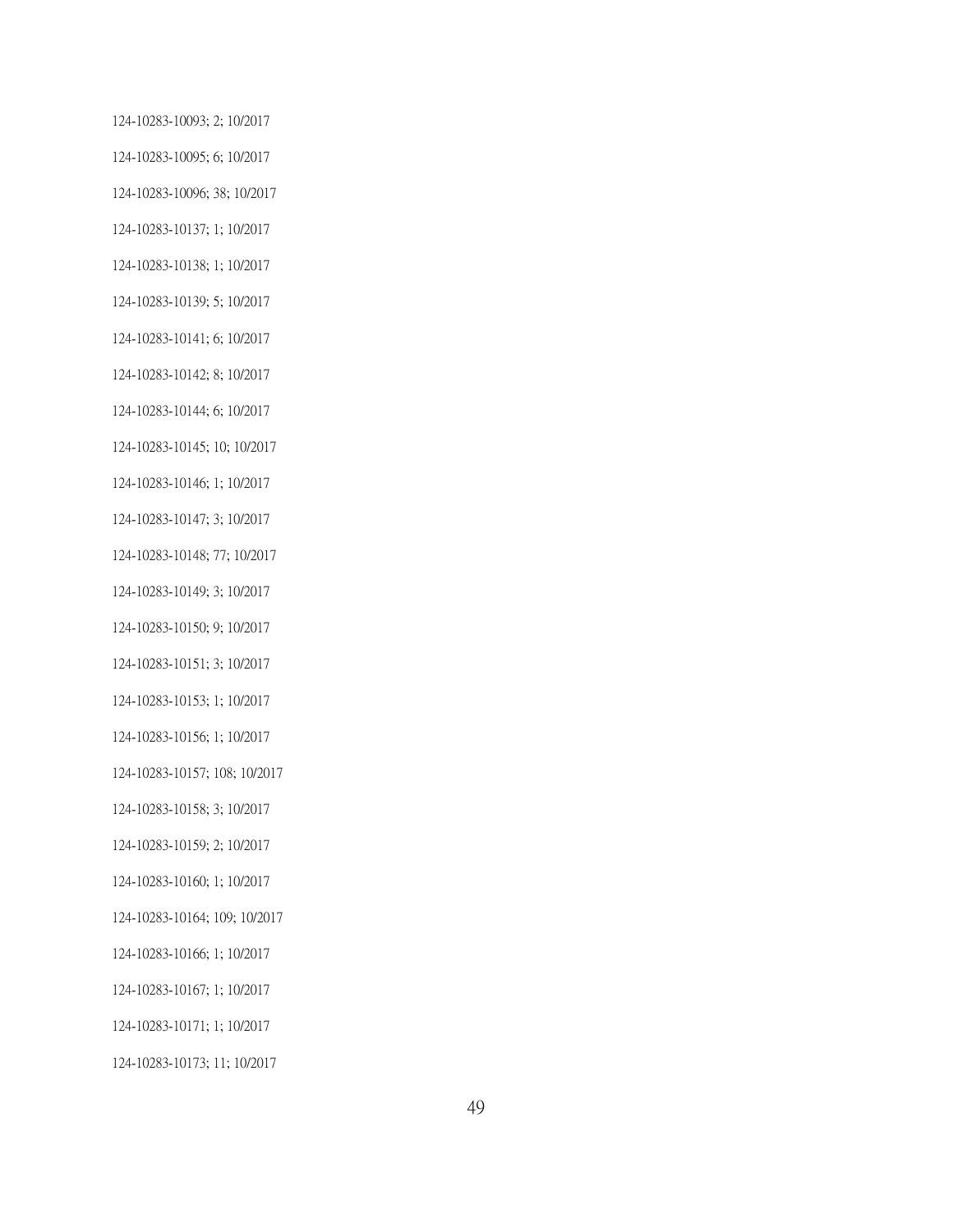124-10283-10176; 1; 10/2017 124-10283-10177; 1; 10/2017 124-10283-10178; 1; 10/2017 124-10283-10182; 1; 10/2017 124-10283-10188; 2; 10/2017 124-10283-10193; 17; 10/2017 124-10283-10194; 17; 10/2017 124-10283-10196; 2; 10/2017 124-10283-10197; 1; 10/2017 124-10283-10199; 4; 10/2017 124-10283-10200; 26; 10/2017 124-10283-10203; 2; 10/2017 124-10283-10205; 7; 10/2017 124-10283-10207; 26; 10/2017 124-10283-10208; 2; 10/2017 124-10283-10210; 6; 10/2017 124-10283-10214; 1; 10/2017 124-10283-10215; 1; 10/2017 124-10284-10020; 45; 10/2017 124-10284-10028; 105; 10/2017 124-10284-10029; 4; 10/2017 124-10284-10030; 20; 10/2017 124-10284-10032; 3; 10/2017 124-10284-10033; 24; 10/2017 124-10284-10037; 7; 10/2017 124-10284-10040; 5; 10/2017 124-10284-10041; 4; 10/2017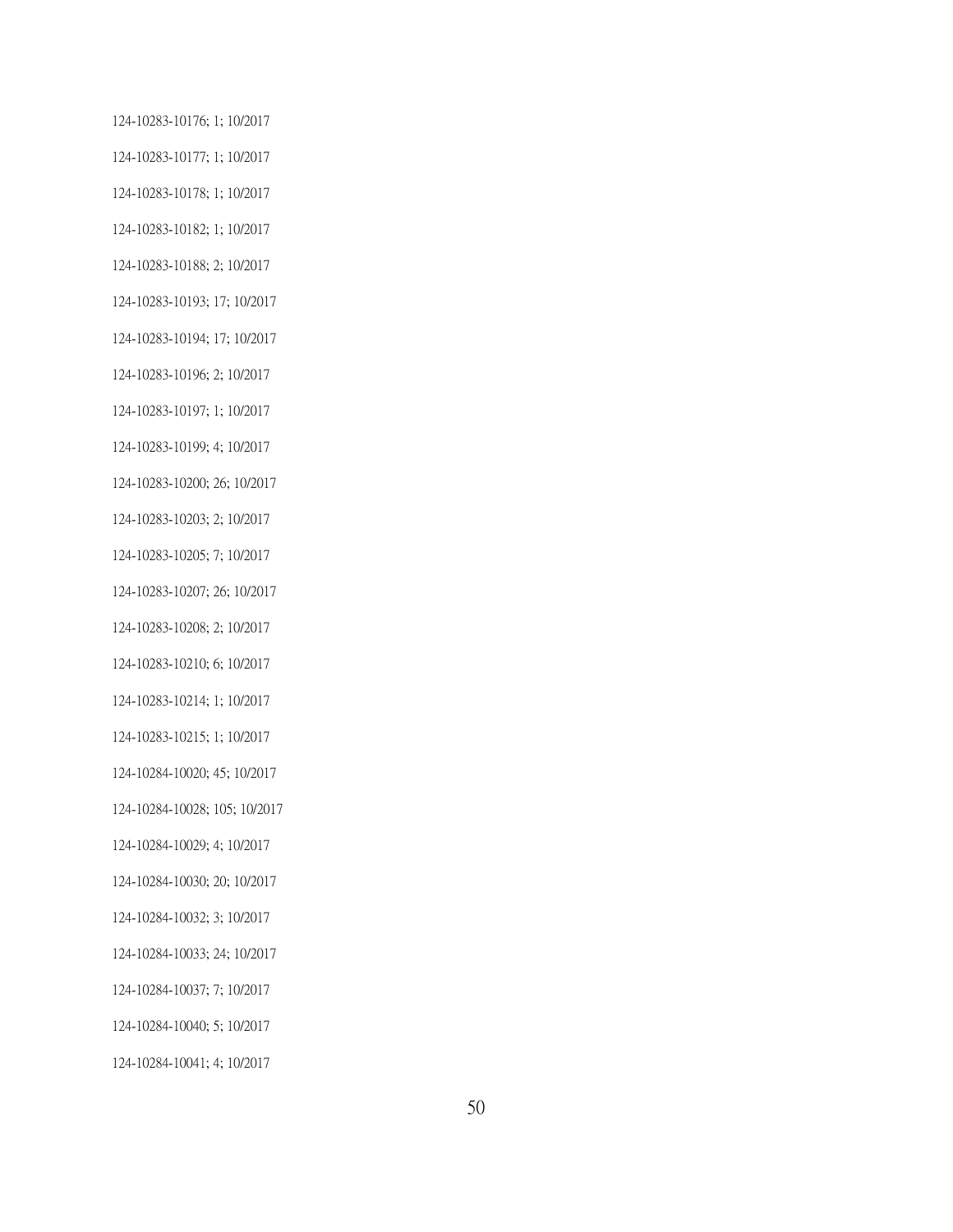124-10284-10042; 5; 10/2017 124-10284-10213; 5; 10/2017 124-10284-10215; 16; 10/2017 124-10284-10217; 1; 10/2017 124-10284-10220; 1; 10/2017 124-10284-10225; 8; 10/2017 124-10284-10227; 2; 10/2017 124-10284-10229; 1; 10/2017 124-10284-10236; 6; 10/2017 124-10284-10241; 1; 10/2017 124-10284-10246; 9; 10/2017 124-10284-10254; 1; 10/2017 124-10284-10265; 1; 10/2017 124-10284-10267; 1; 10/2017 124-10284-10268; 9; 10/2017 124-10284-10269; 2; 10/2017 124-10284-10270; 27; 10/2017 124-10284-10274; 5; 10/2017 124-10284-10276; 19; 10/2017 124-10284-10280; 6; 10/2017 124-10284-10401; 4; 10/2017 124-10284-10402; 66; 10/2017 124-10284-10403; 37; 10/2017 124-10284-10406; 17; 10/2017 124-10284-10428; 3; 10/2017 124-10284-10431; 3; 10/2017 124-10284-10439; 1; 10/2017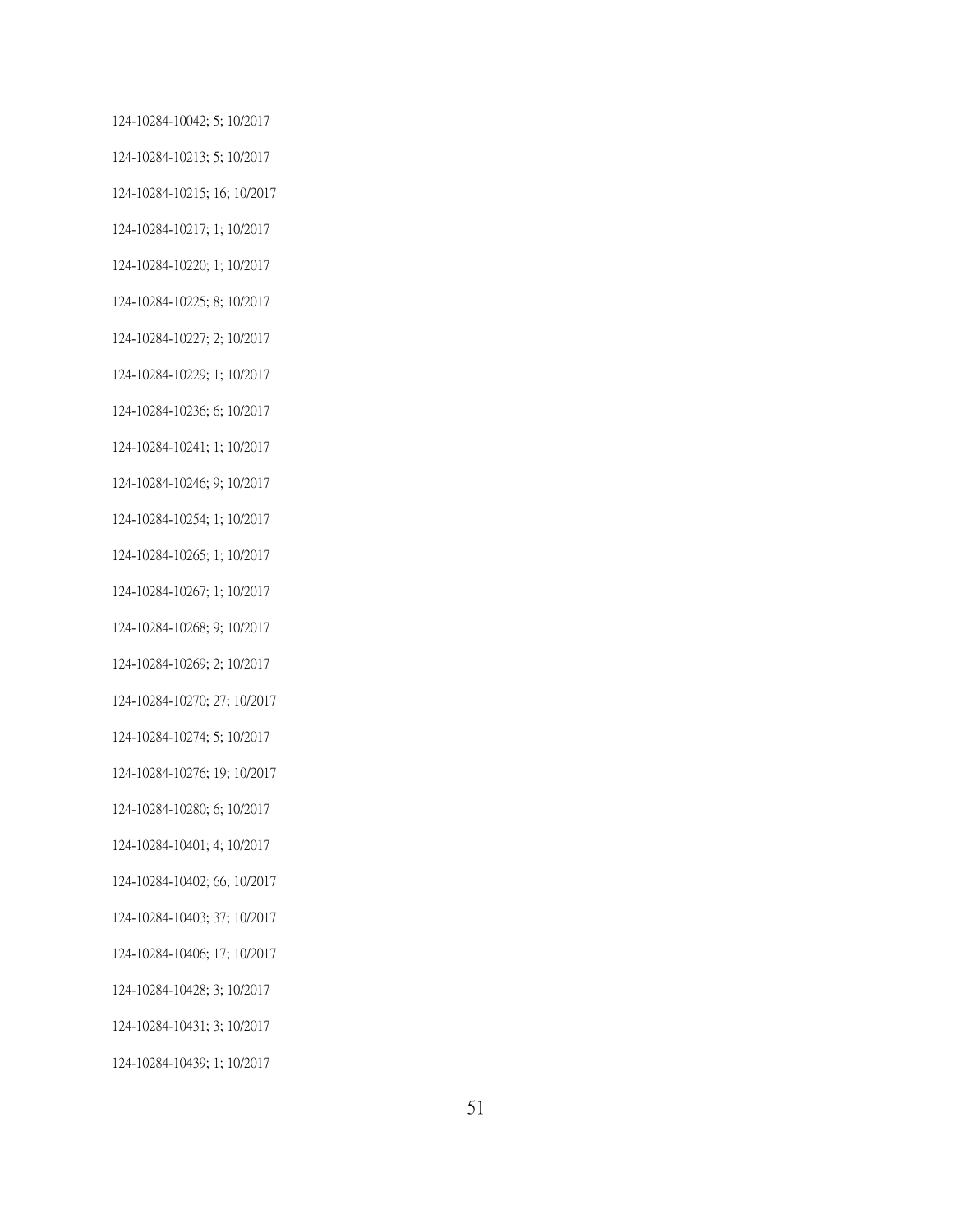124-10284-10454; 4; 10/2017 124-10284-10457; 8; 10/2017 124-10285-10174; 4; 10/2017 124-10286-10002; 1; 10/2017 124-10286-10004; 1; 10/2017 124-10286-10005; 2; 10/2017 124-10286-10008; 3; 10/2017 124-10286-10011; 12; 10/2017 124-10286-10015; 7; 10/2017 124-10286-10018; 7; 10/2017 124-10286-10022; 4; 10/2017 124-10286-10023; 10; 10/2017 124-10286-10025; 1; 10/2017 124-10286-10027; 6; 10/2017 124-10286-10029; 1; 10/2017 124-10286-10030; 7; 10/2017 124-10286-10031; 25; 10/2017 124-10286-10032; 7; 10/2017 124-10286-10033; 2; 10/2017 124-10286-10039; 9; 10/2017 124-10286-10070; 1; 10/2017 124-10286-10072; 17; 10/2017 124-10286-10077; 1; 10/2017 124-10286-10078; 2; 10/2017 124-10286-10291; 2; 10/2017 124-10286-10293; 9; 10/2017 124-10286-10295; 13; 10/2017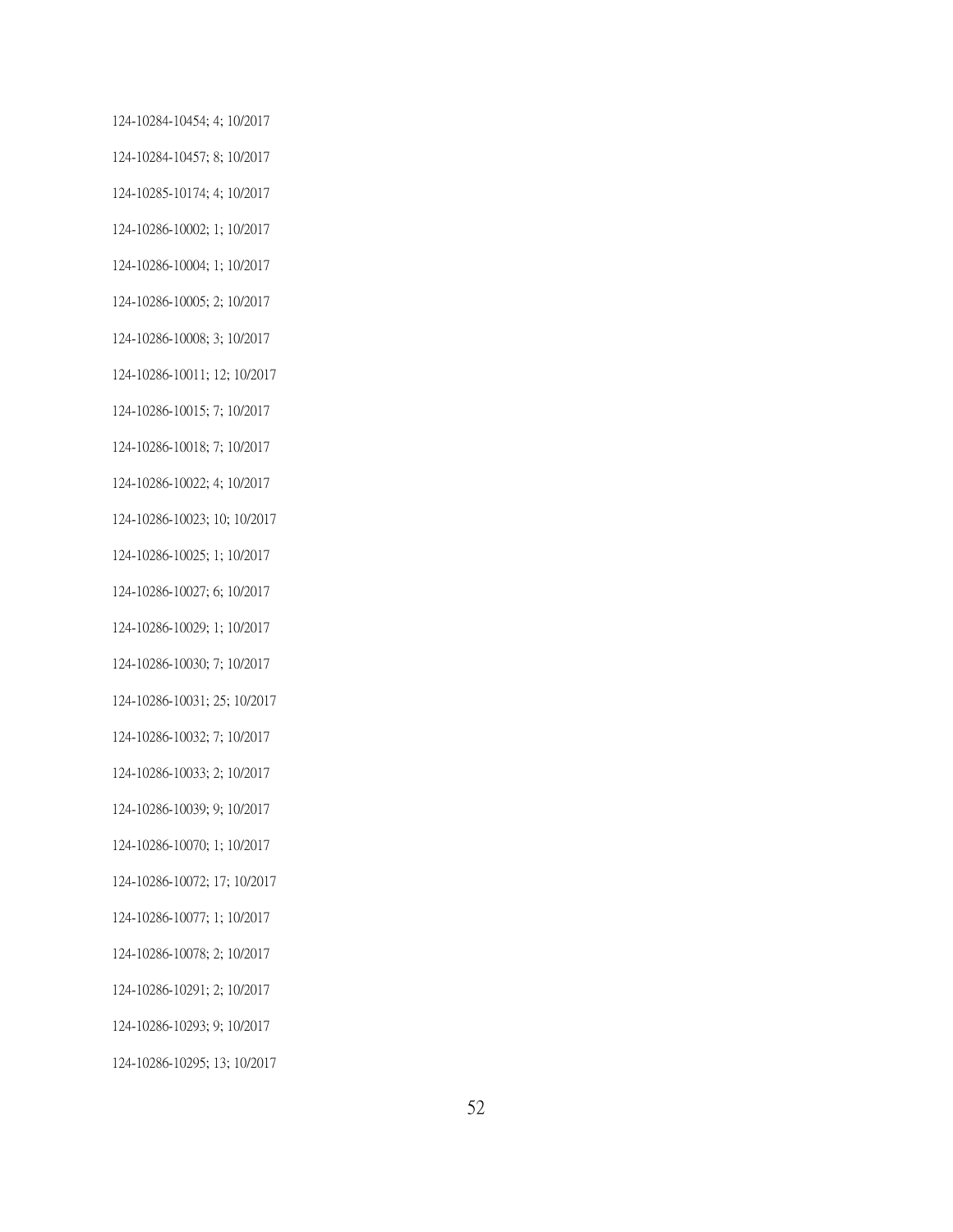124-10286-10296; 13; 10/2017 124-10286-10298; 75; 10/2017 124-10286-10299; 7; 10/2017 124-10286-10304; 2; 10/2017 124-10286-10308; 1; 10/2017 124-10286-10312; 13; 10/2017 124-10286-10326; 10; 10/2017 124-10286-10331; 12; 10/2017 124-10286-10334; 1; 10/2017 124-10286-10337; 13; 10/2017 124-10286-10338; 1; 10/2017 124-10286-10339; 1; 10/2017 124-10286-10340; 103; 10/2017 124-10286-10343; 9; 10/2017 124-10286-10344; 4; 10/2017 124-10286-10345; 4; 10/2017 124-10286-10347; 17; 10/2017 124-10286-10350; 3; 10/2017 124-10286-10351; 67; 10/2017 124-10286-10353; 2; 10/2017 124-10286-10354; 13; 10/2017 124-10286-10357; 7; 10/2017 124-10286-10362; 20; 10/2017 124-10286-10364; 1; 10/2017 124-10286-10367; 41; 10/2017 124-10286-10368; 1; 10/2017 124-10286-10369; 2; 10/2017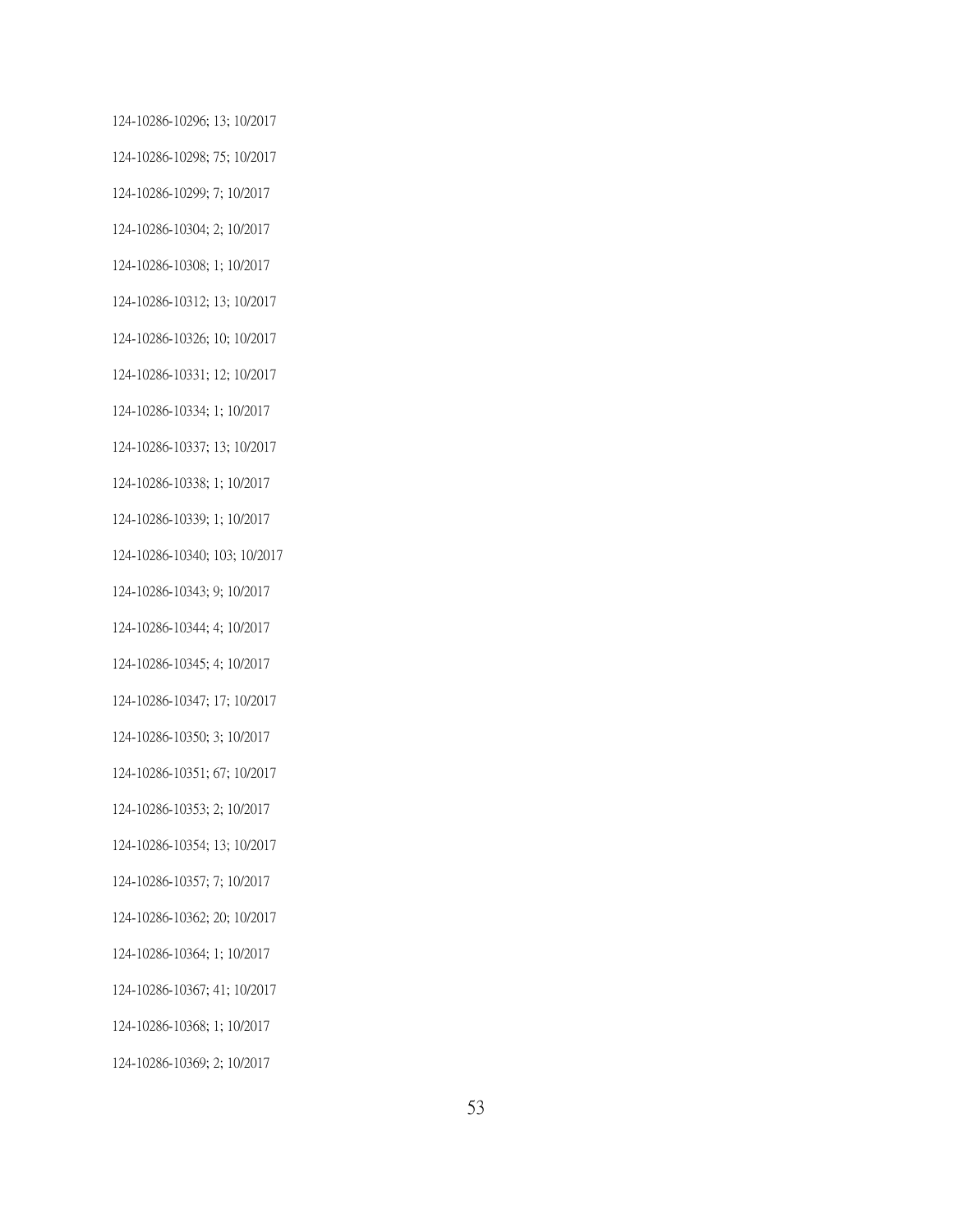124-10286-10370; 2; 10/2017 124-10286-10371; 6; 10/2017 124-10286-10373; 3; 10/2017 124-10286-10374; 3; 10/2017 124-10286-10383; 4; 10/2017 124-10286-10385; 58; 10/2017 124-10286-10470; 1; 10/2017 124-10286-10471; 2; 10/2017 124-10286-10474; 1; 10/2017 124-10286-10476; 1; 10/2017 124-10286-10477; 1; 10/2017 124-10286-10480; 1; 10/2017 124-10286-10484; 2; 10/2017 124-10286-10489; 16; 10/2017 124-10286-10493; 58; 10/2017 124-10286-10499; 3; 10/2017 124-10287-10000; 2; 10/2017 124-10287-10001; 3; 10/2017 124-10287-10004; 2; 10/2017 124-10287-10005; 1; 10/2017 124-10287-10007; 2; 10/2017 124-10287-10009; 1; 10/2017 124-10287-10014; 5; 10/2017 124-10287-10034; 6; 10/2017 124-10287-10040; 3; 10/2017 124-10287-10044; 77; 10/2017 124-10287-10155; 5; 10/2017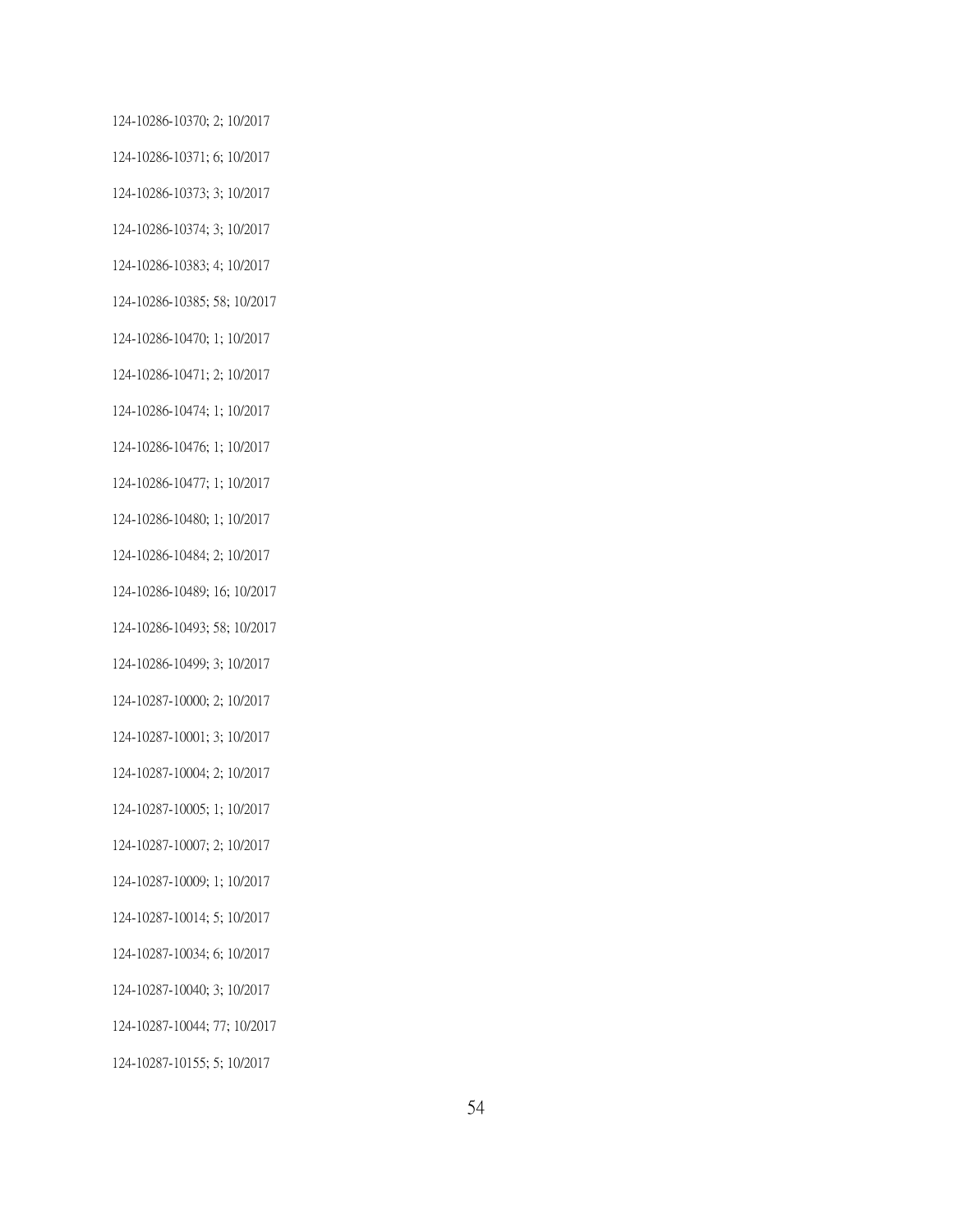124-10287-10171; 2; 10/2017 124-10287-10188; 4; 10/2017 124-10287-10189; 8; 10/2017 124-10287-10190; 1; 10/2017 124-10287-10191; 1; 10/2017 124-10287-10192; 61; 10/2017 124-10287-10195; 21; 10/2017 124-10287-10196; 5; 10/2017 124-10287-10197; 1; 10/2017 124-10287-10198; 1; 10/2017 124-10287-10204; 4; 10/2017 124-10287-10205; 6; 10/2017 124-10287-10206; 20; 10/2017 124-10287-10207; 20; 10/2017 124-10287-10208; 3; 10/2017 124-10287-10209; 153; 10/2017 124-10287-10210; 43; 10/2017 124-10287-10212; 100; 10/2017 124-10287-10213; 31; 10/2017 124-10287-10218; 46; 10/2017 124-10287-10219; 1; 10/2017 124-10287-10221; 1; 10/2017 124-10287-10228; 8; 10/2017 124-10287-10234; 3; 10/2017 124-10287-10239; 7; 10/2017 124-10287-10240; 1; 10/2017 124-10287-10241; 24; 10/2017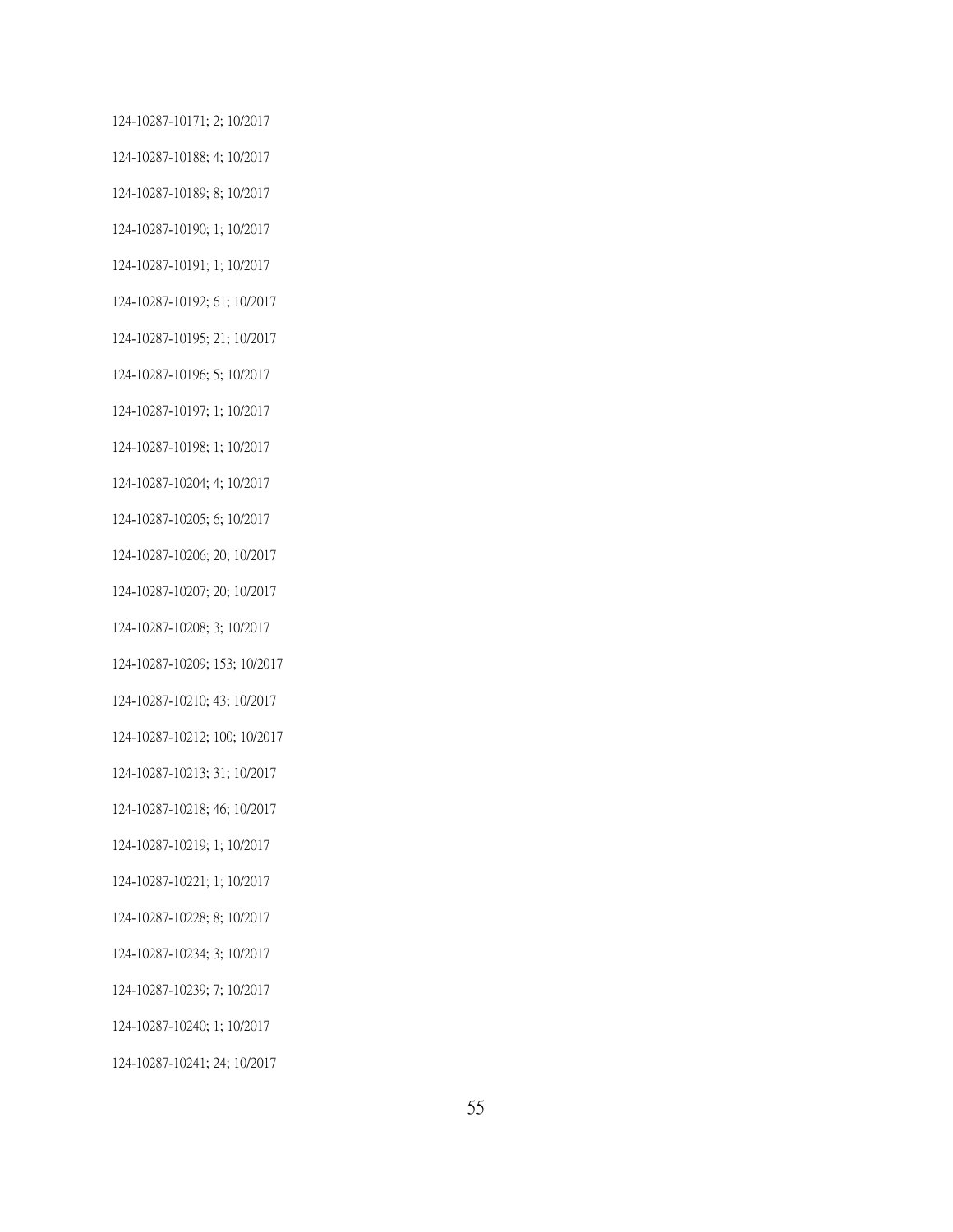124-10287-10242; 20; 10/2017 124-10287-10243; 7; 10/2017 124-10287-10245; 2; 10/2017 124-10287-10340; 1; 10/2017 124-10287-10341; 8; 10/2017 124-10287-10343; 2; 10/2017 124-10287-10350; 1; 10/2017 124-10287-10353; 3; 10/2017 124-10287-10354; 2; 10/2017 124-10287-10356; 8; 10/2017 124-10287-10357; 4; 10/2017 124-10287-10359; 1; 10/2017 124-10287-10360; 1; 10/2017 124-10287-10368; 1; 10/2017 124-10287-10377; 16; 10/2017 124-10287-10378; 34; 10/2017 124-10287-10379; 17; 10/2017 124-10287-10380; 14; 10/2017 124-10287-10383; 16; 10/2017 124-10287-10387; 2; 10/2017 124-10287-10391; 3; 10/2017 124-10287-10392; 2; 10/2017 124-10287-10393; 11; 10/2017 124-10287-10395; 1; 10/2017 124-10288-10416; 10; 10/2017 124-10288-10417; 5; 10/2017 124-10288-10418; 12; 10/2017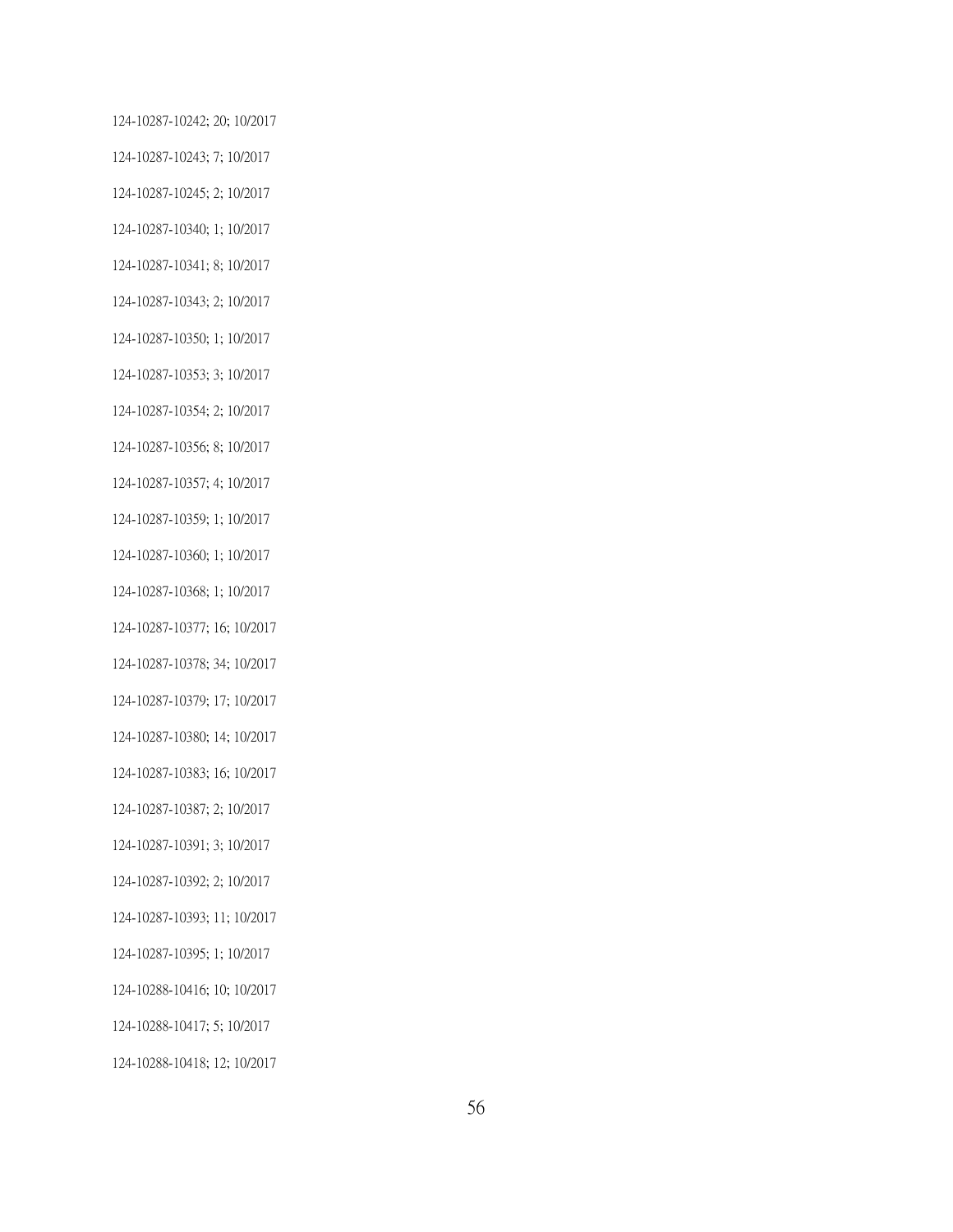124-10288-10419; 9; 10/2017 124-10288-10420; 4; 10/2017 124-10288-10422; 5; 10/2017 124-10288-10423; 1; 10/2017 124-10288-10425; 2; 10/2017 124-10288-10426; 3; 10/2017 124-10288-10427; 2; 10/2017 124-10288-10431; 1; 10/2017 124-10288-10432; 2; 10/2017 124-10288-10435; 1; 10/2017 124-10288-10435; 1; 10/2017 124-10288-10436; 5; 10/2017 124-10288-10437; 1; 10/2017 124-10288-10438; 3; 10/2017 124-10288-10439; 1; 10/2017 124-10288-10440; 1; 10/2017 124-10288-10441; 1; 10/2017 124-10288-10443; 1; 10/2017 124-10288-10444; 5; 10/2017 124-10288-10445; 7; 10/2017 124-10288-10448; 1; 10/2017 124-10288-10449; 1; 10/2017 124-10288-10450; 4; 10/2017 124-10288-10451; 4; 10/2017 124-10288-10452; 5; 10/2017

124-10288-10454; 1; 10/2017

124-10288-10458; 3; 10/2017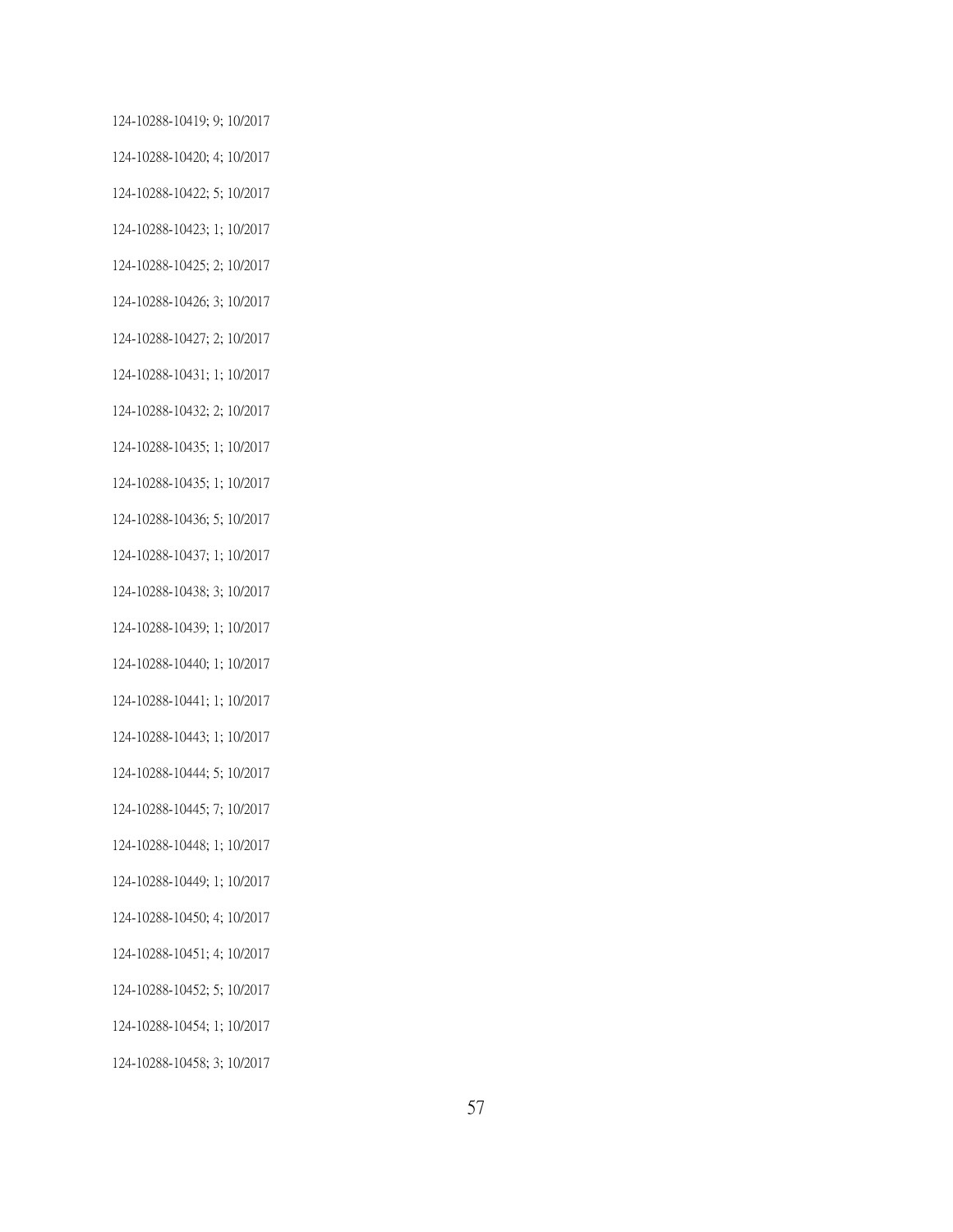124-10288-10459; 7; 10/2017 124-10288-10463; 2; 10/2017 124-10288-10464; 3; 10/2017 124-10288-10465; 2; 10/2017 124-10288-10468; 1; 10/2017 124-10288-10469; 6; 10/2017 124-10288-10475; 7; 10/2017 124-10288-10479; 2; 10/2017 124-10288-10484; 10; 10/2017 124-10288-10490; 2; 10/2017 124-10288-10491; 2; 10/2017 124-10288-10493; 6; 10/2017 124-10288-10495; 7; 10/2017 124-10288-10496; 1; 10/2017 124-10288-10498; 4; 10/2017 124-10289-10185; 3; 10/2017 124-10289-10186; 4; 10/2017 124-10289-10187; 1; 10/2017 124-10289-10188; 2; 10/2017 124-10289-10190; 4; 10/2017 124-10289-10191; 1; 10/2017 124-10289-10192; 8; 10/2017 124-10289-10193; 4; 10/2017 124-10289-10194; 19; 10/2017 124-10289-10195; 1; 10/2017 124-10289-10197; 1; 10/2017 124-10289-10198; 6; 10/2017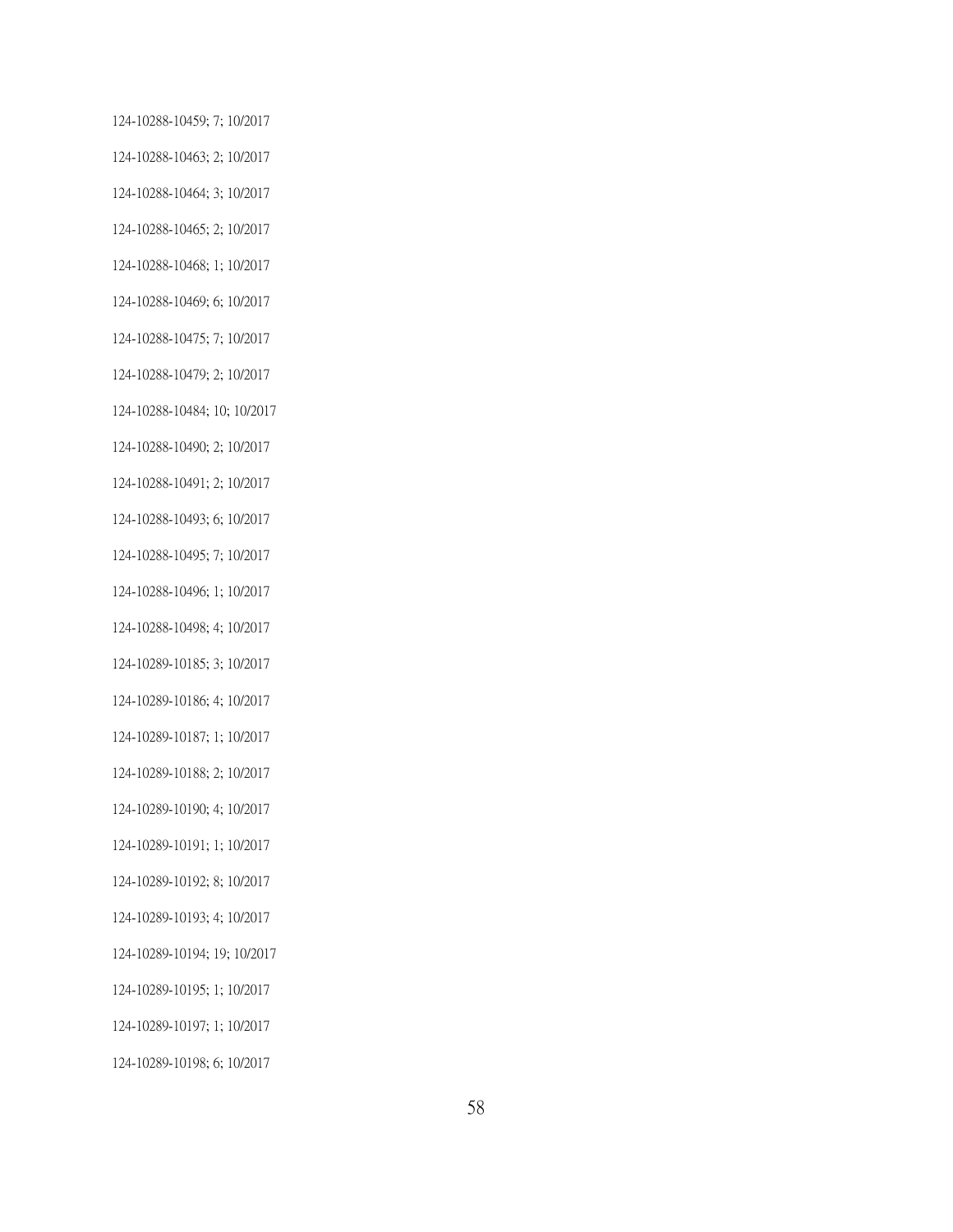124-10289-10200; 1; 10/2017 124-10289-10201; 5; 10/2017 124-10289-10202; 2; 10/2017 124-10289-10205; 7; 10/2017 124-10289-10206; 2; 10/2017 124-10289-10209; 2; 10/2017 124-10289-10210; 1; 10/2017 124-10289-10211; 2; 10/2017 124-10289-10212; 1; 10/2017 124-10289-10216; 14; 10/2017 124-10289-10220; 3; 10/2017 124-10289-10222; 5; 10/2017 124-10289-10223; 3; 10/2017 124-10289-10224; 3; 10/2017 124-10289-10225; 4; 10/2017 124-10289-10226; 1; 10/2017 124-10289-10228; 6; 10/2017 124-10289-10229; 2; 10/2017 124-10289-10230; 6; 10/2017 124-10289-10231; 1; 10/2017 124-10289-10233; 1; 10/2017 124-10289-10235; 6; 10/2017 124-10289-10236; 4; 10/2017 124-10289-10237; 1; 10/2017 124-10289-10238; 2; 10/2017 124-10289-10240; 9; 10/2017 124-10289-10241; 4; 10/2017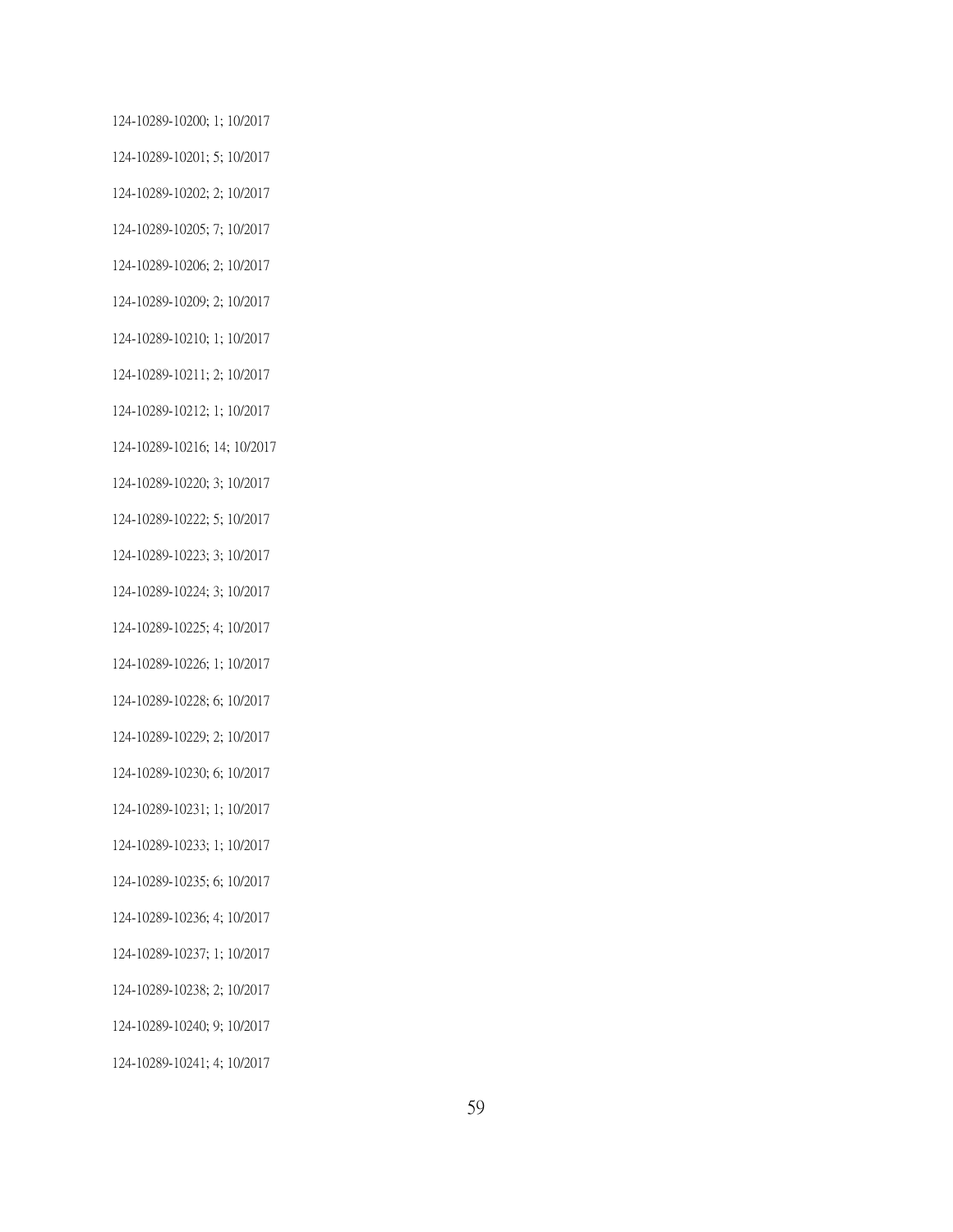124-10289-10243; 2; 10/2017 124-10289-10245; 2; 10/2017 124-10289-10250; 1; 10/2017 124-10289-10251; 1; 10/2017 124-10289-10252; 1; 10/2017 124-10289-10253; 1; 10/2017 124-10289-10254; 9; 10/2017 124-10289-10256; 3; 10/2017 124-10289-10259; 1; 10/2017 124-10289-10260; 1; 10/2017 124-10289-10261; 1; 10/2017 124-10289-10262; 1; 10/2017 124-10289-10263; 2; 10/2017 124-10289-10265; 4; 10/2017 124-10289-10266; 1; 10/2017 124-10289-10272; 2; 10/2017 124-10289-10274; 2; 10/2017 124-10289-10276; 3; 10/2017 124-10289-10278; 1; 10/2017 124-10289-10279; 4; 10/2017 124-10289-10281; 1; 10/2017 124-10289-10283; 6; 10/2017 124-10289-10291; 2; 10/2017 124-10289-10292; 1; 10/2017 124-10289-10296; 2; 10/2017 124-10289-10311; 6; 10/2017 124-10289-10320; 2; 10/2017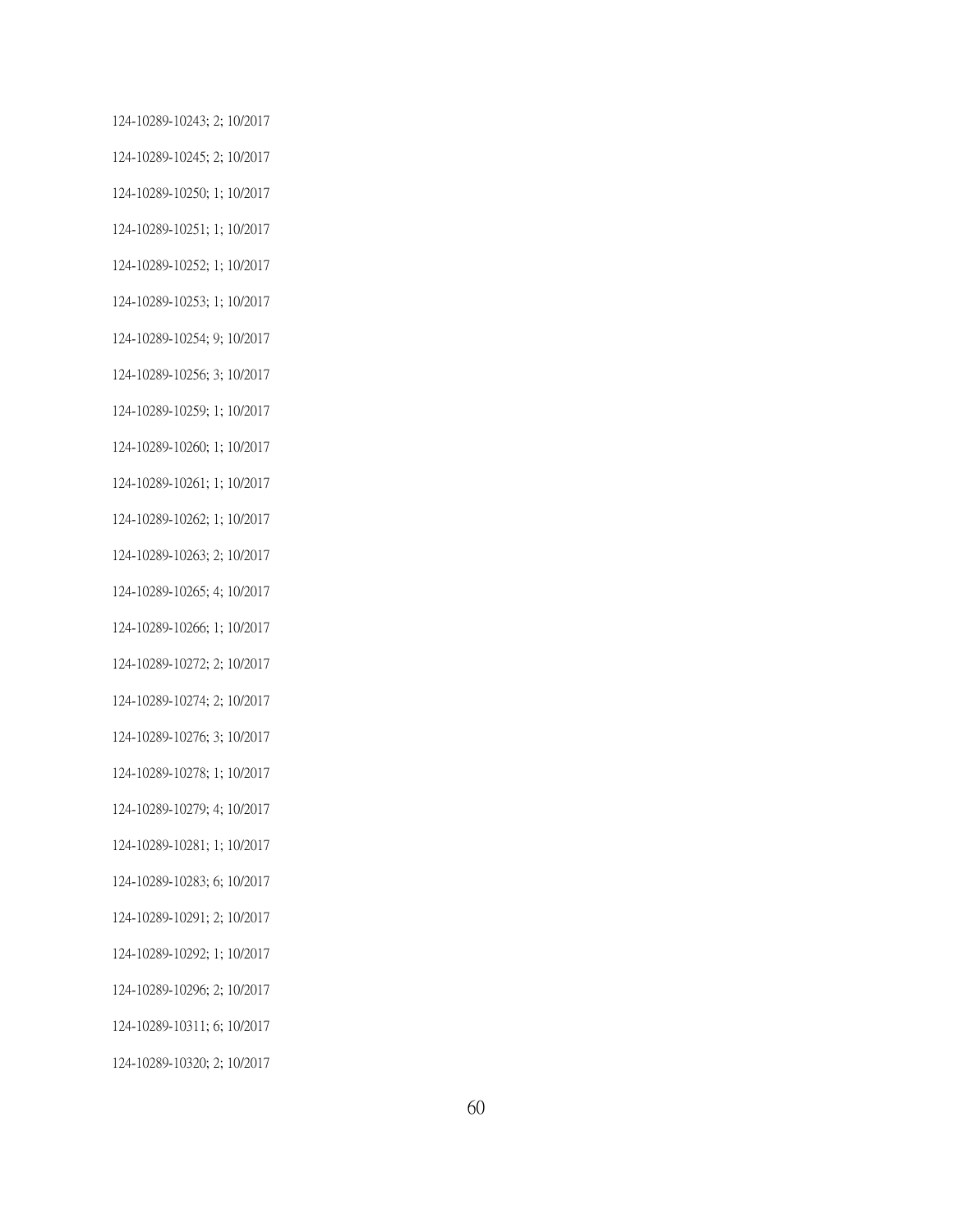124-10289-10322; 4; 10/2017 124-10289-10325; 2; 10/2017 124-10289-10333; 5; 10/2017 124-10289-10334; 2; 10/2017 124-10290-10005; 3; 10/2017 124-10290-10020; 1; 10/2017 124-10290-10021; 7; 10/2017 124-10290-10027; 2; 10/2017 124-10290-10029; 16; 10/2017 124-10290-10030; 4; 10/2017 124-10290-10032; 1; 10/2017 124-10290-10166; 1; 10/2017 124-10290-10168; 2; 10/2017 124-10290-10346; 3; 10/2017 124-10290-10347; 3; 10/2017 124-10290-10349; 1; 10/2017 124-10290-10351; 1; 10/2017 124-10290-10356; 3; 10/2017 124-10290-10357; 2; 10/2017 124-10290-10361; 1; 10/2017 124-10290-10367; 14; 10/2017 124-10290-10368; 1; 10/2017 124-10290-10374; 1; 10/2017 124-10290-10375; 5; 10/2017 124-10290-10379; 93; 10/2017 124-10290-10381; 13; 10/2017 124-10290-10382; 10; 10/2017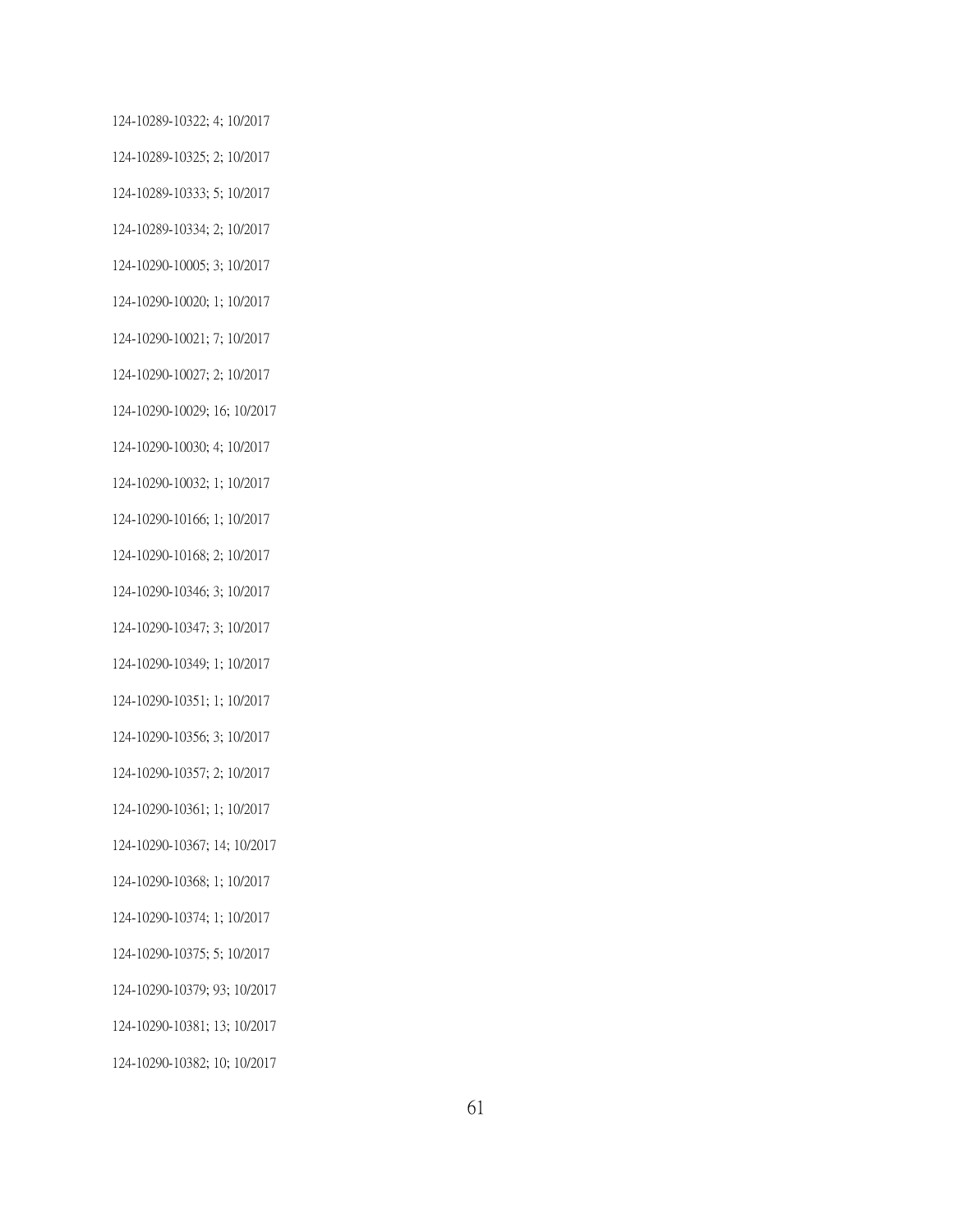124-10290-10384; 6; 10/2017 124-10290-10388; 1; 10/2017 124-10290-10391; 2; 10/2017 124-10290-10393; 5; 10/2017 124-10290-10394; 6; 10/2017 124-10290-10396; 2; 10/2017 124-10290-10397; 4; 10/2017 124-10290-10398; 1; 10/2017 124-10290-10399; 1; 10/2017 124-10290-10401; 2; 10/2017 124-10290-10402; 1; 10/2017 124-10290-10403; 1; 10/2017 124-10290-10404; 1; 10/2017 124-10290-10405; 3; 10/2017 124-10290-10406; 3; 10/2017 124-10290-10408; 9; 10/2017 124-10290-10409; 10; 10/2017 124-10290-10454; 1; 10/2017 124-10290-10456; 2; 10/2017 124-10290-10457; 2; 10/2017 124-10290-10458; 9; 10/2017 124-10290-10459; 1; 10/2017 124-10290-10460; 3; 10/2017 124-10290-10464; 1; 10/2017 124-10290-10470; 2; 10/2017 124-10290-10474; 3; 10/2017 124-10290-10475; 2; 10/2017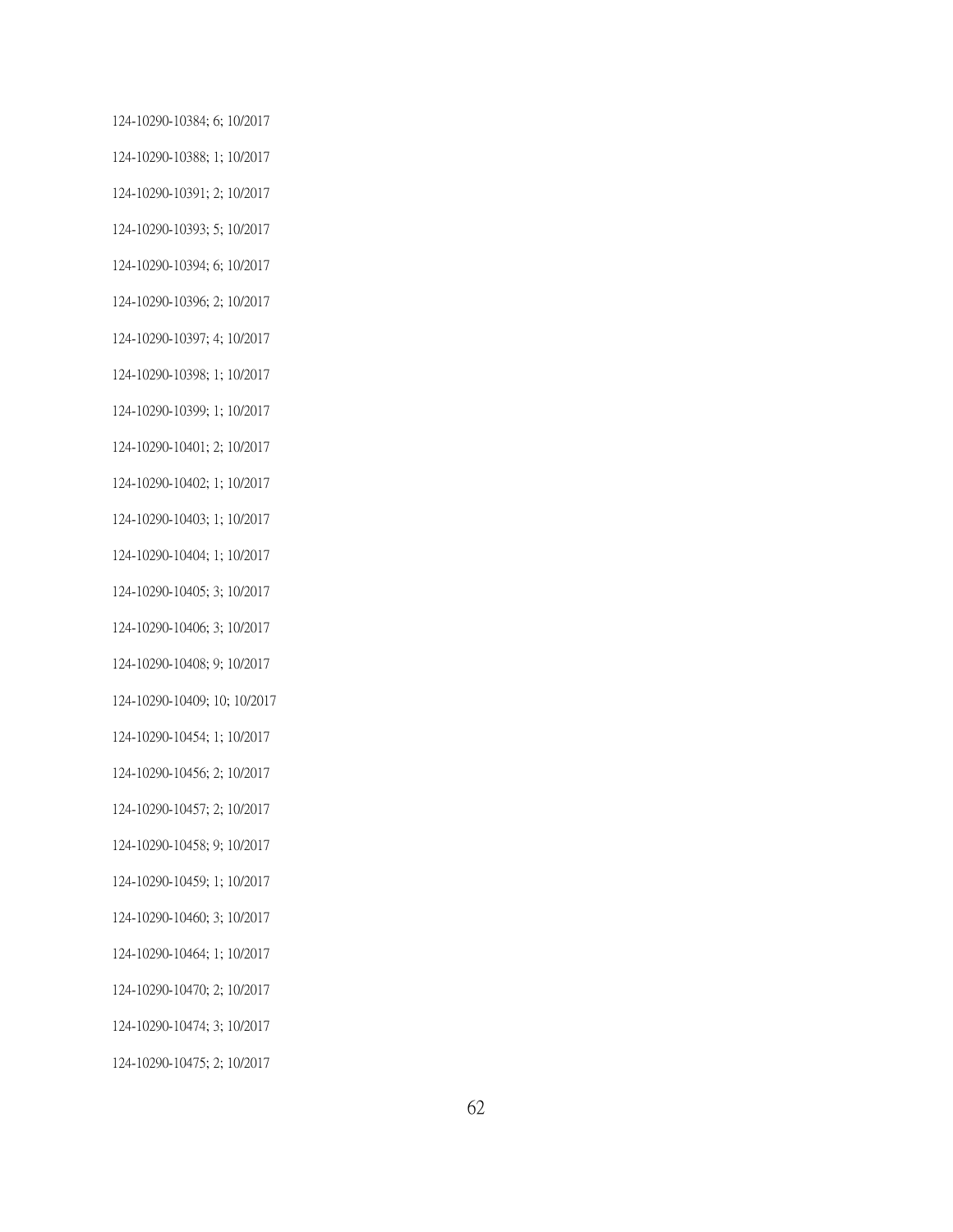124-10290-10476; 5; 10/2017 124-10290-10477; 1; 10/2017 124-10290-10478; 3; 10/2017 124-10290-10479; 1; 10/2017 124-10290-10483; 1; 10/2017 124-10290-10484; 15; 10/2017 124-10290-10485; 1; 10/2017 124-10290-10488; 1; 10/2017 124-10290-10489; 3; 10/2017 124-10290-10490; 2; 10/2017 124-10290-10491; 1; 10/2017 124-10290-10492; 7; 10/2017 124-10290-10493; 1; 10/2017 124-10290-10494; 1; 10/2017 124-10290-10495; 2; 10/2017 124-10290-10496; 6; 10/2017 124-10290-10497; 5; 10/2017 124-10290-10498; 40; 10/2017 124-10290-10499; 1; 10/2017 124-10291-10287; 1; 10/2017 124-10292-10091; 3; 10/2017 124-10292-10093; 3; 10/2017 124-10292-10096; 2; 10/2017 124-10292-10097; 7; 10/2017 124-10292-10100; 5; 10/2017 124-10292-10105; 3; 10/2017 124-10292-10111; 5; 10/2017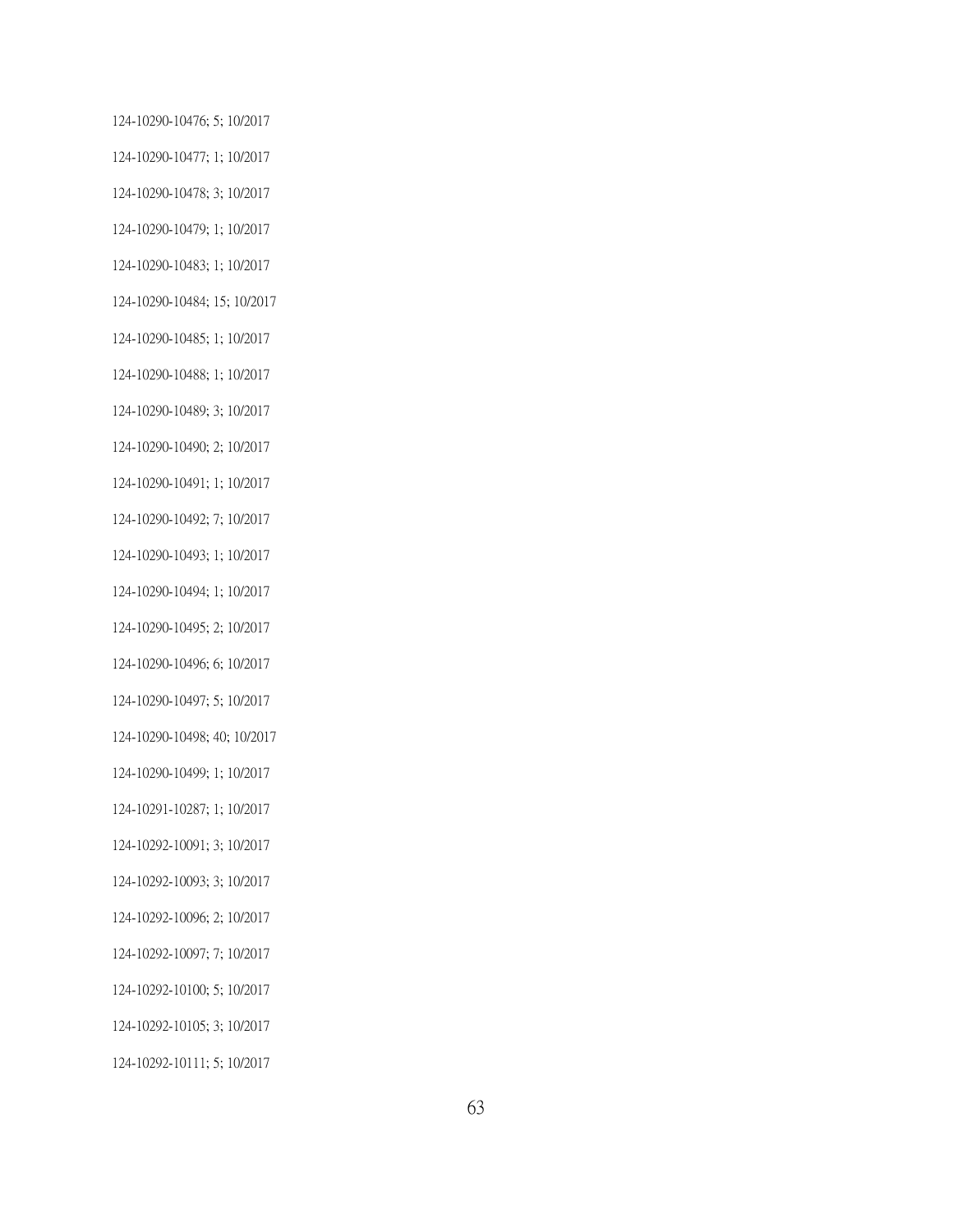124-10292-10117; 9; 10/2017 124-10292-10118; 16; 10/2017 124-10292-10131; 4; 10/2017 124-10292-10140; 7; 10/2017 124-10292-10143; 2; 10/2017 124-10293-10227; 4; 10/2017 124-10293-10229; 6; 10/2017 124-10293-10230; 3; 10/2017 124-10293-10235; 1; 10/2017 124-10293-10237; 1; 10/2017 124-10293-10239; 1; 10/2017 124-10293-10240; 2; 10/2017 124-10293-10241; 2; 10/2017 124-10293-10242; 5; 10/2017 124-10293-10243; 1; 10/2017 124-10293-10244; 2; 10/2017 124-10293-10245; 1; 10/2017 124-10293-10247; 1; 10/2017 124-10293-10248; 1; 10/2017 124-10293-10249; 1; 10/2017 124-10293-10257; 3; 10/2017 124-10293-10259; 5; 10/2017 124-10293-10260; 3; 10/2017 124-10293-10261; 9; 10/2017 124-10293-10262; 3; 10/2017 124-10293-10263; 19; 10/2017 124-10293-10264; 1; 10/2017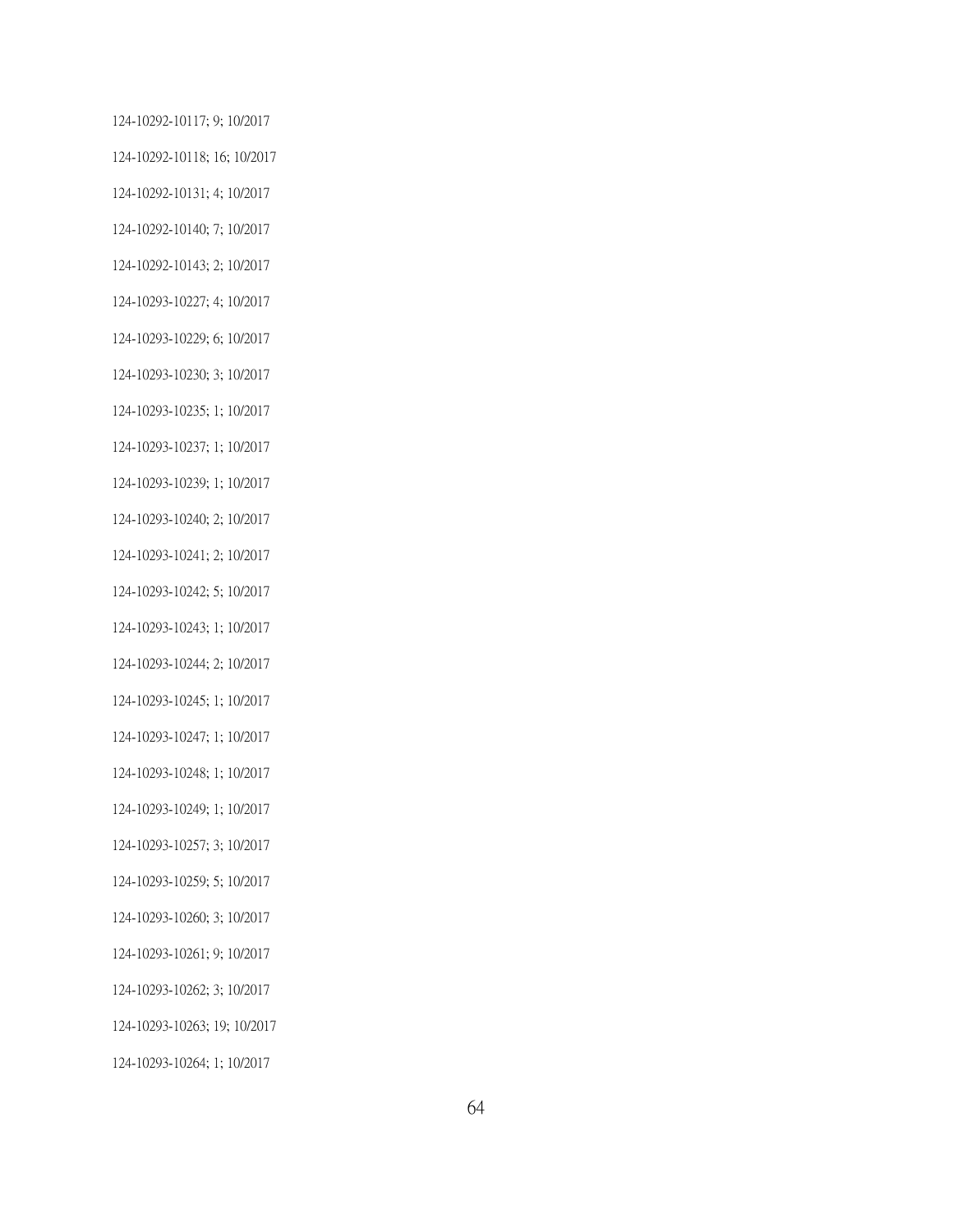124-10293-10265; 3; 10/2017 124-10293-10267; 3; 10/2017 124-10293-10268; 1; 10/2017 124-10293-10269; 1; 10/2017 124-10293-10270; 1; 10/2017 124-10293-10271; 5; 10/2017 124-10293-10273; 1; 10/2017 124-10293-10274; 9; 10/2017 124-10293-10279; 11; 10/2017 124-10293-10281; 5; 10/2017 124-10293-10290; 2; 10/2017 124-10293-10293; 10; 10/2017 124-10293-10295; 2; 10/2017 124-10293-10296; 4; 10/2017 124-10293-10297; 7; 10/2017 124-10293-10298; 8; 10/2017 124-10293-10299; 2; 10/2017 124-10293-10300; 15; 10/2017 124-10293-10301; 3; 10/2017 124-10293-10302; 3; 10/2017 124-10293-10303; 212; 10/2017 124-10293-10304; 4; 10/2017 124-10293-10305; 5; 10/2017 124-10293-10307; 2; 10/2017 124-10293-10310; 7; 10/2017 124-10293-10311; 4; 10/2017 124-10293-10312; 18; 10/2017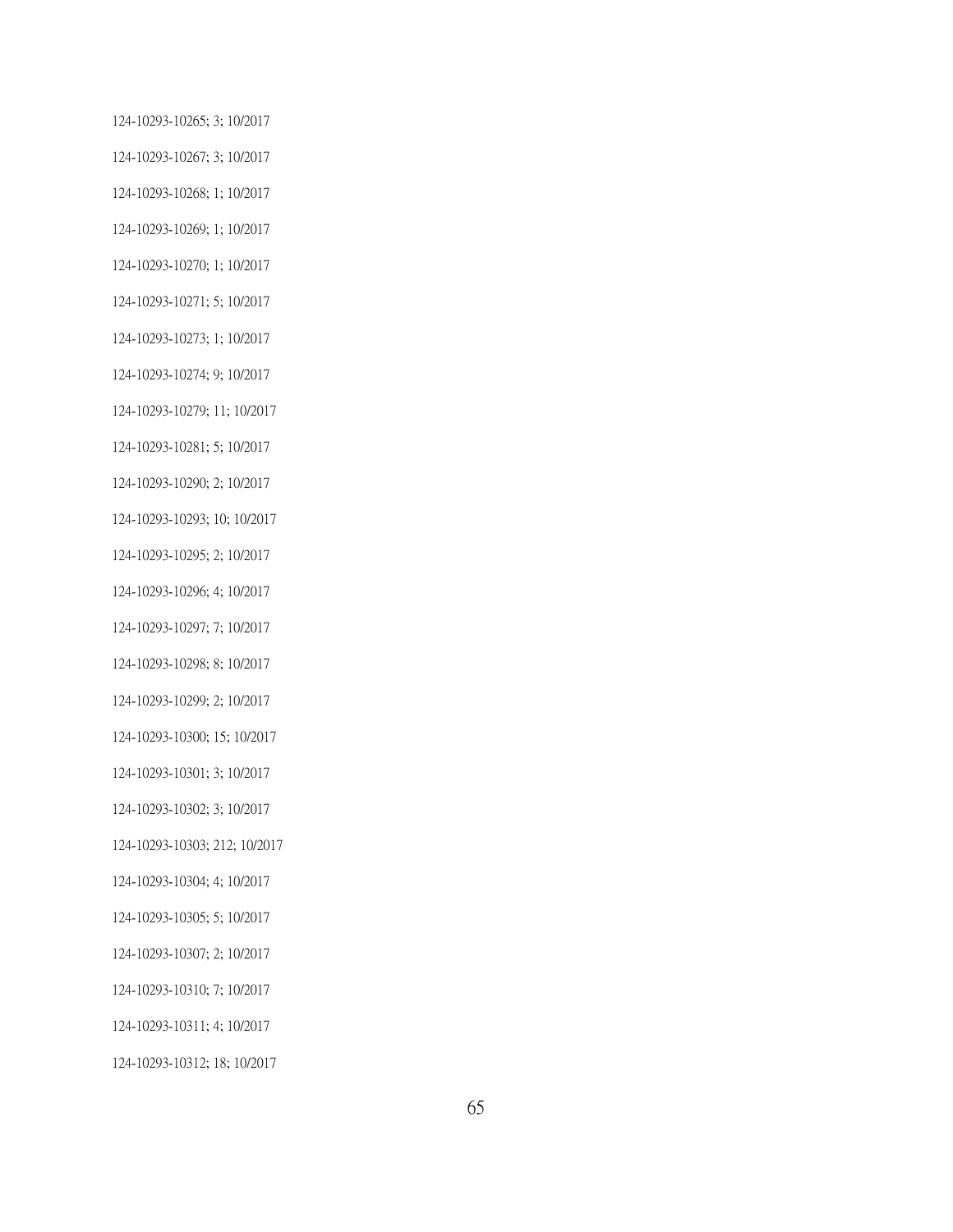124-10293-10313; 2; 10/2017 124-10293-10314; 3; 10/2017 124-10293-10315; 7; 10/2017 124-10293-10316; 7; 10/2017 124-10293-10318; 2; 10/2017 124-10293-10323; 2; 10/2017 124-10293-10324; 1; 10/2017 124-10293-10325; 2; 10/2017 124-10293-10328; 11; 10/2017 124-10293-10329; 6; 10/2017 124-10293-10330; 7; 10/2017 124-10293-10331; 4; 10/2017 124-10293-10332; 7; 10/2017 124-10293-10333; 3; 10/2017 124-10293-10334; 2; 10/2017 124-10293-10335; 5; 10/2017 124-10293-10336; 10; 10/2017 124-10293-10337; 8; 10/2017 124-10293-10338; 26; 10/2017 124-10293-10339; 39; 10/2017 124-10293-10341; 23; 10/2017 124-10293-10343; 7; 10/2017 124-10293-10345; 29; 10/2017 124-10293-10347; 6; 10/2017 124-10293-10348; 1; 10/2017 124-10293-10349; 17; 10/2017 124-10293-10350; 13; 10/2017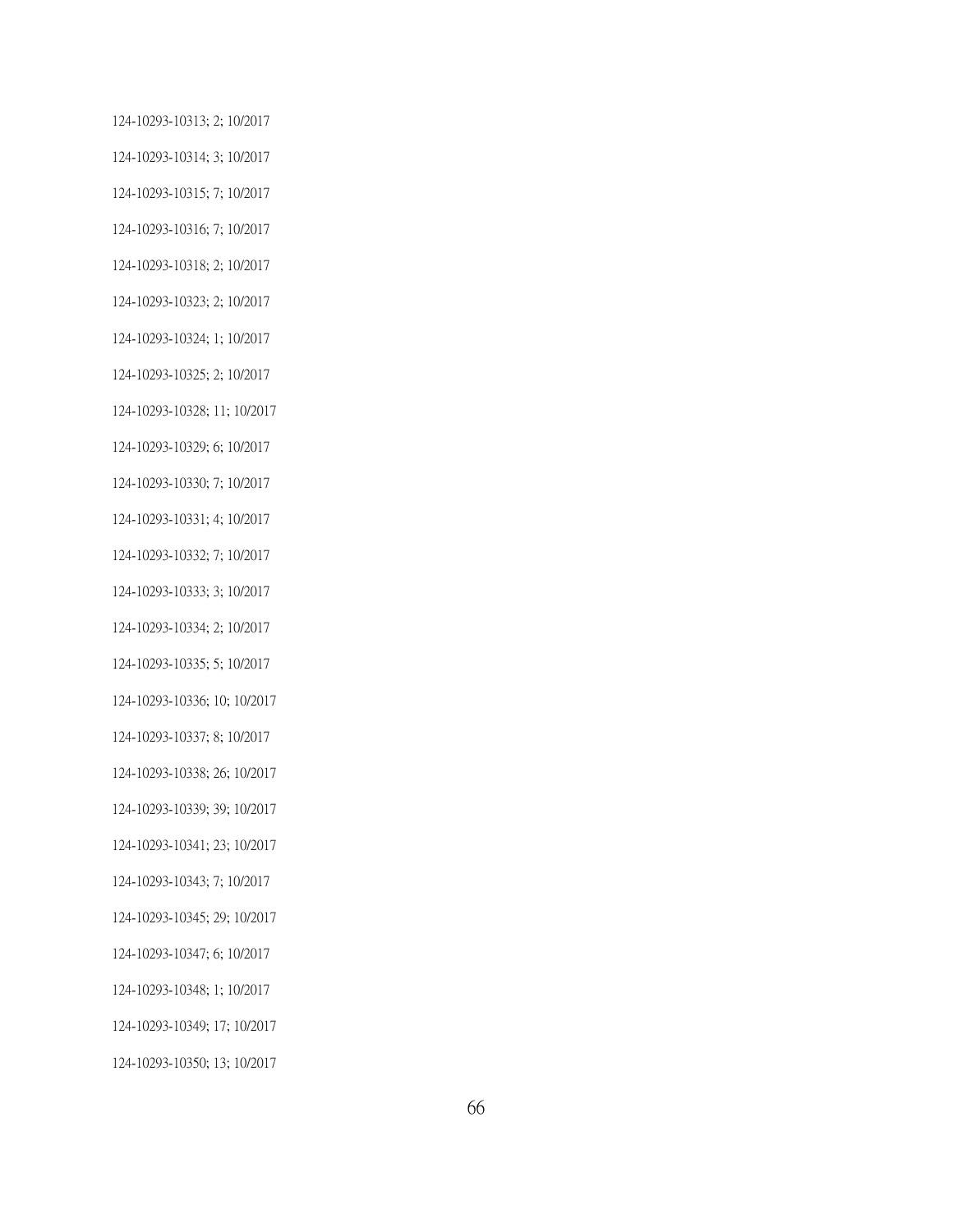124-10293-10351; 22; 10/2017 124-10293-10352; 4; 10/2017 124-10294-10151; 1; 10/2017 124-10294-10152; 2; 10/2017 124-10294-10186; 1; 10/2017 124-10297-10001; 7; 10/2017 124-10297-10002; 2; 10/2017 124-10297-10003; 49; 10/2017 124-10297-10005; 1; 10/2017 124-10297-10008; 2; 10/2017 124-10297-10011; 1; 10/2017 124-10297-10016; 14; 10/2017 124-10297-10017; 1; 10/2017 124-10297-10021; 5; 10/2017 124-10297-10023; 1; 10/2017 124-10297-10031; 3; 10/2017 124-10297-10033; 3; 10/2017 124-10297-10038; 5; 10/2017 124-10297-10040; 1; 10/2017 124-10297-10041; 20; 10/2017 124-10297-10042; 4; 10/2017 124-10297-10044; 2; 10/2017 124-10297-10054; 4; 10/2017 124-10297-10059; 3; 10/2017 124-10297-10065; 3; 10/2017 124-10297-10077; 2; 10/2017 124-10297-10078; 13; 10/2017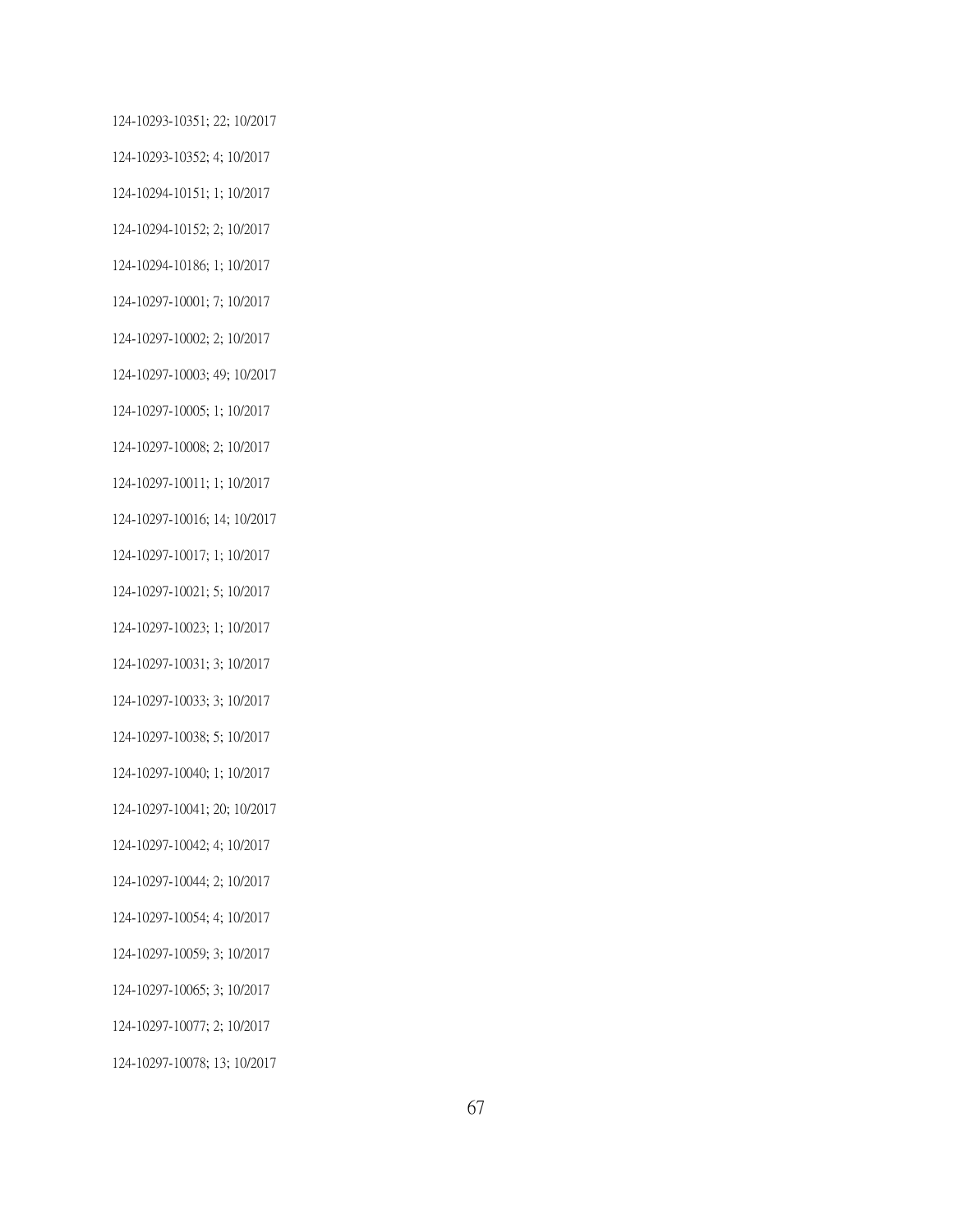124-10297-10082; 7; 10/2017 124-10297-10086; 4; 10/2017 124-10297-10094; 1; 10/2017 124-10297-10098; 6; 10/2017 124-10297-10099; 1; 10/2017 124-10297-10107; 4; 10/2017 124-10297-10108; 27; 10/2017 124-10297-10111; 17; 10/2017 124-10297-10112; 15; 10/2017 124-10297-10113; 35; 10/2017 124-10297-10114; 2; 10/2017 124-10297-10119; 8; 10/2017 124-10297-10120; 17; 10/2017 124-10297-10124; 5; 10/2017 124-10297-10126; 7; 10/2017 124-10297-10128; 26; 10/2017 124-10297-10129; 13; 10/2017 124-10297-10130; 8; 10/2017 124-10297-10132; 69; 10/2017 124-10297-10133; 31; 10/2017 124-10297-10134; 8; 10/2017 124-10302-10000; 7; 10/2017 124-10302-10005; 8; 10/2017 124-10302-10006; 1; 10/2017 124-10302-10007; 5; 10/2017 124-10302-10009; 2; 10/2017 124-10302-10011; 2; 10/2017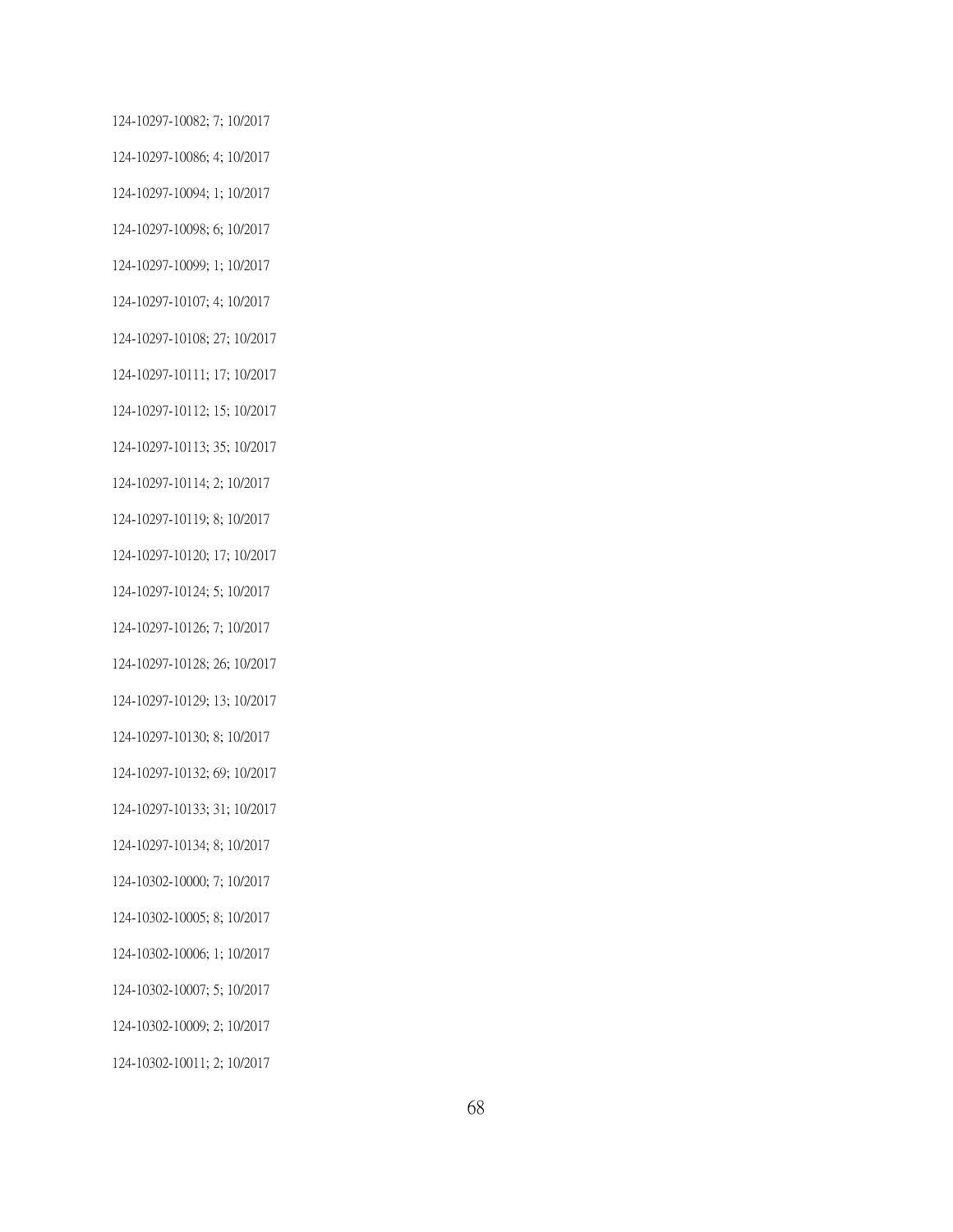124-10302-10134; 3; 10/2017 124-10302-10137; 6; 10/2017 124-10302-10143; 3; 10/2017 124-10302-10145; 16; 10/2017 124-10302-10160; 3; 10/2017 124-10302-10172; 3; 10/2017 124-10302-10210; 27; 10/2017 124-10302-10212; 1; 10/2017 124-10302-10231; 3; 10/2017 124-10302-10240; 7; 10/2017 124-10302-10241; 14; 10/2017 124-10302-10243; 1; 10/2017 124-10302-10244; 77; 10/2017 124-10302-10247; 9; 10/2017 124-10302-10253; 1; 10/2017 124-10302-10258; 1; 10/2017 124-10302-10260; 1; 10/2017 124-10312-10053; 4; 10/2017 124-90022-10004; 8; 10/2017 124-90022-10005; 1; 10/2017 124-90022-10006; 3; 10/2017 124-90022-10009; 3; 10/2017 124-90022-10013; 1; 10/2017 124-90022-10014; 1; 10/2017 124-90022-10016; 1; 10/2017 124-90022-10019; 4; 10/2017 124-90022-10020; 2; 10/2017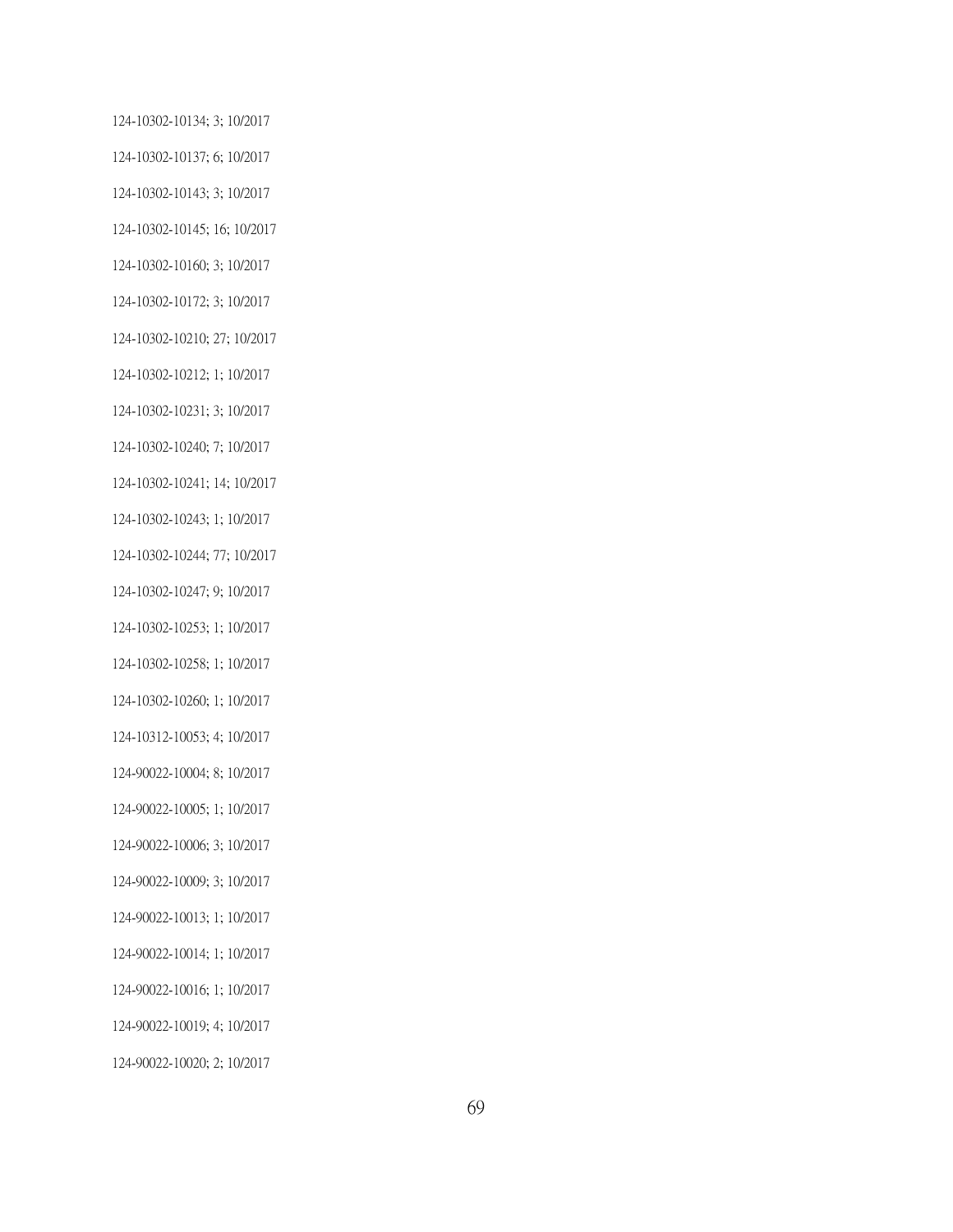124-90022-10021; 2; 10/2017

124-90022-10023; 2; 10/2017

124-90022-10024; 1; 10/2017

124-90022-10025; 1; 10/2017

124-90022-10030; 1; 10/2017

124-90022-10032; 2; 10/2017

HSCA Documents: Postponed in Part

180-10141-10222; 2; 05/2001

180-10142-10167; 1; 10/2017

180-10143-10153; 8; 10/2017

NARA-LBJ Documents: Postponed in Part

177-10001-10296; 1; 10/2017

177-10001-10437; 3; 10/2017

177-10001-10466; 1; 10/2017

177-10001-10473; 7; 10/2017

177-10002-10022; 3; 10/2017

177-10002-10025; 1; 10/2017

177-10002-10069; 1; 10/2017

177-10002-10070; 1; 10/2017

177-10002-10072; 1; 10/2017

State Department Documents: Postponed in Part

119-10003-10059; 1; 10/2017

119-10003-10076; 3; 10/2017

119-10003-10077; 3; 10/2017

119-10003-10230; 1; 10/2017

119-10017-10228; 5; 10/2017

119-10021-10413; 10; 10/2017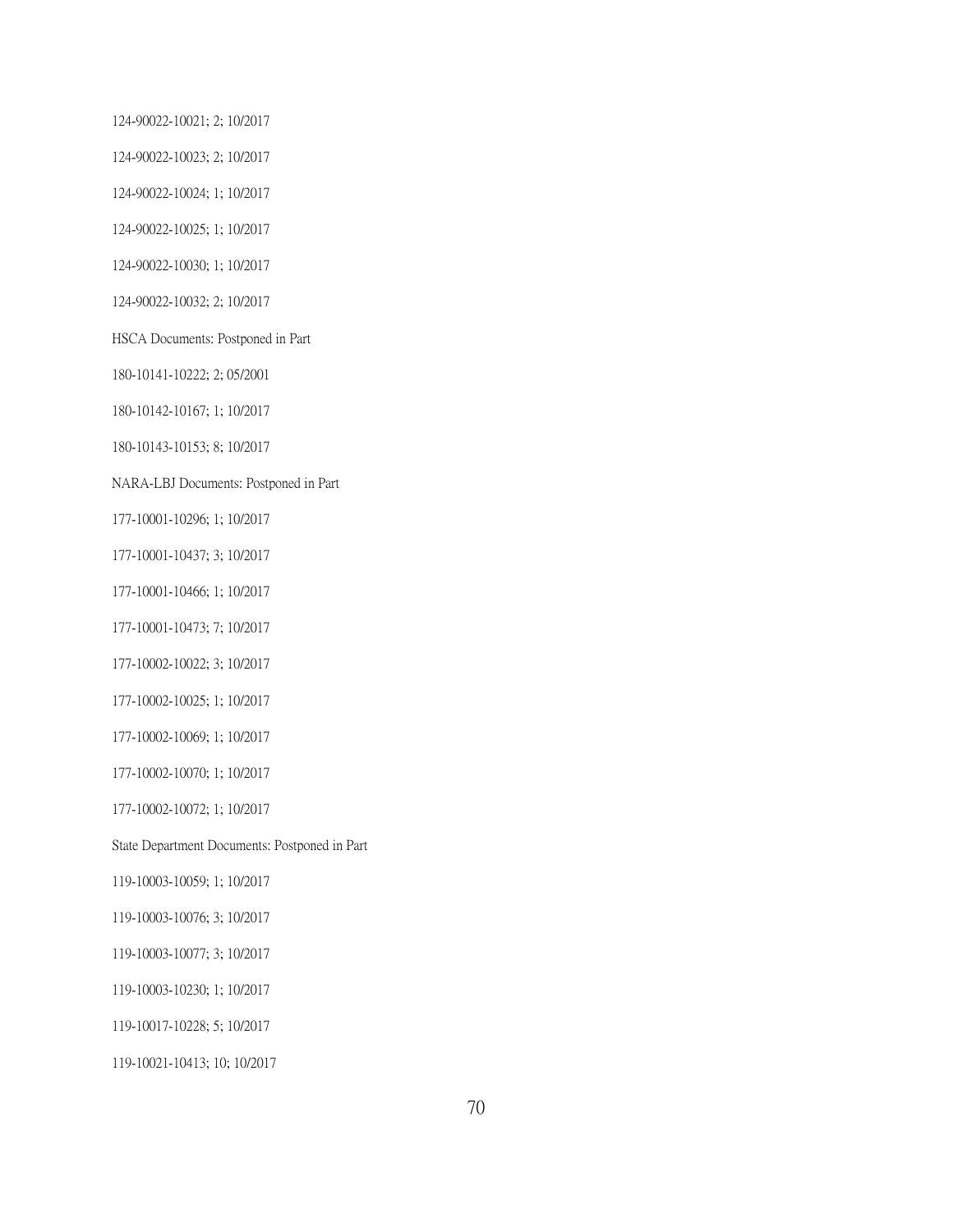## NOTICE OF ADDITIONAL RELEASES

After consultation with appropriate Federal agencies, the Review Board announces that the following Federal Bureau of Investigation records are now being opened in full: 124-00219-10207; 124-10197-10002; 124-10197-10004; 124-10197-10005; 124-10197-10006; 124-10197-10007; 124-10197-10011; 124-10197-10012; 124-10197-10013; 124-10197-10014; 124-10197-10015; 124-10197-10018; 124-10197-10020; 124-10197-10021; 124-10197-10022; 124-10197-10023; 124-10197-10024; 124-10197-10025; 124-10197-10027; 124-10197-10028; 124-10197-10029; 124-10197-10031; 124-10197-10032; 124-10197-10033; 124-10197-10034; 124-10197-10035; 124-10197-10036; 124-10197-10037; 124-10197-10038; 124-10197-10039; 124-10197-10040; 124-10197-10041; 124-10197-10043; 124-10197-10045; 124-10197-10047; 124-10197-10048;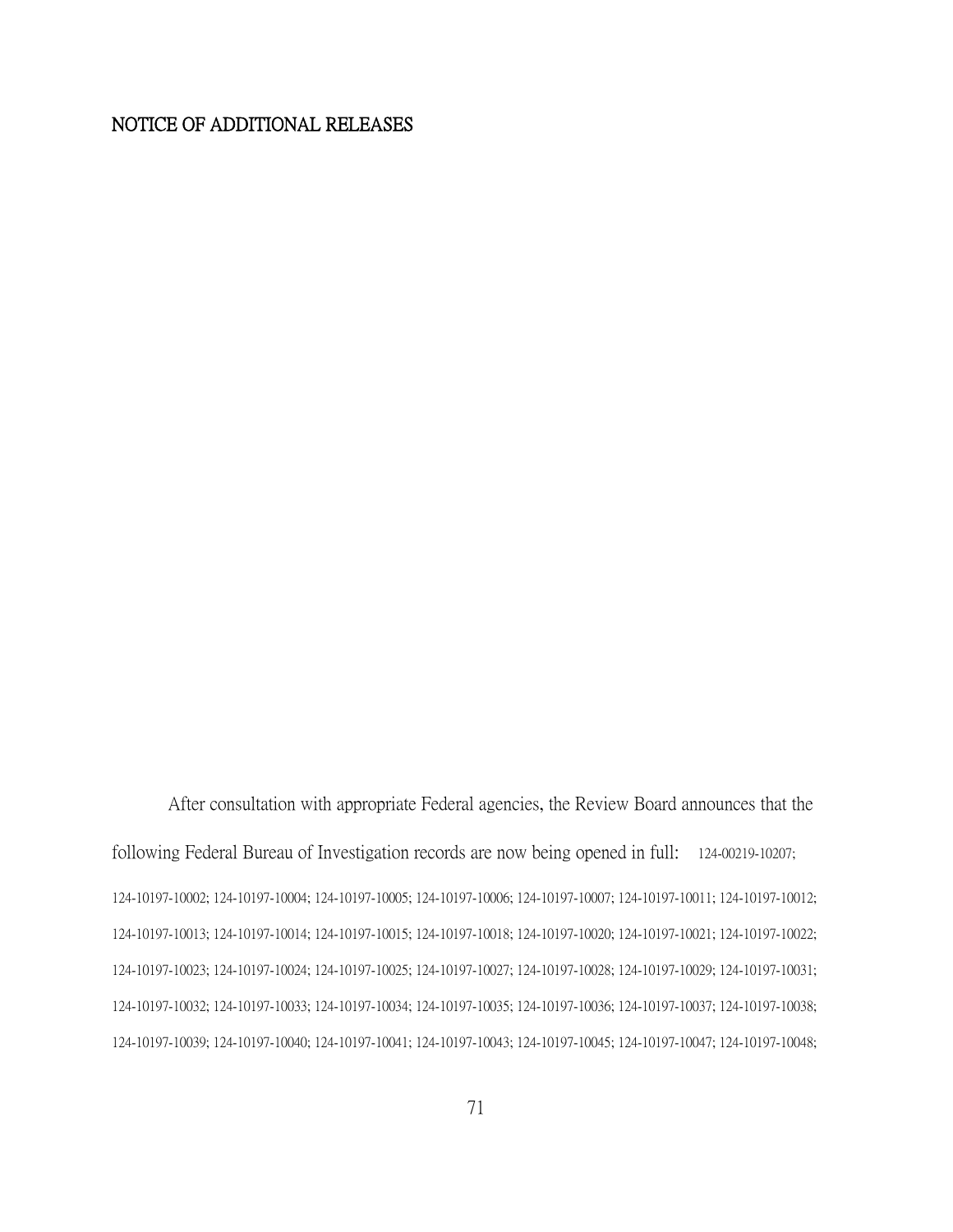124-10197-10049; 124-10197-10050; 124-10197-10051; 124-10197-10052; 124-10197-10053; 124-10197-10055; 124-10197-10057; 124-10197-10059; 124-10197-10061; 124-10197-10062; 124-10197-10063; 124-10197-10064; 124-10197-10065; 124-10197-10067; 124-10197-10068; 124-10197-10069; 124-10197-10071; 124-10197-10072; 124-10197-10073; 124-10197-10075; 124-10197-10076; 124-10197-10078; 124-10197-10079; 124-10197-10080; 124-10197-10081; 124-10197-10083; 124-10197-10084; 124-10197-10085; 124-10197-10087; 124-10197-10089; 124-10197-10090; 124-10197-10091; 124-10197-10093; 124-10197-10094; 124-10197-10095; 124-10197-10096; 124-10197-10097; 124-10197-10277; 124-10197-10361; 124-10197-10363; 124-10200-10427; 124-10200-10429; 124-10200-10430; 124-10200-10432; 124-10200-10433; 124-10200-10434; 124-10200-10437; 124-10200-10438; 124-10200-10440; 124-10200-10441; 124-10200-10448; 124-10200-10451; 124-10200-10452; 124-10200-10454; 124-10200-10458; 124-10200-10459; 124-10200-10460; 124-10200-10461; 124-10200-10462; 124-10200-10464; 124-10200-10465; 124-10200-10466; 124-10200-10468; 124-10200-10469; 124-10200-10479; 124-10200-10481; 124-10200-10481; 124-10200-10482; 124-10201-10408; 124-10201-10409; 124-10201-10410; 124-10201-10411; 124-10201-10412; 124-10201-10413; 124-10201-10414; 124-10203-10298; 124-10203-10299; 124-10203-10300; 124-10203-10301; 124-10203-10302; 124-10204-10234; 124-10204-10235; 124-10204-10236; 124-10204-10237; 124-10204-10238; 124-10204-10239; 124-10204-10240; 124-10204-10241; 124-10204-10242; 124-10204-10243; 124-10204-10244; 124-10204-10245; 124-10204-10246; 124-10204-10248; 124-10204-10251; 124-10204-10252; 124-10204-10253; 124-10204-10254; 124-10204-10255; 124-10204-10256; 124-10204-10338; 124-10204-10342; 124-10204-10343; 124-10204-10344; 124-10204-10345; 124-10204-10346; 124-10204-10347; 124-10204-10348; 124-10204-10350; 124-10204-10351; 124-10204-10352; 124-10204-10354; 124-10204-10355; 124-10204-10356; 124-10204-10357; 124-10204-10358; 124-10204-10359; 124-10204-10360; 124-10204-10361; 124-10204-10364; 124-10204-10365; 124-10204-10367; 124-10204-10369; 124-10204-10371; 124-10204-10372; 124-10204-10373; 124-10204-10374; 124-10204-10375; 124-10204-10376; 124-10204-10377; 124-10204-10378; 124-10204-10379; 124-10204-10380; 124-10204-10382; 124-10204-10383; 124-10204-10384; 124-10204-10385; 124-10204-10387; 124-10204-10388; 124-10204-10388; 124-10204-10389; 124-10204-10392; 124-10204-10393; 124-10204-10394; 124-10204-10395; 124-10204-10397; 124-10204-10398; 124-10204-10399; 124-10204-10400; 124-10204-10401; 124-10204-10402; 124-10204-10405; 124-10204-10406; 124-10204-10407; 124-10204-10408; 124-10204-10409; 124-10204-10410; 124-10204-10413; 124-10204-10414; 124-10204-10416; 124-10204-10418; 124-10204-10419; 124-10204-10420; 124-10204-10422; 124-10204-10423; 124-10204-10424; 124-10204-10427; 124-10204-10428; 124-10204-10430; 124-10204-10435; 124-10205-10451; 124-10206-10405; 124-10206-10409; 124-10206-10410; 124-10206-10411; 124-10206-10412; 124-10206-10417; 124-10206-10418; 124-10206-10423; 124-10206-10424; 124-10206-10425; 124-10206-10426; 124-10206-10427; 124-10206-10428; 124-10206-10429; 124-10206-10430; 124-10206-10437; 124-10206-10438; 124-10206-10439;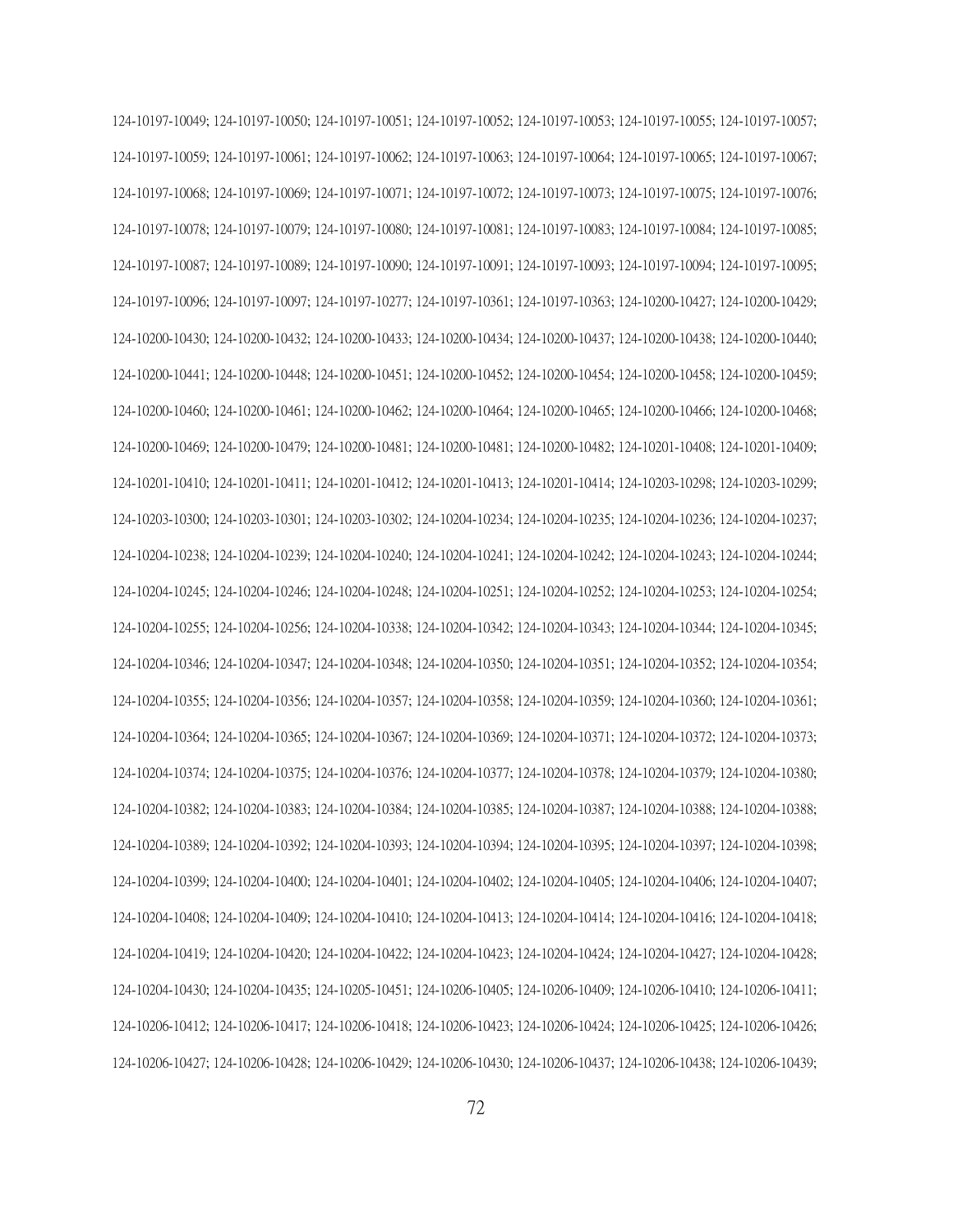124-10206-10440; 124-10206-10441; 124-10206-10442; 124-10206-10454; 124-10206-10456; 124-10206-10457; 124-10207-10498; 124-10207-10499; 124-10208-10264; 124-10208-10265; 124-10208-10267; 124-10208-10268; 124-10208-10269; 124-10208-10270; 124-10208-10271; 124-10208-10272; 124-10208-10273; 124-10208-10274; 124-10208-10275; 124-10208-10276; 124-10208-10277; 124-10208-10278; 124-10208-10279; 124-10208-10280; 124-10208-10281; 124-10208-10282; 124-10208-10283; 124-10208-10284; 124-10208-10285; 124-10208-10286; 124-10208-10287; 124-10208-10288; 124-10208-10289; 124-10208-10290; 124-10208-10292; 124-10208-10293; 124-10208-10294; 124-10208-10295; 124-10208-10296; 124-10208-10297; 124-10208-10298; 124-10208-10299; 124-10208-10300; 124-10208-10301; 124-10208-10402; 124-10208-10416; 124-10208-10417; 124-10208-10420; 124-10209-10467; 124-10209-10468; 124-10209-10470; 124-10209-10471; 124-10209-10472; 124-10209-10473; 124-10209-10474; 124-10211-10250; 124-10211-10281; 124-10211-10282; 124-10211-10283; 124-10211-10284; 124-10211-10285; 124-10211-10286; 124-10211-10287; 124-10211-10288; 124-10211-10289; 124-10211-10291; 124-10211-10292; 124-10211-10293; 124-10211-10294; 124-10211-10295; 124-10211-10296; 124-10211-10297; 124-10211-10298; 124-10211-10299; 124-10211-10301; 124-10211-10302; 124-10211-10303; 124-10211-10304; 124-10211-10306; 124-10211-10307; 124-10211-10310; 124-10211-10311; 124-10211-10420; 124-10211-10421; 124-10211-10422; 124-10211-10424; 124-10211-10425; 124-10211-10426; 124-10211-10427; 124-10211-10428; 124-10211-10429; 124-10211-10432; 124-10211-10433; 124-10211-10436; 124-10211-10437; 124-10211-10438; 124-10211-10439; 124-10211-10440; 124-10211-10452; 124-10211-10453; 124-10212-10058; 124-10212-10392; 124-10212-10394; 124-10212-10395; 124-10212-10396; 124-10212-10398; 124-10212-10399; 124-10212-10400; 124-10212-10401; 124-10212-10404; 124-10212-10406; 124-10212-10407; 124-10212-10408; 124-10212-10409; 124-10212-10411; 124-10212-10412; 124-10212-10413; 124-10212-10414; 124-10212-10415; 124-10212-10416; 124-10212-10417; 124-10212-10418; 124-10212-10419; 124-10212-10421; 124-10212-10423; 124-10212-10424; 124-10212-10427; 124-10212-10435; 124-10213-10233; 124-10213-10235; 124-10213-10236; 124-10213-10243; 124-10213-10246; 124-10213-10250; 124-10213-10252; 124-10213-10254; 124-10213-10255; 124-10213-10259; 124-10213-10260; 124-10213-10262; 124-10213-10263; 124-10213-10264; 124-10213-10265; 124-10213-10266; 124-10213-10267; 124-10213-10268; 124-10213-10269; 124-10213-10270; 124-10213-10271; 124-10213-10272; 124-10213-10273; 124-10213-10274; 124-10213-10275; 124-10213-10276; 124-10213-10277; 124-10213-10281; 124-10213-10282; 124-10213-10430; 124-10213-10433; 124-10213-10434; 124-10213-10437; 124-10213-10441; 124-10213-10442; 124-10213-10446; 124-10213-10448; 124-10213-10449; 124-10213-10450; 124-10213-10451; 124-10213-10452; 124-10213-10453; 124-10213-10454; 124-10213-10455; 124-10213-10456; 124-10213-10457; 124-10213-10460; 124-10213-10463; 124-10213-10466; 124-10213-10467; 124-10213-10468; 124-10213-10469; 124-10213-10473; 124-10213-10474; 124-10213-10478; 124-10213-10480; 124-10213-10489; 124-10213-10490; 124-10213-10491; 124-10213-10493; 124-10213-10495;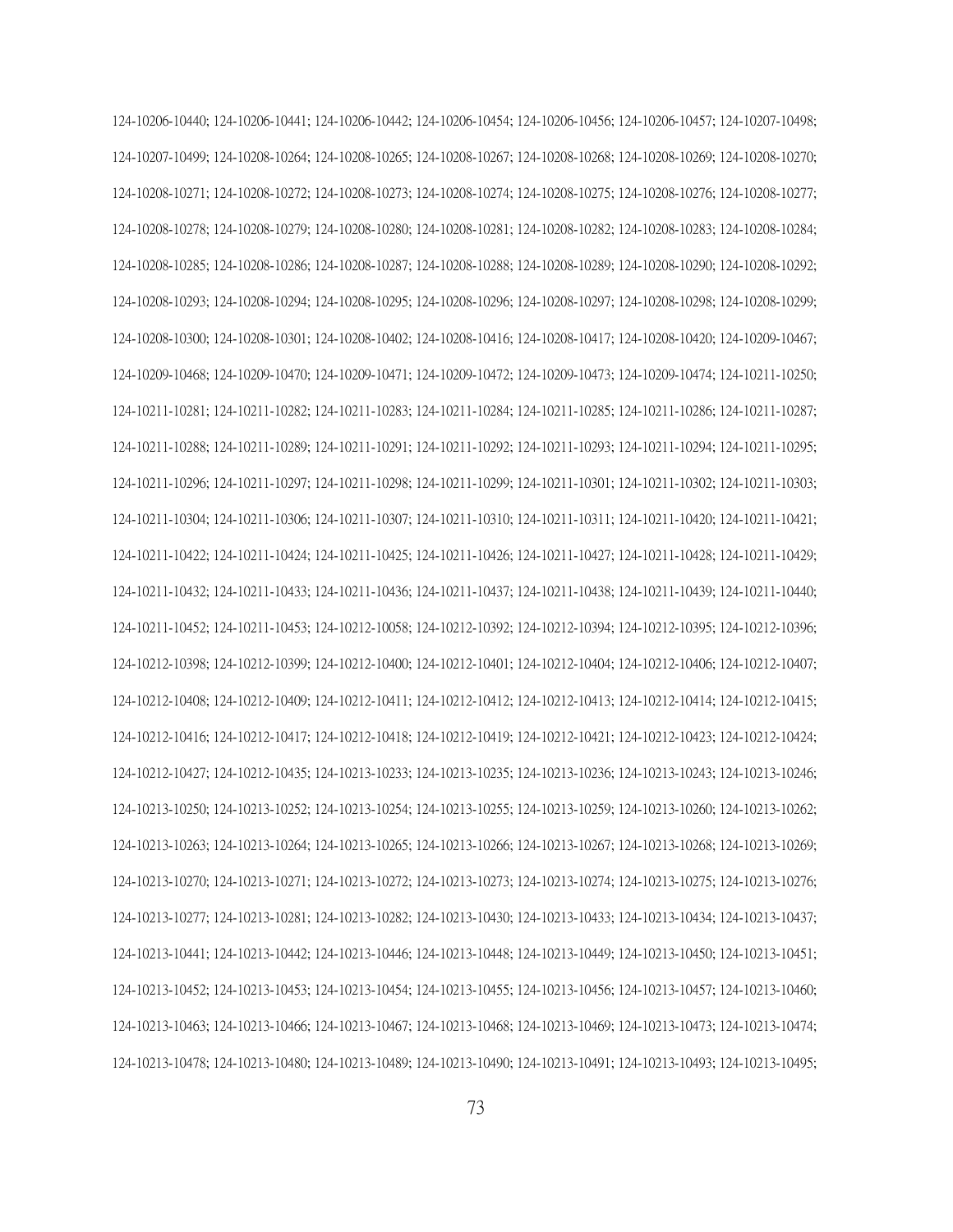124-10213-10496; 124-10213-10499; 124-10214-10027; 124-10214-10028; 124-10214-10028; 124-10214-10030; 124-10214-10032; 124-10214-10033; 124-10214-10034; 124-10214-10421; 124-10214-10422; 124-10214-10423; 124-10214-10463; 124-10214-10466; 124-10214-10468; 124-10214-10470; 124-10214-10473; 124-10214-10475; 124-10214-10476; 124-10214-10477; 124-10214-10478; 124-10214-10481; 124-10215-10004; 124-10215-10005; 124-10215-10006; 124-10215-10007; 124-10215-10223; 124-10215-10224; 124-10215-10226; 124-10215-10231; 124-10215-10232; 124-10215-10233; 124-10215-10234; 124-10215-10237; 124-10215-10239; 124-10215-10240; 124-10215-10241; 124-10215-10242; 124-10215-10243; 124-10215-10244; 124-10215-10246; 124-10215-10247; 124-10215-10248; 124-10215-10249; 124-10215-10250; 124-10215-10252; 124-10215-10253; 124-10215-10255; 124-10215-10256; 124-10215-10257; 124-10215-10258; 124-10215-10259; 124-10215-10261; 124-10215-10262; 124-10215-10263; 124-10215-10267; 124-10215-10268; 124-10215-10269; 124-10215-10270; 124-10215-10271; 124-10215-10272; 124-10215-10273; 124-10215-10274; 124-10215-10275; 124-10215-10277; 124-10215-10278; 124-10215-10279; 124-10215-10280; 124-10215-10281; 124-10215-10283; 124-10215-10286; 124-10215-10290; 124-10215-10291; 124-10215-10293; 124-10215-10294; 124-10215-10295; 124-10215-10296; 124-10215-10302; 124-10215-10303; 124-10215-10304; 124-10215-10305; 124-10215-10306; 124-10215-10308; 124-10215-10309; 124-10215-10310; 124-10215-10314; 124-10215-10315; 124-10215-10317; 124-10215-10318; 124-10215-10319; 124-10215-10320; 124-10215-10355; 124-10215-10356; 124-10216-10242; 124-10216-10394; 124-10216-10395; 124-10216-10397; 124-10216-10398; 124-10216-10399; 124-10216-10402; 124-10216-10403; 124-10216-10405; 124-10216-10410; 124-10216-10414; 124-10216-10415; 124-10216-10418; 124-10216-10419; 124-10216-10420; 124-10216-10421; 124-10216-10433; 124-10216-10441; 124-10216-10442; 124-10216-10447; 124-10216-10453; 124-10216-10456; 124-10216-10457; 124-10216-10458; 124-10216-10462; 124-10216-10464; 124-10216-10468; 124-10216-10473; 124-10216-10489; 124-10216-10492; 124-10216-10497; 124-10216-10499; 124-10217-10101; 124-10217-10104; 124-10217-10106; 124-10217-10108; 124-10217-10111; 124-10217-10112; 124-10217-10115; 124-10217-10119; 124-10217-10121; 124-10217-10125; 124-10217-10126; 124-10217-10127; 124-10217-10128; 124-10217-10129; 124-10217-10130; 124-10217-10131; 124-10217-10134; 124-10217-10135; 124-10217-10136; 124-10217-10138; 124-10217-10139; 124-10217-10141; 124-10217-10142; 124-10217-10144; 124-10217-10145; 124-10217-10146; 124-10217-10147; 124-10217-10148; 124-10217-10149; 124-10217-10151; 124-10217-10154; 124-10217-10155; 124-10217-10156; 124-10217-10157; 124-10217-10158; 124-10217-10159; 124-10217-10160; 124-10217-10161; 124-10217-10163; 124-10217-10164; 124-10217-10165; 124-10217-10166; 124-10217-10167; 124-10217-10168; 124-10217-10169; 124-10217-10171; 124-10217-10172; 124-10217-10179; 124-10217-10180; 124-10217-10181; 124-10217-10183; 124-10217-10184; 124-10217-10186; 124-10217-10187; 124-10217-10188; 124-10217-10189; 124-10217-10191; 124-10217-10192; 124-10217-10193; 124-10217-10194; 124-10217-10196; 124-10217-10197; 124-10217-10198; 124-10217-10199;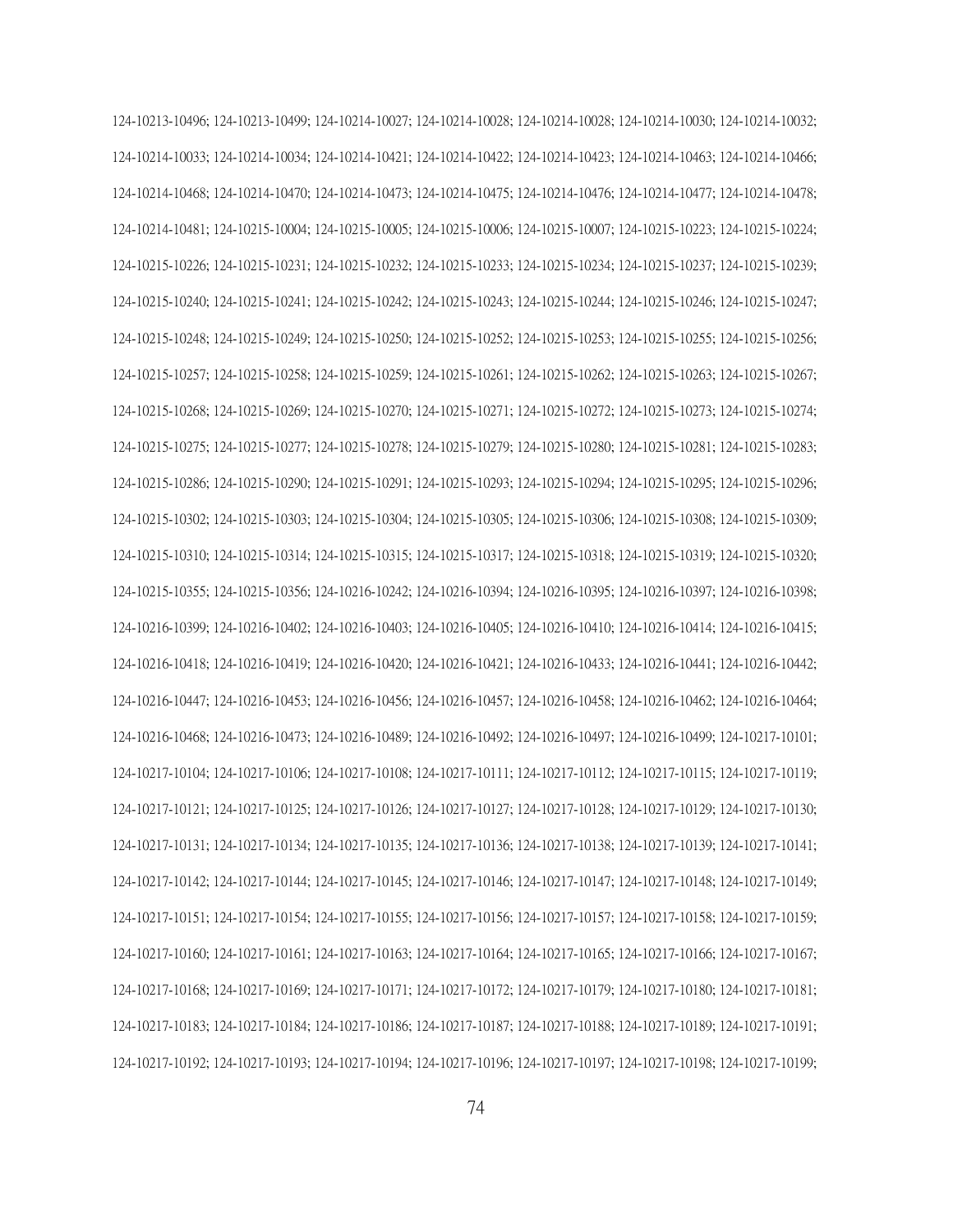124-10217-10200; 124-10217-10201; 124-10217-10202; 124-10217-10203; 124-10217-10204; 124-10217-10205; 124-10217-10206; 124-10217-10207; 124-10217-10208; 124-10217-10209; 124-10217-10210; 124-10217-10211; 124-10217-10212; 124-10217-10213; 124-10217-10214; 124-10217-10215; 124-10217-10216; 124-10217-10217; 124-10217-10218; 124-10217-10219; 124-10217-10220; 124-10217-10221; 124-10217-10222; 124-10217-10223; 124-10217-10224; 124-10217-10225; 124-10217-10226; 124-10217-10227; 124-10217-10228; 124-10217-10229; 124-10217-10231; 124-10217-10233; 124-10217-10234; 124-10217-10235; 124-10217-10236; 124-10217-10237; 124-10217-10238; 124-10217-10239; 124-10217-10240; 124-10217-10241; 124-10217-10242; 124-10217-10243; 124-10217-10244; 124-10217-10245; 124-10217-10246; 124-10217-10247; 124-10217-10248; 124-10217-10249; 124-10217-10250; 124-10217-10251; 124-10217-10252; 124-10217-10253; 124-10217-10253; 124-10217-10254; 124-10217-10255; 124-10217-10256; 124-10217-10257; 124-10217-10258; 124-10217-10259; 124-10217-10260; 124-10217-10261; 124-10217-10262; 124-10217-10264; 124-10217-10265; 124-10217-10266; 124-10217-10267; 124-10217-10267; 124-10217-10268; 124-10217-10269; 124-10217-10270; 124-10217-10271; 124-10217-10272; 124-10217-10273; 124-10217-10274; 124-10217-10275; 124-10217-10276; 124-10217-10277; 124-10217-10278; 124-10217-10279; 124-10217-10280; 124-10217-10281; 124-10217-10282; 124-10217-10284; 124-10217-10285; 124-10217-10286; 124-10217-10287; 124-10217-10288; 124-10217-10289; 124-10217-10290; 124-10217-10291; 124-10217-10292; 124-10217-10293; 124-10217-10294; 124-10217-10296; 124-10217-10298; 124-10217-10299; 124-10217-10300; 124-10217-10301; 124-10217-10302; 124-10217-10305; 124-10217-10306; 124-10217-10307; 124-10217-10308; 124-10217-10309; 124-10217-10310; 124-10217-10311; 124-10217-10312; 124-10217-10313; 124-10217-10314; 124-10217-10315; 124-10217-10316; 124-10217-10317; 124-10217-10318; 124-10217-10319; 124-10217-10320; 124-10217-10321; 124-10217-10322; 124-10217-10323; 124-10217-10324; 124-10217-10325; 124-10217-10326; 124-10217-10327; 124-10217-10328; 124-10217-10329; 124-10217-10330; 124-10217-10331; 124-10217-10332; 124-10217-10333; 124-10217-10335; 124-10217-10336; 124-10217-10337; 124-10217-10338; 124-10217-10339; 124-10217-10340; 124-10217-10341; 124-10217-10341; 124-10217-10342; 124-10217-10344; 124-10217-10345; 124-10217-10346; 124-10217-10347; 124-10217-10348; 124-10217-10349; 124-10217-10350; 124-10217-10351; 124-10217-10352; 124-10217-10353; 124-10217-10354; 124-10217-10355; 124-10217-10356; 124-10217-10357; 124-10218-10014; 124-10218-10015; 124-10218-10016; 124-10219-10199; 124-10219-10200; 124-10219-10201; 124-10219-10202; 124-10219-10206; 124-10219-10208; 124-10219-10209; 124-10219-10210; 124-10219-10211; 124-10219-10212; 124-10219-10215; 124-10219-10217; 124-10219-10219; 124-10219-10221; 124-10219-10223; 124-10219-10224; 124-10219-10225; 124-10219-10230; 124-10219-10231; 124-10219-10232; 124-10219-10233; 124-10219-10235; 124-10219-10236; 124-10219-10238; 124-10219-10239; 124-10219-10246; 124-10219-10247; 124-10219-10248; 124-10219-10249; 124-10219-10256; 124-10219-10258; 124-10220-10069; 124-10220-10071; 124-10220-10072; 124-10220-10073;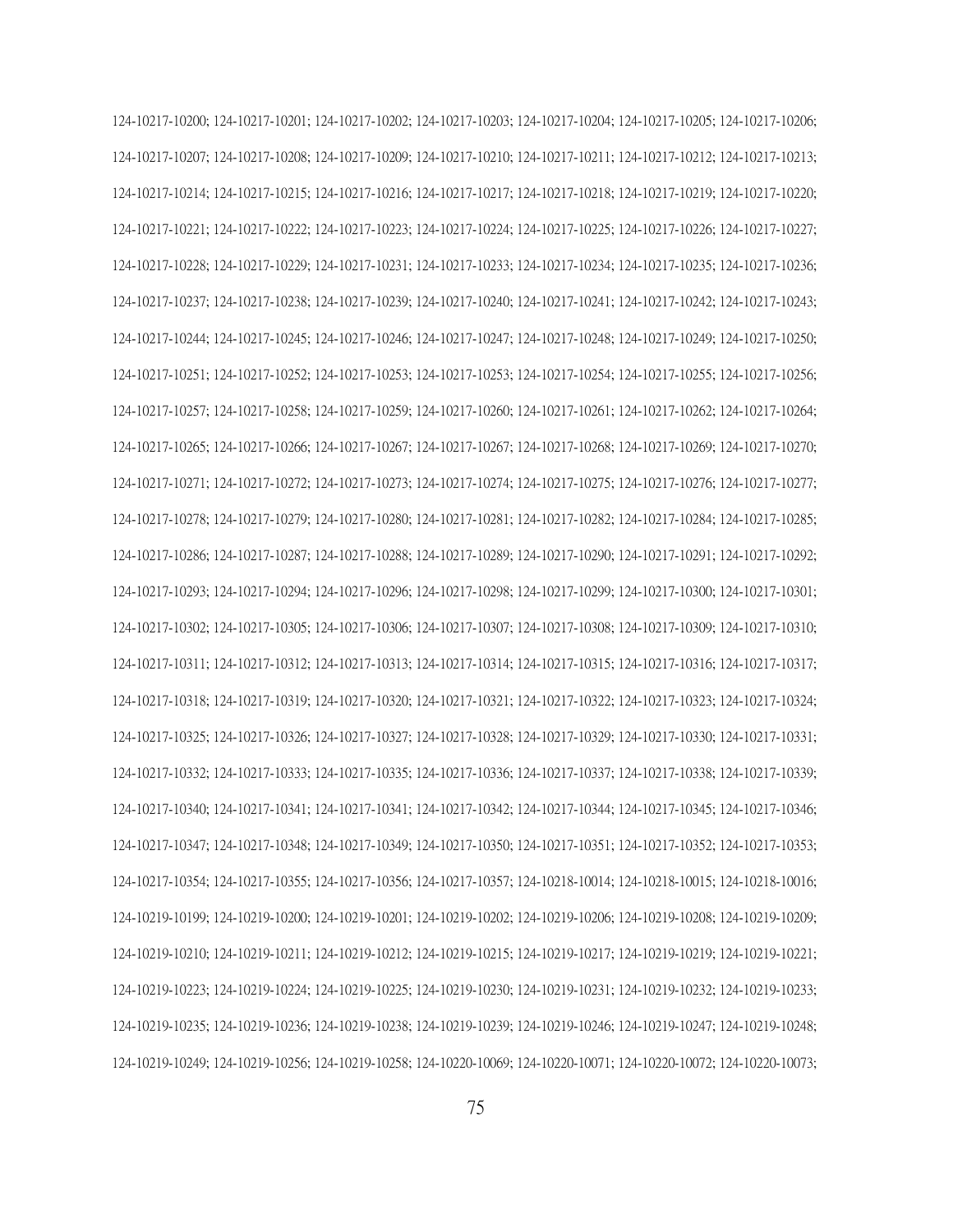124-10220-10074; 124-10220-10076; 124-10220-10077; 124-10220-10078; 124-10220-10080; 124-10220-10081; 124-10220-10082; 124-10220-10083; 124-10220-10084; 124-10220-10085; 124-10220-10086; 124-10220-10088; 124-10220-10089; 124-10220-10090; 124-10220-10091; 124-10220-10092; 124-10220-10093; 124-10220-10095; 124-10220-10096; 124-10220-10097; 124-10220-10098; 124-10220-10099; 124-10220-10100; 124-10220-10101; 124-10220-10102; 124-10220-10104; 124-10220-10105; 124-10220-10106; 124-10220-10107; 124-10220-10109; 124-10220-10111; 124-10220-10112; 124-10220-10113; 124-10220-10114; 124-10220-10169; 124-10220-10170; 124-10220-10171; 124-10220-10172; 124-10220-10173; 124-10220-10174; 124-10220-10175; 124-10220-10177; 124-10220-10178; 124-10220-10179; 124-10220-10180; 124-10220-10181; 124-10220-10182; 124-10220-10183; 124-10220-10185; 124-10220-10186; 124-10220-10187; 124-10220-10188; 124-10220-10189; 124-10220-10190; 124-10220-10191; 124-10220-10192; 124-10220-10193; 124-10220-10194; 124-10220-10195; 124-10220-10196; 124-10220-10197; 124-10220-10198; 124-10220-10199; 124-10220-10200; 124-10220-10201; 124-10220-10202; 124-10220-10203; 124-10220-10204; 124-10220-10206; 124-10220-10207; 124-10220-10208; 124-10220-10209; 124-10220-10210; 124-10220-10211; 124-10220-10212; 124-10220-10213; 124-10220-10214; 124-10220-10215; 124-10220-10216; 124-10220-10217; 124-10220-10218; 124-10220-10219; 124-10220-10220; 124-10220-10221; 124-10220-10222; 124-10220-10223; 124-10220-10224; 124-10220-10226; 124-10220-10227; 124-10220-10228; 124-10220-10229; 124-10220-10230; 124-10220-10231; 124-10220-10232; 124-10220-10233; 124-10220-10234; 124-10220-10235; 124-10220-10236; 124-10220-10237; 124-10220-10239; 124-10220-10240; 124-10220-10241; 124-10220-10242; 124-10220-10243; 124-10220-10244; 124-10220-10246; 124-10220-10249; 124-10220-10251; 124-10220-10252; 124-10220-10253; 124-10220-10254; 124-10220-10255; 124-10220-10256; 124-10220-10257; 124-10220-10258; 124-10220-10259; 124-10220-10260; 124-10220-10261; 124-10220-10262; 124-10220-10263; 124-10220-10264; 124-10220-10265; 124-10220-10266; 124-10220-10267; 124-10220-10268; 124-10220-10269; 124-10220-10270; 124-10220-10271; 124-10220-10272; 124-10220-10273; 124-10220-10274; 124-10220-10275; 124-10220-10276; 124-10220-10277; 124-10220-10278; 124-10220-10279; 124-10220-10280; 124-10220-10281; 124-10220-10282; 124-10220-10283; 124-10220-10284; 124-10220-10285; 124-10220-10286; 124-10220-10287; 124-10220-10288; 124-10220-10289; 124-10220-10289; 124-10220-10290; 124-10220-10292; 124-10220-10293; 124-10220-10294; 124-10220-10295; 124-10220-10298; 124-10220-10300; 124-10220-10302; 124-10220-10435; 124-10220-10436; 124-10220-10437; 124-10220-10438; 124-10220-10442; 124-10220-10443; 124-10220-10479; 124-10220-10487; 124-10220-10488; 124-10220-10489; 124-10220-10490; 124-10220-10494; 124-10220-10496; 124-10220-10498; 124-10220-10499; 124-10221-10067; 124-10221-10068; 124-10221-10069; 124-10221-10070; 124-10221-10073; 124-10221-10074; 124-10221-10075; 124-10221-10077; 124-10221-10079; 124-10221-10080; 124-10221-10081; 124-10221-10082; 124-10221-10084; 124-10222-10027; 124-10222-10028; 124-10222-10029; 124-10222-10030; 124-10222-10031; 124-10222-10032;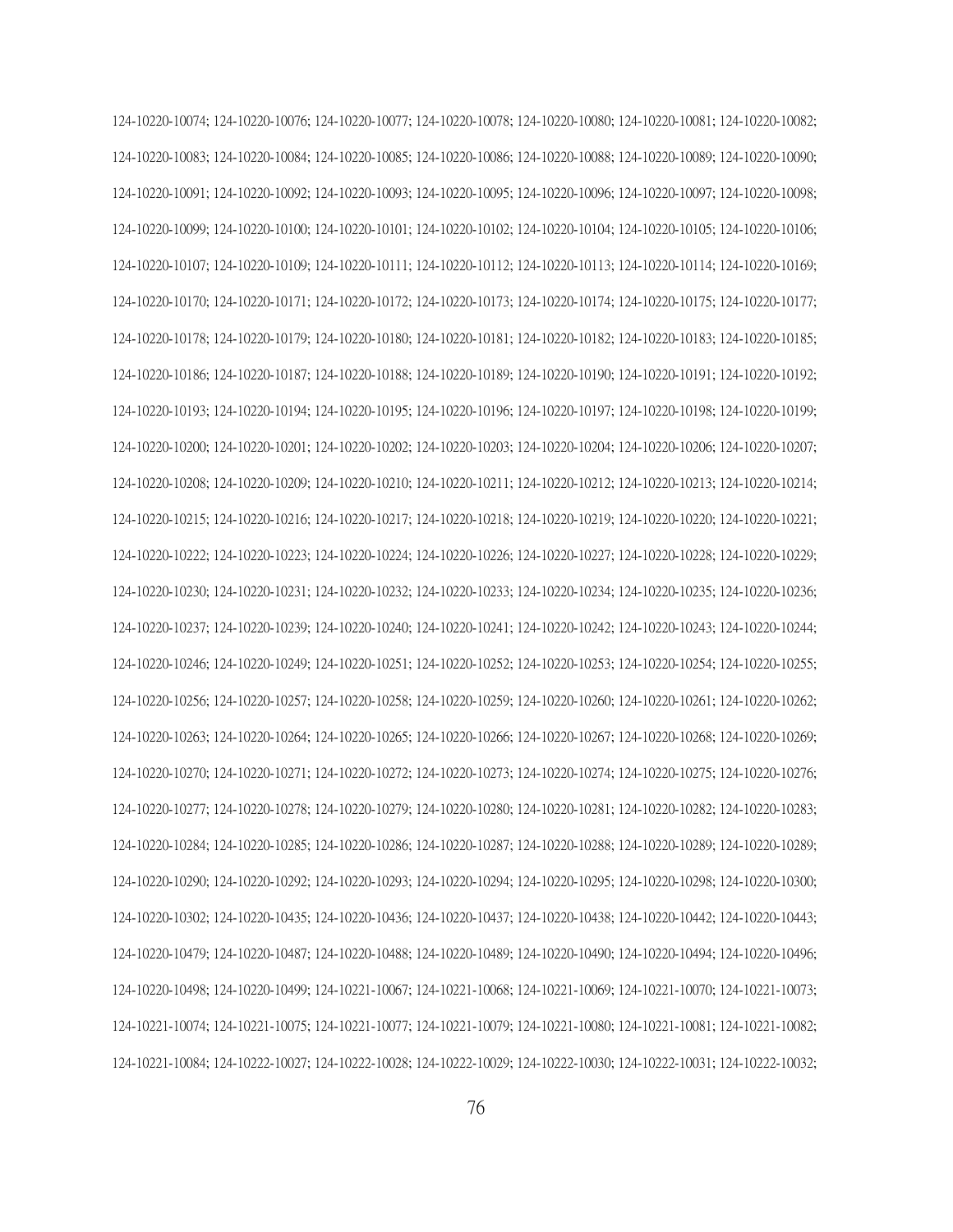124-10222-10033; 124-10222-10034; 124-10222-10035; 124-10222-10036; 124-10222-10037; 124-10222-10038; 124-10222-10039; 124-10222-10040; 124-10222-10042; 124-10222-10043; 124-10222-10044; 124-10222-10045; 124-10222-10047; 124-10222-10049; 124-10222-10050; 124-10222-10051; 124-10222-10054; 124-10222-10056; 124-10222-10058; 124-10222-10083; 124-10222-10084; 124-10222-10085; 124-10222-10086; 124-10222-10088; 124-10222-10089; 124-10222-10090; 124-10222-10091; 124-10222-10092; 124-10222-10094; 124-10222-10095; 124-10222-10096; 124-10222-10097; 124-10222-10098; 124-10222-10099; 124-10222-10100; 124-10222-10101; 124-10222-10102; 124-10222-10103; 124-10222-10104; 124-10222-10105; 124-10222-10106; 124-10222-10107; 124-10222-10109; 124-10222-10110; 124-10222-10111; 124-10222-10113; 124-10222-10115; 124-10222-10118; 124-10222-10119; 124-10222-10120; 124-10222-10121; 124-10222-10122; 124-10222-10124; 124-10222-10125; 124-10222-10126; 124-10222-10127; 124-10222-10477; 124-10222-10478; 124-10222-10479; 124-10222-10483; 124-10222-10486; 124-10222-10487; 124-10222-10488; 124-10222-10489; 124-10222-10490; 124-10222-10492; 124-10223-10311; 124-10223-10312; 124-10223-10313; 124-10223-10314; 124-10223-10315; 124-10223-10316; 124-10223-10317; 124-10223-10318; 124-10223-10320; 124-10223-10321; 124-10223-10322; 124-10223-10324; 124-10223-10325; 124-10223-10326; 124-10223-10328; 124-10223-10329; 124-10223-10332; 124-10223-10333; 124-10223-10334; 124-10223-10335; 124-10223-10336; 124-10223-10341; 124-10223-10343; 124-10223-10346; 124-10223-10347; 124-10223-10357; 124-10223-10358; 124-10223-10359; 124-10223-10360; 124-10223-10361; 124-10223-10364; 124-10223-10368; 124-10223-10369; 124-10223-10370; 124-10223-10371; 124-10223-10372; 124-10223-10376; 124-10223-10377; 124-10223-10378; 124-10223-10379; 124-10223-10380; 124-10223-10381; 124-10223-10383; 124-10223-10384; 124-10223-10385; 124-10223-10387; 124-10223-10388; 124-10223-10389; 124-10223-10390; 124-10223-10391; 124-10223-10392; 124-10223-10393; 124-10223-10394; 124-10223-10395; 124-10223-10396; 124-10223-10398; 124-10223-10399; 124-10223-10400; 124-10223-10402; 124-10223-10403; 124-10223-10405; 124-10223-10408; 124-10223-10409; 124-10223-10410; 124-10223-10411; 124-10223-10413; 124-10223-10415; 124-10223-10416; 124-10223-10428; 124-10223-10432; 124-10223-10434; 124-10223-10435; 124-10223-10437; 124-10223-10438; 124-10223-10440; 124-10223-10441; 124-10223-10442; 124-10223-10450; 124-10223-10452; 124-10223-10453; 124-10223-10454; 124-10223-10455; 124-10223-10457; 124-10223-10462; 124-10223-10463; 124-10223-10464; 124-10223-10465; 124-10223-10467; 124-10223-10468; 124-10223-10470; 124-10224-10025; 124-10224-10026; 124-10224-10028; 124-10224-10033; 124-10224-10034; 124-10226-10138; 124-10226-10139; 124-10226-10140; 124-10226-10142; 124-10226-10143; 124-10226-10145; 124-10226-10146; 124-10226-10147; 124-10226-10150; 124-10226-10154; 124-10226-10155; 124-10226-10158; 124-10226-10160; 124-10226-10162; 124-10226-10163; 124-10226-10168; 124-10226-10170; 124-10226-10172; 124-10226-10177; 124-10226-10178; 124-10226-10193; 124-10226-10194; 124-10226-10195; 124-10226-10196; 124-10226-10197; 124-10226-10198; 124-10226-10199; 124-10226-10200;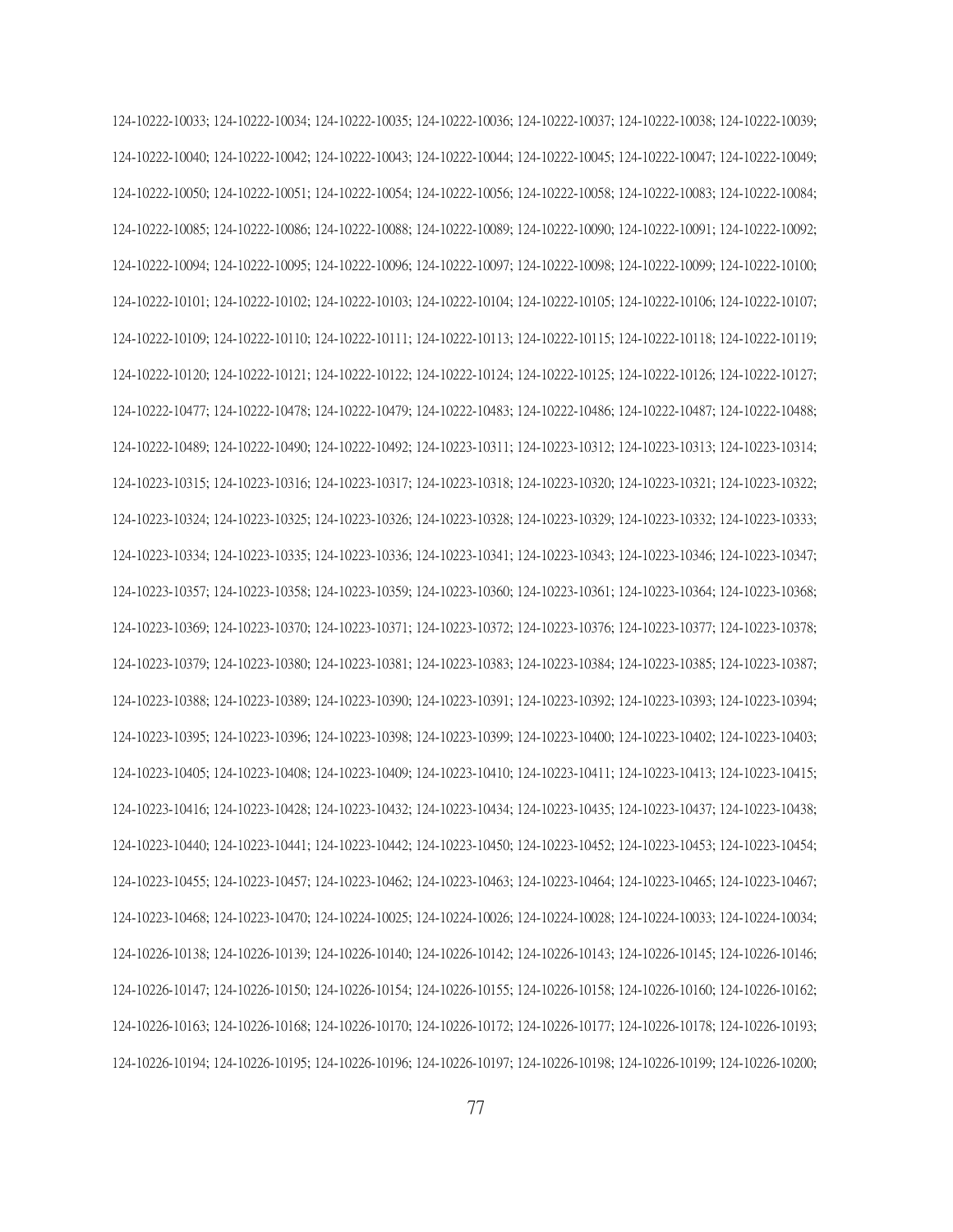124-10226-10201; 124-10226-10203; 124-10226-10204; 124-10226-10205; 124-10226-10207; 124-10226-10212; 124-10226-10213; 124-10226-10214; 124-10226-10215; 124-10226-10217; 124-10226-10218; 124-10226-10219; 124-10226-10220; 124-10226-10221; 124-10226-10222; 124-10226-10256; 124-10226-10260; 124-10226-10261; 124-10226-10262; 124-10226-10263; 124-10226-10264; 124-10227-10407; 124-10236-10457; 124-10236-10460; 124-10277-10287; 124-10277-10290; 124-10277-10292; 124-10277-10295; 124-10277-10296; 124-10277-10301; 124-10277-10306; 124-10277-10307; 124-10278-10071; 124-10278-10075; 124-10278-10076; 124-10278-10078; 124-10278-10079; 124-10278-10080; 124-10278-10083; 124-10278-10084; 124-10278-10085; 124-10278-10088; 124-10278-10090; 124-10278-10092; 124-10278-10093; 124-10278-10095; 124-10278-10098; 124-10278-10100; 124-10278-10101; 124-10278-10108; 124-10278-10110; 124-10278-10111; 124-10278-10112; 124-10278-10112; 124-10278-10115; 124-10278-10119; 124-10278-10121; 124-10278-10125; 124-10278-10127; 124-10278-10133; 124-10278-10134; 124-10278-10219; 124-10278-10220; 124-10278-10223; 124-10278-10224; 124-10278-10225; 124-10278-10226; 124-10278-10227; 124-10278-10228; 124-10278-10230; 124-10278-10232; 124-10278-10233; 124-10278-10234; 124-10278-10235; 124-10278-10236; 124-10278-10237; 124-10278-10237; 124-10278-10238; 124-10278-10239; 124-10278-10239; 124-10278-10240; 124-10278-10240; 124-10278-10241; 124-10278-10241; 124-10278-10242; 124-10278-10243; 124-10278-10244; 124-10278-10245; 124-10278-10246; 124-10278-10247; 124-10278-10248; 124-10278-10249; 124-10278-10250; 124-10278-10251; 124-10278-10252; 124-10278-10254; 124-10278-10255; 124-10278-10256; 124-10278-10257; 124-10278-10258; 124-10278-10260; 124-10278-10261; 124-10278-10262; 124-10278-10265; 124-10278-10266; 124-10278-10267; 124-10278-10268; 124-10278-10269; 124-10278-10270; 124-10278-10272; 124-10278-10273; 124-10278-10274; 124-10278-10275; 124-10278-10277; 124-10278-10279; 124-10278-10280; 124-10278-10281; 124-10278-10283; 124-10278-10286; 124-10278-10287; 124-10278-10307; 124-10278-10308; 124-10278-10309; 124-10278-10310; 124-10278-10311; 124-10278-10313; 124-10278-10314; 124-10278-10315; 124-10278-10316; 124-10278-10317; 124-10278-10318; 124-10278-10320; 124-10278-10323; 124-10278-10325; 124-10278-10327; 124-10278-10329; 124-10278-10330; 124-10278-10332; 124-10278-10333; 124-10278-10334; 124-10278-10335; 124-10278-10336; 124-10278-10337; 124-10278-10338; 124-10278-10339; 124-10278-10341; 124-10278-10342; 124-10278-10343; 124-10278-10344; 124-10278-10345; 124-10278-10346; 124-10278-10348; 124-10278-10349; 124-10278-10350; 124-10278-10351; 124-10278-10352; 124-10278-10353; 124-10278-10354; 124-10278-10355; 124-10278-10357; 124-10278-10358; 124-10278-10359; 124-10278-10360; 124-10278-10361; 124-10278-10362; 124-10278-10363; 124-10278-10364; 124-10278-10367; 124-10278-10368; 124-10278-10369; 124-10278-10371; 124-10278-10372; 124-10278-10374; 124-10278-10374; 124-10278-10375; 124-10278-10378; 124-10278-10379; 124-10278-10380; 124-10278-10381; 124-10279-10140; 124-10279-10141; 124-10279-10142; 124-10279-10146; 124-10279-10147; 124-10279-10148; 124-10279-10149; 124-10279-10186; 124-10279-10187; 124-10279-10188;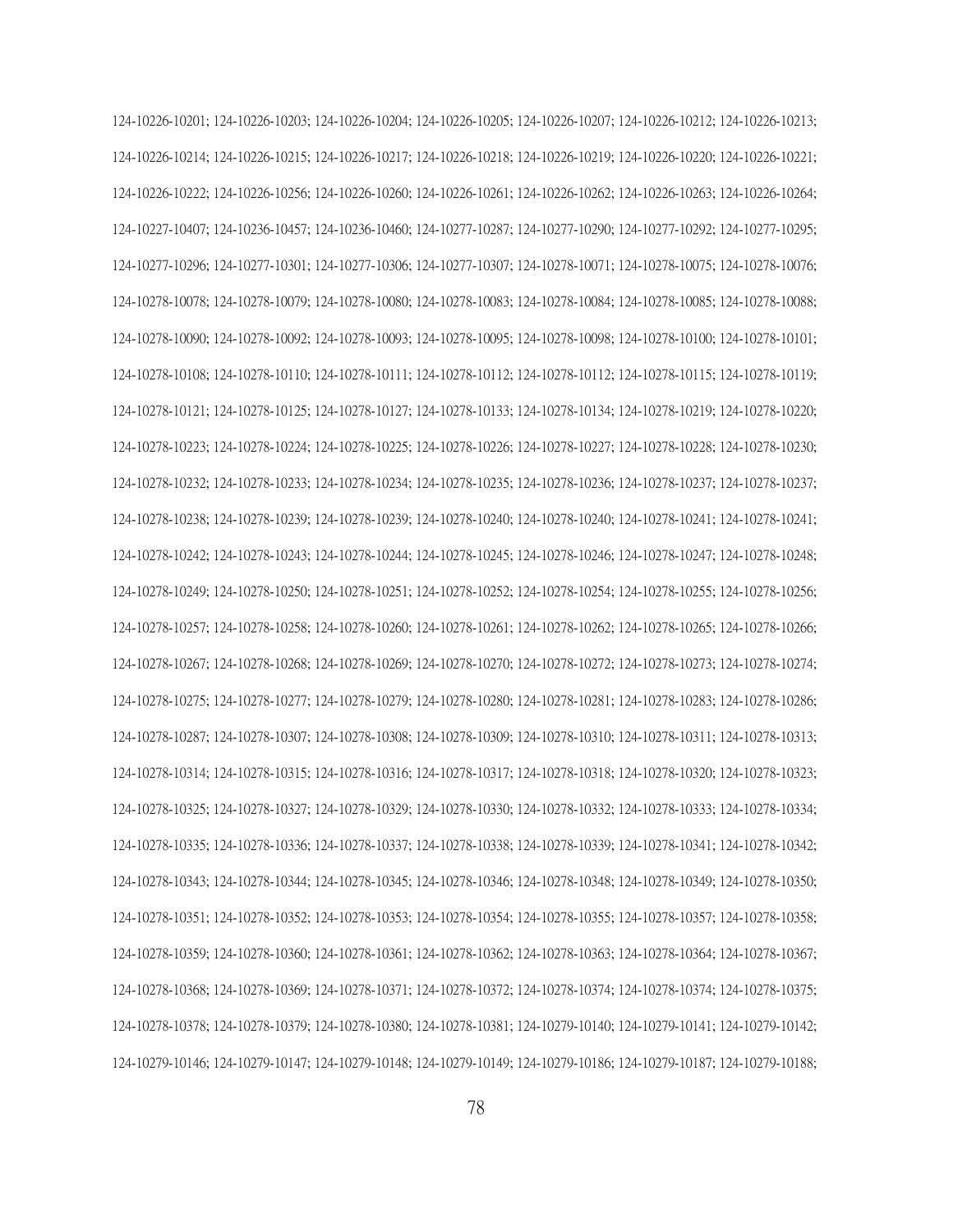124-10279-10189; 124-10279-10190; 124-10279-10191; 124-10280-10120; 124-10280-10122; 124-10280-10125; 124-10280-10126; 124-10280-10128; 124-10280-10129; 124-10280-10130; 124-10280-10163; 124-10282-10004; 124-10282-10006; 124-10282-10012; 124-10282-10017; 124-10282-10018; 124-10282-10020; 124-10282-10022; 124-10282-10023; 124-10282-10025; 124-10282-10026; 124-10282-10028; 124-10282-10034; 124-10282-10039; 124-10282-10053; 124-10282-10057; 124-10282-10062; 124-10282-10063; 124-10282-10065; 124-10282-10069; 124-10282-10070; 124-10282-10071; 124-10282-10073; 124-10282-10077; 124-10282-10079; 124-10282-10079; 124-10282-10081; 124-10282-10082; 124-10282-10087; 124-10282-10152; 124-10282-10153; 124-10282-10154; 124-10282-10155; 124-10282-10156; 124-10282-10157; 124-10282-10158; 124-10282-10159; 124-10282-10160; 124-10282-10162; 124-10282-10163; 124-10282-10164; 124-10282-10169; 124-10282-10171; 124-10282-10172; 124-10282-10173; 124-10282-10176; 124-10282-10177; 124-10282-10178; 124-10282-10180; 124-10282-10181; 124-10282-10182; 124-10282-10183; 124-10282-10184; 124-10282-10185; 124-10282-10186; 124-10282-10187; 124-10282-10193; 124-10282-10196; 124-10282-10198; 124-10282-10199; 124-10282-10200; 124-10282-10201; 124-10282-10202; 124-10282-10203; 124-10282-10204; 124-10282-10207; 124-10282-10208; 124-10282-10210; 124-10282-10211; 124-10282-10218; 124-10282-10225; 124-10282-10226; 124-10282-10228; 124-10282-10229; 124-10283-10000; 124-10283-10001; 124-10283-10002; 124-10283-10003; 124-10283-10004; 124-10283-10005; 124-10283-10006; 124-10283-10007; 124-10283-10008; 124-10283-10011; 124-10283-10042; 124-10283-10043; 124-10283-10045; 124-10283-10046; 124-10283-10048; 124-10283-10049; 124-10283-10051; 124-10283-10053; 124-10283-10055; 124-10283-10056; 124-10283-10060; 124-10283-10063; 124-10283-10068; 124-10283-10072; 124-10283-10074; 124-10283-10075; 124-10283-10079; 124-10283-10080; 124-10283-10082; 124-10283-10085; 124-10283-10086; 124-10283-10087; 124-10283-10089; 124-10283-10091; 124-10283-10092; 124-10283-10094; 124-10283-10099; 124-10283-10140; 124-10283-10143; 124-10283-10152; 124-10283-10154; 124-10283-10155; 124-10283-10161; 124-10283-10162; 124-10283-10163; 124-10283-10168; 124-10283-10169; 124-10283-10170; 124-10283-10172; 124-10283-10174; 124-10283-10175; 124-10283-10179; 124-10283-10180; 124-10283-10183; 124-10283-10184; 124-10283-10185; 124-10283-10186; 124-10283-10187; 124-10283-10189; 124-10283-10191; 124-10283-10195; 124-10283-10198; 124-10283-10201; 124-10283-10209; 124-10283-10211; 124-10283-10212; 124-10283-10216; 124-10283-10217; 124-10284-10017; 124-10284-10018; 124-10284-10024; 124-10284-10025; 124-10284-10026; 124-10284-10027; 124-10284-10034; 124-10284-10035; 124-10284-10036; 124-10284-10038; 124-10284-10039; 124-10284-10212; 124-10284-10214; 124-10284-10216; 124-10284-10218; 124-10284-10219; 124-10284-10221; 124-10284-10222; 124-10284-10223; 124-10284-10224; 124-10284-10226; 124-10284-10228; 124-10284-10230; 124-10284-10231; 124-10284-10232; 124-10284-10233; 124-10284-10234; 124-10284-10235; 124-10284-10237; 124-10284-10238; 124-10284-10239; 124-10284-10240; 124-10284-10242; 124-10284-10243; 124-10284-10244; 124-10284-10245; 124-10284-10247;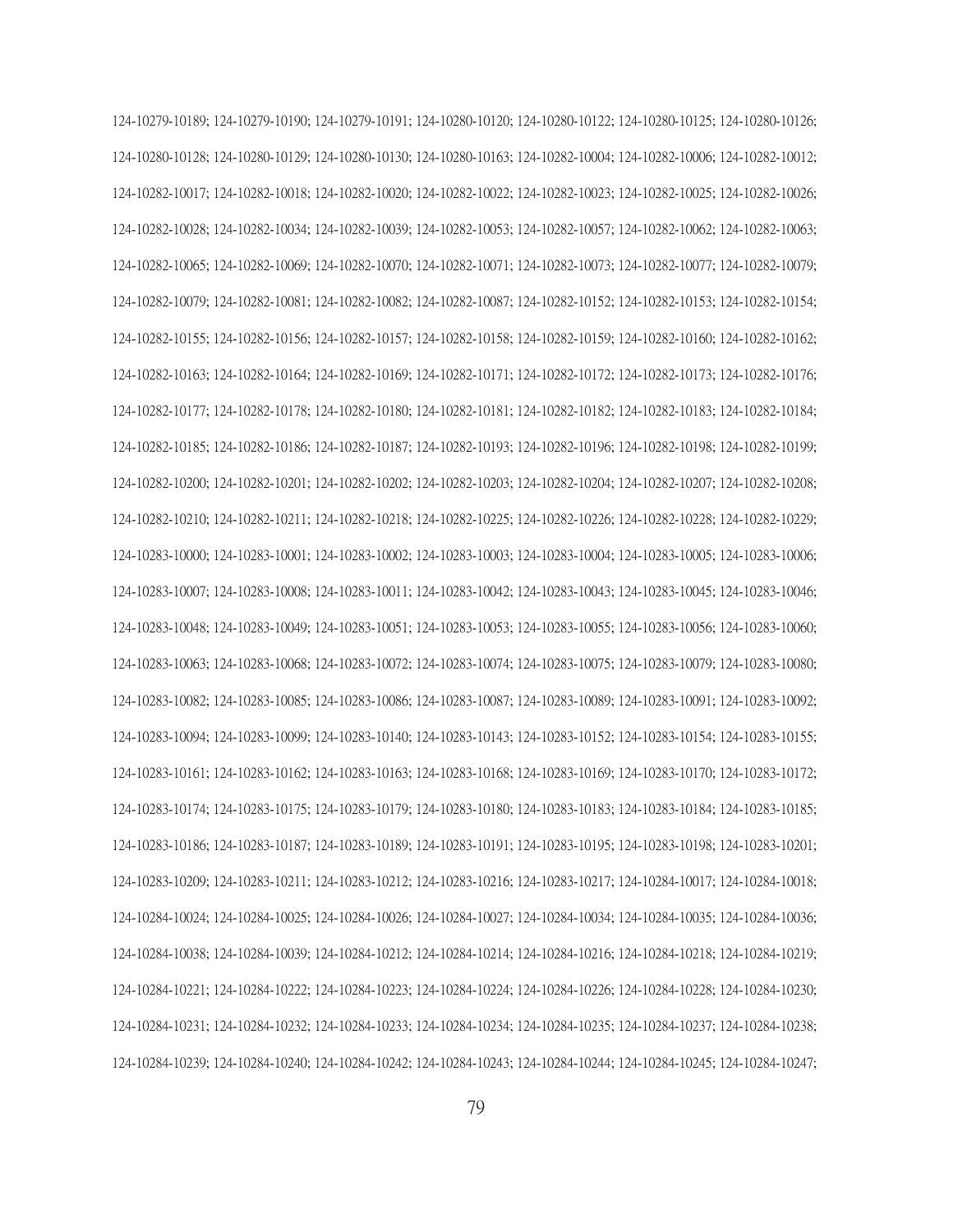124-10284-10248; 124-10284-10249; 124-10284-10250; 124-10284-10251; 124-10284-10252; 124-10284-10255; 124-10284-10256; 124-10284-10257; 124-10284-10258; 124-10284-10259; 124-10284-10260; 124-10284-10261; 124-10284-10262; 124-10284-10263; 124-10284-10264; 124-10284-10266; 124-10284-10271; 124-10284-10272; 124-10284-10273; 124-10284-10275; 124-10284-10277; 124-10284-10278; 124-10284-10279; 124-10284-10281; 124-10284-10282; 124-10284-10390; 124-10284-10395; 124-10284-10396; 124-10284-10398; 124-10284-10399; 124-10284-10405; 124-10284-10408; 124-10284-10409; 124-10284-10410; 124-10284-10411; 124-10284-10414; 124-10284-10416; 124-10284-10417; 124-10284-10418; 124-10284-10419; 124-10284-10420; 124-10284-10421; 124-10284-10422; 124-10284-10423; 124-10284-10424; 124-10284-10425; 124-10284-10426; 124-10284-10429; 124-10284-10430; 124-10284-10432; 124-10284-10433; 124-10284-10435; 124-10284-10436; 124-10284-10437; 124-10284-10438; 124-10284-10440; 124-10284-10444; 124-10284-10446; 124-10284-10448; 124-10284-10450; 124-10284-10452; 124-10284-10453; 124-10284-10455; 124-10284-10456; 124-10284-10458; 124-10284-10459; 124-10285-10081; 124-10285-10082; 124-10285-10083; 124-10285-10084; 124-10285-10085; 124-10285-10086; 124-10285-10087; 124-10285-10088; 124-10285-10089; 124-10285-10090; 124-10285-10091; 124-10285-10148; 124-10285-10149; 124-10285-10150; 124-10285-10151; 124-10285-10152; 124-10285-10160; 124-10285-10161; 124-10285-10162; 124-10285-10163; 124-10285-10164; 124-10285-10165; 124-10285-10166; 124-10285-10167; 124-10285-10168; 124-10285-10169; 124-10285-10170; 124-10285-10171; 124-10285-10172; 124-10285-10173; 124-10285-10175; 124-10285-10177; 124-10285-10179; 124-10285-10180; 124-10285-10323; 124-10285-10466; 124-10286-10000; 124-10286-10001; 124-10286-10003; 124-10286-10006; 124-10286-10007; 124-10286-10010; 124-10286-10012; 124-10286-10013; 124-10286-10014; 124-10286-10016; 124-10286-10017; 124-10286-10019; 124-10286-10020; 124-10286-10021; 124-10286-10024; 124-10286-10026; 124-10286-10028; 124-10286-10034; 124-10286-10035; 124-10286-10036; 124-10286-10037; 124-10286-10038; 124-10286-10041; 124-10286-10073; 124-10286-10074; 124-10286-10076; 124-10286-10079; 124-10286-10080; 124-10286-10081; 124-10286-10086; 124-10286-10088; 124-10286-10089; 124-10286-10090; 124-10286-10091; 124-10286-10093; 124-10286-10094; 124-10286-10096; 124-10286-10097; 124-10286-10099; 124-10286-10292; 124-10286-10294; 124-10286-10297; 124-10286-10300; 124-10286-10302; 124-10286-10303; 124-10286-10305; 124-10286-10306; 124-10286-10307; 124-10286-10309; 124-10286-10310; 124-10286-10311; 124-10286-10313; 124-10286-10315; 124-10286-10316; 124-10286-10317; 124-10286-10318; 124-10286-10319; 124-10286-10320; 124-10286-10321; 124-10286-10322; 124-10286-10323; 124-10286-10324; 124-10286-10325; 124-10286-10327; 124-10286-10328; 124-10286-10329; 124-10286-10330; 124-10286-10332; 124-10286-10335; 124-10286-10341; 124-10286-10348; 124-10286-10349; 124-10286-10352; 124-10286-10355; 124-10286-10358; 124-10286-10359; 124-10286-10360; 124-10286-10361; 124-10286-10363; 124-10286-10365; 124-10286-10372; 124-10286-10375; 124-10286-10376; 124-10286-10377; 124-10286-10378; 124-10286-10379; 124-10286-10380;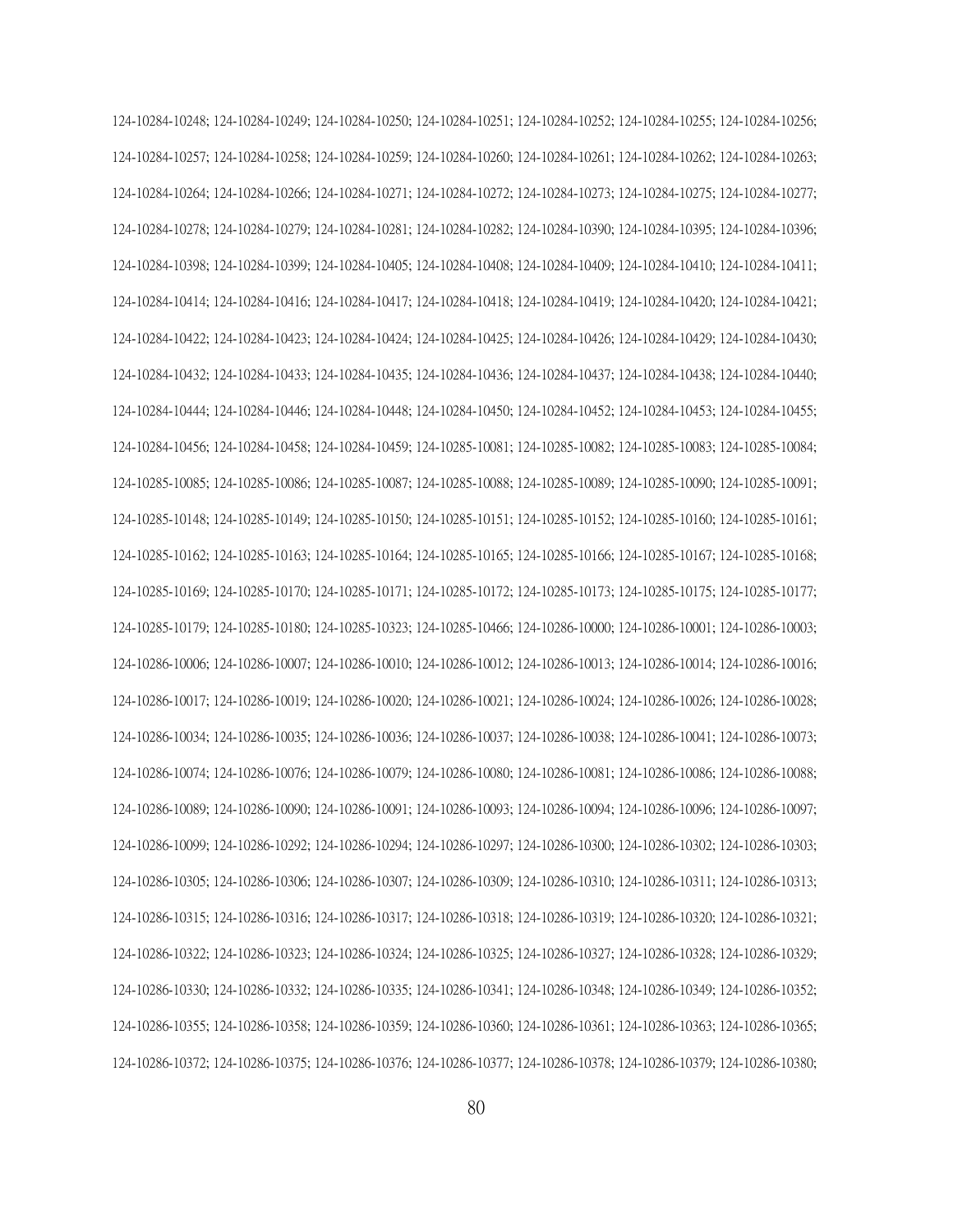124-10286-10381; 124-10286-10382; 124-10286-10384; 124-10286-10386; 124-10286-10387; 124-10286-10388; 124-10286-10390; 124-10286-10392; 124-10286-10393; 124-10286-10394; 124-10286-10465; 124-10286-10466; 124-10286-10467; 124-10286-10468; 124-10286-10469; 124-10286-10472; 124-10286-10473; 124-10286-10475; 124-10286-10478; 124-10286-10479; 124-10286-10481; 124-10286-10483; 124-10286-10485; 124-10286-10487; 124-10286-10488; 124-10286-10490; 124-10286-10491; 124-10286-10492; 124-10286-10495; 124-10286-10496; 124-10286-10497; 124-10286-10498; 124-10287-10002; 124-10287-10003; 124-10287-10008; 124-10287-10010; 124-10287-10011; 124-10287-10012; 124-10287-10015; 124-10287-10016; 124-10287-10017; 124-10287-10018; 124-10287-10019; 124-10287-10020; 124-10287-10021; 124-10287-10022; 124-10287-10023; 124-10287-10024; 124-10287-10025; 124-10287-10026; 124-10287-10027; 124-10287-10028; 124-10287-10029; 124-10287-10030; 124-10287-10031; 124-10287-10032; 124-10287-10033; 124-10287-10037; 124-10287-10048; 124-10287-10049; 124-10287-10051; 124-10287-10055; 124-10287-10150; 124-10287-10152; 124-10287-10154; 124-10287-10156; 124-10287-10157; 124-10287-10163; 124-10287-10165; 124-10287-10166; 124-10287-10168; 124-10287-10170; 124-10287-10172; 124-10287-10193; 124-10287-10194; 124-10287-10199; 124-10287-10200; 124-10287-10201; 124-10287-10203; 124-10287-10211; 124-10287-10214; 124-10287-10216; 124-10287-10217; 124-10287-10217; 124-10287-10220; 124-10287-10222; 124-10287-10224; 124-10287-10225; 124-10287-10226; 124-10287-10227; 124-10287-10229; 124-10287-10230; 124-10287-10231; 124-10287-10233; 124-10287-10235; 124-10287-10236; 124-10287-10238; 124-10287-10244; 124-10287-10339; 124-10287-10344; 124-10287-10345; 124-10287-10346; 124-10287-10349; 124-10287-10351; 124-10287-10352; 124-10287-10355; 124-10287-10362; 124-10287-10363; 124-10287-10364; 124-10287-10366; 124-10287-10367; 124-10287-10369; 124-10287-10370; 124-10287-10371; 124-10287-10372; 124-10287-10373; 124-10287-10374; 124-10287-10376; 124-10287-10381; 124-10287-10382; 124-10287-10384; 124-10287-10385; 124-10287-10386; 124-10287-10388; 124-10287-10389; 124-10287-10390; 124-10287-10397; 124-10288-10248; 124-10288-10424; 124-10288-10430; 124-10288-10434; 124-10288-10442; 124-10288-10446; 124-10288-10447; 124-10288-10453; 124-10288-10455; 124-10288-10457; 124-10288-10460; 124-10288-10461; 124-10288-10462; 124-10288-10466; 124-10288-10467; 124-10288-10472; 124-10288-10474; 124-10288-10476; 124-10288-10478; 124-10288-10482; 124-10288-10485; 124-10288-10486; 124-10288-10487; 124-10288-10488; 124-10288-10489; 124-10288-10492; 124-10288-10497; 124-10288-10499; 124-10289-10184; 124-10289-10189; 124-10289-10199; 124-10289-10199; 124-10289-10203; 124-10289-10204; 124-10289-10207; 124-10289-10208; 124-10289-10213; 124-10289-10215; 124-10289-10217; 124-10289-10218; 124-10289-10219; 124-10289-10221; 124-10289-10227; 124-10289-10232; 124-10289-10234; 124-10289-10239; 124-10289-10242; 124-10289-10246; 124-10289-10247; 124-10289-10248; 124-10289-10249; 124-10289-10255; 124-10289-10257; 124-10289-10258; 124-10289-10264; 124-10289-10267; 124-10289-10268; 124-10289-10269; 124-10289-10270; 124-10289-10271; 124-10289-10273; 124-10289-10277;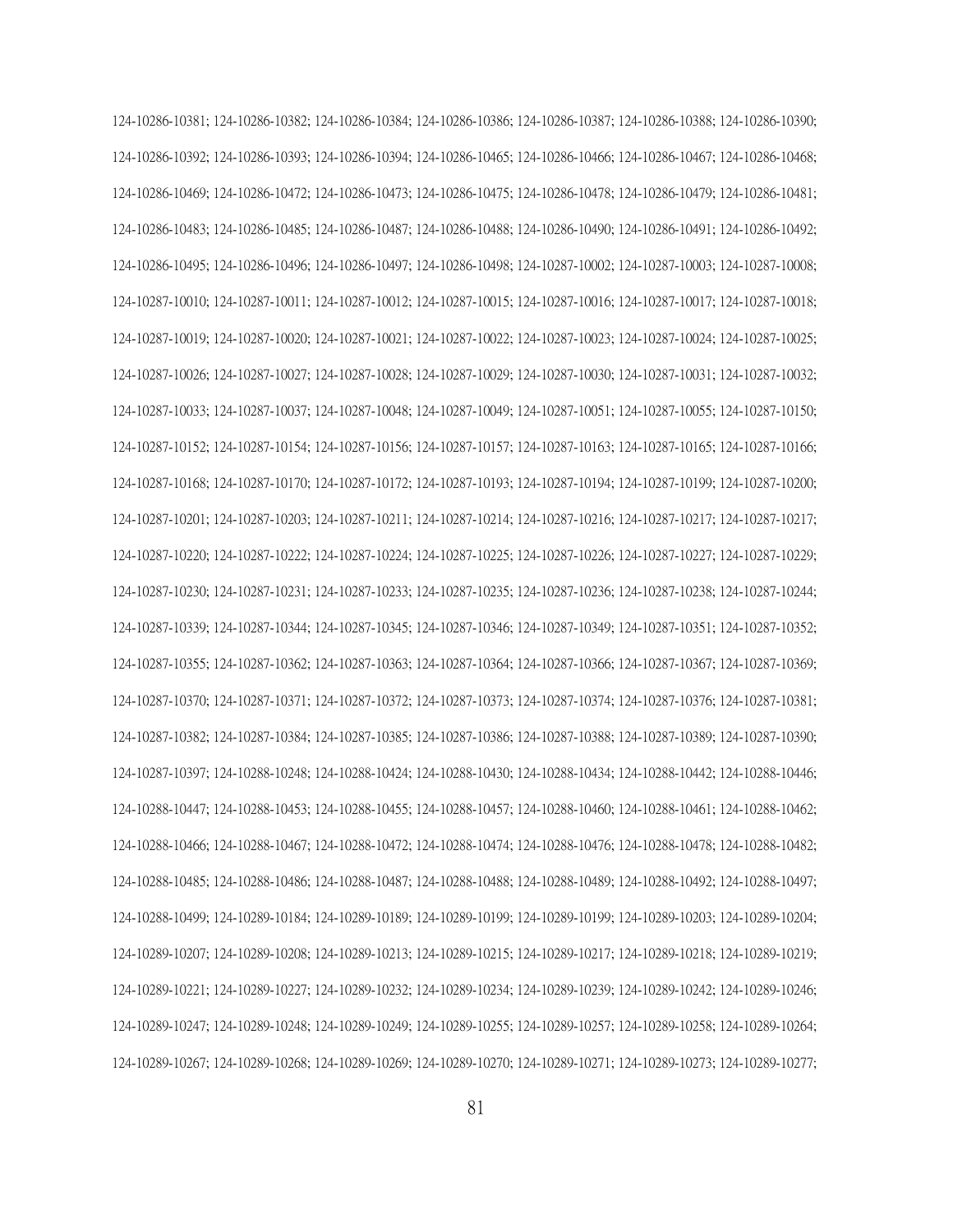124-10289-10280; 124-10289-10282; 124-10289-10284; 124-10289-10286; 124-10289-10288; 124-10289-10293; 124-10289-10295; 124-10289-10298; 124-10289-10299; 124-10289-10300; 124-10289-10302; 124-10289-10305; 124-10289-10307; 124-10289-10308; 124-10289-10309; 124-10289-10314; 124-10289-10315; 124-10289-10317; 124-10289-10318; 124-10289-10323; 124-10289-10326; 124-10289-10327; 124-10289-10327; 124-10289-10328; 124-10289-10329; 124-10289-10330; 124-10289-10331; 124-10289-10335; 124-10289-10467; 124-10289-10468; 124-10289-10470; 124-10289-10471; 124-10289-10472; 124-10289-10473; 124-10289-10474; 124-10289-10475; 124-10289-10476; 124-10289-10477; 124-10289-10478; 124-10289-10479; 124-10289-10480; 124-10289-10481; 124-10289-10482; 124-10289-10483; 124-10289-10484; 124-10289-10485; 124-10289-20469; 124-10290-10001; 124-10290-10002; 124-10290-10003; 124-10290-10004; 124-10290-10006; 124-10290-10008; 124-10290-10009; 124-10290-10012; 124-10290-10013; 124-10290-10014; 124-10290-10015; 124-10290-10016; 124-10290-10017; 124-10290-10019; 124-10290-10024; 124-10290-10025; 124-10290-10026; 124-10290-10026; 124-10290-10028; 124-10290-10033; 124-10290-10034; 124-10290-10035; 124-10290-10144; 124-10290-10145; 124-10290-10163; 124-10290-10167; 124-10290-10169; 124-10290-10170; 124-10290-10170; 124-10290-10171; 124-10290-10172; 124-10290-10173; 124-10290-10348; 124-10290-10352; 124-10290-10353; 124-10290-10354; 124-10290-10355; 124-10290-10358; 124-10290-10360; 124-10290-10362; 124-10290-10363; 124-10290-10364; 124-10290-10369; 124-10290-10370; 124-10290-10371; 124-10290-10372; 124-10290-10373; 124-10290-10376; 124-10290-10378; 124-10290-10380; 124-10290-10383; 124-10290-10385; 124-10290-10386; 124-10290-10387; 124-10290-10389; 124-10290-10390; 124-10290-10392; 124-10290-10395; 124-10290-10400; 124-10290-10407; 124-10290-10410; 124-10290-10438; 124-10290-10439; 124-10290-10447; 124-10290-10448; 124-10290-10449; 124-10290-10450; 124-10290-10451; 124-10290-10452; 124-10290-10453; 124-10290-10455; 124-10290-10461; 124-10290-10462; 124-10290-10465; 124-10290-10466; 124-10290-10467; 124-10290-10468; 124-10290-10471; 124-10290-10472; 124-10290-10473; 124-10290-10480; 124-10290-10481; 124-10290-10486; 124-10291-10201; 124-10291-10262; 124-10291-10269; 124-10291-10270; 124-10291-10271; 124-10291-10272; 124-10291-10273; 124-10291-10274; 124-10291-10275; 124-10291-10276; 124-10291-10277; 124-10291-10278; 124-10291-10279; 124-10291-10280; 124-10291-10281; 124-10291-10282; 124-10291-10283; 124-10291-10284; 124-10291-10285; 124-10291-10286; 124-10291-10288; 124-10291-10290; 124-10291-10291; 124-10291-10294; 124-10291-10298; 124-10291-10301; 124-10291-10302; 124-10292-10085; 124-10292-10086; 124-10292-10087; 124-10292-10088; 124-10292-10089; 124-10292-10090; 124-10292-10092; 124-10292-10094; 124-10292-10095; 124-10292-10098; 124-10292-10099; 124-10292-10101; 124-10292-10102; 124-10292-10103; 124-10292-10104; 124-10292-10106; 124-10292-10107; 124-10292-10108; 124-10292-10109; 124-10292-10112; 124-10292-10113; 124-10292-10114; 124-10292-10119; 124-10292-10120; 124-10292-10121; 124-10292-10122; 124-10292-10123; 124-10292-10124; 124-10292-10125; 124-10292-10126; 124-10292-10127; 124-10292-10128;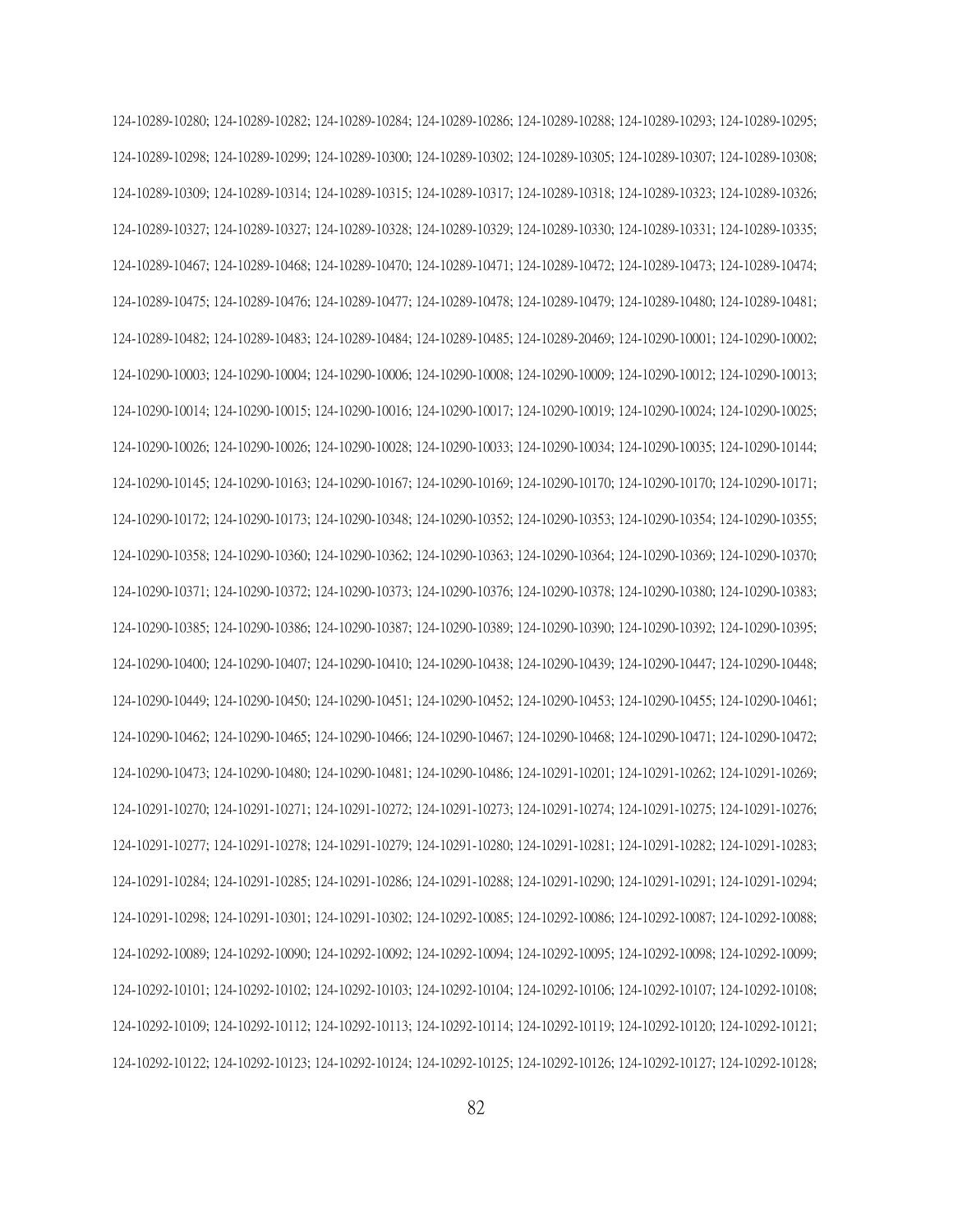124-10292-10129; 124-10292-10133; 124-10292-10134; 124-10292-10137; 124-10292-10138; 124-10292-10144; 124-10292-10147; 124-10292-10148; 124-10292-10150; 124-10292-10151; 124-10293-10228; 124-10293-10231; 124-10293-10232; 124-10293-10233; 124-10293-10234; 124-10293-10236; 124-10293-10238; 124-10293-10246; 124-10293-10251; 124-10293-10252; 124-10293-10254; 124-10293-10255; 124-10293-10258; 124-10293-10266; 124-10293-10272; 124-10293-10276; 124-10293-10277; 124-10293-10278; 124-10293-10282; 124-10293-10283; 124-10293-10285; 124-10293-10286; 124-10293-10288; 124-10293-10291; 124-10293-10292; 124-10293-10294; 124-10293-10306; 124-10293-10308; 124-10293-10309; 124-10293-10317; 124-10293-10319; 124-10293-10320; 124-10293-10322; 124-10293-10326; 124-10293-10327; 124-10293-10344; 124-10294-10143; 124-10294-10144; 124-10294-10145; 124-10294-10146; 124-10294-10147; 124-10294-10148; 124-10294-10149; 124-10294-10150; 124-10294-10153; 124-10294-10155; 124-10294-10156; 124-10294-10157; 124-10294-10158; 124-10294-10159; 124-10294-10160; 124-10294-10161; 124-10294-10162; 124-10294-10163; 124-10294-10164; 124-10294-10165; 124-10294-10166; 124-10294-10167; 124-10294-10168; 124-10294-10169; 124-10294-10170; 124-10294-10171; 124-10294-10172; 124-10294-10173; 124-10294-10174; 124-10294-10175; 124-10294-10176; 124-10294-10177; 124-10294-10178; 124-10294-10179; 124-10294-10180; 124-10294-10181; 124-10294-10182; 124-10294-10183; 124-10294-10184; 124-10294-10185; 124-10294-10187; 124-10294-10246; 124-10295-10026; 124-10296-10015; 124-10296-10016; 124-10296-10017; 124-10296-10018; 124-10296-10019; 124-10296-10020; 124-10296-10021; 124-10296-10022; 124-10296-10023; 124-10296-10024; 124-10296-10025; 124-10296-10066; 124-10296-10067; 124-10296-10069; 124-10296-10070; 124-10296-10071; 124-10296-10094; 124-10296-10095; 124-10296-10095; 124-10296-10105; 124-10296-10106; 124-10297-10000; 124-10297-10004; 124-10297-10006; 124-10297-10007; 124-10297-10009; 124-10297-10010; 124-10297-10012; 124-10297-10013; 124-10297-10015; 124-10297-10018; 124-10297-10019; 124-10297-10020; 124-10297-10022; 124-10297-10025; 124-10297-10026; 124-10297-10027; 124-10297-10028; 124-10297-10029; 124-10297-10030; 124-10297-10032; 124-10297-10034; 124-10297-10035; 124-10297-10036; 124-10297-10039; 124-10297-10043; 124-10297-10045; 124-10297-10046; 124-10297-10047; 124-10297-10049; 124-10297-10050; 124-10297-10051; 124-10297-10052; 124-10297-10053; 124-10297-10056; 124-10297-10057; 124-10297-10058; 124-10297-10060; 124-10297-10060; 124-10297-10061; 124-10297-10062; 124-10297-10063; 124-10297-10064; 124-10297-10066; 124-10297-10067; 124-10297-10068; 124-10297-10069; 124-10297-10070; 124-10297-10071; 124-10297-10072; 124-10297-10073; 124-10297-10074; 124-10297-10076; 124-10297-10079; 124-10297-10080; 124-10297-10081; 124-10297-10083; 124-10297-10085; 124-10297-10087; 124-10297-10088; 124-10297-10089; 124-10297-10090; 124-10297-10091; 124-10297-10092; 124-10297-10095; 124-10297-10096; 124-10297-10097; 124-10297-10100; 124-10297-10101; 124-10297-10102; 124-10297-10103; 124-10297-10104; 124-10297-10105; 124-10297-10106; 124-10297-10109; 124-10297-10110; 124-10297-10115; 124-10297-10116; 124-10297-10117; 124-10297-10118;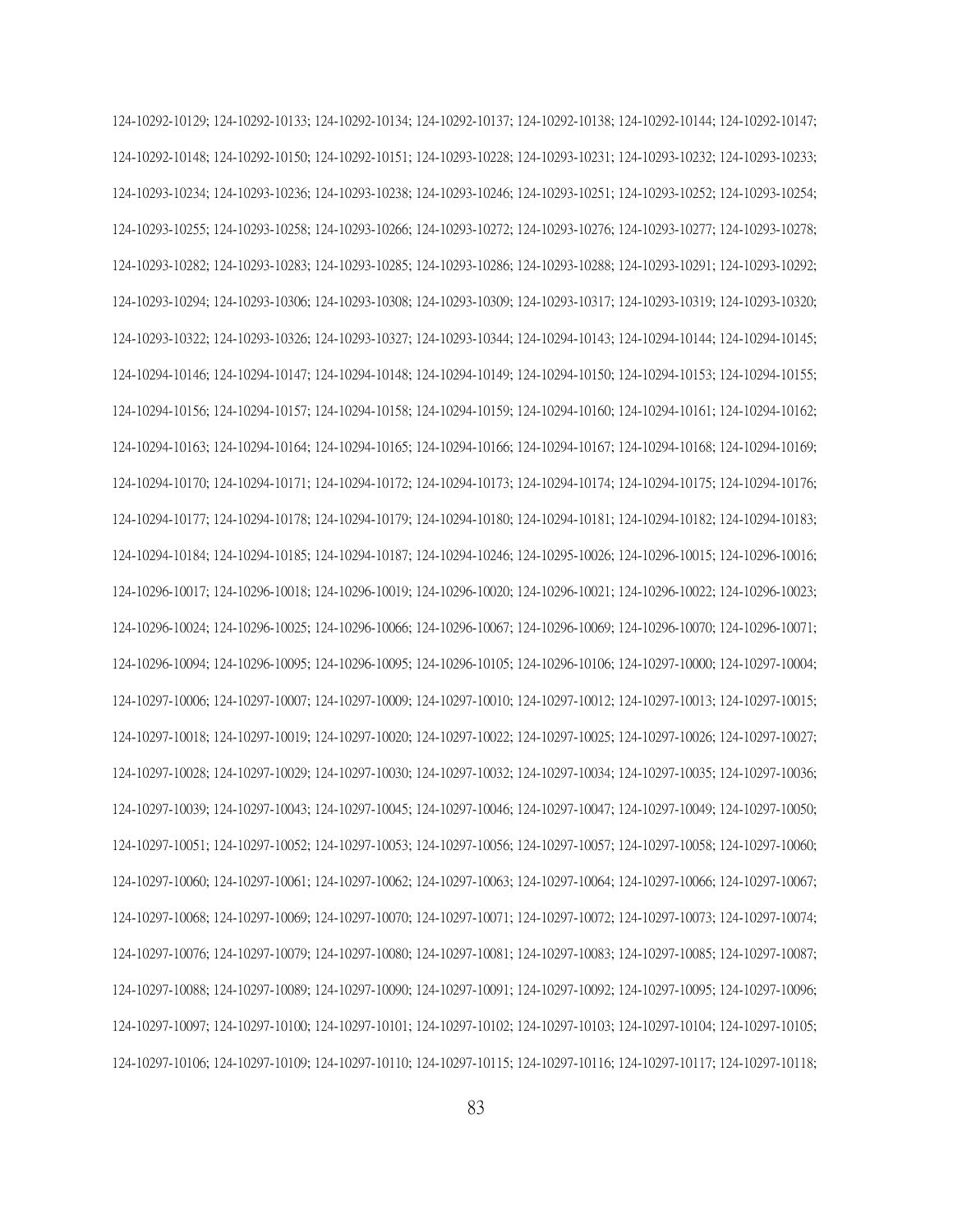124-10297-10127; 124-10297-10135; 124-10297-10136; 124-10297-10137; 124-10297-10138; 124-10298-10012; 124-10298-10134; 124-10298-10135; 124-10298-10139; 124-10298-10147; 124-10298-10148; 124-10299-10000; 124-10299-10001; 124-10299-10002; 124-10299-10003; 124-10300-10057; 124-10302-10001; 124-10302-10002; 124-10302-10003; 124-10302-10004; 124-10302-10008; 124-10302-10010; 124-10302-10012; 124-10302-10130; 124-10302-10131; 124-10302-10135; 124-10302-10136; 124-10302-10139; 124-10302-10140; 124-10302-10144; 124-10302-10147; 124-10302-10150; 124-10302-10153; 124-10302-10155; 124-10302-10162; 124-10302-10164; 124-10302-10165; 124-10302-10168; 124-10302-10170; 124-10302-10174; 124-10302-10176; 124-10302-10183; 124-10302-10220; 124-10302-10222; 124-10302-10224; 124-10302-10232; 124-10302-10234; 124-10302-10235; 124-10302-10236; 124-10302-10237; 124-10302-10238; 124-10302-10239; 124-10302-10242; 124-10302-10246; 124-10302-10248; 124-10302-10249; 124-10302-10250; 124-10302-10251; 124-10302-10252; 124-10302-10255; 124-10302-10256; 124-10302-10257; 124-10302-10259; 124-10302-10261; 124-10302-10262; 124-10302-10263; 124-10302-10264; 124-10302-10268; 124-10302-10274; 124-10312-10000; 124-10312-10001; 124-10312-10002; 124-10312-10003; 124-10312-10004; 124-10312-10005; 124-10312-10006; 124-10312-10007; 124-10312-10008; 124-10312-10009; 124-10312-10010; 124-10312-10011; 124-10312-10012; 124-10312-10013; 124-10312-10014; 124-10312-10015; 124-10312-10016; 124-10312-10017; 124-10312-10018; 124-10312-10019; 124-10312-10020; 124-10312-10021; 124-10312-10022; 124-10312-10023; 124-10312-10024; 124-10312-10025; 124-10312-10026; 124-10312-10027; 124-10312-10028; 124-10312-10029; 124-10312-10030; 124-10312-10031; 124-10312-10032; 124-10312-10033; 124-10312-10034; 124-10312-10035; 124-10312-10036; 124-10312-10037; 124-10312-10038; 124-10312-10039; 124-10312-10040; 124-10312-10041; 124-10312-10042; 124-10312-10043; 124-10312-10044; 124-10312-10045; 124-10312-10046; 124-10312-10047; 124-10312-10048; 124-10312-10049; 124-10312-10050; 124-10312-10051; 124-10312-10052; 124-10312-10054; 124-10312-10055; 124-10312-10056; 124-10312-10057; 124-10312-10059; 124-10312-10060; 124-10312-10061; 124-10312-10062; 124-10312-10063; 124-10312-10064; 124-10312-10065; 124-10312-10066; 124-10312-10067; 124-10312-10068; 124-10312-10069; 124-10312-10070; 124-10387-10342; 124-10387-10347; 124-10387-10394; 124-10397-10014; 124-11226-10180; 124-90022-10007; 124-90022-10008; 124-90022-10010; 124-90022-10011; 124-90022-10012; 124-90022-10015; 124-90022-10017; 124-90022-10018; 124-90022-10022; 124-90022-10026; 124-90022-10027

After consultation with appropriate Federal agencies, the Review Board announces that the following House Select Committee on Assassinations records are now being opened in full: 180-10103-10423; 180-10103-10423; 180-10106-10154; 180-10107-10486; 180-10107-10490; 180-10109-10273; 180-10140-10461; 180-10140-10472; 180-10140-10487; 180-10140-10492; 180-10141-10017; 180-10141-10056; 180-10141-10059; 180-10141-10087;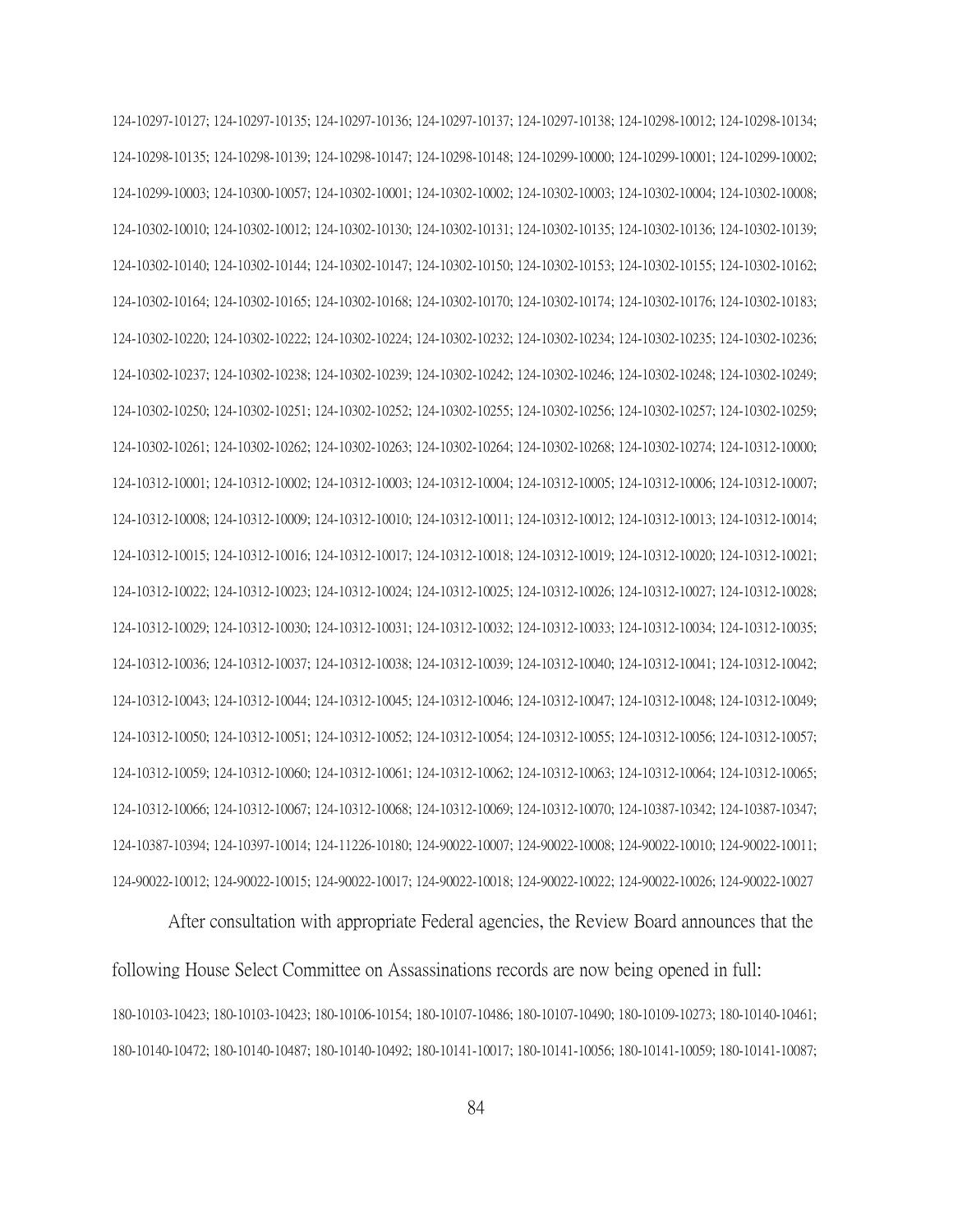180-10141-10095; 180-10141-10096; 180-10141-10097; 180-10141-10098; 180-10141-10099; 180-10141-10100; 180-10141-10101; 180-10141-10102; 180-10141-10103; 180-10141-10104; 180-10141-10105; 180-10141-10111; 180-10141-10127; 180-10141-10128; 180-10141-10142; 180-10141-10144; 180-10141-10145; 180-10141-10148; 180-10141-10149; 180-10141-10155; 180-10141-10156; 180-10141-10158; 180-10141-10159; 180-10141-10162; 180-10141-10163; 180-10141-10166; 180-10141-10167; 180-10141-10169; 180-10141-10170; 180-10141-10181; 180-10141-10182; 180-10141-10184; 180-10141-10189; 180-10141-10193; 180-10141-10195; 180-10141-10197; 180-10141-10203; 180-10141-10206; 180-10141-10207; 180-10141-10208; 180-10141-10209; 180-10141-10216; 180-10141-10217; 180-10141-10226; 180-10141-10241; 180-10141-10242; 180-10141-10243; 180-10141-10250; 180-10141-10251; 180-10141-10252; 180-10141-10253; 180-10141-10262; 180-10141-10274; 180-10141-10277; 180-10141-10283; 180-10141-10284; 180-10141-10285; 180-10141-10286; 180-10141-10288; 180-10141-10289; 180-10141-10290; 180-10141-10292; 180-10141-10293; 180-10141-10345; 180-10141-10356; 180-10141-10358; 180-10141-10360; 180-10141-10374; 180-10141-10375; 180-10141-10376; 180-10141-10385; 180-10141-10396; 180-10141-10398; 180-10141-10401; 180-10141-10415; 180-10141-10418; 180-10141-10420; 180-10141-10422; 180-10141-10425; 180-10141-10426; 180-10141-10430; 180-10141-10432; 180-10141-10438; 180-10141-10445; 180-10141-10446; 180-10141-10448; 180-10141-10459; 180-10141-10462; 180-10141-10463; 180-10141-10465; 180-10141-10466; 180-10141-10468; 180-10141-10470; 180-10141-10471; 180-10141-10474; 180-10141-10475; 180-10141-10477; 180-10141-10482; 180-10141-10496; 180-10142-10011; 180-10142-10014; 180-10142-10020; 180-10142-10021; 180-10142-10022; 180-10142-10027; 180-10142-10039; 180-10142-10041; 180-10142-10043; 180-10142-10044; 180-10142-10050; 180-10142-10067; 180-10142-10072; 180-10142-10090; 180-10142-10095; 180-10142-10107; 180-10142-10108; 180-10142-10109; 180-10142-10121; 180-10142-10123; 180-10142-10124; 180-10142-10131; 180-10142-10134; 180-10142-10138; 180-10142-10141; 180-10142-10143; 180-10142-10145; 180-10142-10147; 180-10142-10148; 180-10142-10149; 180-10142-10150; 180-10142-10151; 180-10142-10152; 180-10142-10153; 180-10142-10161; 180-10142-10173; 180-10142-10176; 180-10142-10181; 180-10142-10191; 180-10142-10197; 180-10142-10198; 180-10142-10215; 180-10142-10216; 180-10142-10217; 180-10142-10219; 180-10142-10222; 180-10142-10225; 180-10142-10226; 180-10142-10227; 180-10142-10235; 180-10142-10236; 180-10142-10243; 180-10142-10244; 180-10142-10245; 180-10142-10246; 180-10142-10248; 180-10142-10254; 180-10142-10255; 180-10142-10256; 180-10142-10278; 180-10142-10297; 180-10142-10298; 180-10142-10299; 180-10142-10306; 180-10142-10332; 180-10142-10337; 180-10142-10339; 180-10142-10340; 180-10142-10341; 180-10142-10369; 180-10142-10370; 180-10142-10372; 180-10142-10376; 180-10142-10383; 180-10142-10384; 180-10142-10387; 180-10142-10395; 180-10142-10398; 180-10142-10410; 180-10142-10412; 180-10142-10416; 180-10142-10417; 180-10142-10497; 180-10142-10499; 180-10143-10078; 180-10143-10079; 180-10143-10084; 180-10143-10086; 180-10143-10087; 180-10143-10097;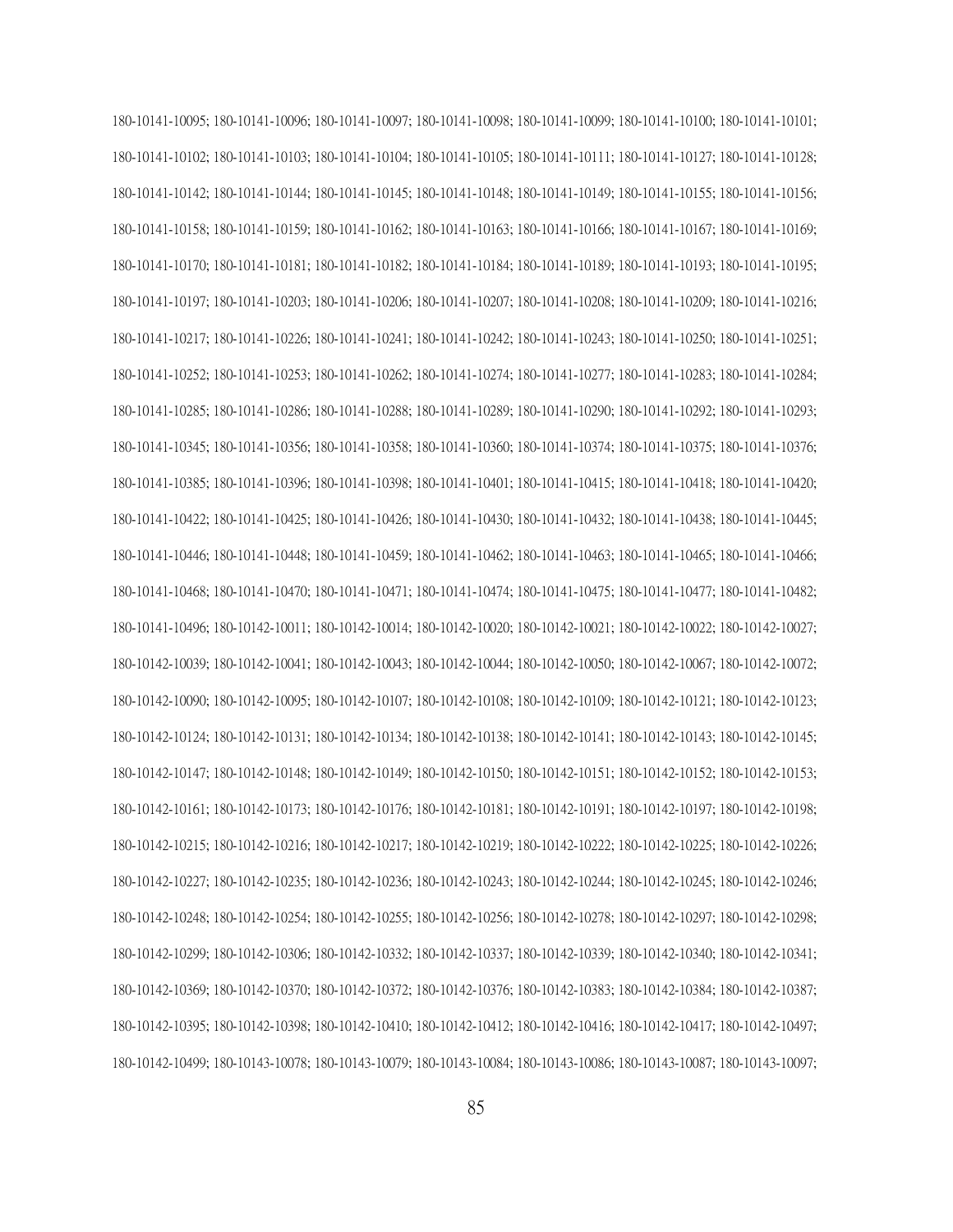180-10143-10108; 180-10143-10117; 180-10143-10118; 180-10143-10119; 180-10143-10128; 180-10143-10130; 180-10143-10132; 180-10143-10136; 180-10143-10137; 180-10143-10143; 180-10143-10147; 180-10143-10154; 180-10143-10159; 180-10143-10165; 180-10143-10166; 180-10143-10169; 180-10143-10172; 180-10143-10174; 180-10143-10175; 180-10143-10178; 180-10143-10189; 180-10143-10196; 180-10143-10197; 180-10143-10200; 180-10143-10202; 180-10143-10205; 180-10143-10209; 180-10143-10210; 180-10143-10214; 180-10143-10218; 180-10143-10219; 180-10143-10228; 180-10143-10231; 180-10143-10232; 180-10143-10239; 180-10143-10240; 180-10143-10247; 180-10143-10250; 180-10143-10253; 180-10143-10255; 180-10143-10259; 180-10143-10267; 180-10143-10281; 180-10143-10291; 180-10143-10293; 180-10143-10295; 180-10143-10333; 180-10143-10337; 180-10143-10346; 180-10143-10347; 180-10143-10349; 180-10143-10351; 180-10143-10354; 180-10143-10358; 180-10143-10363; 180-10143-10366; 180-10143-10367; 180-10143-10385; 180-10143-10396; 180-10143-10405; 180-10143-10407; 180-10143-10408; 180-10143-10410; 180-10143-10417; 180-10143-10426; 180-10143-10427; 180-10143-10430; 180-10143-10432; 180-10143-10433; 180-10143-10450; 180-10143-10453; 180-10143-10454; 180-10143-10458; 180-10143-10459; 180-10143-10482; 180-10144-10008; 180-10144-10016; 180-10144-10021; 180-10144-10214; 180-10144-10215; 180-10144-10216; 180-10144-10224; 180-10144-10228; 180-10144-10230; 180-10144-10231; 180-10144-10233; 180-10144-10234; 180-10144-10243; 180-10144-10252; 180-10144-10253; 180-10144-10254

After consultation with appropriate Federal agencies, the Review Board announces that the following State Department records are now being opened in full: 119-10001-10489; 119-10001-10496; 119-10003-10033; 119-10003-10063; 119-10003-10064; 119-10003-10078; 119-10003-10079; 119-10003-10080; 119-10003-10081; 119-10003-10082; 119-10003-10083; 119-10003-10084; 119-10003-10085; 119-10003-10086; 119-10003-10087; 119-10003-10088; 119-10003-10089; 119-10003-10090; 119-10003-10091; 119-10003-10092; 119-10003-10093; 119-10003-10094; 119-10003-10095; 119-10003-10096; 119-10003-10097; 119-10003-10098; 119-10003-10099; 119-10003-10100; 119-10003-10101; 119-10003-10102; 119-10003-10103; 119-10003-10104; 119-10003-10105; 119-10003-10106; 119-10003-10107; 119-10003-10108; 119-10003-10109; 119-10003-10113; 119-10003-10114; 119-10003-10115; 119-10003-10233; 119-10017-10105; 119-10021-10324; 119-10021-10352; 119-10021-10374; 119-10021-10378; 119-10021-10437; 119-10021-10443; 119-10021-10447; 119-10021-10495; 119-10022-10053; 119-10022-10054; 119-10022-10057; 119-10022-10070; 119-10022-10092; 119-10022-10094; 119-10022-10129; 119-10022-10137

After consultation with appropriate Federal agencies, the Review Board announces that the following Johnson Library records are now being opened in full: 177-10001-10065; 177-10001-10111;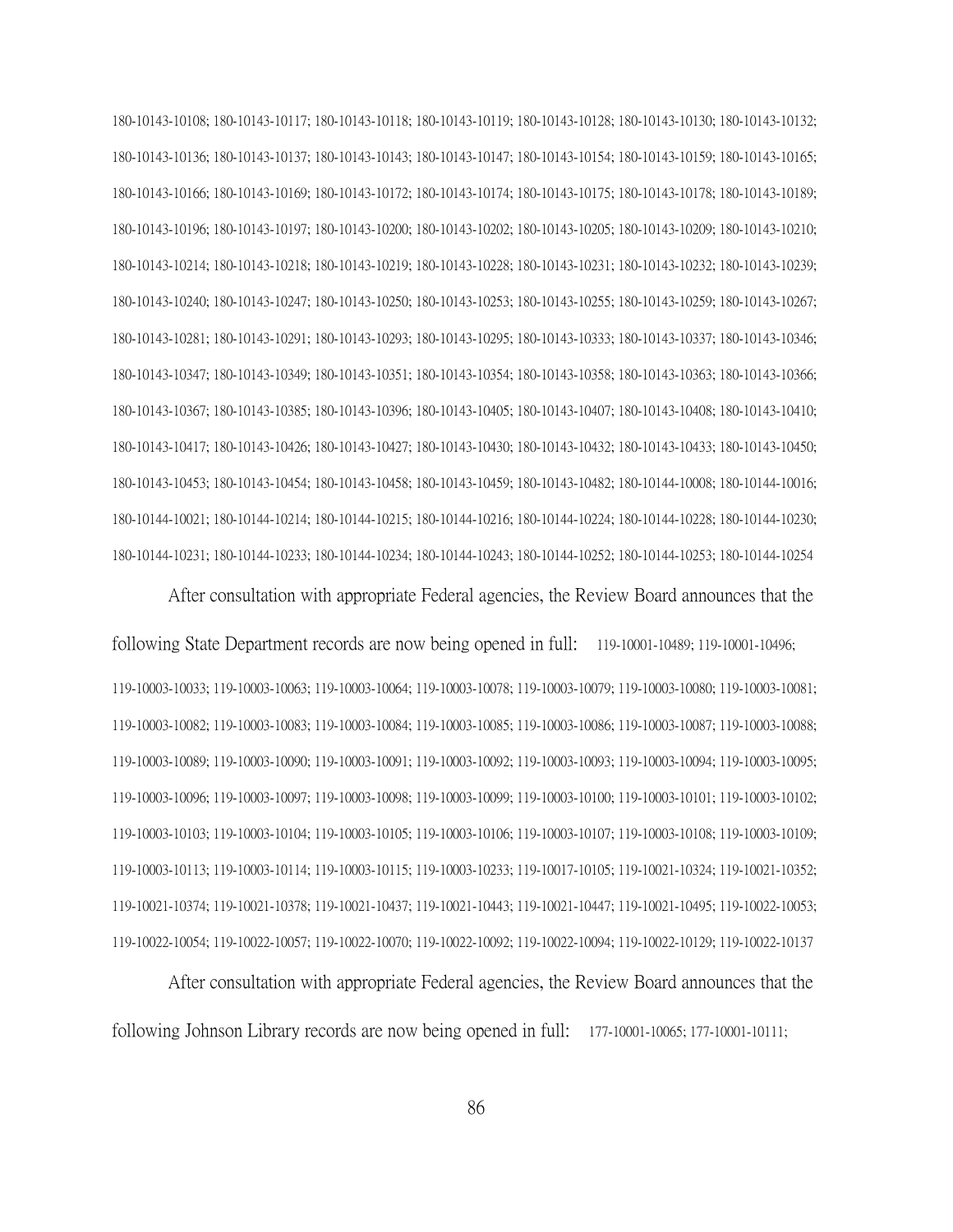177-10001-10162; 177-10001-10187; 177-10001-10214; 177-10001-10272; 177-10001-10275; 177-10001-10301; 177-10001-10302; 177-10001-10303; 177-10001-10304; 177-10001-10306; 177-10001-10308; 177-10001-10309; 177-10001-10320; 177-10001-10321; 177-10001-10322; 177-10001-10326; 177-10001-10328; 177-10001-10329; 177-10001-10330; 177-10001-10331; 177-10001-10332; 177-10001-10333; 177-10001-10334; 177-10001-10335; 177-10001-10336; 177-10001-10337; 177-10001-10338; 177-10001-10339; 177-10001-10340; 177-10001-10341; 177-10001-10342; 177-10001-10348; 177-10001-10350; 177-10001-10352; 177-10001-10353; 177-10001-10354; 177-10001-10355; 177-10001-10362; 177-10001-10367; 177-10001-10368; 177-10001-10383; 177-10001-10387; 177-10001-10388; 177-10001-10389; 177-10001-10390; 177-10001-10391; 177-10001-10393; 177-10001-10394; 177-10001-10396; 177-10001-10401; 177-10001-10404; 177-10001-10407; 177-10001-10408; 177-10001-10409; 177-10001-10410; 177-10001-10411; 177-10001-10412; 177-10001-10413; 177-10001-10414; 177-10001-10415; 177-10001-10416; 177-10001-10417; 177-10001-10418; 177-10001-10419; 177-10001-10420; 177-10001-10421; 177-10001-10422; 177-10001-10423; 177-10001-10424; 177-10001-10425; 177-10001-10426; 177-10001-10427; 177-10001-10428; 177-10001-10429; 177-10001-10430; 177-10001-10431; 177-10001-10432; 177-10001-10434; 177-10001-10435; 177-10001-10436; 177-10001-10439; 177-10001-10440; 177-10001-10441; 177-10001-10447; 177-10001-10448; 177-10001-10449; 177-10001-10450; 177-10001-10451; 177-10001-10458; 177-10001-10459; 177-10001-10460; 177-10001-10462; 177-10001-10469; 177-10001-10470; 177-10001-10471; 177-10001-10474; 177-10001-10476; 177-10001-10478; 177-10001-10481; 177-10001-10482; 177-10001-10483; 177-10001-10484; 177-10001-10485; 177-10001-10486; 177-10001-10487; 177-10001-10488; 177-10001-10489; 177-10001-10491; 177-10001-10492; 177-10001-10493; 177-10001-10494; 177-10001-10495; 177-10001-10496; 177-10001-10498; 177-10002-10001; 177-10002-10002; 177-10002-10003; 177-10002-10004; 177-10002-10005; 177-10002-10006; 177-10002-10008; 177-10002-10023; 177-10002-10027; 177-10002-10039; 177-10002-10040; 177-10002-10042; 177-10002-10043; 177-10002-10044; 177-10002-10045; 177-10002-10046; 177-10002-10047; 177-10002-10048; 177-10002-10049; 177-10002-10050; 177-10002-10051; 177-10002-10052; 177-10002-10053; 177-10002-10055; 177-10002-10056; 177-10002-10061; 177-10002-10062; 177-10002-10063; 177-10002-10064; 177-10002-10067; 177-10002-10068; 177-10002-10073; 177-10002-10077; 177-10002-10078; 177-10002-10080; 177-10002-10081; 177-10002-10085

## NOTICE OF ASSASSINATION RECORDS DESIGNATION

Designation: On January 22, 1998, the Assassination Records Review Board designated the following United States Secret Service materials as assassination records: records relating to Robert Bouck,